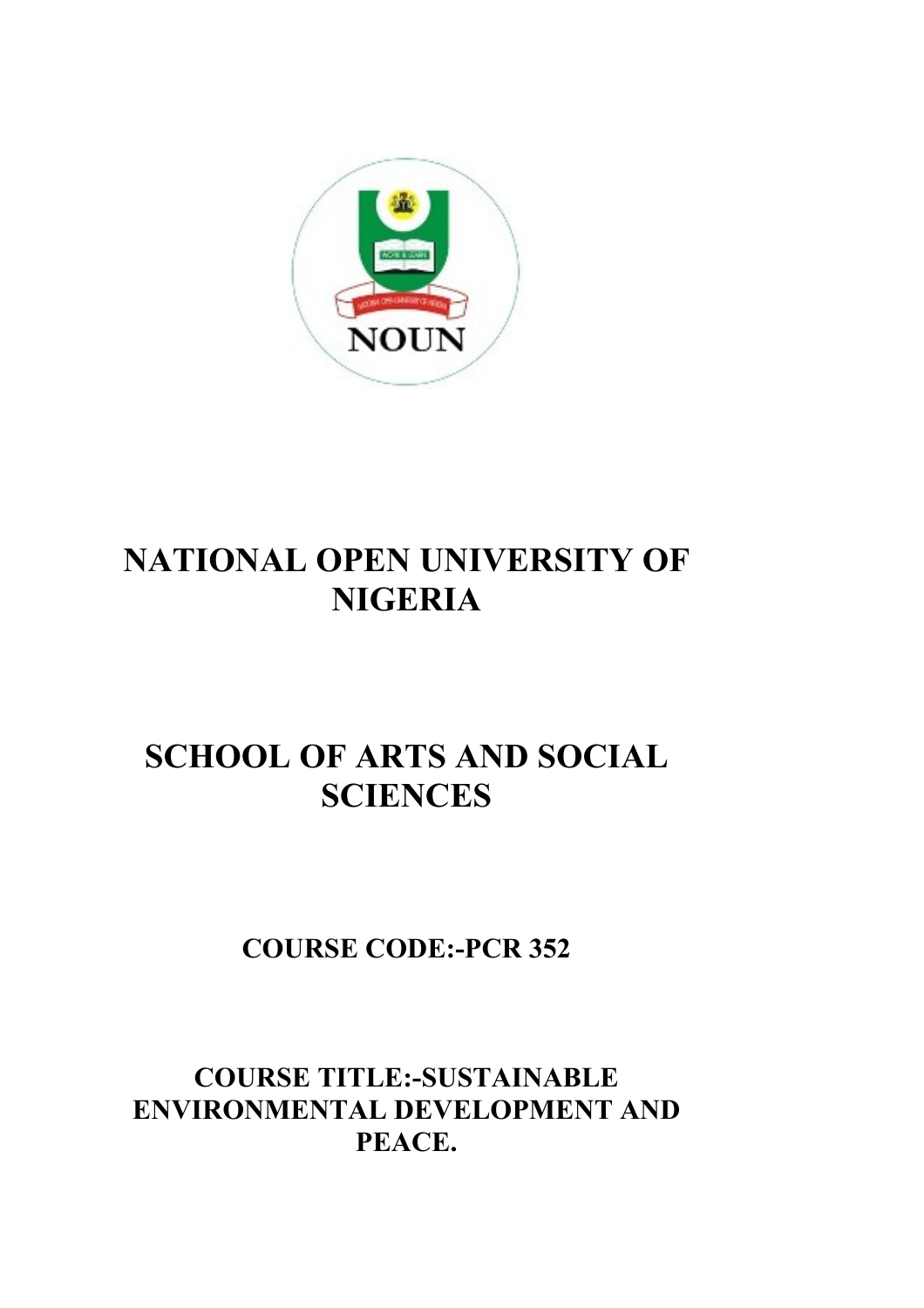## **COURSE GUIDE**

## **PCR 352 SUSTAINABLE ENVIRONMENTAL DEVELOPMENT AND PEACE**

| Course Developer/Writer | Dr. Ewa Usang<br>University of Calabar                                             |
|-------------------------|------------------------------------------------------------------------------------|
| Course Editor           | Professor Layi Egunjobi<br>Dept of Urban Regional Planning<br>University of Ibadan |
| Course Coordinator      | Oyedolapo B. Durojaye<br>National Open University of Nigeria                       |

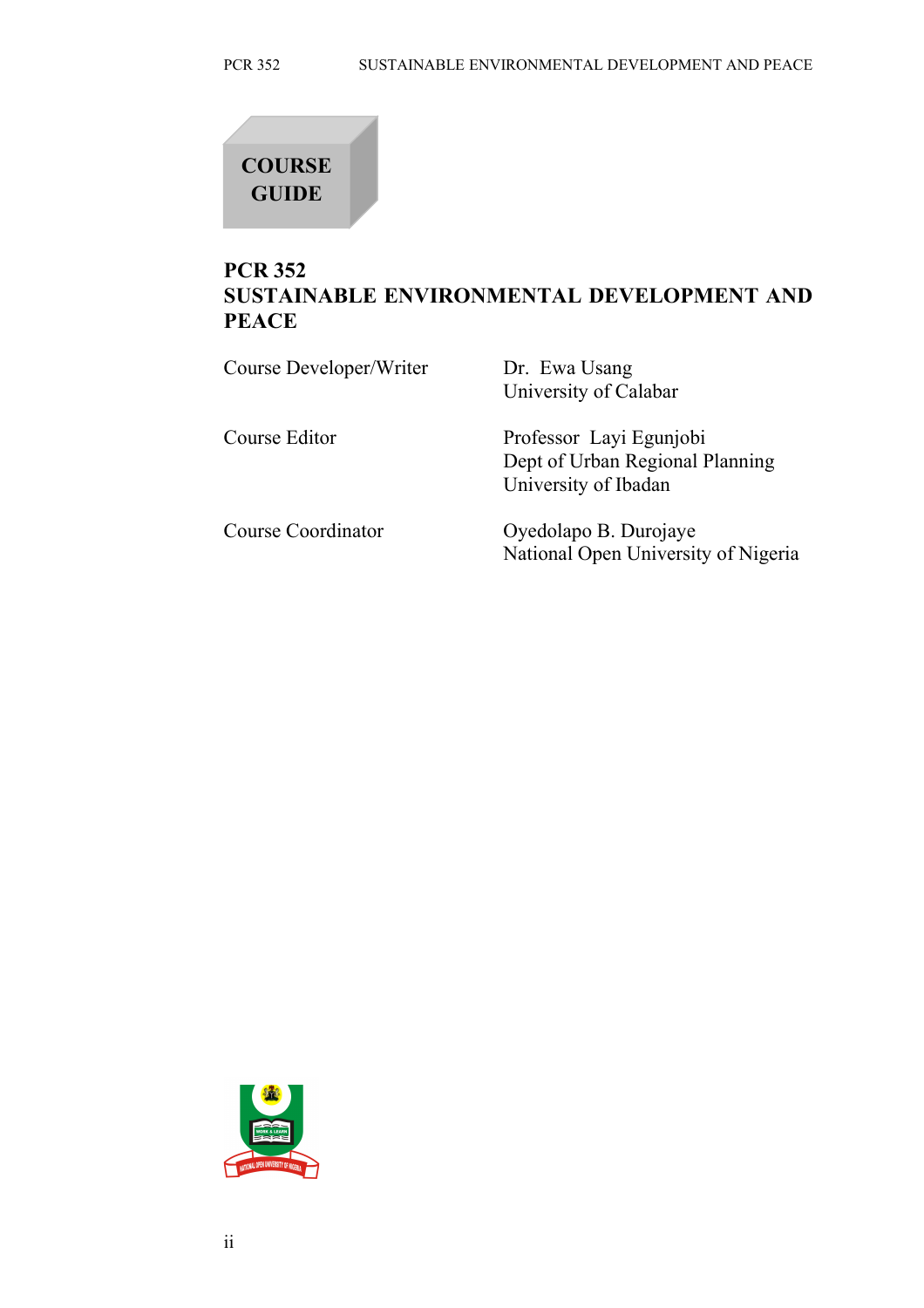#### PCR 352 SUSTAINABLE ENVIRONMENTAL DEVELOPMENT AND PEACE

#### **NATIONAL OPEN UNIVERSITY OF NIGERIA**

National Open University of Nigeria **Headquarters** 14/16 Ahmadu Bello Way Victoria Island Lagos

Abuja Office No. 5 Dar es Salam Street Off Aminu Kano Crescent Wuse II, Abuja Nigeria

e-mail: [centralinfo@nou.edu.ng](mailto:centralinfo@nou.edu.ng) URL: [www.nou.edu.ng](http://www.nou.edu.ng/)

Published by National Open University of Nigeria

Printed 2009

ISBN: 978-058-870-1

All Rights Reserved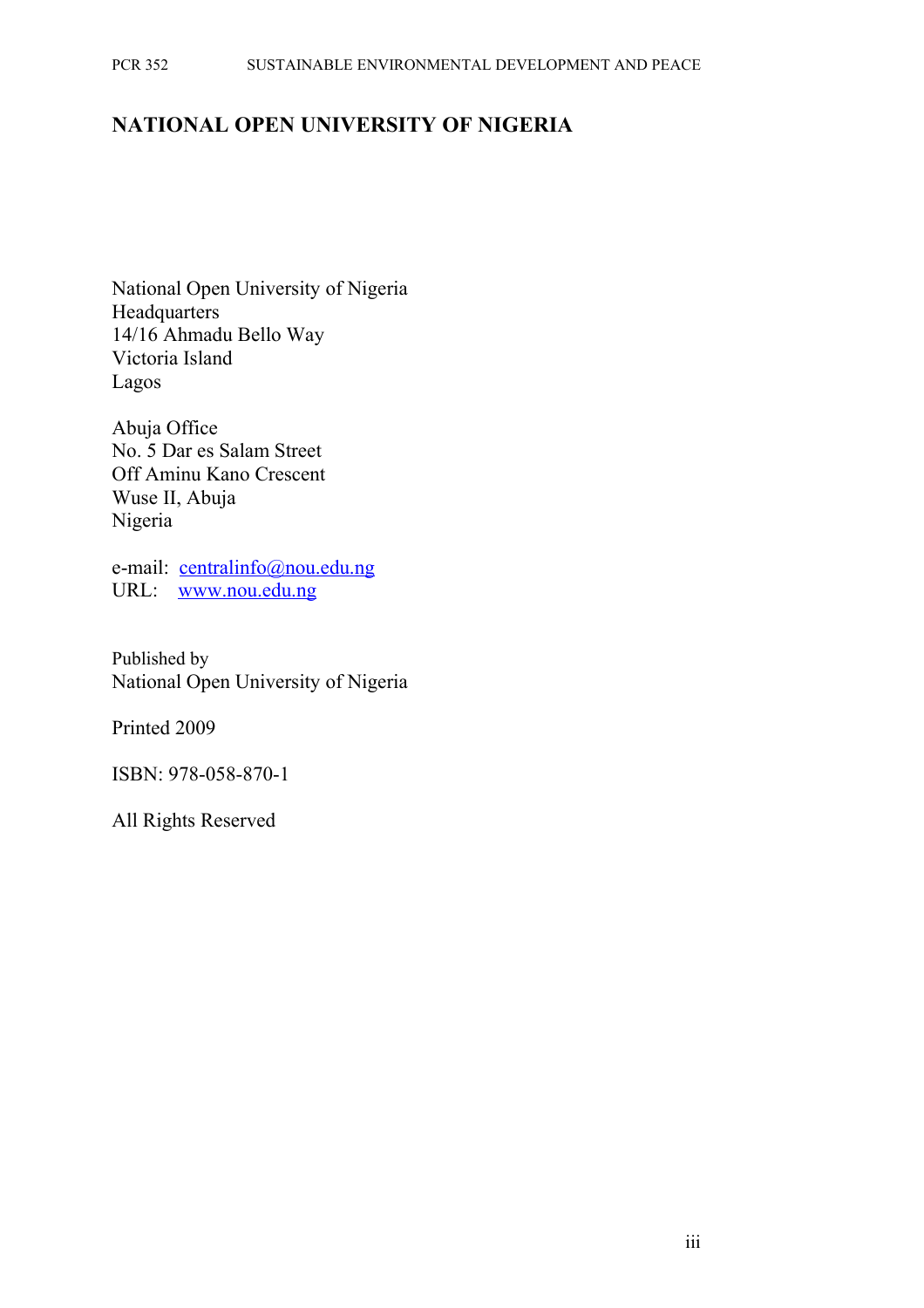## **CONTENTS PAGE**

|                     | 2 |  |
|---------------------|---|--|
|                     |   |  |
| 3                   |   |  |
|                     |   |  |
|                     | 4 |  |
|                     | 4 |  |
|                     |   |  |
|                     | 5 |  |
|                     | 6 |  |
|                     | 6 |  |
|                     | 8 |  |
|                     | 8 |  |
| <b>Introduction</b> |   |  |

PCR 310 Sustainable Environmental Development and Peace is a onesemester course. It will be available for you to take towards the core module of the Bachelor of Arts in Peace Studies and Conflict Resolution. This course is suitable for under graduate students seeking to understand and obtain the required skills necessary for sustainable environmental analysis and peace studies.

This course consists of 25 units, it examines in detail certain key terms and instruments necessary for environmental awareness. Definition/Meaning of concepts such as Environment, Development, Conflict, Peace and Sustainable, Environmental Constraints such as Ozone Depletion, Environmental Pollution, Types of Pollution, Causes/ Sources of Pollution, Impact of Pollution on biodiversity, Fresh Water Management, Environmental Conservation and Protection, Rural and Urban Sustainability, Health Promotion; and Environmental factors as causes of Conflict, Violence and War. Human Development within a framework of Ecological Economics, Development, Under-development and Inequality, (Inter-) dependence and (In-) justice in the distribution, use and control of natural and human resource, Poverty Alleviation and Gender Equality, Sustainable Production and Consumption, Use and Control of Natural and Human Resources. It presents an overview of theoretical paradigms in research, the meaning and parts of a theory, the various perspectives in research and why we need research, the research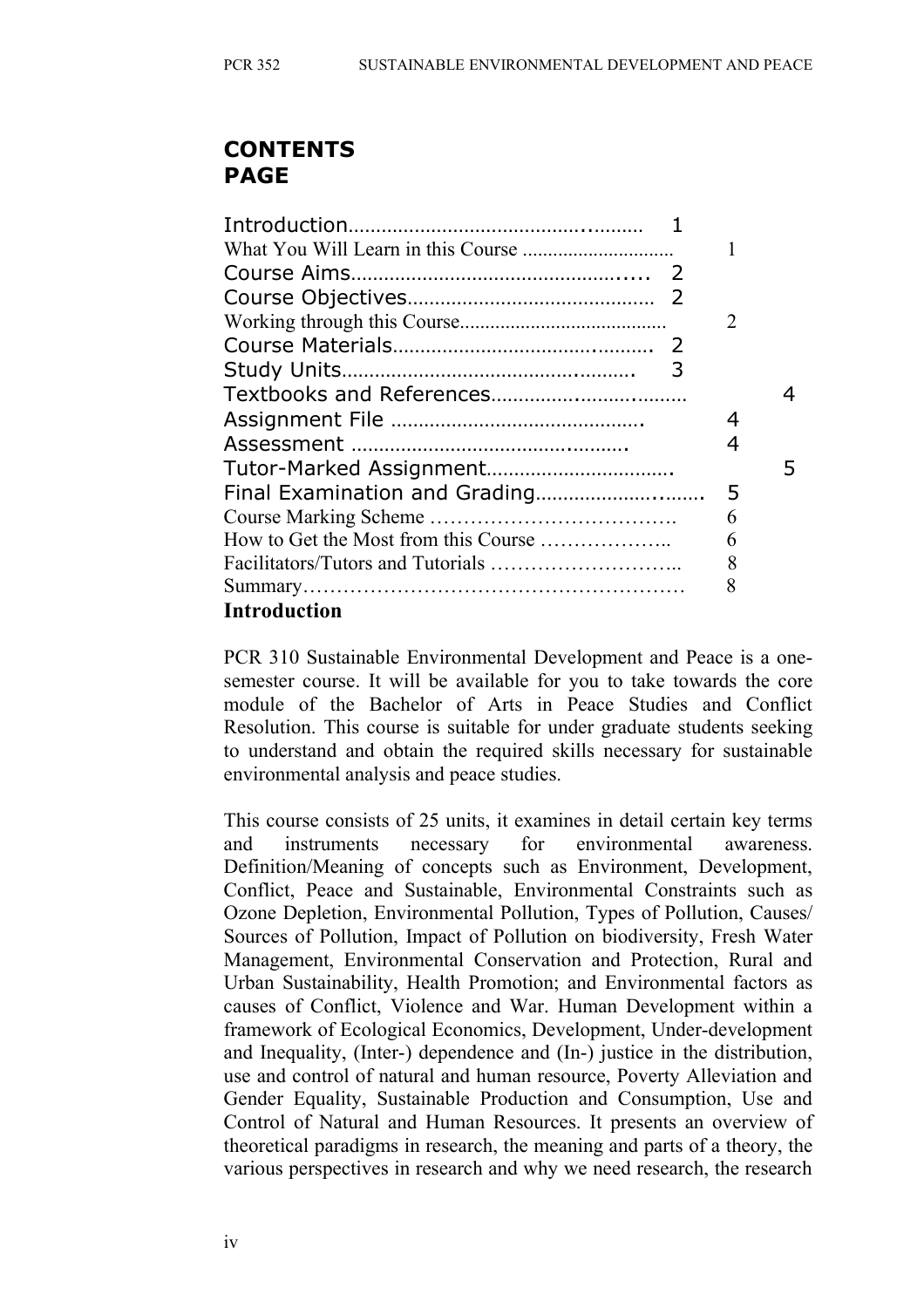methods – both qualitative and quantitative in data collection analysis, and the use of the case study method, etc.

There are compulsory prerequisites for this course. The course guide tells you briefly what the course is all about, what you are expected to know in each unit, what course materials you need to use and how you can work your way through these materials. It also emphasizes the necessity for tutor-marked assignments. There are also periodic tutorial classes that are linked to this course.

#### **What You Will Learn in this Course**

The overall objective of **PCR 352 Sustainable Environmental Development and Peace** is to acquaint you with the array of organizing themes that could be used in understanding sustainable development with peace and conflict resolution at the nerve centre. The ultimate objective or goal is to develop and enhance your capacity to contribute to ecological balance within the communities.

Your understanding of this course will serve to expose you to a very important part of peace studies that have to do with the very important perspective of consciously building peace in societies in order to prevent wars.

#### **Course Aims**

The basic aim of this course is to expose you to the various organizing themes in peace and the environment. Get you to appreciate the various efforts and methods of seeking conflict resolution, and the necessity of good background study of a peaceful ecology to enable us have sustainable development

#### **Course Objectives**

Several objectives can be delineated from this course. In addition, each unit has specific objectives. The unit objectives can be found at the beginning of a unit. You may want to refer to them during your study of the particular unit to check on the progress you are making. You should always look at the unit objectives after completing a unit. In this way, you can be sure that you have covered what is required of you in that unit.

#### **Working through this Course**

To complete this course, you are advised to read the study units, read recommended books and other materials provided by NOUN. Each unit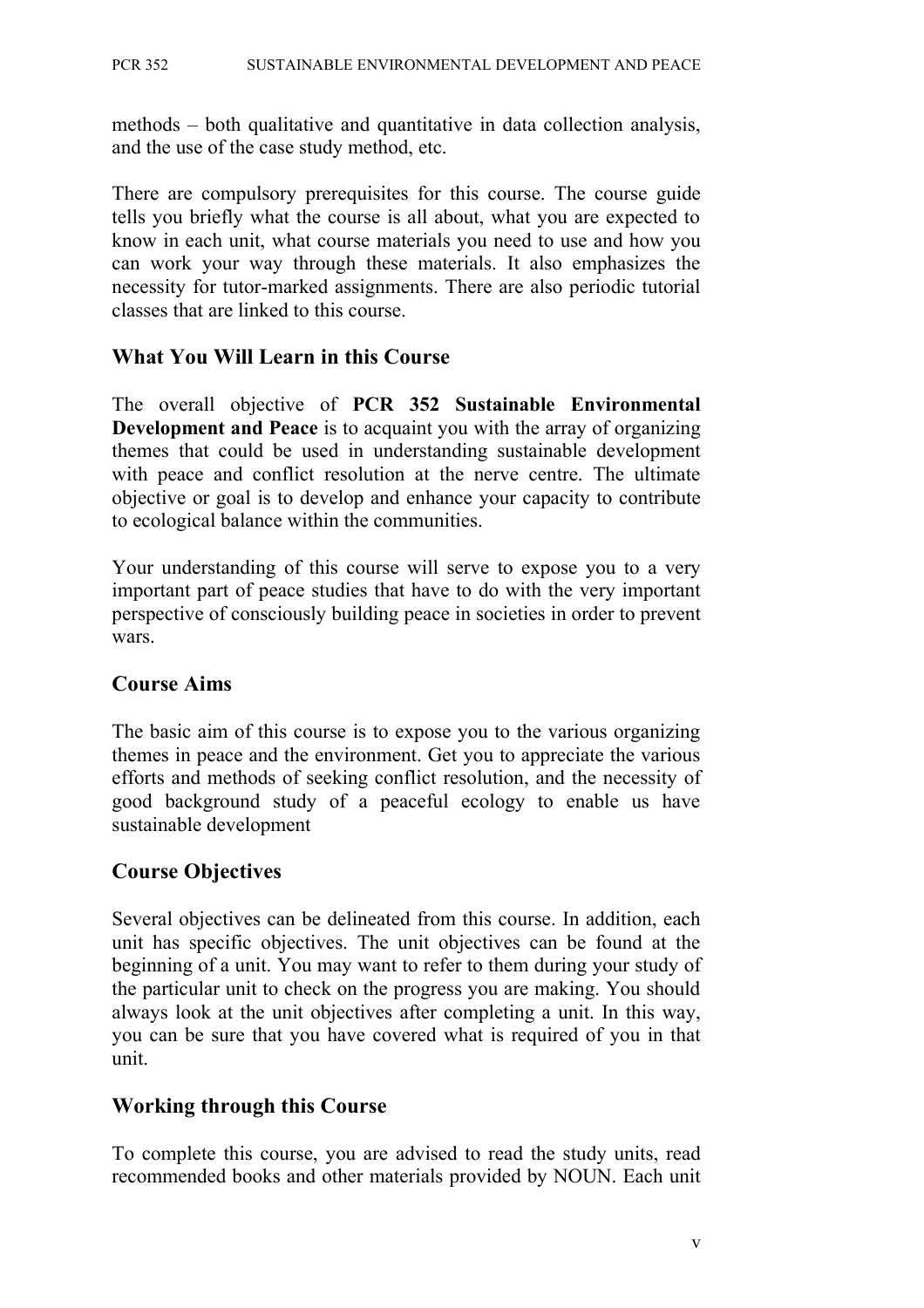contains Tutor Marked Assignment (TMA), which you are required to submit for assessment and for your exercise. At the end of the course, there is a final examination. The course should take you about twentyfive weeks to complete. You need to allocate your time in order to complete the course successfully and on time.

#### **Course Materials**

The major components of the course are:

- 1.0 Course Guide
- 2.0 Study Units
- 3.0 Textbooks and References
- 4.0 Assignment File

#### **Study Units**

There are twenty-five study units and a study Guide in this course, and they are as follows:

#### **Module 1**

- Unit 1 Sustainable Environmental Development
- Unit 2 Principles of Sustainable Living
- Unit 3 Environmental Ethics for Development
- Unit 4 Quality of Human Life and Metaphase Development
- Unit 5 Carrying Capacity and the Environment

#### **Module 2**

- Unit 1 Preservation, Conservation and Protection
- Unit 2 Attitudinal Imperatives for Sustainable Living
- Unit 3 Environment Education for Peace
- Unit 4 Coping with Environmental Change
- Unit 5 Biodiversity and Ecological Balance

#### **Module 3**

- Unit 2 Environmental Pollution and Pollution Control
- Unit 3 Waste Management for Peace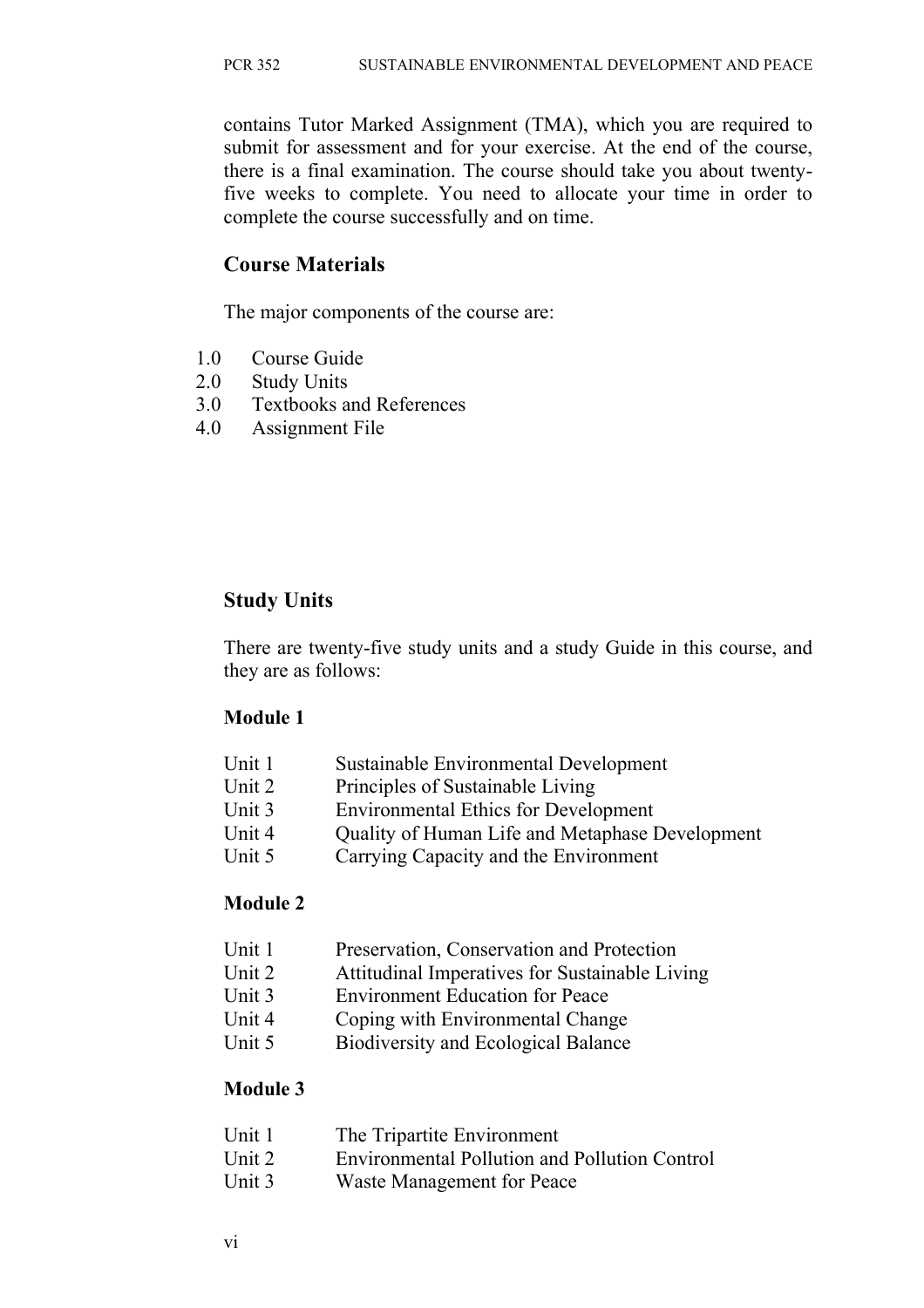|  | PCR 352 | SUSTAINABLE ENVIRONMENTAL DEVELOPMENT AND PEACE |
|--|---------|-------------------------------------------------|
|--|---------|-------------------------------------------------|

| Unit 4 | Coastal, (Fresh) Water Management and Sanitation |
|--------|--------------------------------------------------|
| Unit 5 | Forests, Farmlands and Human Settlements         |

#### **Module 4**

| Unit 1            | Rural/Urban Sustainability for Peace                  |
|-------------------|-------------------------------------------------------|
| Unit 2            | Environmental Causes of Conflict and their Resolution |
| Unit 3            | Ecological Economics and the Millennium Development   |
|                   | Goals                                                 |
| Unit <sub>4</sub> | Development and Underdevelopment; The Human           |
|                   | <b>Security Issues</b>                                |
| Unit 5            | Inter-dependence and Distributive (In-Justice and     |
|                   | Peace)                                                |

#### **Module 5**

| Unit 1 | <b>Conservation Strategies for Peace</b>                       |
|--------|----------------------------------------------------------------|
| Unit 2 | Planning for Sustainable Production and Consumption<br>Habits  |
| Unit 3 | Capacity Building for Environmental Development and<br>Peace   |
| Unit 4 | <b>Environmental Planning and Poverty Reduction Strategies</b> |
| Unit 5 | Sustainable Entrepreneurship and Gender Equality               |

Module 1 gives a conceptual foundation and overview of sustainable environmental development and peace. Module 2 deals with the contextual dimension of the living earth; while module 3 examines the human attitudinal and behavioral ingredients of ecological change and measures for peace. Module 4 highlights the key economic indices of ecological imbalance. Module 5 describes the coping mechanisms in the light of environmental change. Each study unit consists of one week's work.

#### **Textbooks and References**

You will find a list of recommended textbooks at the end of each unit. Study them. Make reference to other NOUN publications in your area of study and the Internet and libraries close to you.

#### **Assignment File**

There are two aspects to the assessment of this course. In this file, you will find all the details of the work you must submit to your course facilitator for marking: The marks you obtain for these assignments will count towards the final mark you obtain for this course. Further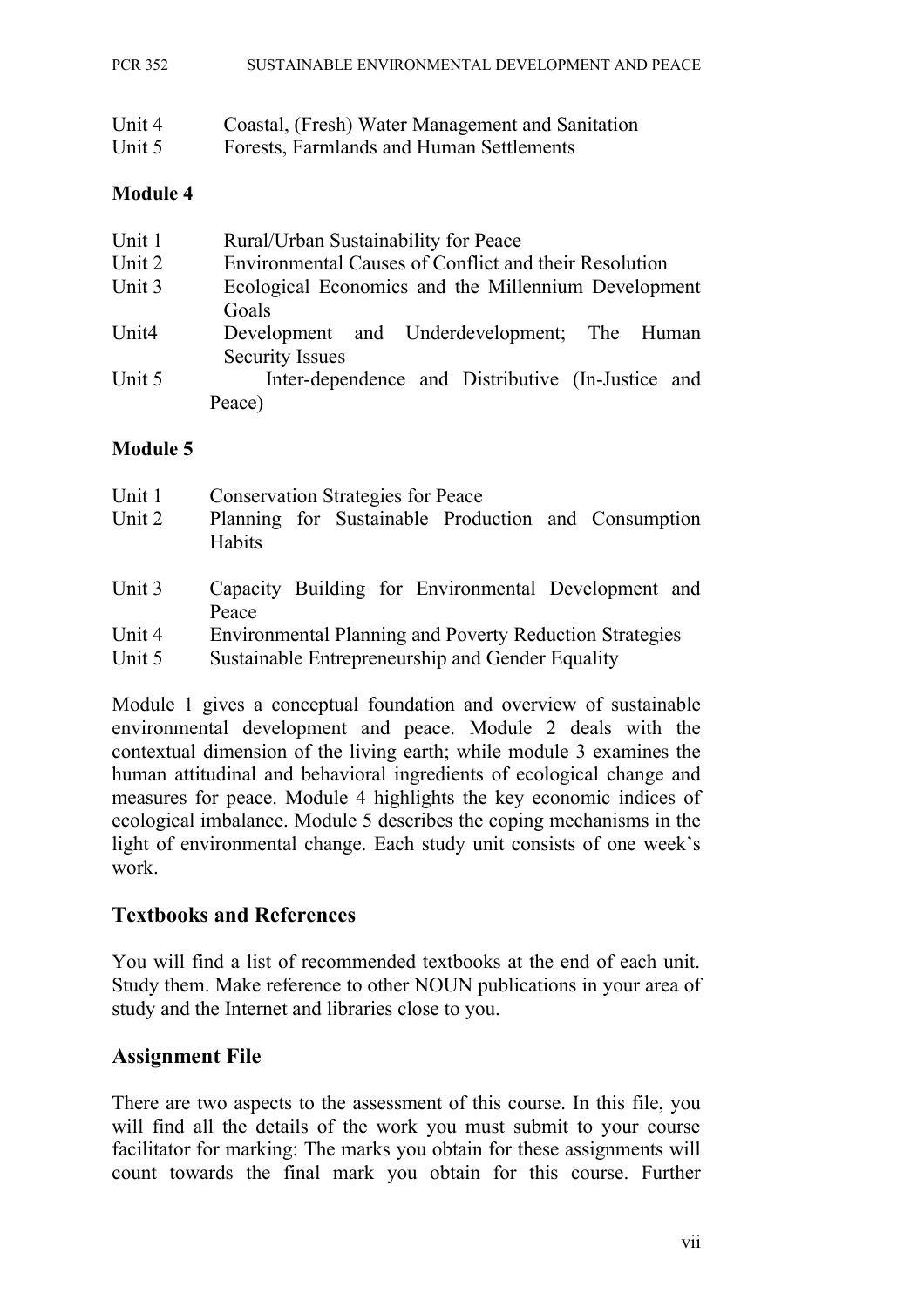information on assignment will be found in the Assignment File itself, and later in this one assignment. These assignments are basically meant to assist you to understand the course.

#### **Assessment**

There are two aspects to the assessment of this course. First, are the tutor-marked assignments; second, is a written examination. In tackling these assignments, you are expected to apply the information, knowledge and experience acquired during the course. The assignments must be submitted to your course facilitator for formal assessment in accordance with the deadline stated in the Assignment File. The work you submit to your course facilitator for assessment will account for 30 percent of your total course mark.

At the end of the course, you will need to sit for a final examination of three hour duration. This examination will account for the other 70 percent of your total course marks.

## **Tutor-Marked Assignment**

There are 25 sets of tutor-marked assignments in this course. You only need to submit all the assignments. The best four (i.e the highest four of the 25 marks) will be counted. Each assignment counts for 20 marks but on the average when the five assignments are put together, then each assignment will count 10% towards your total course mark. This implies that the total marks for the best four (4) assignments, which would have been 100 marks, will now be 30% of your total course mark.

The Assignment for the units in this course is contained in the Assignment File. You will be able to complete your assignments from the information and materials contained in your set books, reading and study units. However, it is always desirable at this level of your education to research more widely, and demonstrate that you have a very broad and in-depth knowledge of the subject matter.

When each assignment is completed, send it together with a TMA (tutor-marked assignment) form to your Course Facilitator. Ensure that each assignment reaches your course facilitator on or before the deadline given in the Assignment File. If, for any reason you cannot complete your work on time, contact your course facilitator before the assignment is due to discuss the possibility of an extension. Extensions will not be granted after the due date unless there are exceptional circumstances warranting such.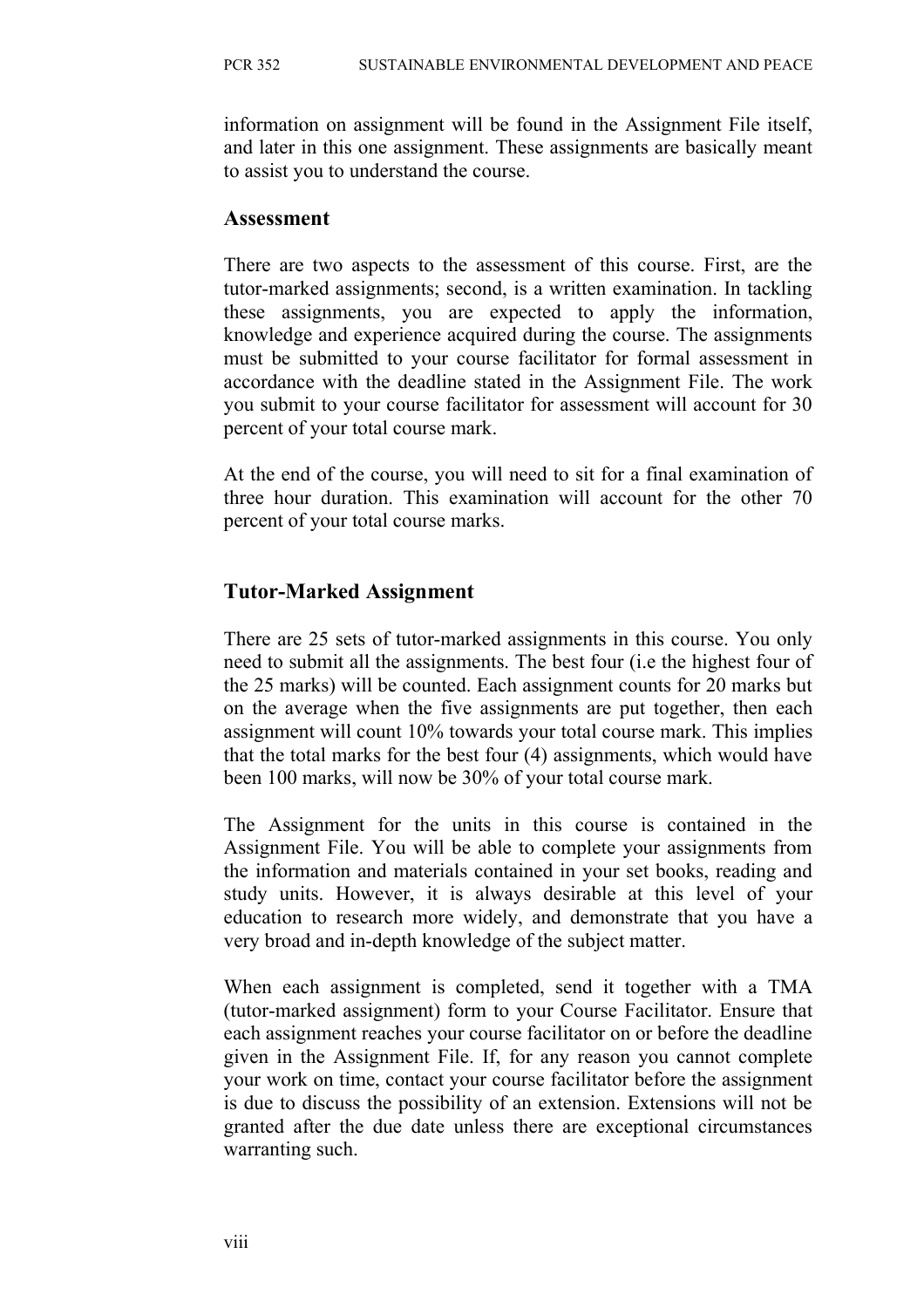#### **Final Examination and Grading**

The final examination for **Sustainable Environmental Development and Peace** will be of three hour duration and have a value of 70% of the total course grade. The examination will consist of questions, which reflect the practice exercise, and tutor-marked assignments you have previously encountered. All areas of the course will be assessed. Use the time between the completion of the last unit and sitting for the examination, to revise the entire course. You may find it useful to review your tutor-marked assignments and comment on them before the examination. The final examination covers information from all aspects of the course.

#### **Course Marking Scheme**

| <b>ASSESSMENT</b> | <b>MARKS</b>                      |  |  |
|-------------------|-----------------------------------|--|--|
| Assignments       | Best four marks of<br>the         |  |  |
|                   | Assignments @10% each (on the )   |  |  |
|                   | $average) = 30\%$ of course marks |  |  |
| Final examination | 70% of overall course marks       |  |  |
| <b>Total</b>      | 100% of course marks              |  |  |

**Table 1:** Course Marking Scheme

#### **How to Get the Most from this Course**

In distance learning, the study units replace the university lecturer. This is one of the great advantages of distance learning; you can read and work through specially designed study materials at your own pace, and at any time and place that suits you best. Think of it as reading the lecture instead of listening to the lecturer. In the same way a lecturer might give you some reading to do, the study units tell you when to read, and which are your text materials or set books. You are provided exercises to do at appropriate points, just as a lecturer might give you an in-class exercise.

Each of the study units follows a common format. The first item is an introduction to the subject matter of the unit, and how a particular unit is integrated with the other units and the course as a whole. Next to this is a set of learning objectives. These objectives, lets you know what you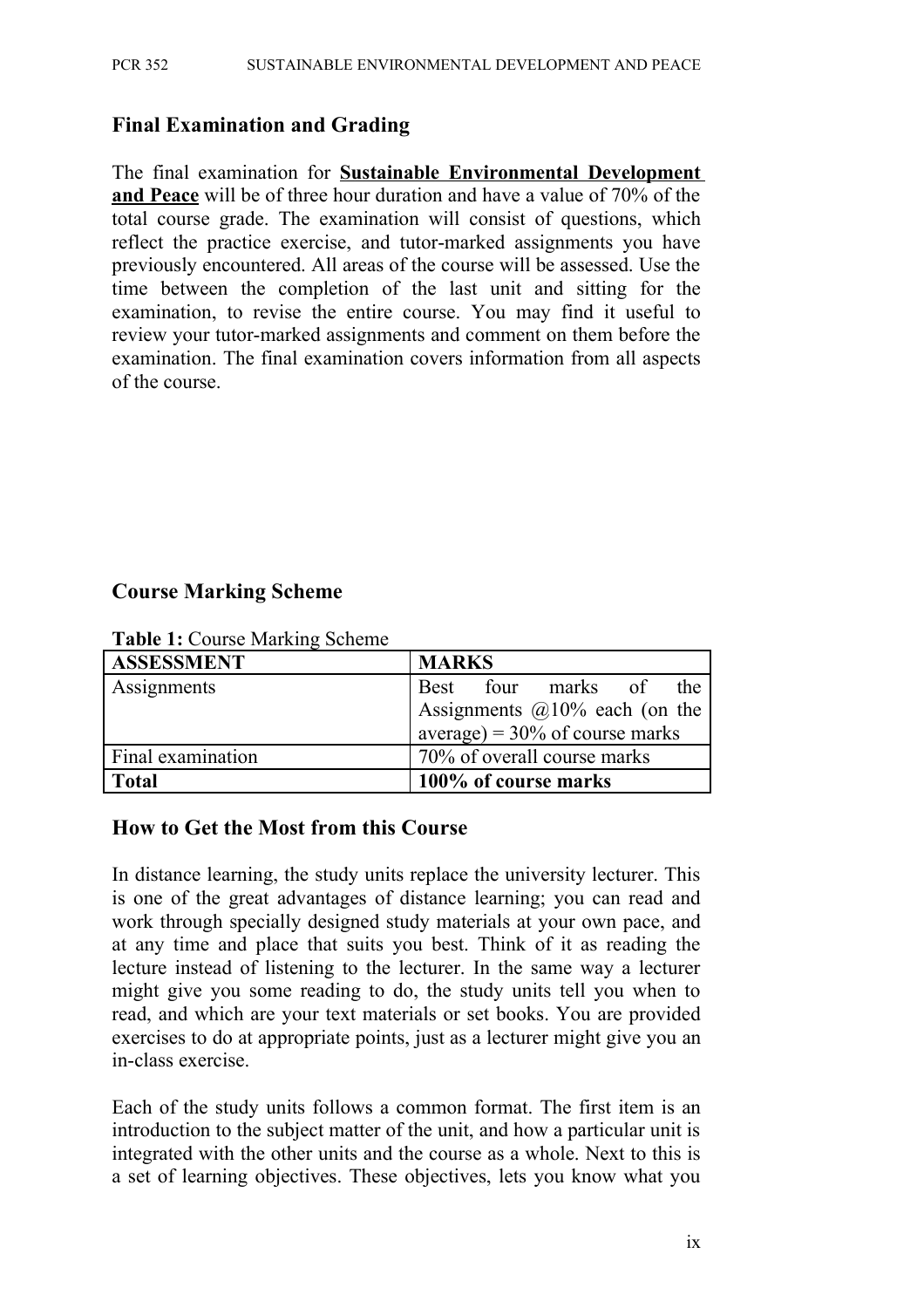should be able to do by the time you have completed the units. These learning objectives are meant to guide your study. The moment a unit is finished, you must go back and check whether you have achieved the set objectives. If this is made a habit, then you will significantly improve your chances of passing the course. The main body of the unit guides you through the required reading from other sources. This will usually be either from your set books or from a reading section.

The following is a practical strategy for working through the course. If you run into any trouble, telephone your tutorial facilitator. Remember that your tutorial facilitator's job is to help you. When you need assistance, do not hesitate to call and ask your tutorial facilitator to provide it.

The following is a practical strategy for working through the course:

- Reading this Course Guide thoroughly is your first assignment.
- Organize a Study Schedule. Design a 'Course Overview' to guide you and note the time you are expected to spend on each unit and how the assignments relate to the units. You need to gather all the information into one place, such as your diary or a wall calendar. Whatever method you choose to use, you should decide on and write down your own dates and schedule of work for each unit.
- Once you have created your own study schedule, do everything to stay faithful to it. The major reason that students fail is that they get behind with their course work. If you get into difficulties with your schedule, please, let your tutorial facilitator know before it is too late for help.
- Turn to Unit 1, and read the introduction and the objectives for the unit.
- Assemble the study materials. You will need your set books and the unit you are studying at any point in time.
- Work through the unit. As you work through it, you will know what sources to consult for further information.
- Review the objectives for each study unit to confirm that you have achieved them. If you are unsure about any objectives or review study materials, consult your tutorial facilitator.
- When you are confident that you have achieved a unit objective, you can then start on the next unit. Keep to your schedule. When the Assignment is returned, pay particular attention to your tutorial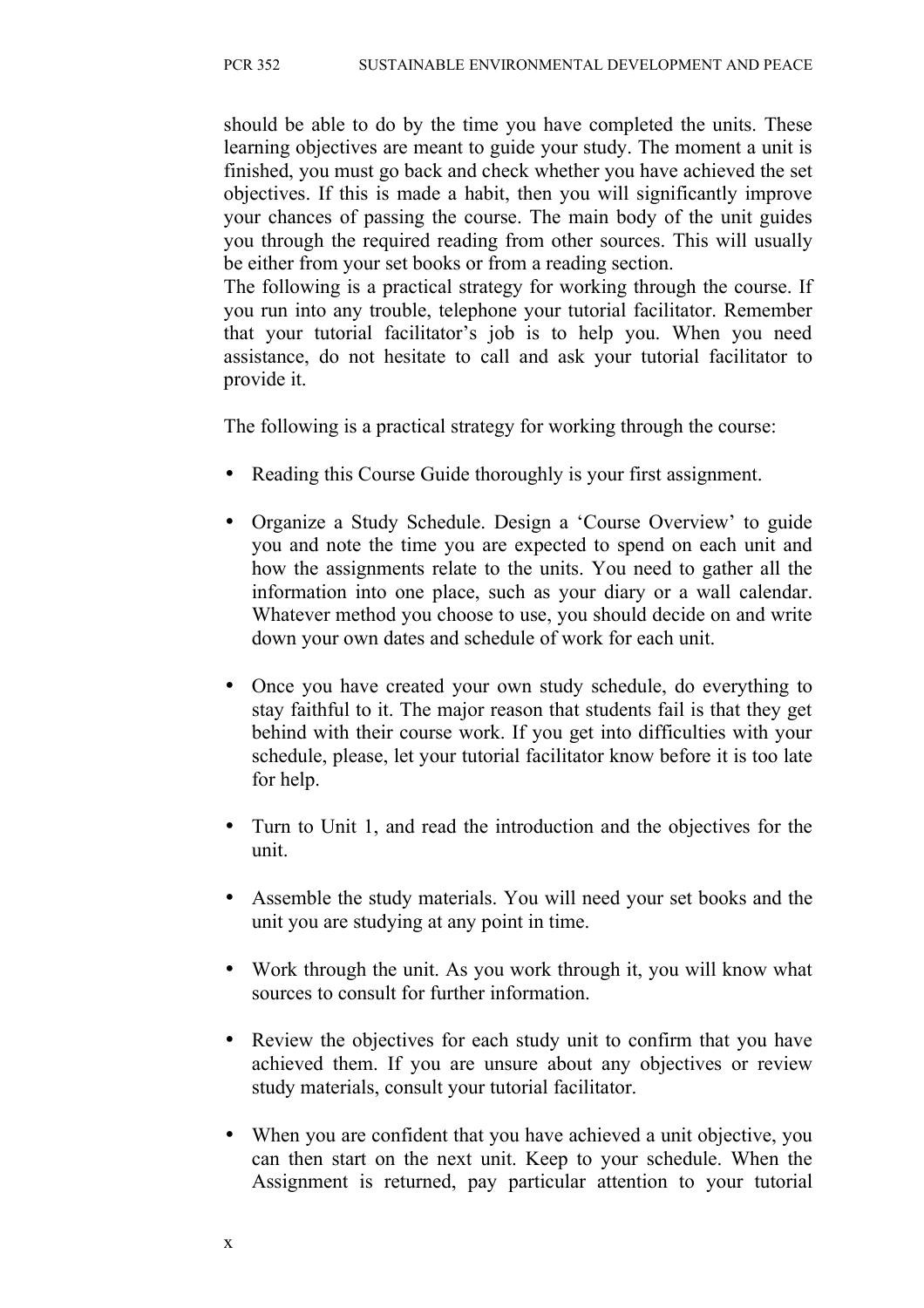facilitator's comment, both on the tutor marked as well as written assignment. Consult your tutorial facilitator if you have any problems.

- Review the objectives for each study unit to confirm that you have achieved them. If you feel unsure about any of the objectives, review the study materials or consult your tutor.
- When you are confident that you have achieved a unit's objectives, you can start on the next unit. Proceed unit by unit through the course and try to space your study so that you can keep yourself on schedule.
- When you have submitted an assignment to your tutorial facilitator for marking, do not wait for its return before starting on the next unit. Keep to your schedule. When the Assignment is returned, pay particular attention to your tutorial facilitator comments, both on the tutor-marked assignments form and also the written comments on the ordinary assignments.
- After completing the last unit, review the course and prepare yourself for the final examination. Check that you have achieved the unit objectives (listed at the beginning of each unit) and the course objectives (listed in the Course Guide).

#### **Facilitators/Tutors and Tutorials**

There are 12 hours of tutorials provided in support of this course. You will be notified of the dates, times and location of these tutorials, together with the name and phone number of your tutorial facilitator, as soon as you are allocated a tutorial group.

Your tutorial facilitator will mark and comment on your assignments, keep a close watch on your progress and on any difficulties you might encounter and provide assistance to you during the course.

You must mail your tutor-marked assignments to your tutorial facilitator well before the due date (at least two working days are required). They will be marked by your tutorial facilitator and returned to you as soon as possible.

Do not hesitate to contact your tutorial facilitator by telephone e-mail, or discussion board. The following might be circumstances in which you will find help necessary. Contact your tutorial facilitator if:

- You do not understand any part of the study units or the assigned readings.
- You have difficulties within the exercises.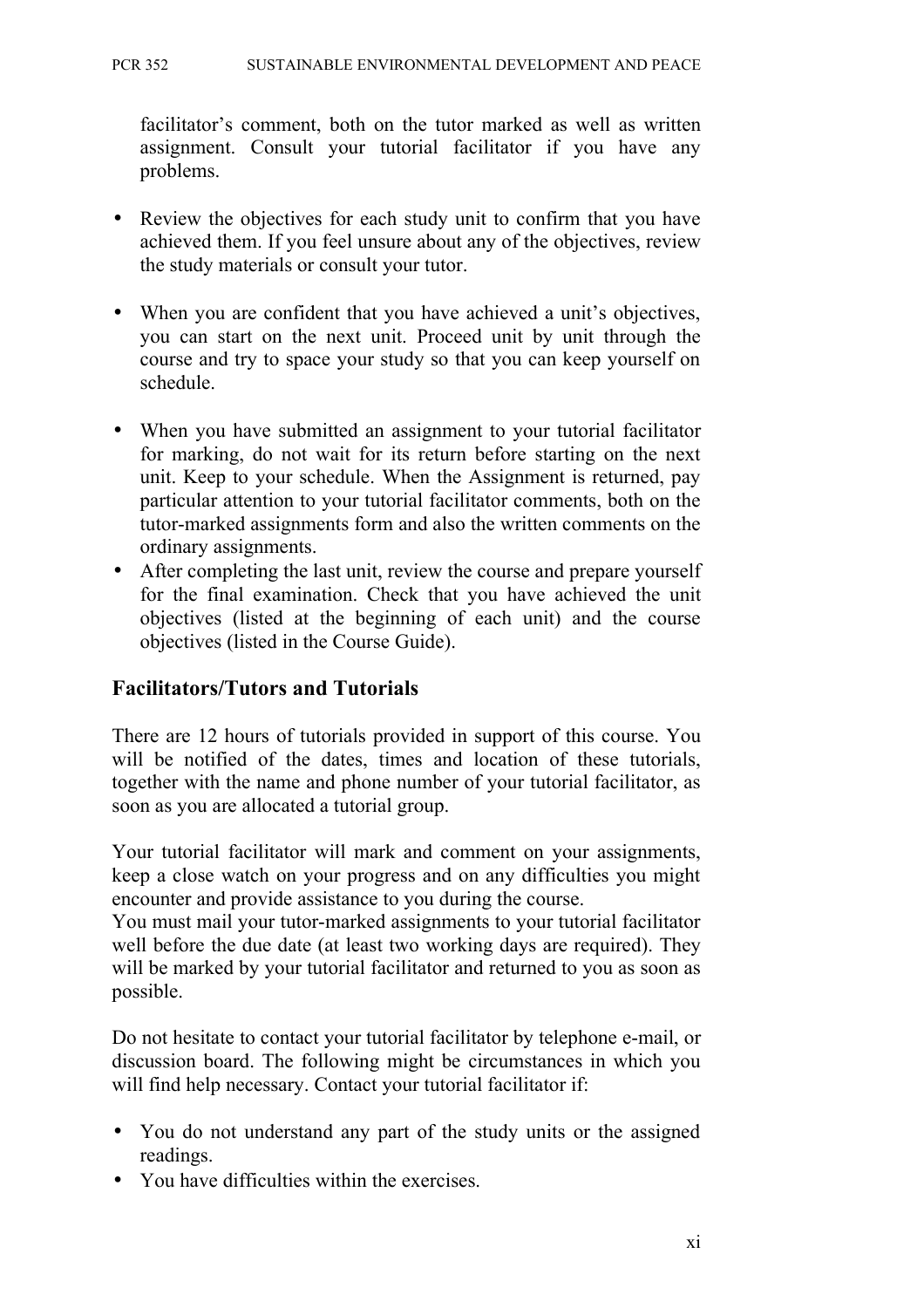• You have a question or problem with an assignment, with your tutor's comments on an assignment or with the grading of an assignment.

You should try your best to attend the tutorials. This is the only chance to have face to face contact with your tutorial facilitator and ask questions which are answered instantly. You can raise any problem encountered in the course of your study. To gain the maximum benefits from course tutorials, prepare a question list before attending them. You will learn quite a lot from participating in the discussions.

#### **Summary**

This course guide has introduced you to every aspect of your course on Sustainable Environmental Development and Peace. We wish you every success in your studies.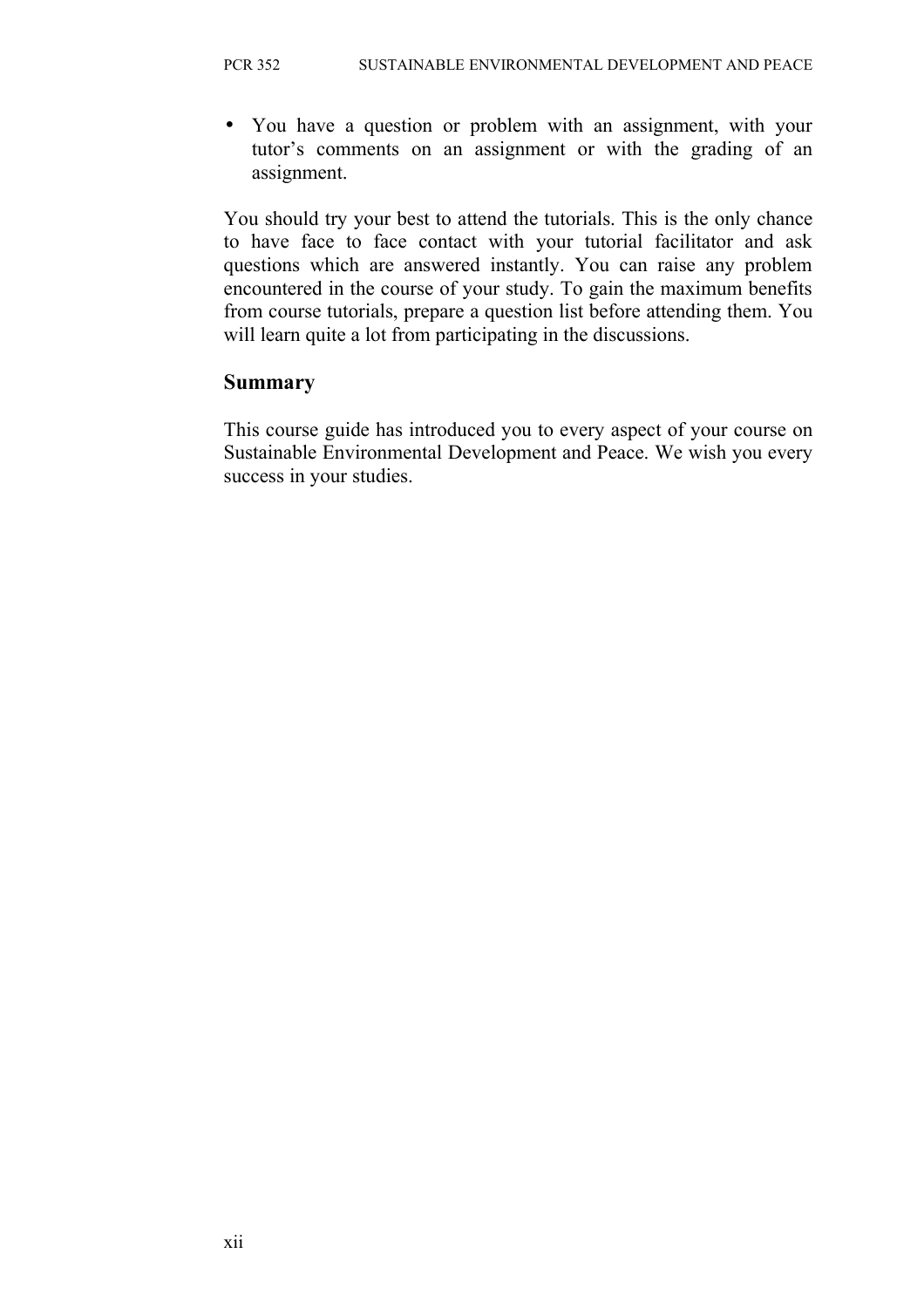#### PCR 352 SUSTAINABLE ENVIRONMENTAL DEVELOPMENT AND PEACE

| Course Code             | <b>PCR 352</b>                                                                     |
|-------------------------|------------------------------------------------------------------------------------|
| Course Title            | Sustainable Environmental<br>Development and Peace                                 |
| Course Developer/Writer | Dr. Ewa Usang<br>University of Calabar                                             |
| Course Editor           | Professor Layi Egunjobi<br>Dept of Urban Regional Planning<br>University of Ibadan |
| Course Coordinator      | Oyedolapo B. Durojaye<br>National Open University of Nigeria                       |

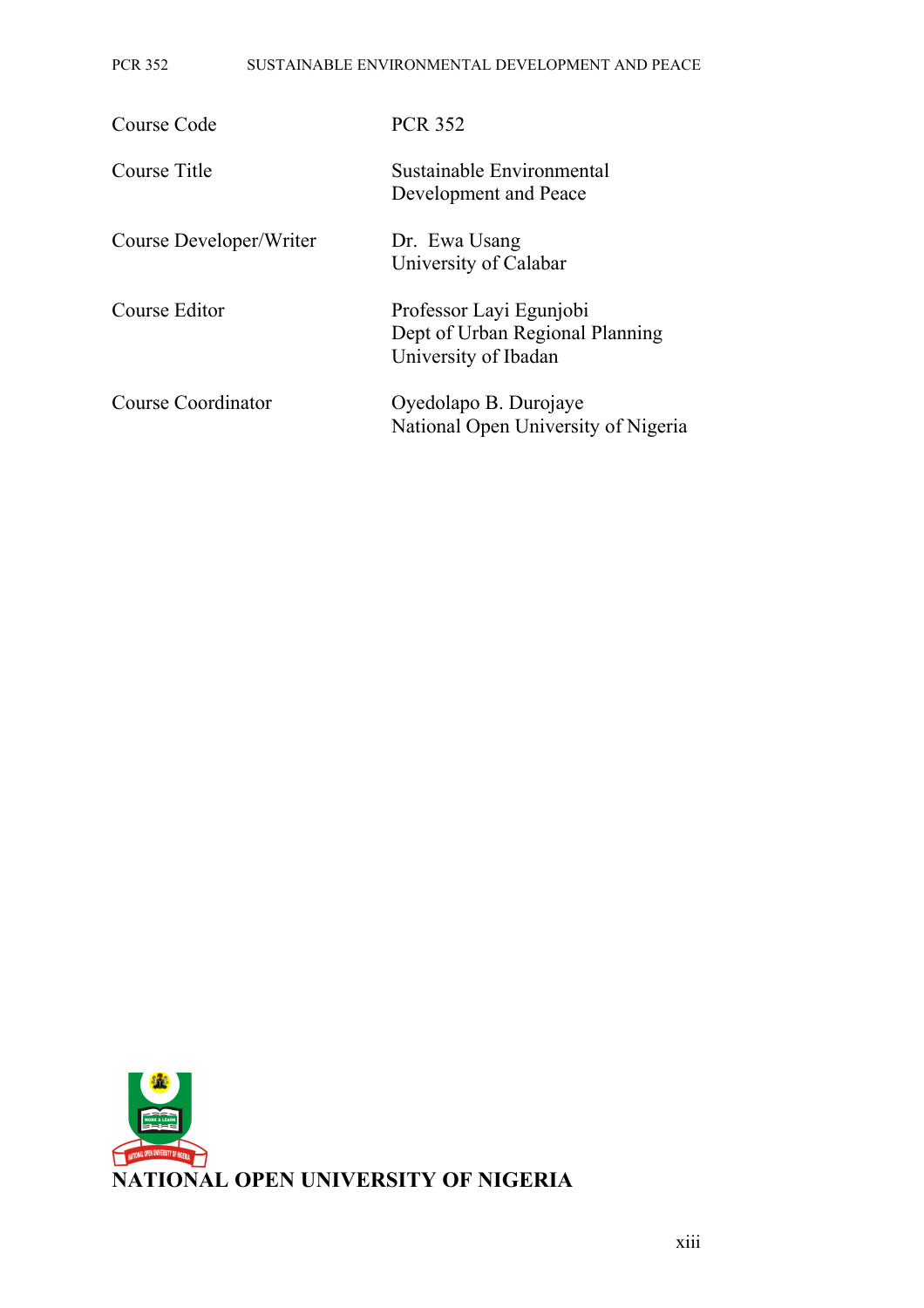National Open University of Nigeria **Headquarters** 14/16 Ahmadu Bello Way Victoria Island Lagos

Abuja Office No. 5 Dar es Salam Street Off Aminu Kano Crescent Wuse II, Abuja Nigeria

e-mail: [centralinfo@nou.edu.ng](mailto:centralinfo@nou.edu.ng) URL: [www.nou.edu.ng](http://www.nou.edu.ng/)

Published by National Open University of Nigeria

Printed 2009

ISBN: 978-058-870-1

All Rights Reserved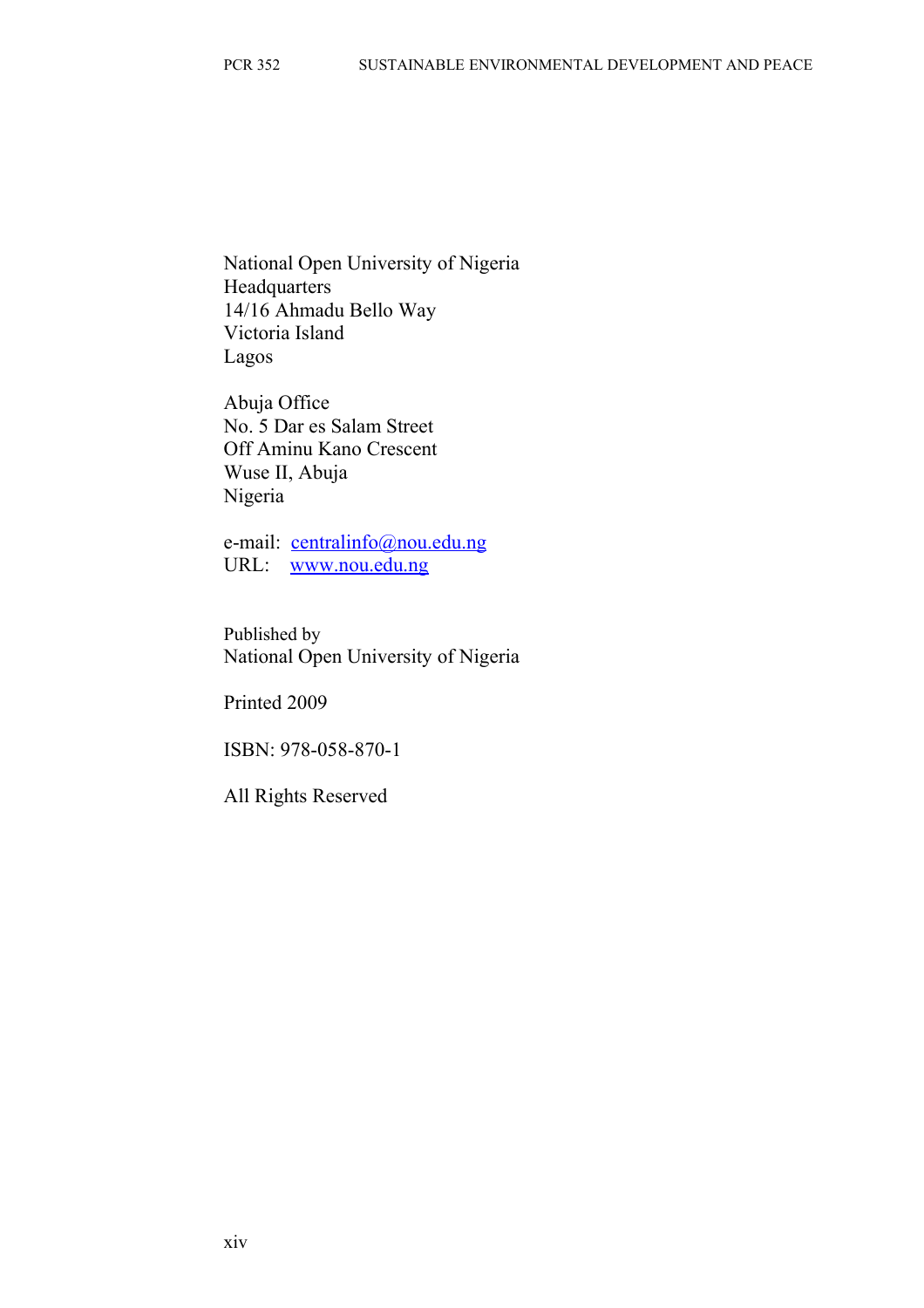| $\bigcap \mathbf{M}$ in Fig. |  |  |
|------------------------------|--|--|

#### **CONTENTS PAGE**

| <b>Module 1</b>                                |                                                                                                                                                                                                           | 1                          |
|------------------------------------------------|-----------------------------------------------------------------------------------------------------------------------------------------------------------------------------------------------------------|----------------------------|
| Unit 1<br>Unit 2<br>Unit 3                     | Sustainable Environmental Development<br>Principles of Sustainable Living<br>Environmental Ethics for Development                                                                                         | 1<br>$\overline{7}$<br>14  |
| Unit 4<br>Unit 5                               | Quality of Human Life and Metaphase Development 21<br>Carrying Capacity and the Environment                                                                                                               | 28                         |
| <b>Module 2</b>                                |                                                                                                                                                                                                           | 32                         |
| Unit 1<br>Unit 2<br>Unit 3<br>Unit 4<br>Unit 5 | Preservation, Conservation and Protection<br>Attitudinal Imperatives for Sustainable Living<br>Environment Education for Peace<br>Coping with Environmental Change<br>Biodiversity and Ecological Balance | 32<br>37<br>42<br>48<br>53 |
| <b>Module 3</b>                                |                                                                                                                                                                                                           | 57                         |
| Unit 1<br>Unit 2<br>Unit 3<br>Unit 4<br>Unit 5 | Environmental Pollution and Pollution Control<br>Waste Management for Peace<br>Coastal, (Fresh) Water Management and Sanitation<br>Forests, Farmlands and Human Settlements                               | 57<br>61<br>66<br>70<br>75 |
| <b>Module 4</b>                                |                                                                                                                                                                                                           | 80                         |
| Unit 1<br>Unit 2                               | Rural/Urban Sustainability for Peace<br><b>Environmental Causes of Conflict and Their</b>                                                                                                                 | 80                         |
| Unit 3                                         | Resolution<br>Ecological Economics and the Millennium                                                                                                                                                     | 85                         |
| Unit 4                                         | Development and Underdevelopment; The Human                                                                                                                                                               | 90<br>94                   |
| Unit 5                                         | Inter-dependence and Distributive                                                                                                                                                                         | 98                         |
| <b>Module 5</b>                                |                                                                                                                                                                                                           | 103                        |
| Unit 1<br>Unit 2                               | Conservation Strategies for Peace<br>Planning for Sustainable Production and                                                                                                                              | 103                        |
| Unit 3                                         | Capacity Building for Environmental Development                                                                                                                                                           | 107                        |
| Unit 4                                         | and Peace<br><b>Environmental Planning and Poverty Reduction</b>                                                                                                                                          | 111                        |
| Unit 5                                         | Sustainable Entrepreneurship and Gender Equality                                                                                                                                                          | 116<br>120                 |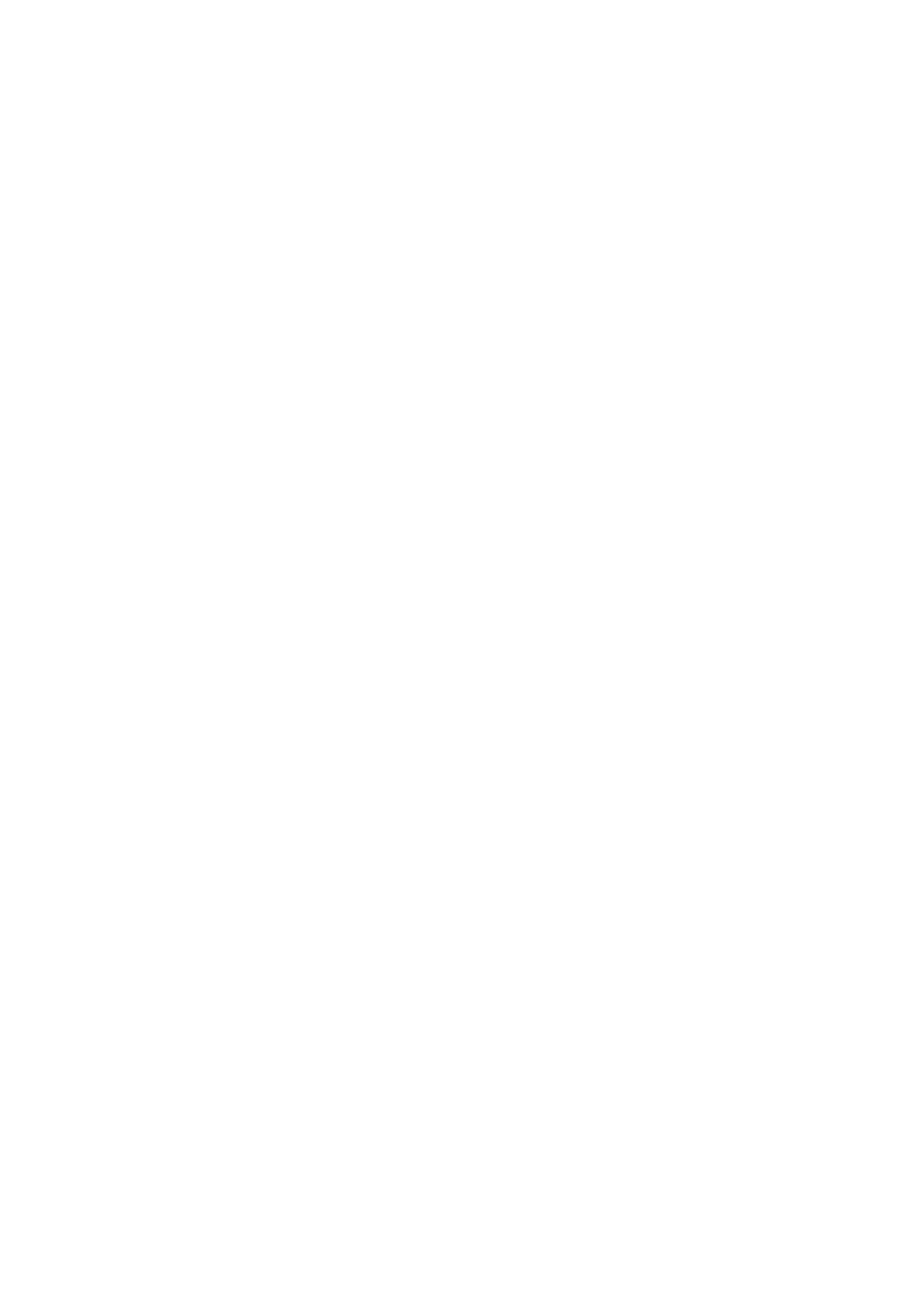#### PCR 352 SUSTAINABLE ENVIRONMENTAL DEVELOPMENT AND PEACE

#### **MODULE 1**

- Unit 1 Sustainable Environmental Development
- Unit 2 Principles of Sustainable Living
- Unit 3 Environmental Ethics for Development
- Unit 4 Ouality of Human Life and Metaphase Development
- Unit 5 Carrying Capacity and the Environment

#### **UNIT 1 SUSTAINABLE ENVIRONMENTAL DEVELOPMENT**

#### **CONTENT**

- 1.0 Introduction
- 1.0 Objectives
- 3.0 Main Content
	- 3.1 The Notion of Sustainable Development for Environmental Balance
	- 3.2 Sustainability Processes in the Environment
- 4.0 Conclusion
- 5.0 Summary
- 6.0 Tutor-Marked Assignment
- 7.0 References/Further Readings

#### **1.0 INTRODUCTION**

A curious study shows that there are a lot of notions about development. Notions about development cluster and overlap around the key attempt to describe and define human effort to gainfully control the environment. Human capabilities, exertion of creative knowledge and application of skills to attain greater freedom and enjoy higher level of well being count in the notions of development. The attempt to control the environment is/can be the former development styles, processes and their product are now inappropriate and incapable of coping with longterm human demands. Essentially therefore, sustainable development has become the enigma our common future.

#### **2.0 OBJECTIVES**

At the end of this unit, you should be able to:

- explain the process of environmental decline
- differentiate between sustained development and sustainable development
- discuss the main notion of sustainable development for environmental peace.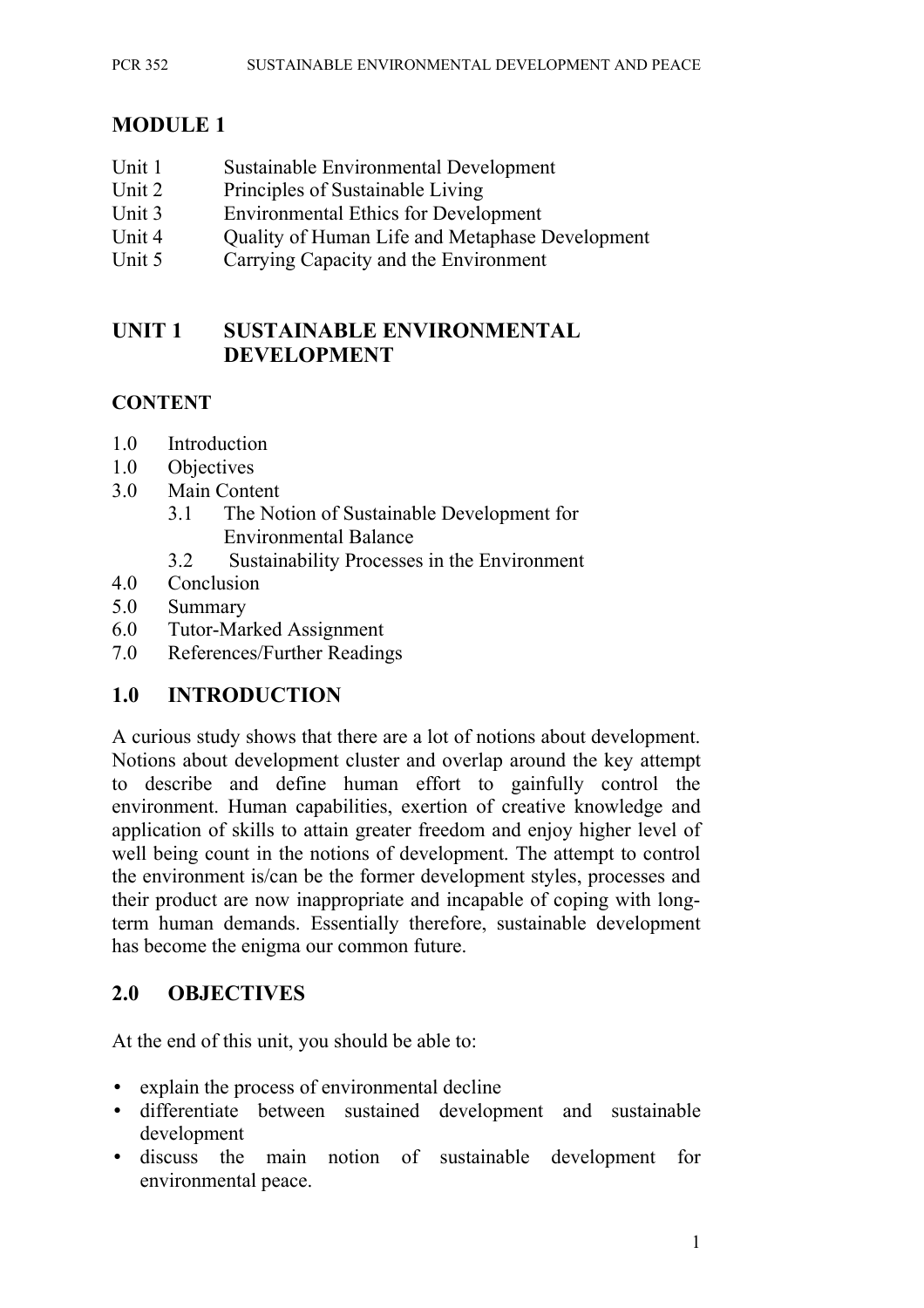#### **3.0 MAIN CONTENT**

#### **3.1 Development and the Environment**

There are many problems, challenges and opportunities associated with the living environment today. Our only one earth and its treasure base, is experiencing a siege from all aspects of human endeavors. Misuse, abuse and degradation of the environment have become so easily spotted disruptions all day, everyday everywhere. Cultures, economic activities and livelihood practices are changing and changing fast as a consequence of the realization that when people have power to extract resources around them for a more fulfilling life.

Such power is sometimes unleashed with a sense of desperation to solve the increasing and mounting problems of survival and progressive improvement. This leads to environmental declining. Thus, the desperate quest for improvement is no longer a future threat but a real threat for the future. To face up to the future with optimism, depends to some reasonable extent on how we are able to set the stage for tackling problems of today. This means an intelligent educated balance must be struck between integrated socio-economic development on one hand and lifelong preservation of human life and natural resources on mother earth on the other hand.

Human beings are an end in themselves. Every other thing is seconded to it without compromising the integrity and sanctity of the human species on earth. It must be stated that whenever there is an exhibited mismatch between human production systems and practices, and specific attributes of the resource base of the environment, a reversal of such inhibiting mismatch becomes imperative for restoration of ecological balance.

Restoring ecological balance as a response to obviously past adverse use of the natural environment and its resource base; and indeed maintaining a near consistency in ecological resource balance are at the nerve centre of our analytic base in this course. In fact it constitutes the basis for understanding sustainable development.

Most past assumptions of human development were couched on economic growth theories such as those of W.W. Rostow's Stages of Economic Growth.

Thus, exploitation of finite and renewable resources of the environment was for sustained economic growth and development. That worked for a time to the extent that intense exploration, exploitation and consumption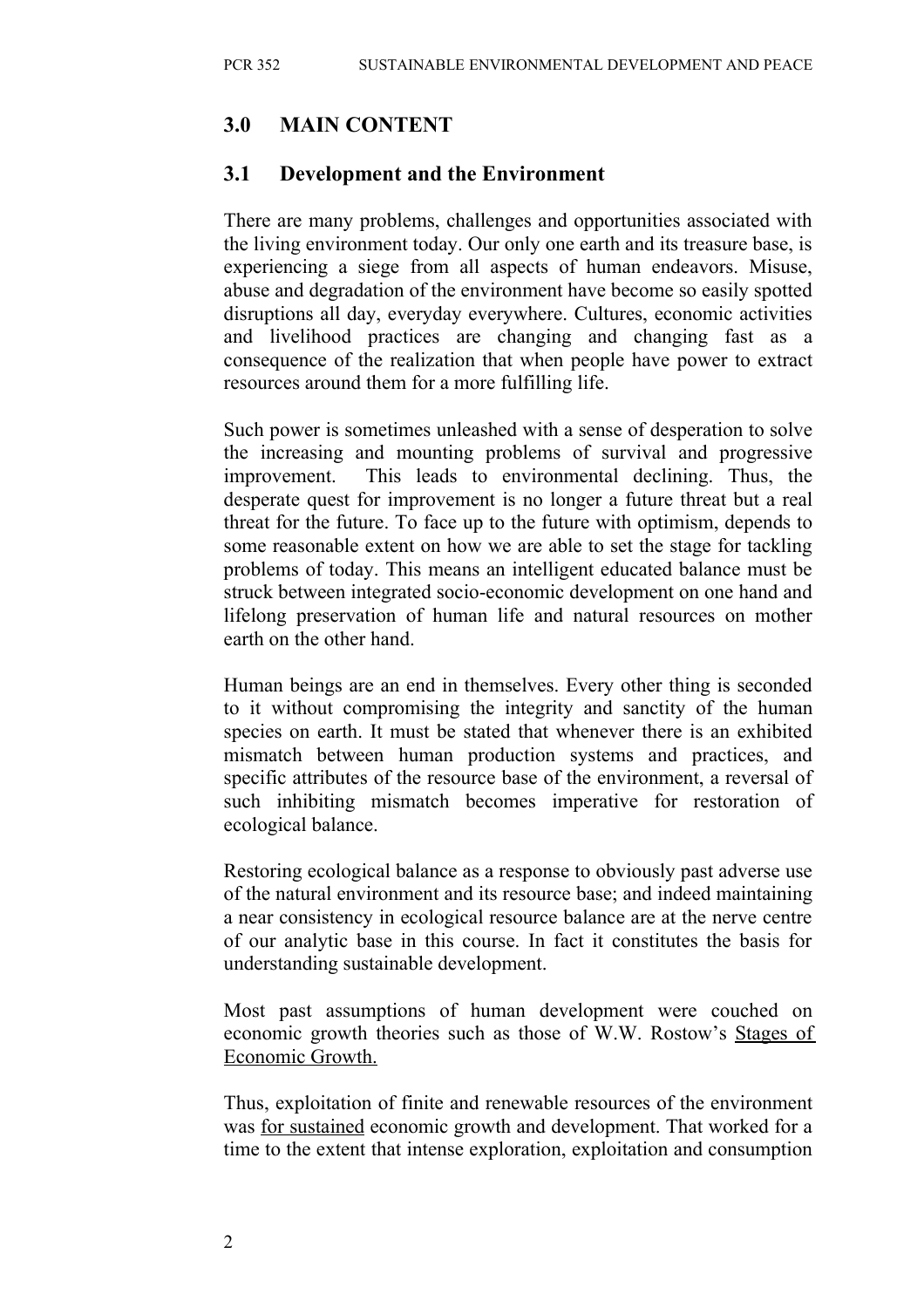of the resources were within containment of the carrying capacity of the environment and its renewable potential.

However, with passage of time, teeming population, sophisticated technical progress and their overall impact and pressure on the environment, a rethink began to emerge. The challenge in the contemporary situation remained that of a clear need for regulated control of the living environment based on principles of sustainability.

It has become evident that the paradigm shift from sustained development to sustainable development in light of global environmental concerns becomes an imperative. The pressure of demand made on living and finite resources has risen to a height where the former development styles, processes and their product are now inappropriate and incapable of coping with long-term human demands. Essentially therefore, sustainable development has become the enigma for our common future. Pressure placed on the carrying capacity of the earth and its resources is reaching alarming proportion.

At the front burner of development are environmental issues. In Nigeria for instance, there is both cultural diversity and ecological diversity. With about 250 distinct ethnic nationalities, the ecosystems range from the southern mangrove swamps, rainforests to savannah woodlands, and semi-arid sahelian regions in the north. The country is characterized by varied landscape, climate, soil, vegetation minor regional dichotomies. Indeed the country can be studies as a paradigm of the paradox of development in Africa.

Poverty is high with population growth rate (3.3%) one of the highest in the world. There is rapid depletion and degradation of air, water and soil resources. Pollution and deforestation, soil erosion, oil spills and toxic dung and uncontrolled human activities make the environmental situation a grave one. These environmental problems are product of development activities. This means that the ecology and economy are co-present challenges of our time. The strategy for responding to this challenge takes us to sustainable development.

#### **SUSTAINABILITY AND SUSTAINABLE DEVELOPMENT**

Sustainability has become the central focus in development studies today. For researchers and policy makers, it has remained a catchphrase. It echoes notes of intergenerational equity in environmental resources utilization. The concept is diverse in application and meaning depending on the orientation and professional framework being used.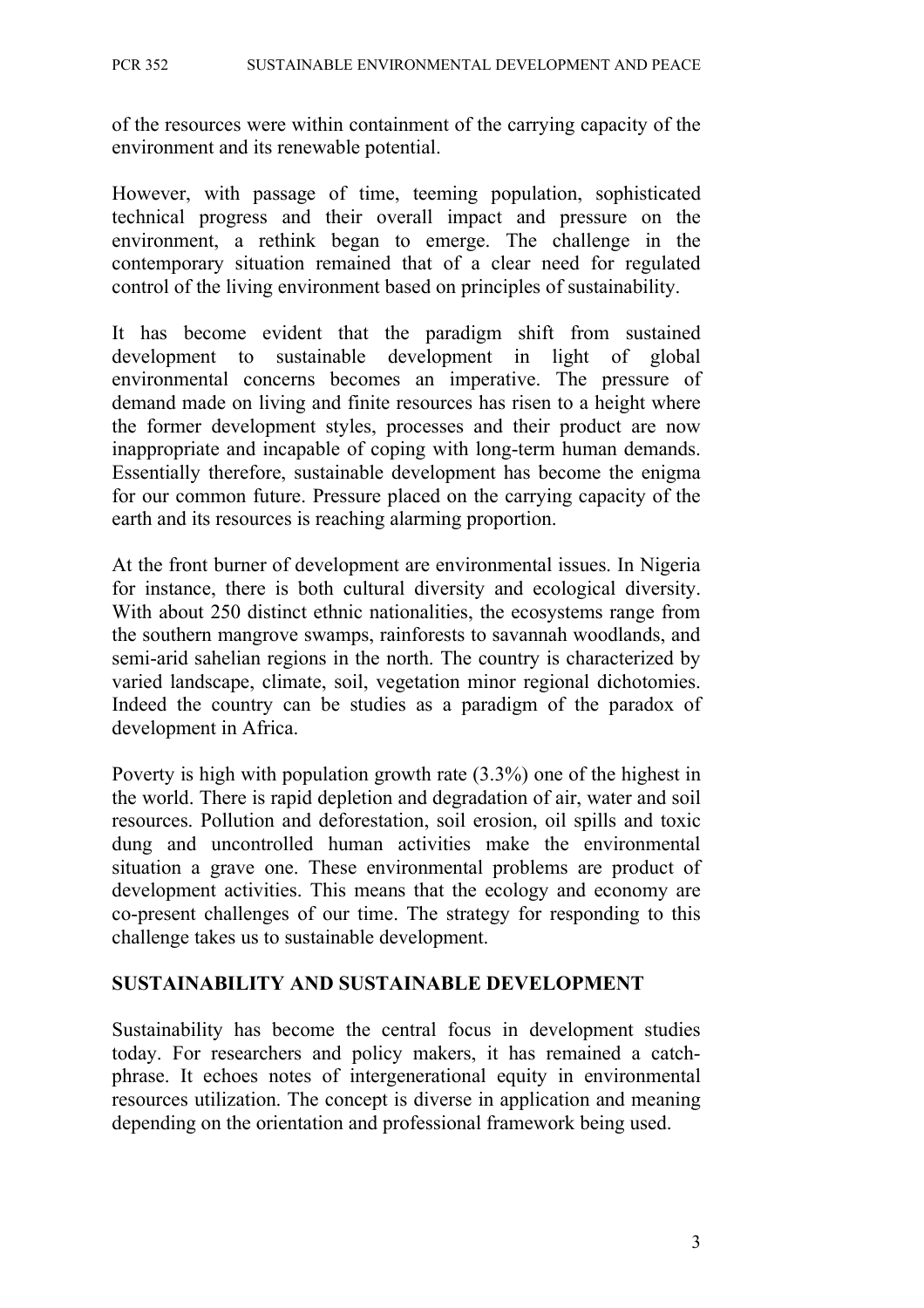Of central value to the concept are economic, technical, ecological, environmental, material and human resource base. The origin of the concept can be traced. The club of Rome report – Limits to Growth published in the early 1970's; the Brunt-land Report; even Our Common Future published in the 1980's and the Agenda 21, a report of the Earth Summit held in Rio de Janeiro in 1992 are significant contributions to the development of the subject of sustainable development.

Specific use of the concept of sustainable development was first used and developed in the World Conservation Strategy published by the International Union for the Conservation of Nature (IUCN, 1980). Three specific areas were covered in that document – namely:

- The maintenance of ecological processes
- The sustainable use of resources, and
- The maintenance of genetic diversity.

Very little attention was paid to the economic dimension of the concept.

Guided management of human use of the resources and wealth of nature by nation states is vital if it is to yield the greatest benefit to the present generation and at the same time maintain its potential to serve the needs and aspirations of future generations and society. Sustainability therefore deals with development, which meets the needs of the people of the future without compromising the needs of the present. It brings consumption and conservation together in a way to promote peace.

Tools of production must be controlled by attitudinal change directed by the sustainability impulse. Viability of the economy, appropriateness of technology, institutional change through education, human security and peace, and of course, harmonious natural and socio-cultural environment comes together. The essence: to create socially acceptable indices for human peace, quality of life and development. In essence, both natural and rational variables must be brought into our development thinking. Economic growth and ecological quality must agree.

#### 3.2 **Sustainable Development Processes in the Environment**

Sustainable development processes are dynamic and can only work through series of actions taken to achieve human-centred development objectives:

• To meet the basic needs and security of all people on the planet earth and help them live in dignity and peace.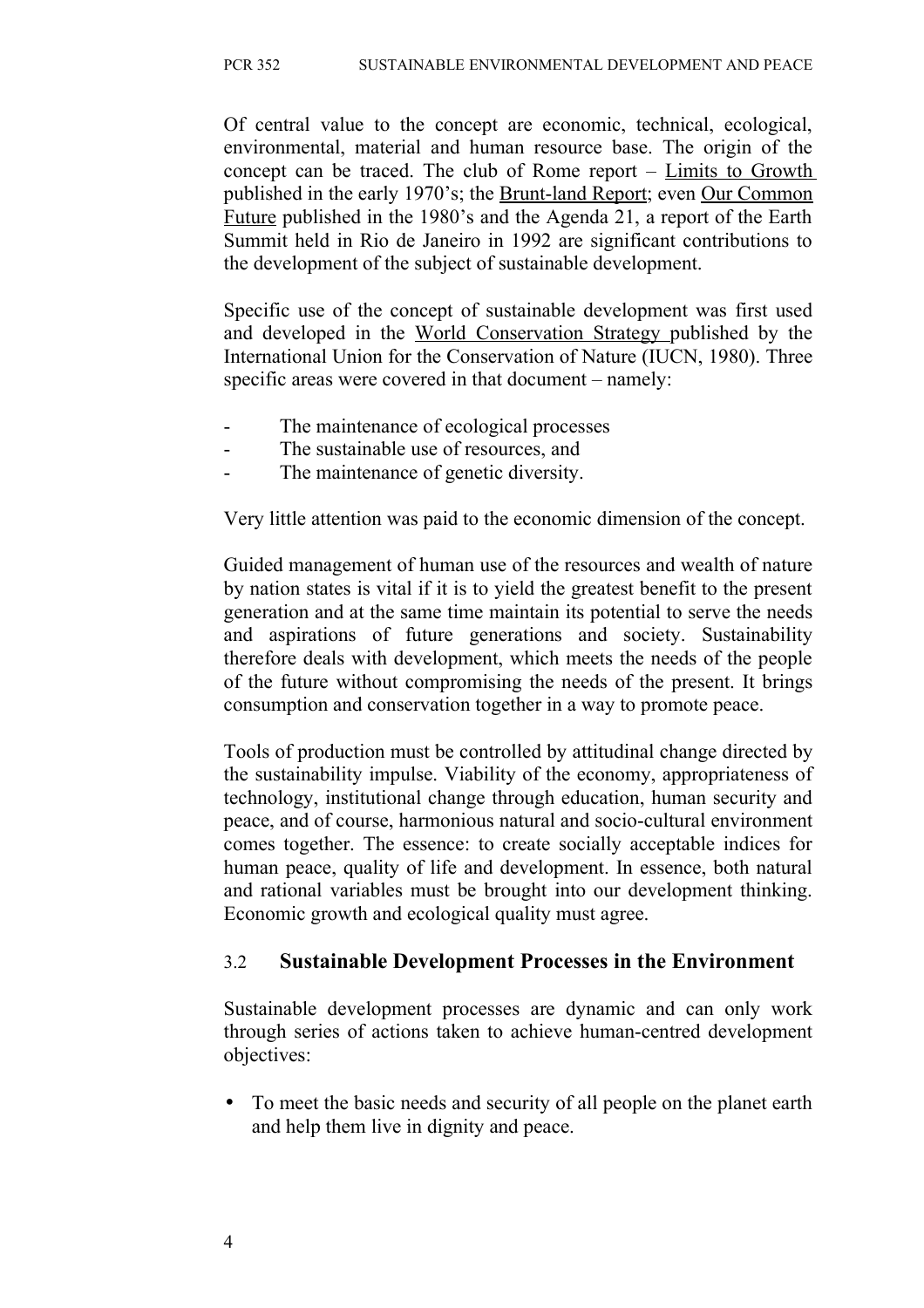- Development is pragmatic and progressive, it is based on the level of knowledge available to people, their social organization and how they apply themselves. So it must be made sustainable.
- Globalization, which supports sustainable patterns of trade and financial relations, serves to engender world peace.
- Flexible political and administrative structures have the capacity for self-correction to engender authentic development.
- Economic growth that is married to environmental quality sustains human security.
- Basic human needs meeting orientation which supports livelihoods and reduces poverty is a human peace initiative.
- Population control through family life education makes for meaningful existence.
- Management of environmental risks mitigates the incidence of disasters.
- Technological re-orientation should reduce ravage of environmental resources.
- Team spirit and participatory decision-making should guide decision-making and development activities.
- A self-adjusting economic system able to sustain itself is one guaranteed process for sustainable development.

#### **4.0 CONCLUSION**

The dispensation in which we live is a challenging one. The range of earth life forms, ranging from aquatic to terrestrial species is exposed to un-simmering human pressure. From the forest to the oceans, environmental resources are being depleted with vigor. Attitudes of people towards the non-human world have become so predatory that we are beginning soon to live as endangered species when the very basis of our survival is in jeopardy. It is therefore a great concern that nations begin as a matter of urgency to follow the path of ensuring long-term harmony in the economic and ecological practices for all generations.

Sustainable environmental development is not just a concept but also a process and an end. It demands an understanding of development imperatives and an attitude of mind to make it work to support human security and peace through conservation of natural resources for sustenance of livelihoods.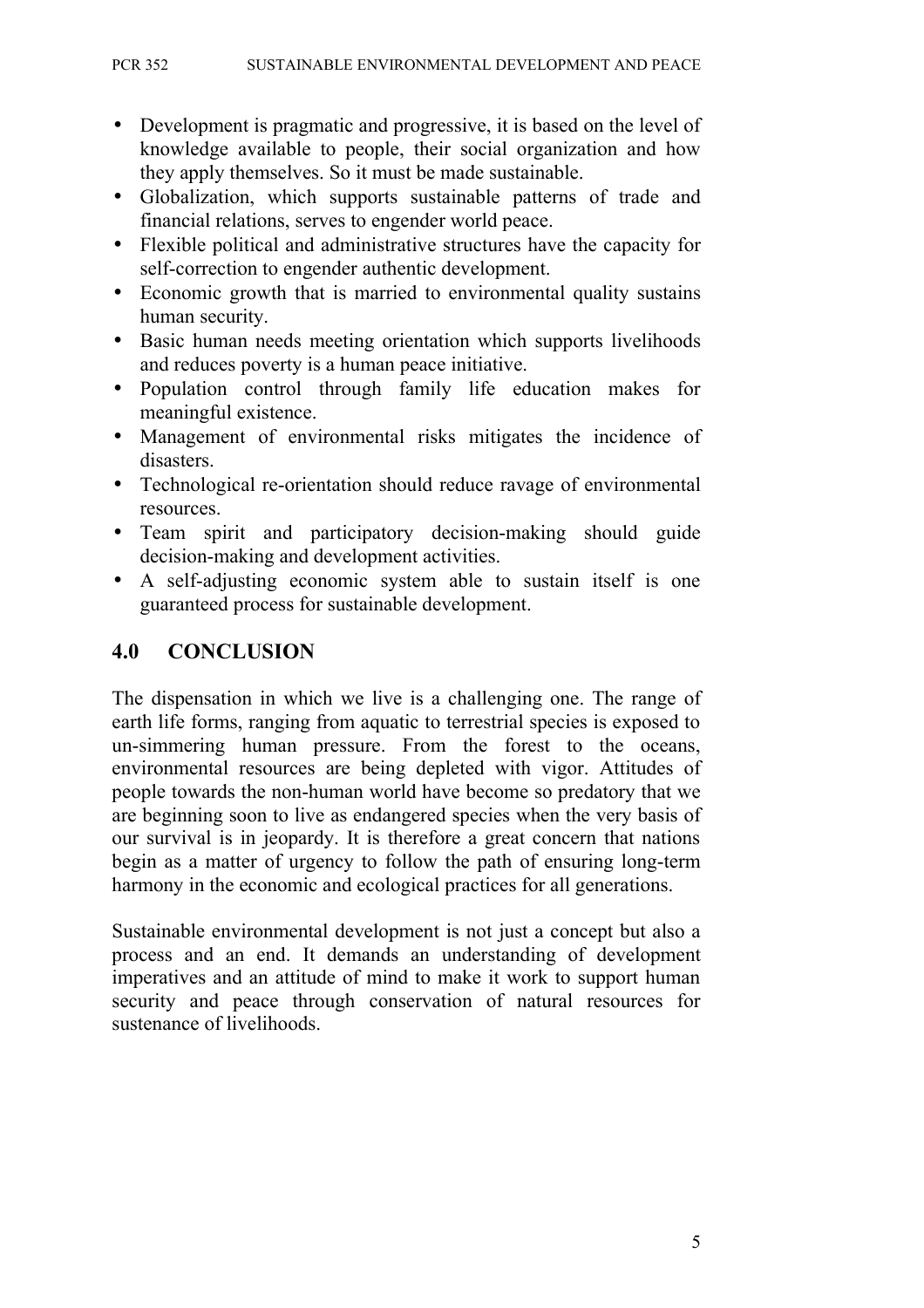#### **5.0 SUMMARY**

We have presented sustainable environmental development as a concept for environmental balance. It is an attitude of mind, which gives direction to all activities that have impact on the environment. We also presented the various processes through which environmental balance can be enhanced based on sustainable thinking.

#### **6.0 TUTOR-MARKED ASSIGNMENT**

- 1. What is sustainable environmental development? In what ways would you describe the relationship between development and the environment?
- 2. Explain how sustainable development is both a process and a product of a process.

#### **7.0 REFERENCES/FURTHER READINGS**

IUCN/UNEP/WWF. (1991). *Caring for the Earth.*

*A Strategy for Sustainable Living.* Gland, Switzerland

IUCN-UNEP-WWF (1980). *World Conservation Strategy: Living Resource Conservation for Sustainable Development.* Gland: IUCN.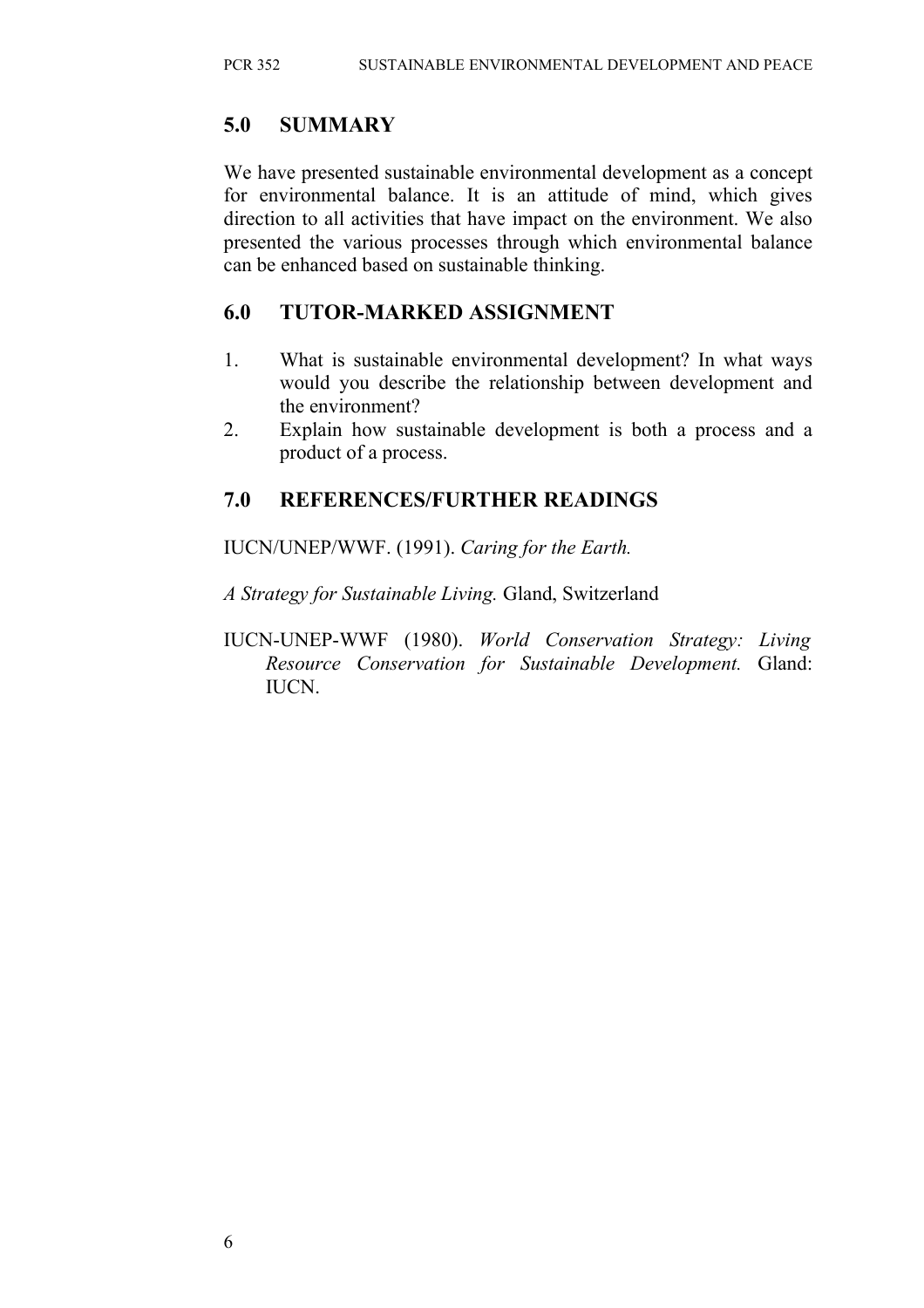## **UNIT 2 PRICIPLES OF SUSTAINABLE LIVING**

#### **CONTENTS**

- 1.0 Introduction
- 2.0 Objectives
- 3.0 Main Content
	- 3.1 The Principle of Human Settlement
	- 3.2 The Principle of Sustainable Society
	- 3.3 The Principle of Institutional Strengthening
	- 3.4 The Principle of Mainstreaming Environment
	- 3.5 The Principle of Participatory Development
- 4.0 Conclusion
- 5.0 Summary
- 6.0 Tutor-Marked Assignment
- 7.0 References/Further Readings

#### **1.0 INTRODUCTION**

Living involves the combination of the elements of nature and nurture to keep life going in human settings. Socialization or upbringing is instrumental to the knitting of these elements to support life. The upbringing we experience as humans is indeed a link between the natural provision and rational necessity.

The living process is a biological function. To that extent, we as human beings relate with the biosphere and all its complex life-supportsystems. This is on one side. On the other side, we are inundated with a floury of appetites, which motivate us to act the way we act. In other words, we think towards a purpose and act to satiate or fulfill that purpose. However, unlike other animals, humans are rational. They have capacity to reason, plan, act in a pre-determined way and evaluate the actions which are taken in relation to the value they serve. Thus, the identification, pursuit and attainment, allocation and use of value as well as making choices between values is a rational function of human beings.

Sustainable living is one such value. Sustainable living is a value that transcends all generations of human beings. Every generation is inundated with security, food, prosperity, peace and other related high level values associated with survival and continuous perfectibility of living standard. Essentially, a needs meeting ideology must be founded upon inter-generational thinking. This way, we can more meaningfully live in peace and harmony without leaving a heirloom of threat to future generations.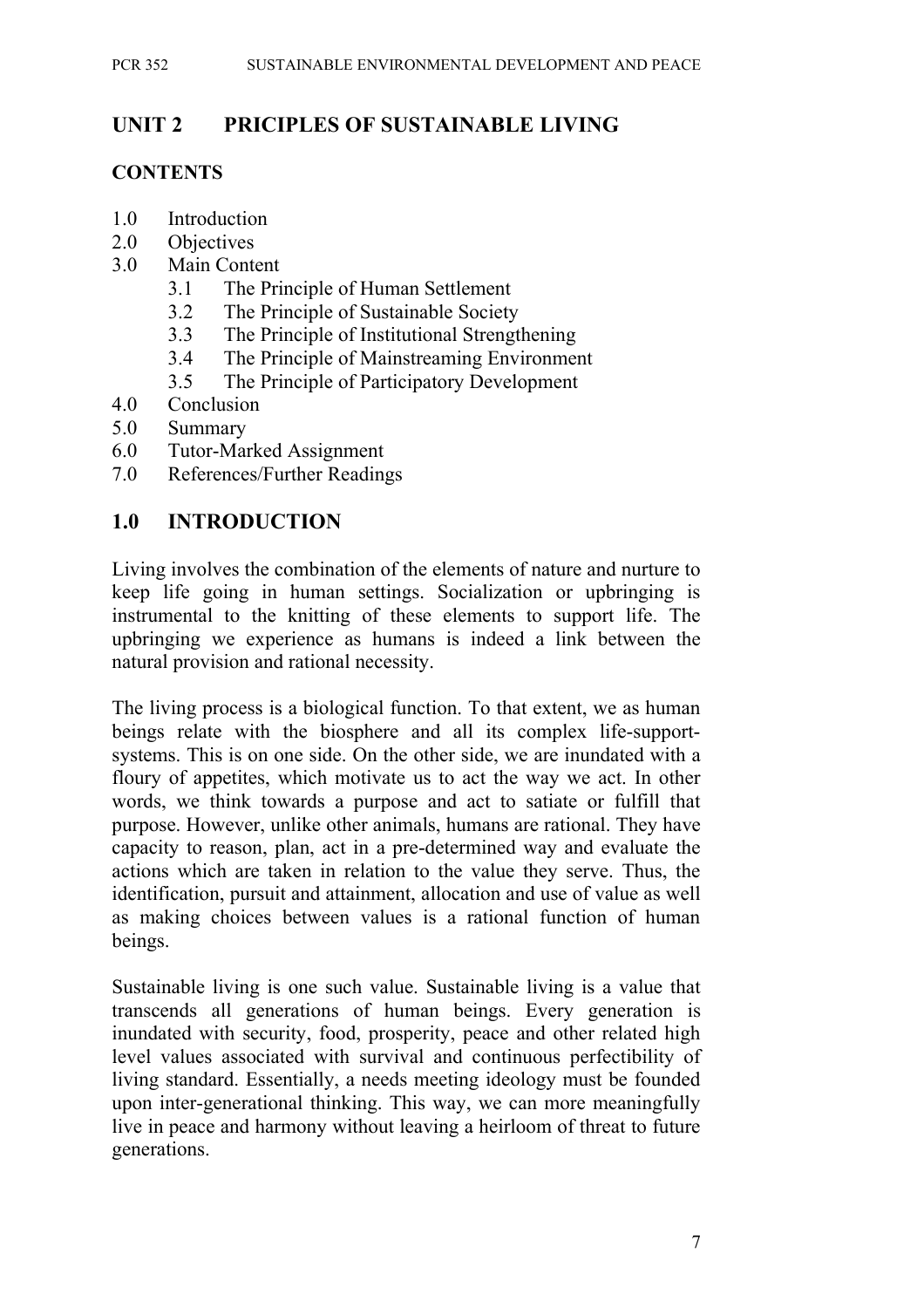Consistent with sustainable living are some fundamental practices that can lead humanity on the path of sustainable living.

## **2.0 OBJECTIVES**

At the end of studying this unit, you should be able to:

- defend the need for sustainable living
- explain the concept of human settlement in relation to sustainable living
- show the relationship between social institutions and sustainable living
- demonstrate how to mainstream environment and development
- justify the need for participatory development
- explain attitudinal change for sustainable living.

## **3.0 MAIN CONTENT**

#### **3.1 The Principle of Human Settlement**

Human settlement is an important contributor to social progress and economic growth and development. Where people live in hamlets, villages, towns and cities must be made safe and healthy. In fact such settlements whether nucleated, sparse or linear need to enjoy social justice in terms of the distribution of amenities, infrastructure and other facilities which contribute to sustainable living.

We need to engender awareness about such settlements particularly so for the socially disadvantaged, secluded and indigenous people. Sensitivity of the public and non-government agencies to gender equity and vulnerable habitats and the people who live in them would help planners focus on sustainability issues.

Shelter is one inalienable right of human beings. Around the world, international consensus with respect to policies and goals as well as action plans to mobilize international resources for human settlements are required for sustainable human settlements and shelter for peace. It is our individual responsibility to protect the liveable settlements against unwarranted and unseemly impact of human activities. In doing this, we must be conscious of the environmental concerns of both rural and urban dwellers. Accordingly, the social institutions must be strengthened through capacity development using acceptable indices for livelihoods and peace in the communities in which people live.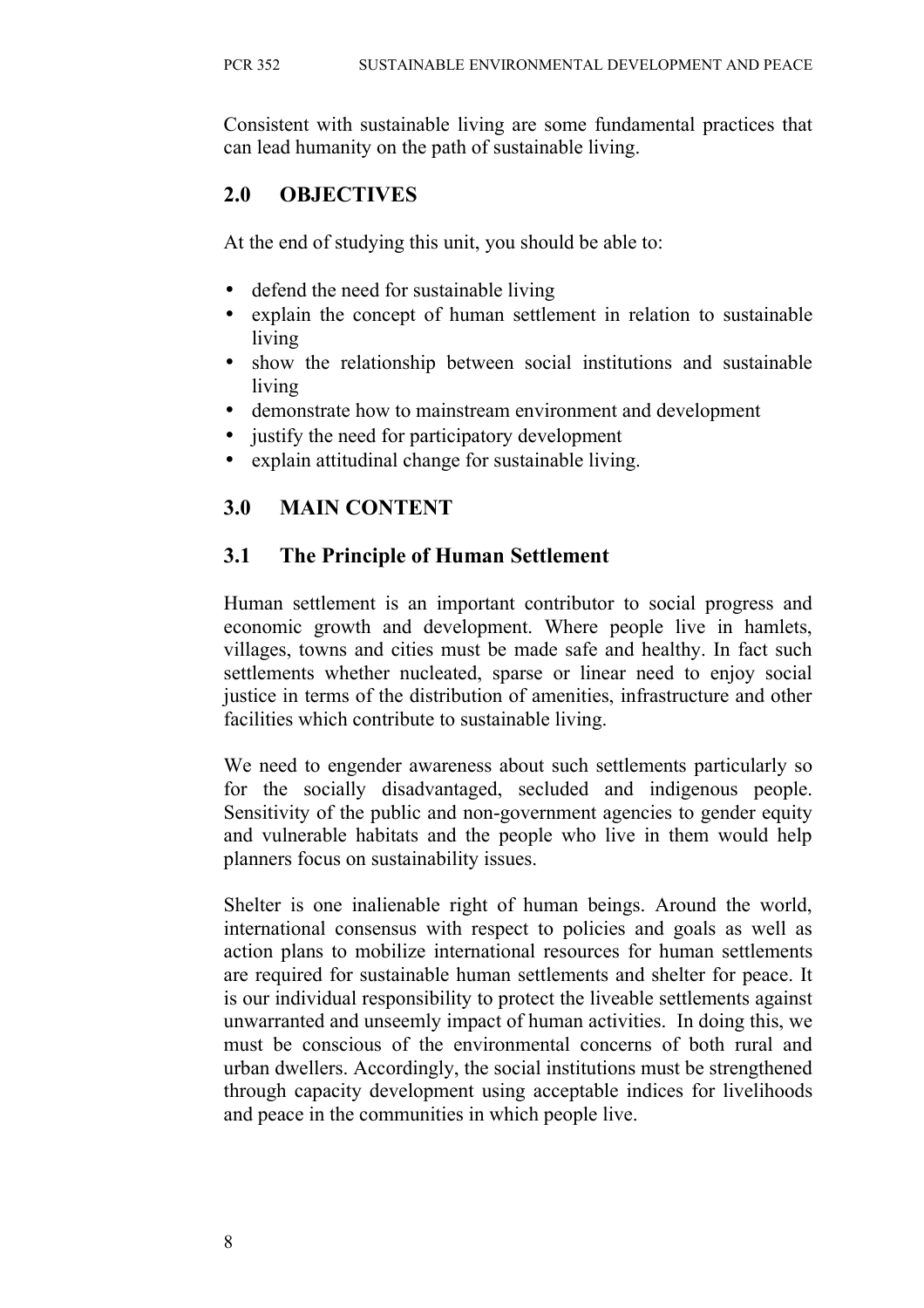#### **3.2 The Principle of Sustainable Society**

A sustainable society is the society, which pays attention to actual, evidential improvement in the quality of human life, through acceptable conservation practices. It creates a goodness-of-fit between the economy and the ecology in mutually supportive way. It is a rational attempt to go beyond gambling for survival.

The principle of sustainable society interlinks a number of indices and strategies. Condensed in this principle is:

- Conservation of living resources of the environment. This includes the conservation of biodiversity – all species of plants, animals and other organisms in the biosphere. Conservation of life support systems to ensure their renewability. It also involves making sustainable use of the renewable resources, and reduction in the exploitation and consumption of finite resources that are not renewable.
- There is an attitudinal dimension of this principle. It requires that we keep within the carrying capacity of the earth and change our attitudes towards the non-human world and inculcate in people socially valuable actions and concern for nature.
- Population control is another ingredient of the principle. Women health issues, women education and reduction of feminized poverty and making sure that every pregnancy is intended are essentials.

Protection of women from unsafe abortion and society must ensure that every child is a wanted child. Education for all, and promotion of responsible behaviour, as well as close the gender gap and improvement of family life education to combat HIV/AIDS among others need to be encouraged.

• Community environmental education is vital to enable communities take necessary actions to care for their liveable communities and environments. This also means that a national policy framework for harmonizing development and environment needs to be put in place. Environmental impact assessment of all development plans must be used to ascertain the social relevance of intervention programmes. Global partnership and alliances for mutual interdependence and sustainability of all nations, has become a universal value for humankind.

#### **3.3 The Principle of Institutional Strengthening**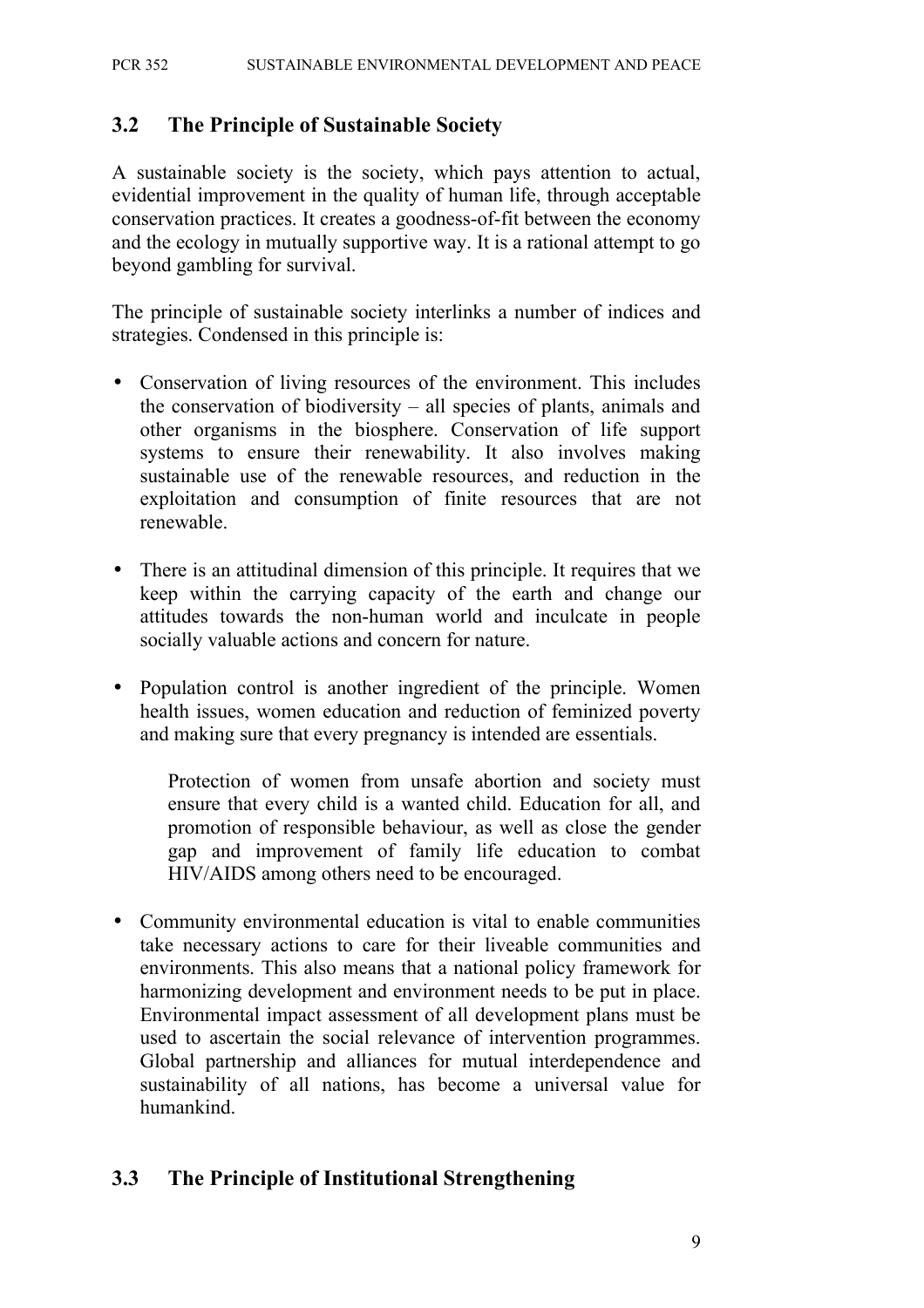Social institutions from the family level to the national in global levels must be strengthened for them to exercise substantive capacity for environmentally friendly practices. Public and private institutions, the schools, markets and other places people gather for intense activities need to be strengthened to cope with environmental challenges around them.

To strengthen our public and private institutions to cope with the new world environmental order, good governance at all levels is required. Government must be based on tenets of democracy and social humanism. We need to create popular leadership structures in such a manner as to ensure popular participation of the people. People need to be mobilized and integrated into the mainstream of governance by involving them in those decisions which affect their well-being.

When we strengthen our social structures we contribute to peace and crisis resolution. How? The allocation of scarce values, integration of society, transparent leadership, accountability and participation of the people are carried out with less friction. Essentially, cohesion is ensured and livelihoods improved. What this means is that, poverty can be reduced to foster sustainable peace and human development.

Effective strengthening of our social institutions means that we need to challenge those social arrangements and practices which perpetuate and reinforce environmental decline. The essence is to enhance environmental balance. It will help us to understand how the various parts of the social system function to contribute to environmental peace. It equips us with increased capacity for decision-making.

#### **3.4 The Principle of Mainstreaming Environment**

Environmental concerns, issues and activities can be mainstreamed into all facets of human endeavors. The principle can be applied in three ways. Mainstreaming can be done through the educational and or administrative structures of society.

Focusing on the school system running from Primary to the University level, we can mainstream through the Curriculum. How?

- **i. Insertion:** Expose learners at various levels of the system to environmental education as a subject to qualify them for their various disciplines or course of study.
- **ii. Interdisciplinary:** Make development and environment a unit of study in the entire course menu offered in our school system.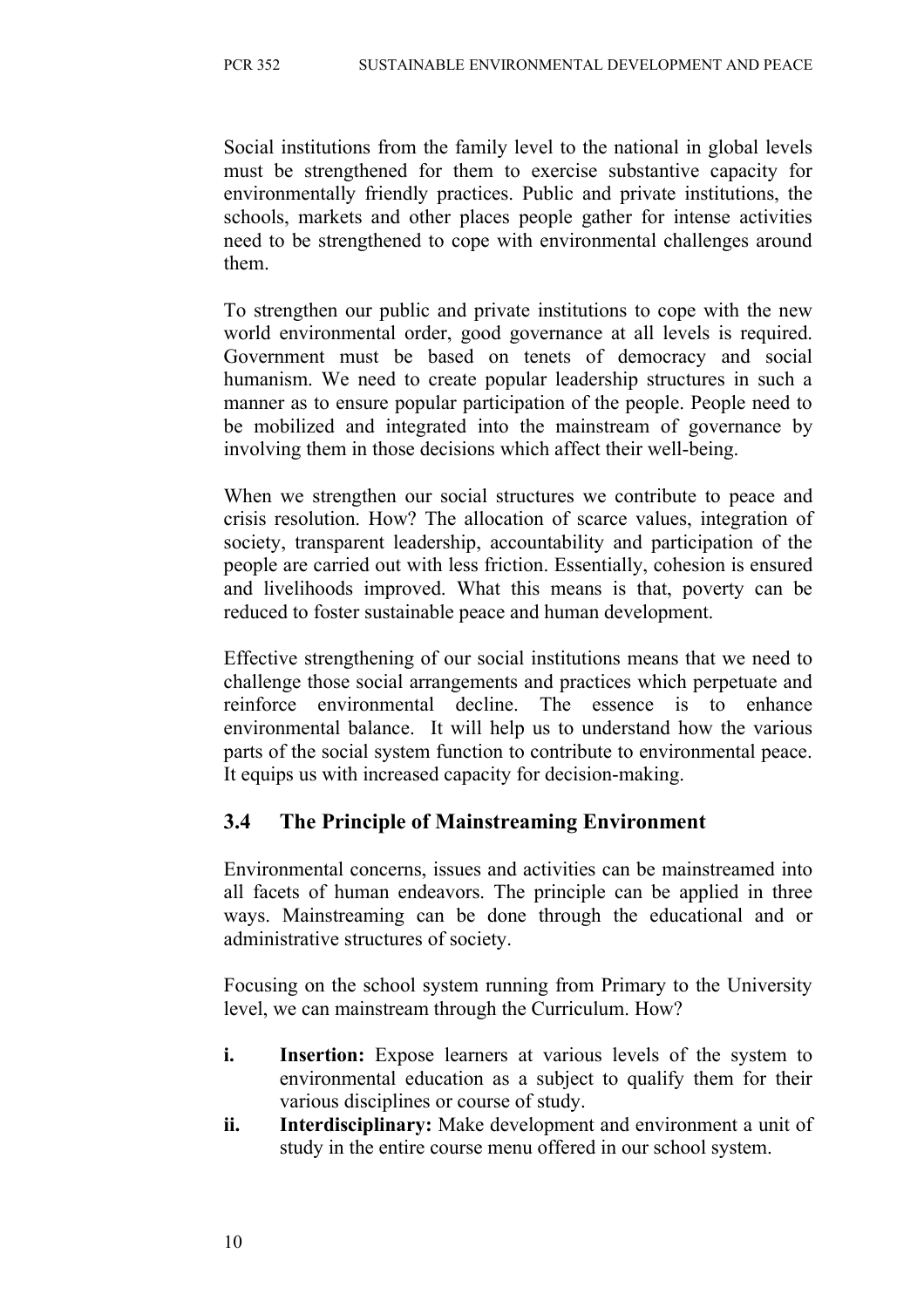#### PCR 352 SUSTAINABLE ENVIRONMENTAL DEVELOPMENT AND PEACE

**iii. Programme design:** In the non-formal education, those who plan professional seminars, conferences, round-tables, workshops should integrate development and environment into their programme contents.

In these three ways we can create a broad field technique for promoting environmental awareness.

At the administrative level, we can establish inter-agency, cross-sectoral linkages for mainstreaming environment and development. In order to achieve a characteristic multiplier effect all establishments, parastatals and civil society need to create budget and opportunity for environmental matters. This is because whatever their role, it has an impact on the environment and somehow they need to express and demonstrate their concern for environmental balance. All types of government and non-governmental organizations are stakeholders and must therefore partake in protecting it.

#### **3.5 The Principle of Participatory Development**

Participatory development suggests that all people are part of the development stakeholders. Thus, everybody needs to be mobilized and carried along in the steamboat of development. The principle can be applied through public, private partnership, backward integration, community participation, design and implementation of programmes of positive discrimination. Other ways are gender sensitivity in both breadth and perspective, and vertical and lateral integration of all users of the environment whether people or corporate organizations.

The principle of participatory development means that there can be no state left out, nobody standing aloof. There is need for global alliances and development cooperation, which is able to ensure universal equity relating to environmental conditions and the social integration of all people living everywhere.

For this principle to work, our attitudes towards nature and the environment must change. We must learn to produce and protect for the economy and ecology, for peace and development. Our values and value preferences must change. Our social institutions, and technology must be conditioned based on value classification clarification and orientation of all environmental stakeholders. It means also environmental awareness through making education for all a reality. In this way, we can enter the part towards intergenerational equity.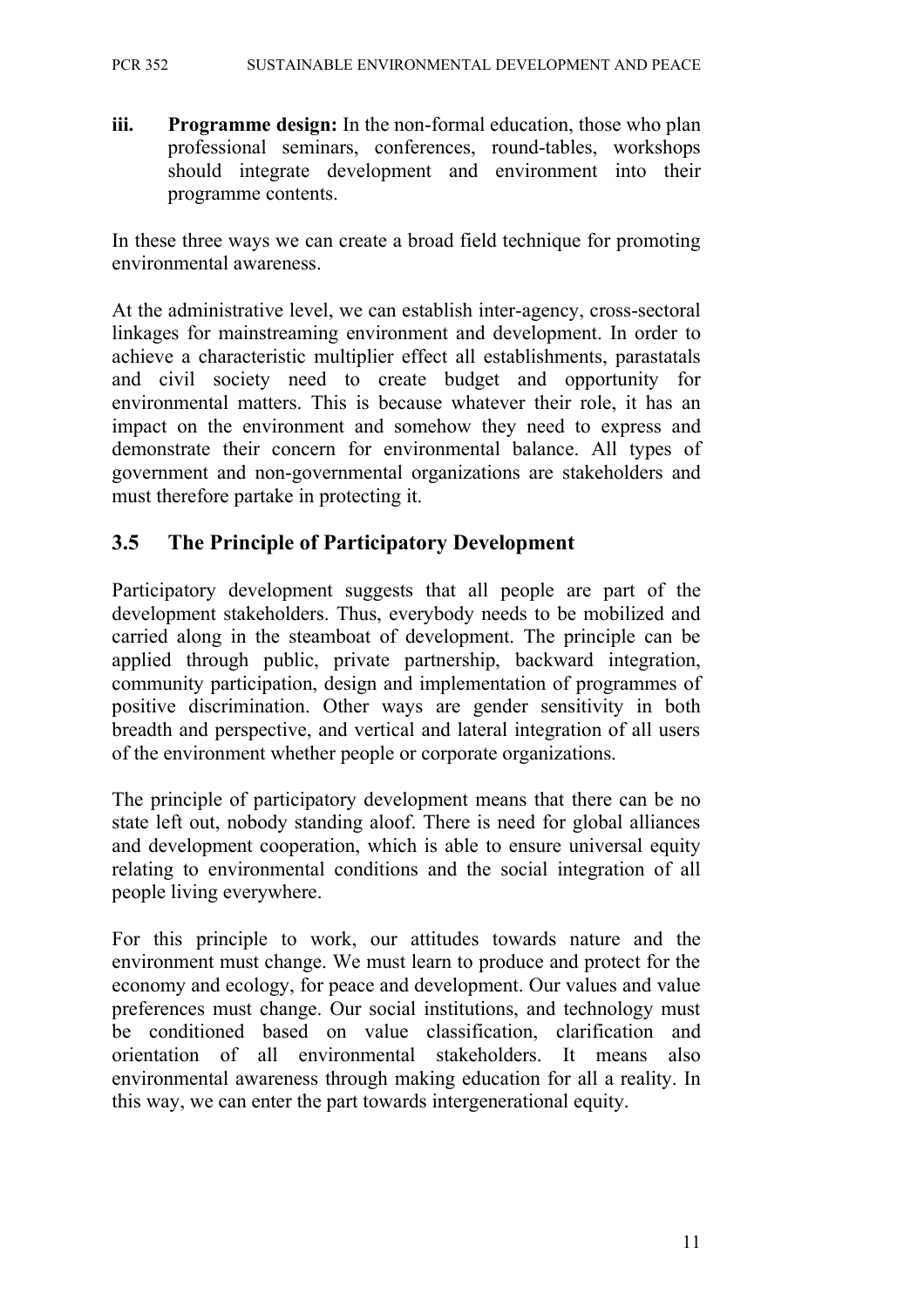#### **4.0 CONCLUSION**

For human beings to be inundated or even annihilated, the key to our common future lies with us. Knowledge is power and without it we are bound to perish. There would be an imminent danger when we live in wanton neglect of the living environment. We must have access to the available resources of the environment. At the same time we also need to realize the fact that the environment must be allowed the potential to renew itself and replenish its fast vanishing resources. As we create wealth from the environment for our economic boom, we must not credit waste to it for ecological doom. This will boomerang back on us. To forestall this danger, we need to live in consonance with natural rules. Thus, some principles can help us live and derive optimum benefits from the environment and at the same time maintain intergenerational equity for sustainable human development. This is the attempt made in this unit.

#### **5.0 SUMMARY**

The ability to provide for human needs and consistently do so for all generations can hardly be attained without sustainable living. Sustainable living demands that our cultural space must be adjusted to contain a balance of productive forces and relate those forces in a manner that is consistent with environmental balance.

We must maintain, sustain and continue to have habitable communities. There must be even spread of social infrastructures and other values in order to fight against exclusion. Such settlements must be protected against pollution and other activities, which cause environmental decline. Enhancement of the living standard is the concern of peoplecentred society. How this can be done through population control, attitude change, positive discrimination to favour the disadvantaged social groups has been shown in this unit. We need also to protect the environment and the people who live in it. Our social institutions must change and be strengthened to protect the living environment for peace.

Environmental issues need also to be mainstreamed into our development policy and school system in all areas of programme and curriculum implementation. Everybody as an environmental stakeholder must be mobilized to participate in its protection for sustainable living.

#### **6.0 TUTOR-MARKED ASSIGNMENT**

- 1. What do you understand by sustainable living?
- 2. Explain the principle you would use to defend the need for sustainable living.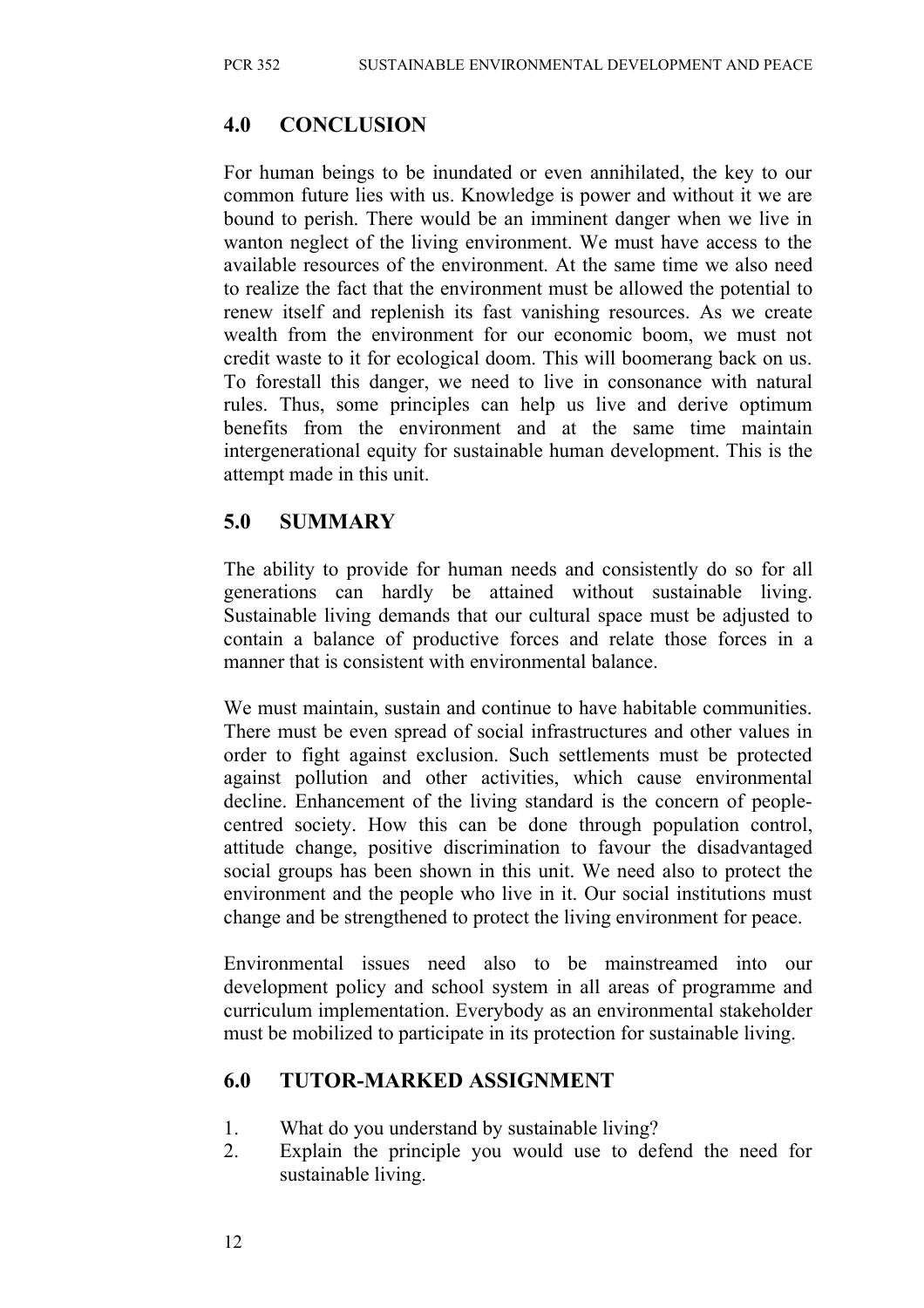#### PCR 352 SUSTAINABLE ENVIRONMENTAL DEVELOPMENT AND PEACE

#### **7.0 REFERENCES/FURTHER READINGS**

- IUCN UNEP WWF (1991). *Caring for the Earth*. Gland Switzerland: WWF.
- *World Commission on Environment and Development* (WCED). 1987. Our Common Future. London: Oxford University Press.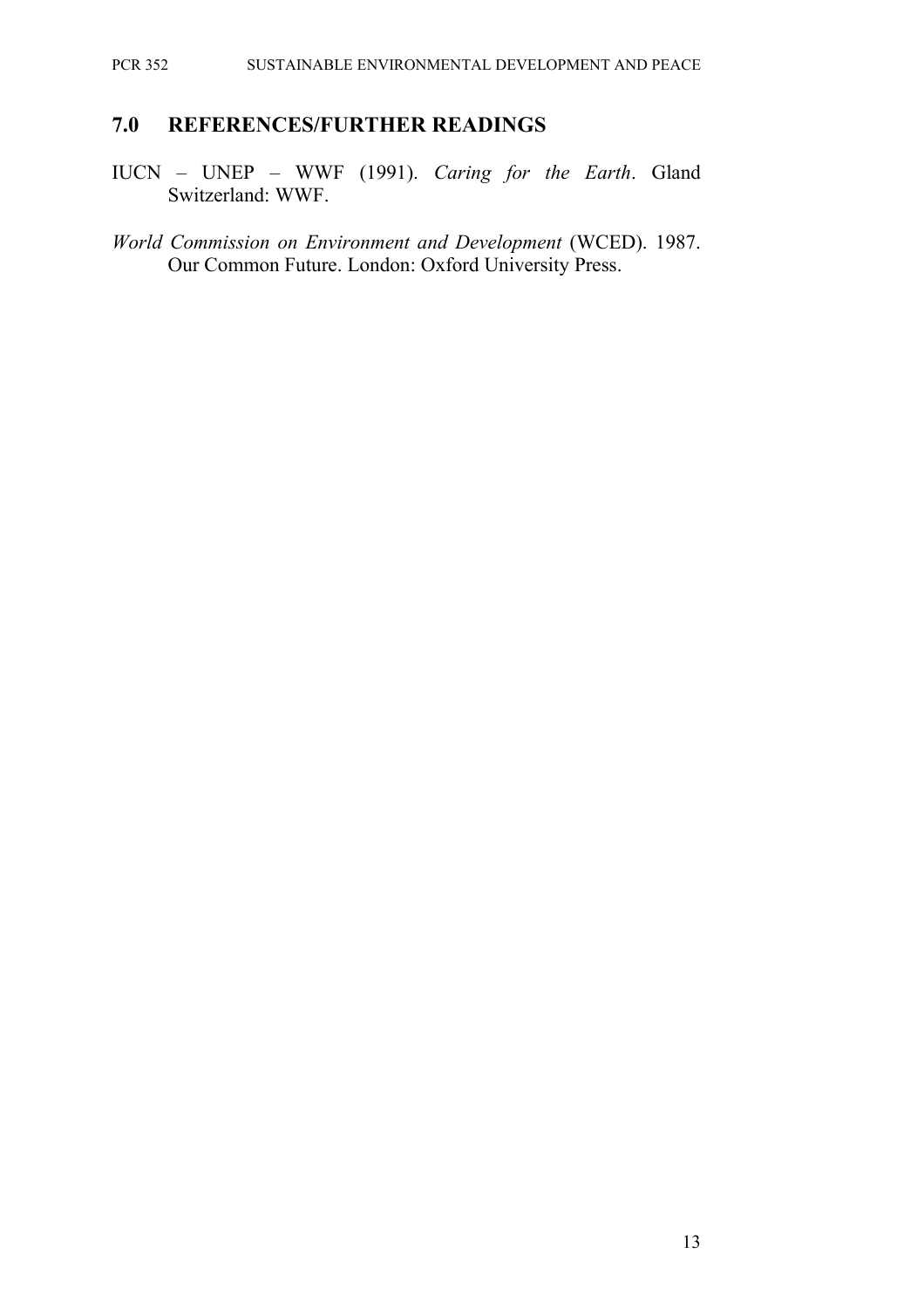#### **UNIT 3 ENVIRONMENTAL ETHICS FOR DEVELOPMENT**

#### **CONTENTS**

- 1.0 Introduction
- 2.0 Objectives
- 3.0 Main Content
	- 3.1 Human Ethics and the Environment in a Changing World
	- 3.2 What is Environmental Ethics?
	- 3.3 Rightness and Wrongness of Environmental Actions
- 4.0 Conclusion
- 5.0 Summary
- 6.0 Tutor-Marked Assignment
- 7.0 References/Further Readings

#### **1.0 INTRODUCTION**

Moral ignorance can make people live as environmental patients. This is particularly so, when people think that morality as the fibre of human conduct has no human application. But our relationship to the environment has a moral suasion at least to the extent of using environmental resources as a means to an end. Consequently, users of living and finite resources of the environment require a pre-emptive understanding of how ethical considerations can underpin environmental resource utilization.

In this unit, attempt is made to present environmental (morality or) ethics in the light of what is morally good practice, or bad approach, right or wrong actions, and so on. What ought to be as opposed to what is, right and wrong are other areas elucidated in relation to living in peace within the environments of our only one earth. The foundation, rationale and justification of environmental ethics are considered in the following.

## **2.0 OBJECTIVES**

At the end of this unit, you should be able to:

- demonstrate a broad understanding of environmental ethics for development
- analyse the relationship between moral philosophy and the environment
- describe in our own words, the meaning of environmental ethics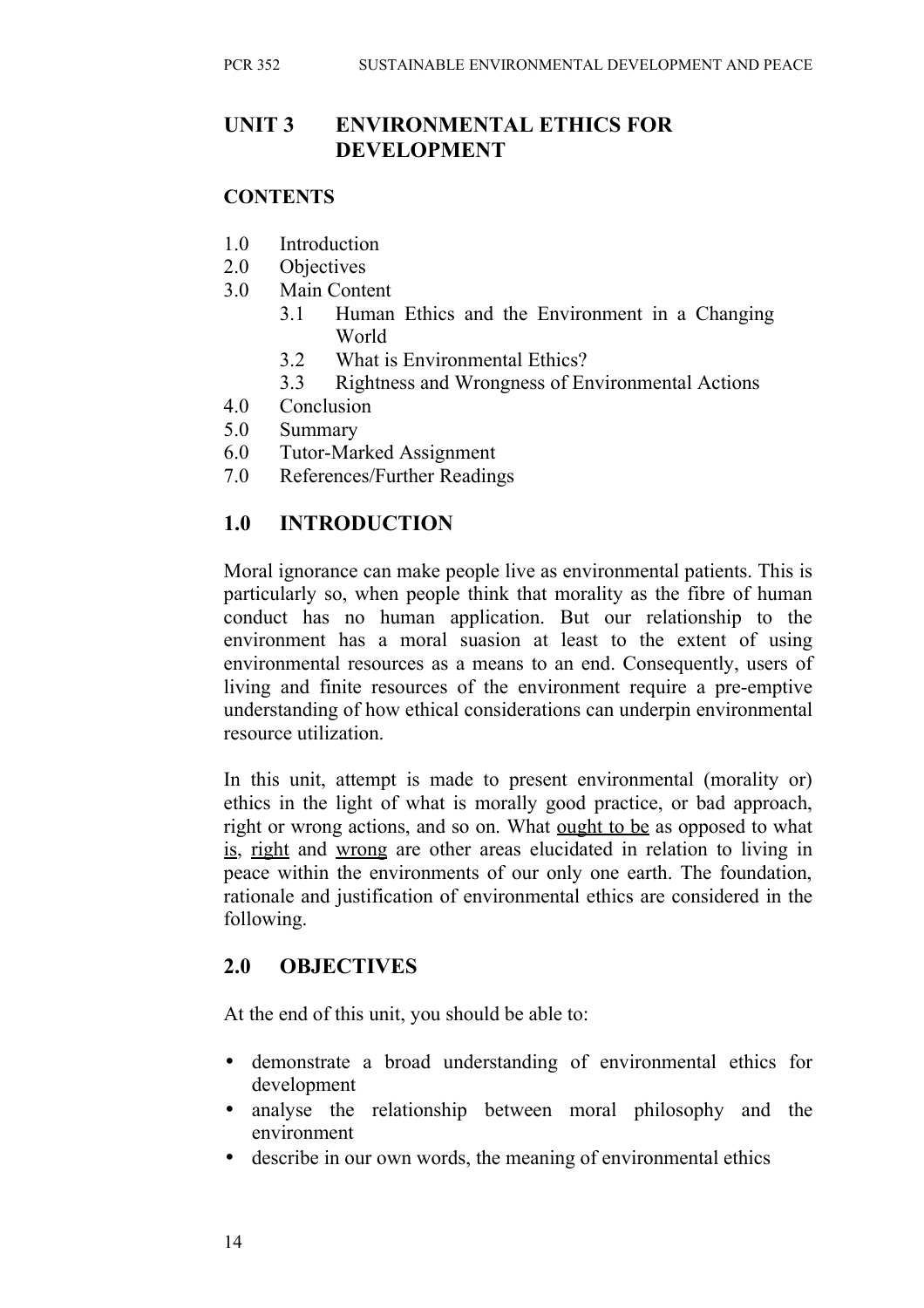- explain what constitutes right environmental actions
- discuss the concept of wrongness in relation to environmental actions.

#### **3.0 MAIN CONTENT**

#### **3.1 Human Ethics and the Environment in a Changing World**

What is the right thing? Is it really a function of the strong in society? Can we aver that those who wield power know the right thing to do? In fact, far from it. For as we see, what ought to be is different from what is. What we know to be right is different from what is done as right. Several factors interplay in this matter. The effectiveness of decision differs from its real value and its value to the decision maker and the rest of others. Interest cluster and overlap are deterministic of the pristine value considered relevant in any decision.

If the interest of the strong rules the situation of the weak, it is quite inconceivable to think of ethics as a potent regulatory force of oughtness. Between and among people and indeed between people and the non-human world, prescriptive standard setting remains a normative problem. Individual differences, cultural relativity and indeed rankordering of prioritization in nature count. From place to place we are confronted with a hotchpotch of cultural mores and prevailing patterns of ethics, which are deterministic of what the people accept as good or otherwise. However, the greatest good to the greatest number is fundamentally more informative.

The ethical failure that prevails in earth relations is explicable in many ways.

Humanity is heading toward annihilation by fighting the very basis of its existence. There is a clear and near absence of ethical relativism. Many factors account for this.

- 1. In modern and the post-modern society we have entered in the  $21<sup>st</sup>$  century, the interest of the mighty and strong is greatly and increasingly recognized as right. This also affects in no mean level, environmental resource planning, management, exploitation, utilization and control. An end drive largely determines the means employed with little regard for future of the environment.
- 2. Cultural anomie and relativism is no longer holding sway. Cultural atomize is taking over in such a manner that mores and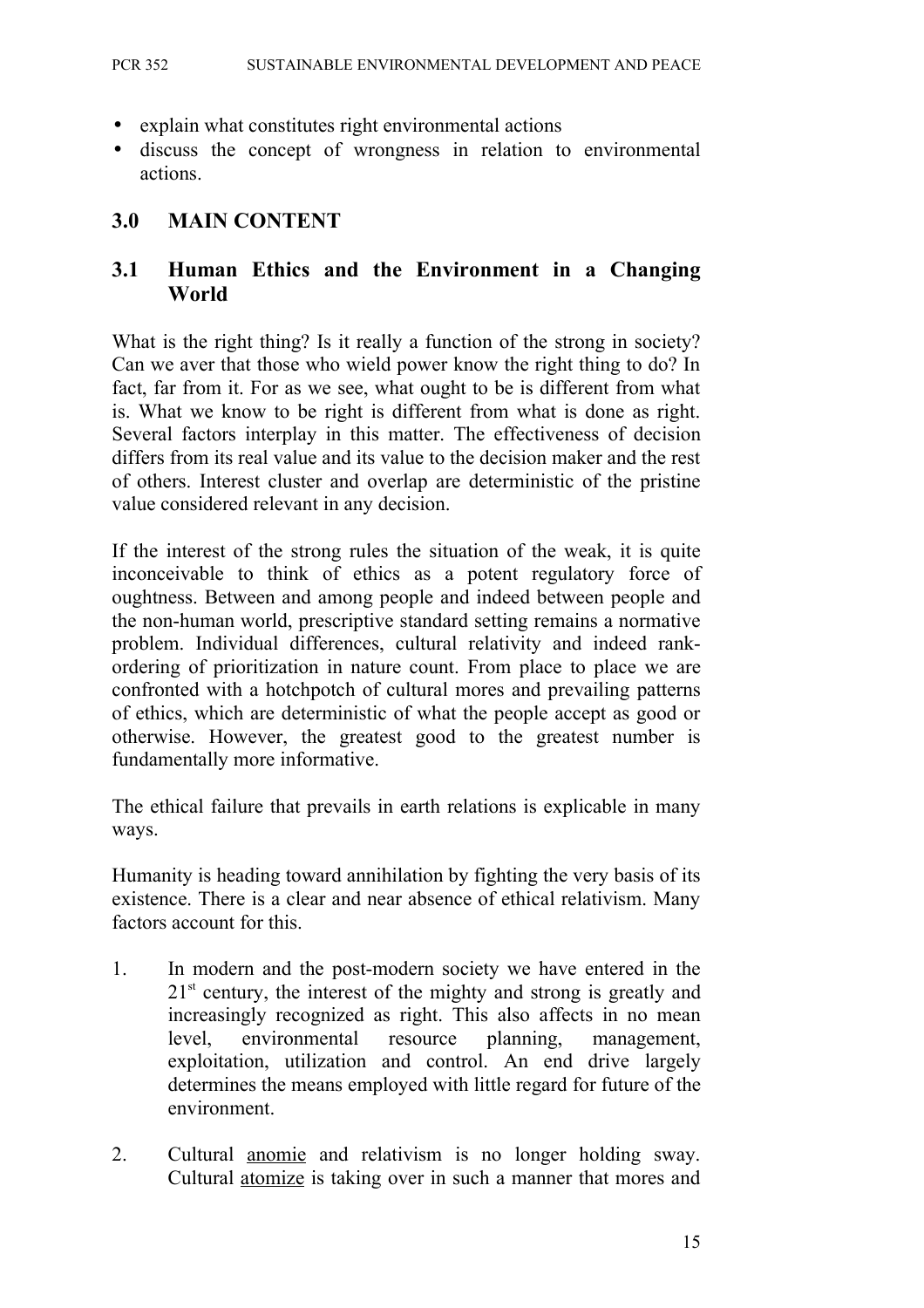ethical standards within cultural milieus hardly ever now determine what are acceptable and identified as good. Parametric influences filter in from external environments making domestic environmental practices respond to needs determined from outside. But this is not the point. The fact is that greed and avarice lead to predatory usage of the wealth of nature in a way that compromises the livelihoods of the very people the land and its resources is supposed to support.

- 3. There is the individual phenomenology. Prominence is growing in the sense of according individuals the free will to see themselves as reference points. What is good and what is bad, and the means to achieving it is determined by each individual without social recourse. Individualism thus erodes or tends to erode the pristine value of morality relegating it to insignificance. People do what they want to and with whatever they find around in their livable community. Feeling for the rights of others to interfere in their misdeed is abandoned without moral suasion in the community.
- 4. Individuals tend to be existentialistic. In that way, they perceive every moment as their personal opportunity for whatever. A mind your business logic pervades modes of thinking. This perception leads to attitudes that can hinder the harmony of life support systems on the earth owing to absence of some rationality.
- 5. Non-ethical living is becoming idealized. This turns down the fibre of control which society should logically hold on people.

## **3.2 What is Environmental Ethics?**

Ethics has a Greek origin (ethos) which means customary or custom and in a sense moral. Ethics can also be regarded as moral philosophy. It makes moral judgment and evaluates what is right or wrong, virtuous, or vicious, approval or disapproval and in fact desirable or undesirable. It equips us with instrumental judgment about thoroughness in the ethical pursuit of human absolute ends of good life and good living.

The value of good living is instrumental in that it leads to behaviors and conduct, choices and decisions that can produce change. The consequence of such change depends for its approval or disapproval on the value it hands down to the individual and or, society. Herein lies the rationality of examining good living. Environmental ethics therefore makes us aware of the negative effects of bad environmental behaviors and practical choices as well as the approbation accorded good acts of volition between competing environmental decisions. Through it, we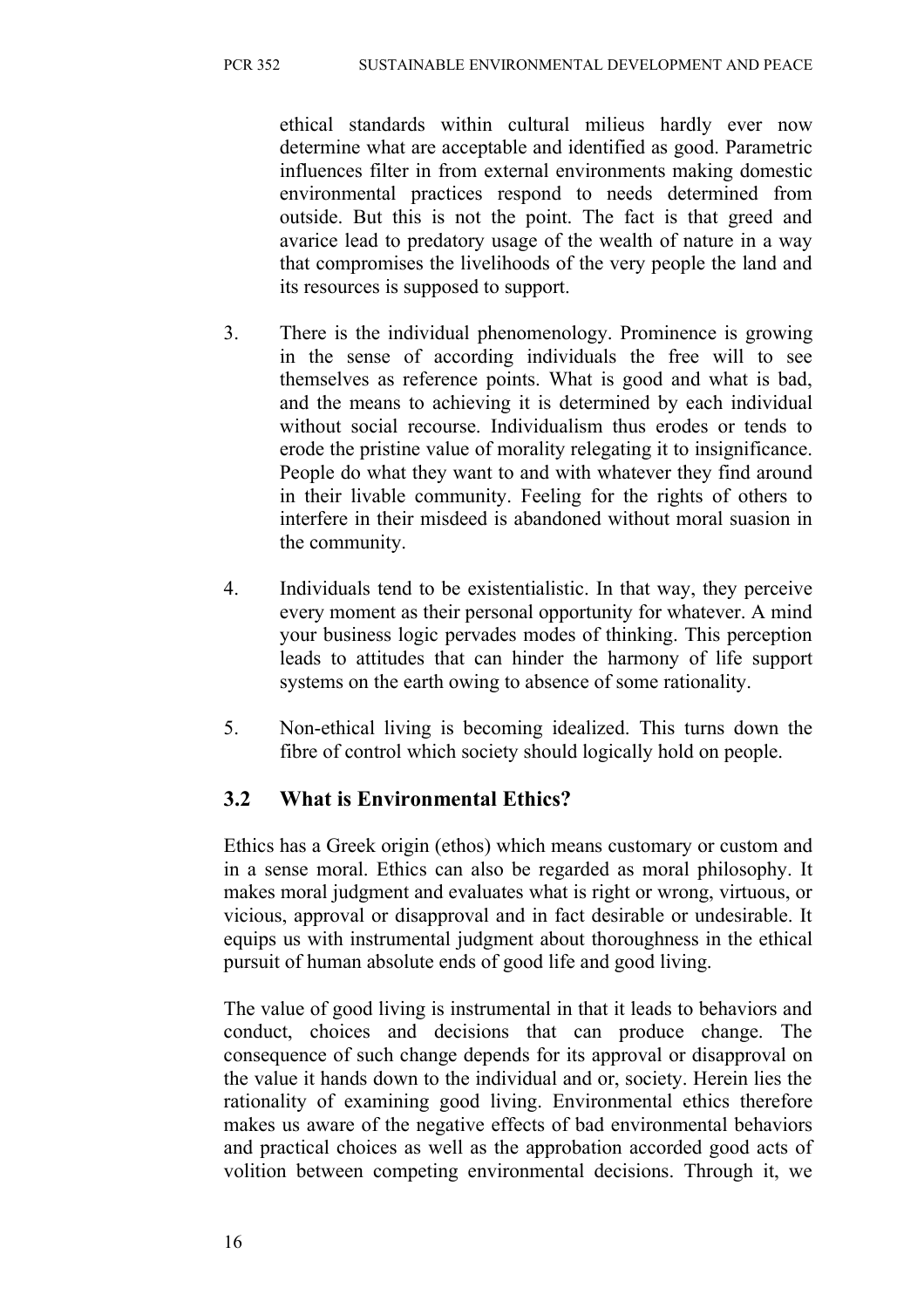PCR 352 SUSTAINABLE ENVIRONMENTAL DEVELOPMENT AND PEACE

periscope available options to understand what constitutes good or bad rationality in them. In this way, it helps the attainment of environmental protection with approbation. It orders our environmental behaviors in order to attain the goals of sustainable development for our common future.

There is relativism in ethical understanding otherwise known as situational ethics. Why would some environmental behaviors be termed bad and antithetical to peace and others considered to be good? Who sets the moral codes or criteria for passing such judgments and what is the scope of their acceptability? If we delimit the scale to an environmental zone or province then, what about the issue of universal environmental ethics? Is environmental ethics culture-bound and therefore determined by situation, place or time? Ethics thus helps us to understand environmental concerns and to carry out a moral evaluation of them.

Through ethics, we strive to behave in the best way in making choices towards the environment. Environmental ethics brings a wealth of benefits to all life-support-systems; in that it clarifies and justifies moral actions in relation to our ecological behaviors. In this way it injects moral rules in our coexistence with the living earth. Without it, the interplay of varying interests of the society and those of the environment will experience attendant conflict. We agree in therefore that environmental ethics examines the nature of oughtness, rightness as well as wrongness of our environmental behaviors and actions (Bahm, 1980; Ozumba, 2001)

#### **3.3 Rightness and Wrongness Of Environmental Actions**

It is quite inconceivable to think of rightness or wrongness of environmental actions in a unilateral manner. This is because the concepts of rightness and wrongness as they define environmental behaviors can be approached from different dimensions. There is no one facet rigid interpretation to it. Viewpoints vary according to what appeals to people. Customs, norms, values, beliefs, mores, ethical standards and ideology are other variables, which impinge on such interpretation.

From an ought to perspective, it is the right which determines what we should take or adopt as an ethical code, value, customs etc. But this is not the case. In practice, it is the reverse. Herein lies the problem in environmental behaviors arising from antithetical conduct in our time.

Right is recognition accorded not what we can point at. It derives from what is good in the same way is derived from ought. For instance, it is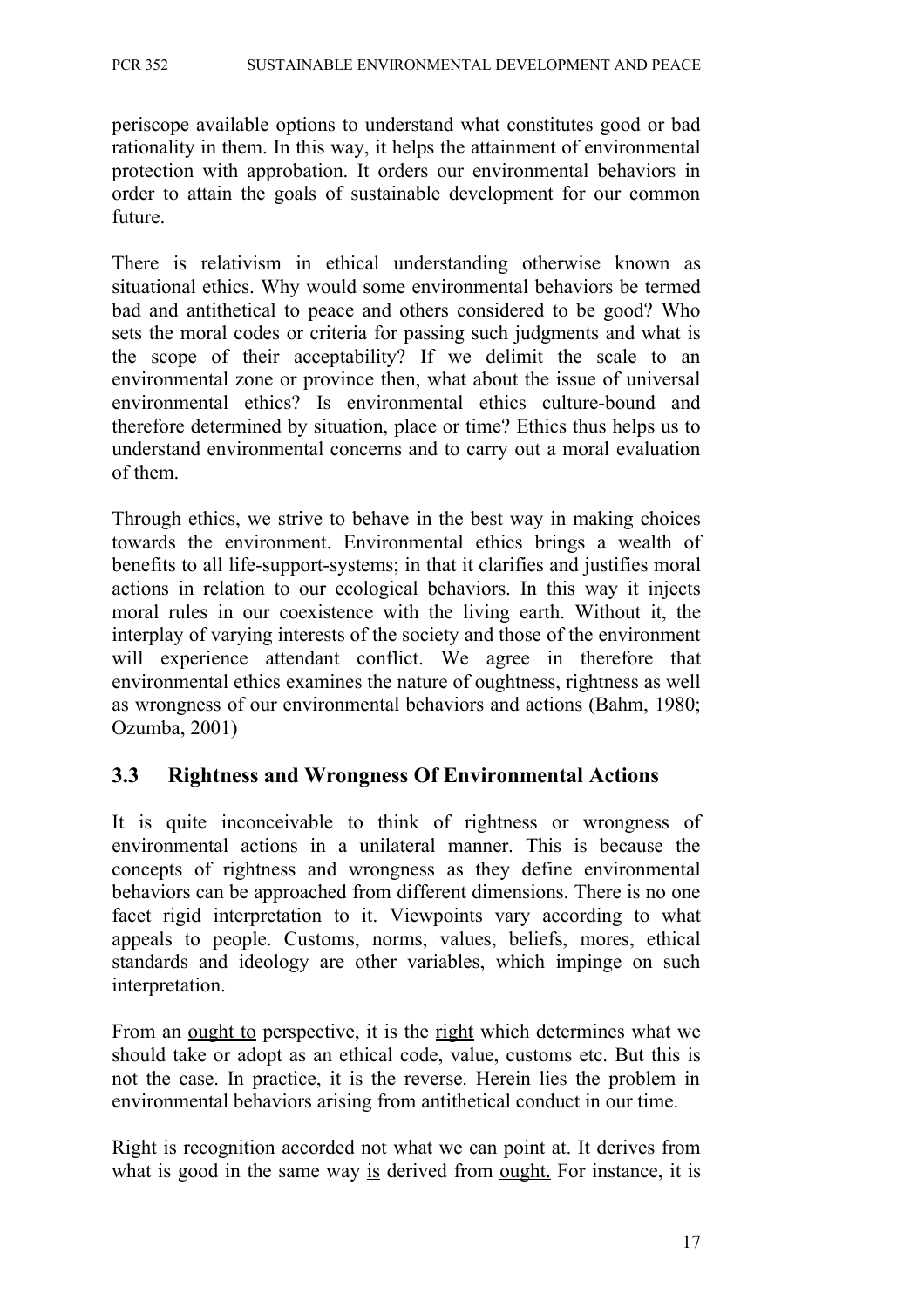right to keep a promise whether or not it appeals to the greatest number. It may not be good but it is right to do so.

However, when a promise carries a consequence, which is detrimental, it might be obviously wrong to keep it. This is where, for instance, environmental impact assessment can help us to carry on or stop an intended development project depending on the consequence of such a project on peace and the environment.

Some ethicists see right as that which people perceive or wish to be the universal maxim. What we cannot wish to be universalized can not be right. Consequently, environmental degradation is wrong. Other naturalists, see rightness differently; and in relative contexts. To them, the right action is one, which is conducive to the attainment of more weal or balance. Thus, it depends on the value systems of people and cultures. In this regard, what is right is a matter of opinion and moral disposition. In this sense, what is right, good and the pleasurable become confused.

The utilitarian define rightness and the goodness in terms of means and ends. To them, what is right or good is understood in terms of the pleasure, happiness or satisfaction they produce, and their approbation by the individual or the group in which the action is expressed.

In the final analysis, objectivity in ethical definition is what counts. Not our emotional states, which could lead us to take seemingly right actions, which we later come to find, were misjudged.

The right thing transcends influence of circumstances for it to be right. This is where the universal norm counts in contemplating rightness.

The other side of rightness is wrongness. The concept of rightness and wrongness relate in a competitive order. Placed on a weighing balance, the more of one means the less of the other. Thus, for one to be right means that one is not wrong. In essence, right environmental behaviors will be applicable in all circumstances that wrong environmental behaviors are not applicable. The concepts are mutually exclusive. The concept of wrongness is not monofocal. It is multifaceted.

When an action is wrong, it does little to produce a greater balance of good over evil, pleasure or pain according to the naturalistic viewpoint. This prima facie understanding of rightness and wrongness is independent of their value in terms of melancholy or happiness, good or evil, pain or pleasure. For instance pouching (stealing) in a protected environmental site or breaking a promise to keep environmental peace are prima facie wrong; no matter the consequences or popular opinion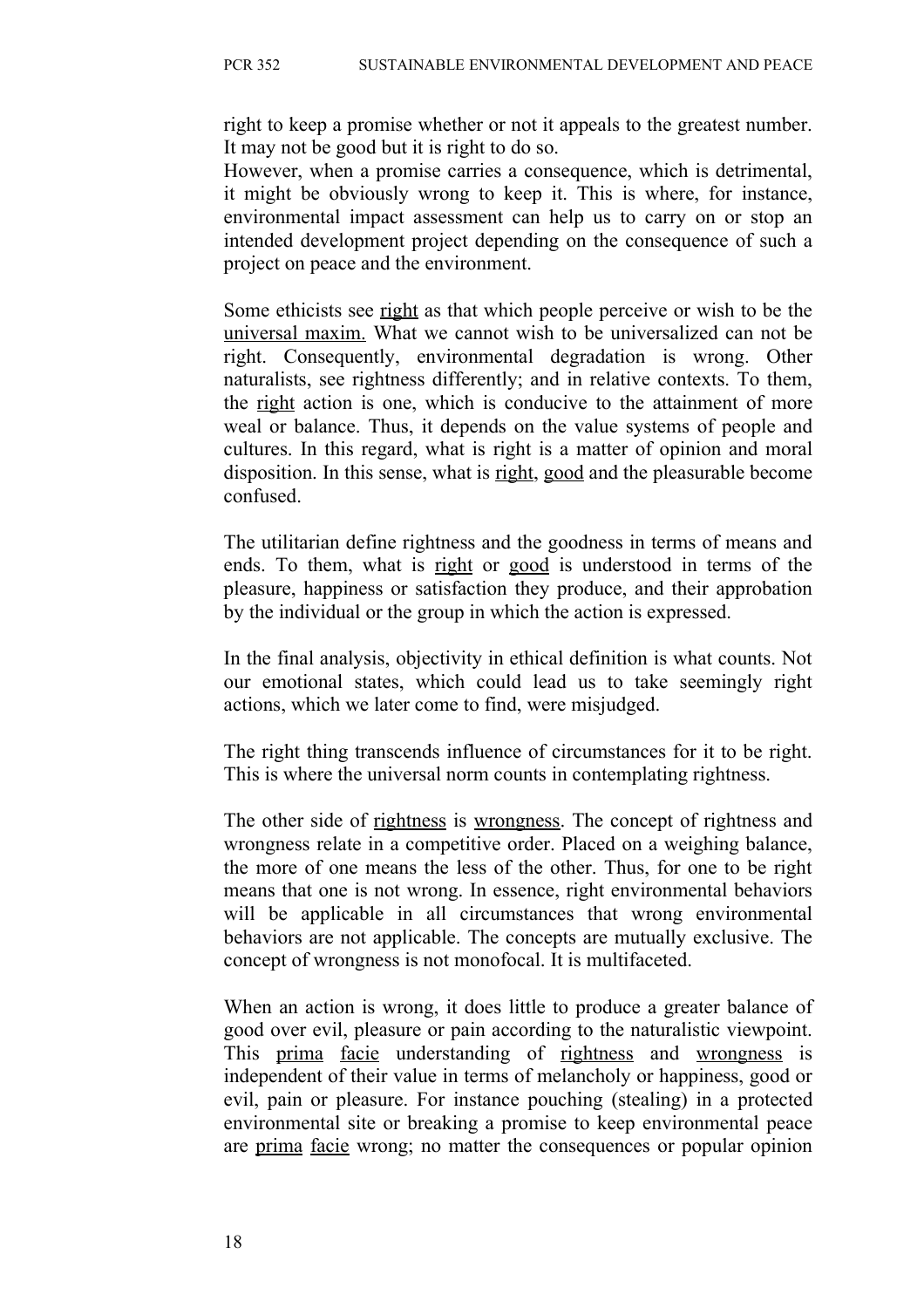held by people about them. This is a non-naturalists viewpoint. The view transcends emotions or caprice as it is objective and given.

This translates that; wrong environmental actions are disapproved and unacceptable to the individual, society and sustainable development. Time can affect this interpretation. For instance, at a time in our development, unguarded exploitation of the forest was unquestioned as wrong. But now it is found to be unacceptable and disapproved by all nations. Colonialism and slavery were right at a time. It is wrong today. Ignorance, attitudinal disposition and mistake are some factors which can mask our value of things which are wrong ab initio even when we hold them to be right at a given time.

From the perspective of obligation and duty, we open up another vista. To do things in total neglect of duty to nature and society cannot exonerate one from being wrong. It is an obligation to live up to this expectation and a duty to keep it as a lifestyle. Understanding the wrongness of an environmental action should be a deterrent from acting and guide us in contemplating future actions towards the environment.

#### **4.0 CONCLUSION**

Certainly, there are moral predicates in which constitute the 'hub' of environmental ethics and consequently guides our environmental practices and their socio-economic impact and values. Every environmental action constitutes a moral judgment. Essentially, there must be a moral criterion for dealing with environmental concerns, problems, issues and decisions. Habits, attitudes, customs must be rooted in ethnical factors for their filtration as use is being made of the environment. In this way can sprawl towards improved livelihoods and sustainable use of the environment.

There is a relationship between attitudes and use of environmental resources. Positive attitudes would lead to sustainable environmental resource use and development. Negative attitudes produce environmental decline. Thus, as has been shown, environmental ethics helps to clarify this order and enable us make proper and appropriate choices in decisions affecting environmental resource use.

#### **5.0 SUMMARY**

Effort has been put into this unit to explain in plain language, the concept of moral philosophy. The relationship between ethics or moral philosophy and the non-human world has also been depicted in the course of this unit. The concerns of environmental ethics have been made clear to justify the need for ethical interpretation of environmental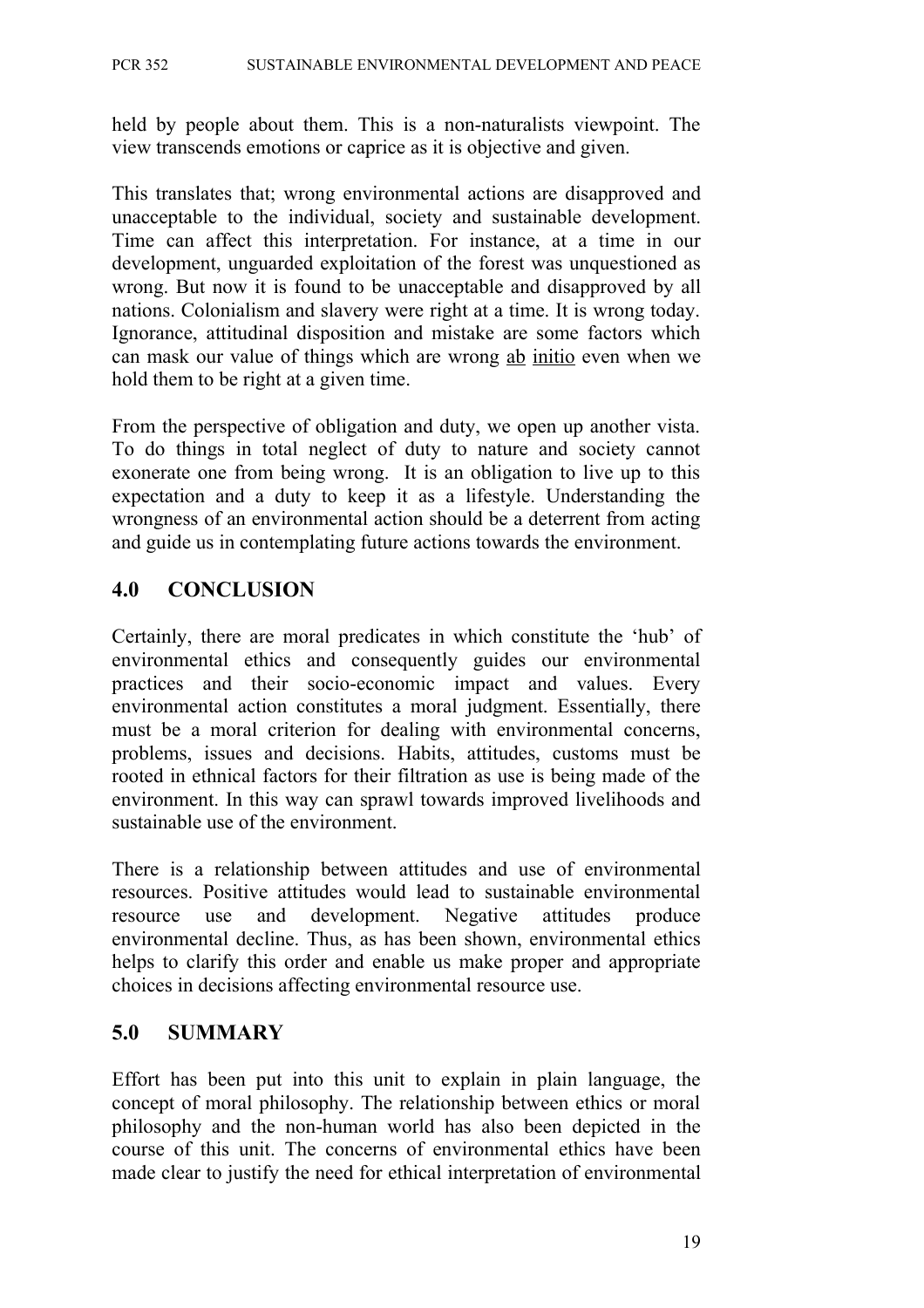actions. To keep the environment right on course in our human struggles for livelihoods, self-improvement and sustainable development is clearly portrayed in this unit. Thus, it is hoped that the student will be equipped with the requisite knowledge gained from this unit to be properly positioned to take worthwhile decisions, which impinge on environmental resource use.

#### **6.0 TUTOR-MARKED ASSIGNMENT**

- 1. What role do ethics play in regulating human behaviour? Relate such ethical conduct to the changing conditions of the living environment.
- 2. What do you understand by environmental ethics?
- 3. Differentiate between what constitutes right and wrong environmental actions.

## **7.0 REFERENCES/FURTHER READINGS**

- Jodha, N. S. (1995)..*Sustainable Development in Fragile Environments. An Operational Framework for Aid, Semi-Aid and Mountain Areas.* Ahmedabad: Centre for Environment Education.
- NEST (1991). *Nigeria's Threatened Environment.* A National Profile. Ibadan: NISER.
- Usang, E. N. (1995). *"Schools of Philosophy in Environmental Education.* "In J. U. Emeh (ed) *Philosophical Issues in Environmental Education.* Ibadan: Macmillan Nig. Publishers Ltd.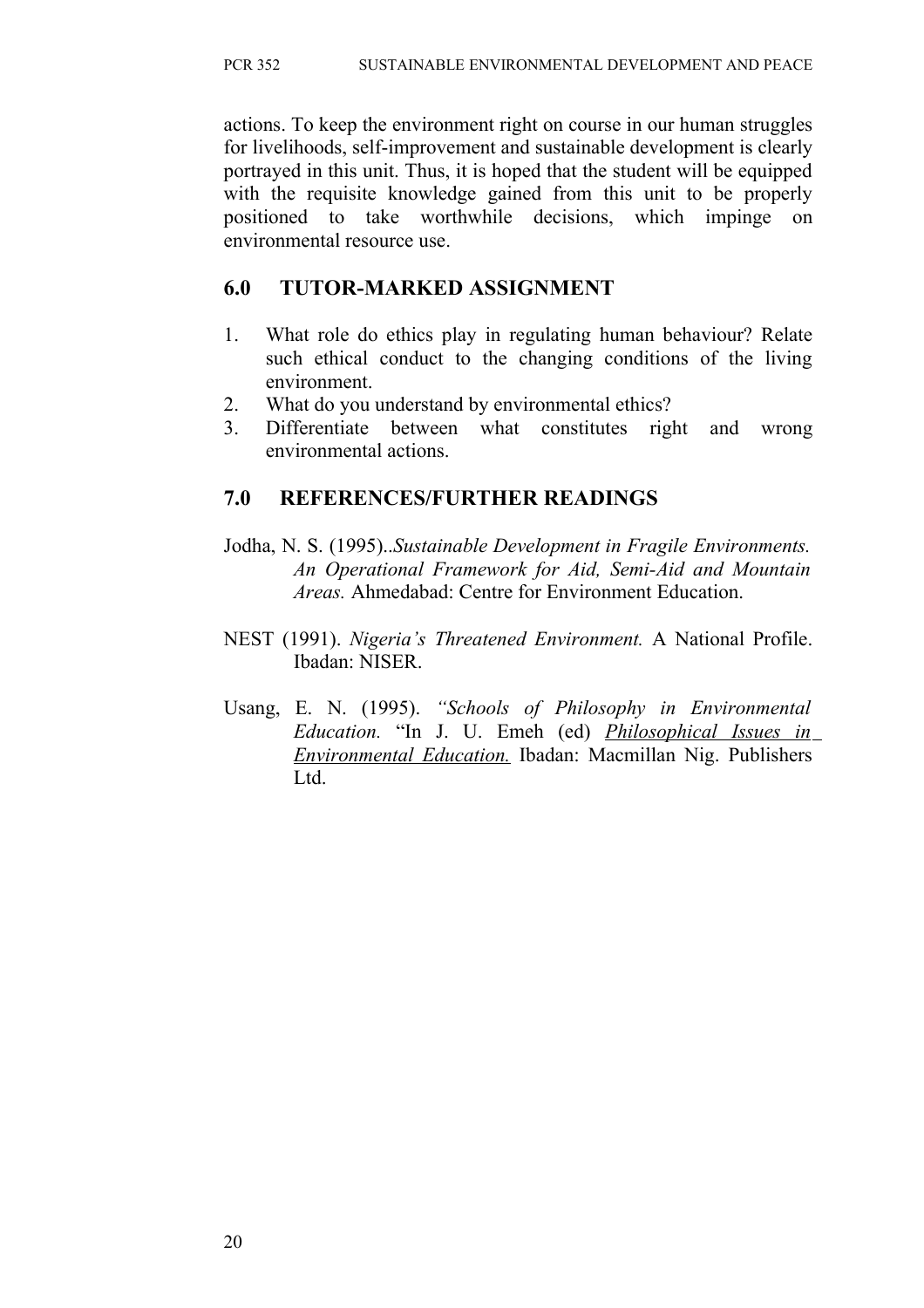## **UNIT 4 QUALITY OF HUMAN LIFE AND METAPHASE DEVELOPMENT**

### **CONTENTS**

- 1.0 Introduction
- 2.0 Objectives
- 3.0 Main Content
	- 3.1 Basic Education for Economic Growth and Enhanced Livelihoods
	- 3.2 Human Security, Militarisation, Disaster Control and Management
	- 3.3 Positive Discrimination and Partnership
	- 3.4 Mainstreaming and Monitoring Sustainability in Development Planning
	- 3.5 Focus on Longevity Programmes
- 4.0 Conclusion
- 5.0 Summary
- 6.0 Tutor-Marked Assignment
- 7.0 References/Further Readings

### **1.0 INTRODUCTION**

Many dimensions cluster to make up basic education required for economic growth and enhanced livelihoods.

- Provision and access for all. The foundation for human development in its entire gamut begins from here. Distributive education requires that people (children and adults) everywhere have proximate and open learning opportunity through the location or planting of schools and non-formal education near where they live. Difficulty indices in terms of cost and other discriminating factors need not count against their desire to learn to know.
- Attendance, Retention and Continuation. There must be effective strategies put in place to ensure proper coverage and adequacy in the enrolments of learners into various learning institutions in the society. In addition, those enrolled must be made to enjoy the learning experiences, which they are exposed to through good motivational techniques applied by trained teachers and facilitators to reduce attrition rate of drop-out and relapse into illiteracy. Various completers of school should also have reasonable prospects to acquire new knowledge, which impinge upon their work life and self-improvement.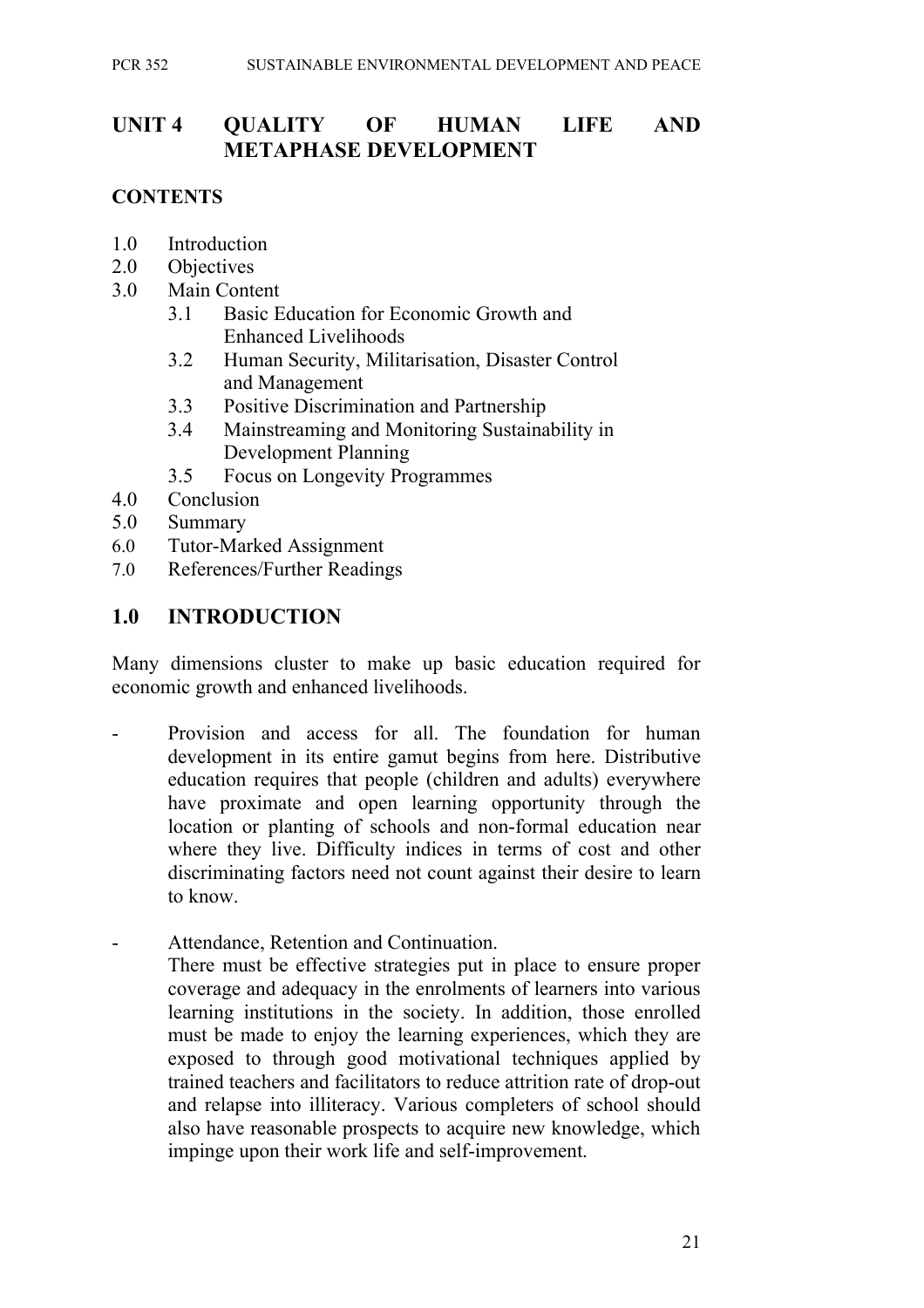- Equal Educational Opportunity. Male and female, children, young people and adults in urban and in rural settings including those living in exceptionally difficult circumstances should be made to receive education as an investment into lives. In doing this, we must ensure that what the institutions offer is relevant to life in society and their livelihood enhancement. In this way we can gradually attain education for all with high pay-offs for the beneficiaries.
- Environmental Education. People need to be educated into their society, not away from it. Their education should enable them live in peace and harmony with society and nature for mutual interdependence. They should understand the need and value to preserve and conserve nature for the protection of life on earth. In this way people can be equipped for sustainable economic practices and enhanced livelihoods.

# **2.0 OBJECTIVES**

At the end of studying this unit, you should be able to:

- explain how the state can influence the quality of life and livelihood
- describe the components of human security
- identify the components of metaphase development
- find out the role of positive discrimination in metaphase development
- be able to mainstream sustainability into development planning.

# **3.2 Human Security, Militarisation, Disaster Control and Management**

There are two sides to human security-external and internal. The first has a state-centric focus. It attempts to protect the citizens and people living in a country from external threats, invasion and violation of the territorial boundaries. It has a defense orientation to maintain the integrity and corporate existence of the country. The second is humancentred. It focuses on the individual as the object of obligation. In this wise, security is seen as a function of good living standard enjoyed or denied the people. In the final analysis, it is believed that, it is improvement of the quality of human life which counts. Full opportunities for self-improvement and self-reliance in a way consistent with the regulatory potential of the earth also matters. Through this, individuals are able to enhance their life and build a great and dynamic economy.

Governments must work to check activities of people under the law, and be able to resolve conflicts and settle disputes peacefully particularly so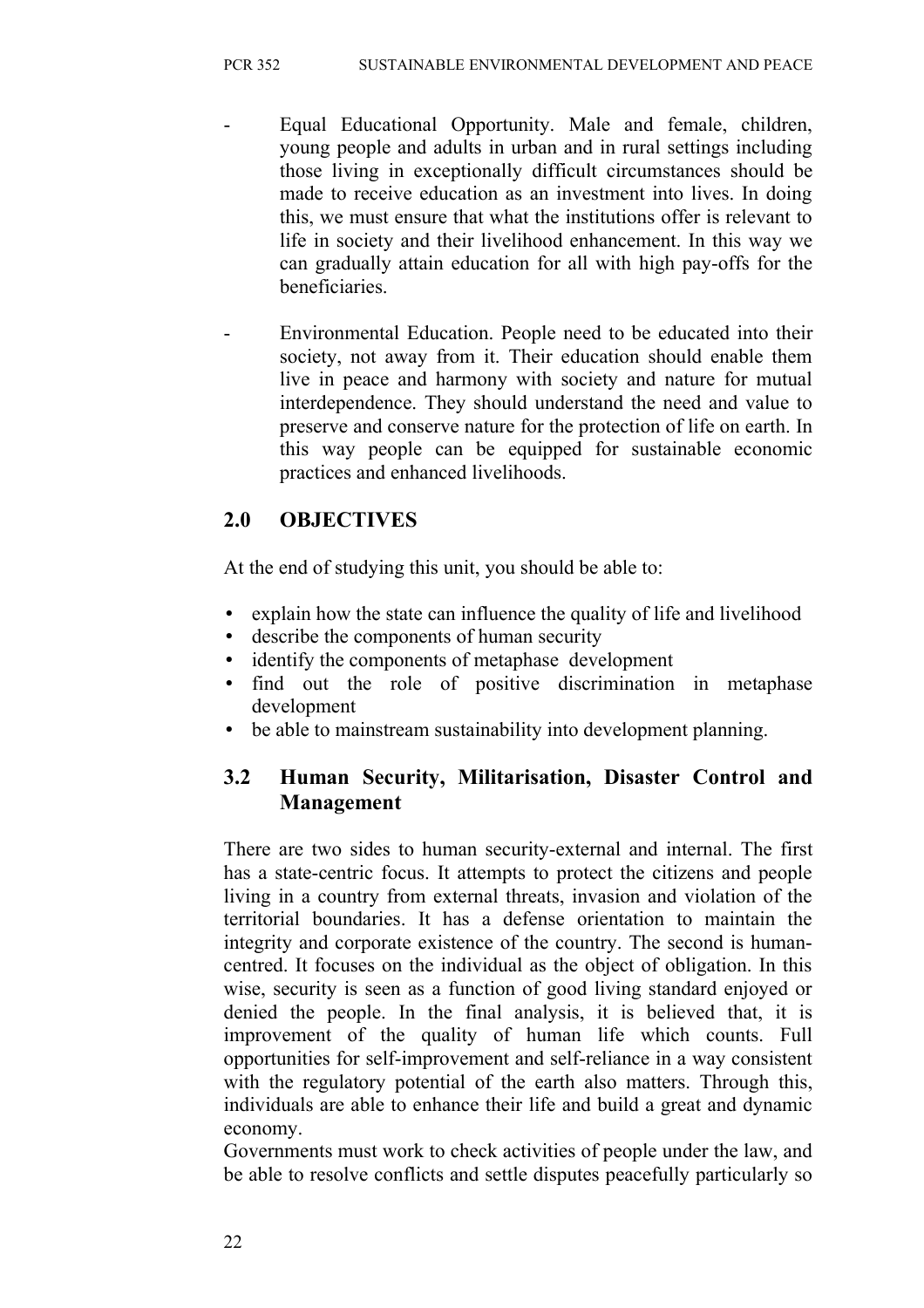in frontier zones. The rights of ethnic minorities and indigenous people must be considered and protected in the scheme of things. This is also true of those living in settlements that are vulnerable to disasters.

We must be able to deal with the predisposing factors of militarisation. These include expansionist ambition, pursuit of an ideology, selfinterest, a redrawing of boundaries and resource control. There are others such as psychological disposition towards aggression, acquisitiveness and a thriving in strife. All these are human factors affecting sustainable human development.

The quality of human life is affected by natural phenomena in contemporary development. There is teeming population growth; together with increased environmental vulnerability. This means that security apparatus need to be focused against natural occurrences, which adversely affect quality of life

- Floods
- Erosion
- Draught
- Earthquakes and Volcanoes
- Climate change in a way gives its tempo to it.

Reduced to basics, it means, development projects must pass through proper Environment Impact Assessment (EIA). We need also to establish and sustain an early warning mechanism against disasters. Provision of shelter, relief and emergency analysis and intervention for both internally displaced persons and refugees need dedicated attention.

### **3.3 Positive Discrimination and Partnership**

Social stratification can be examined from many ankles such as:

- The Bourgeois/ Proletarians
- Urban and Rural
- Literate and Illiterate
- Male and Female
- Leaders and Followers
- Producers and Consumers
- The privileged and the secluded; etc.

There are always those who have more than enough and those who have less than enough to meet their daily needs. Like other aforementioned categories, one thing characterizes all of their coexistence. Mutual coexistence is key to social harmony and the sustenance of enhanced quality of life and peace.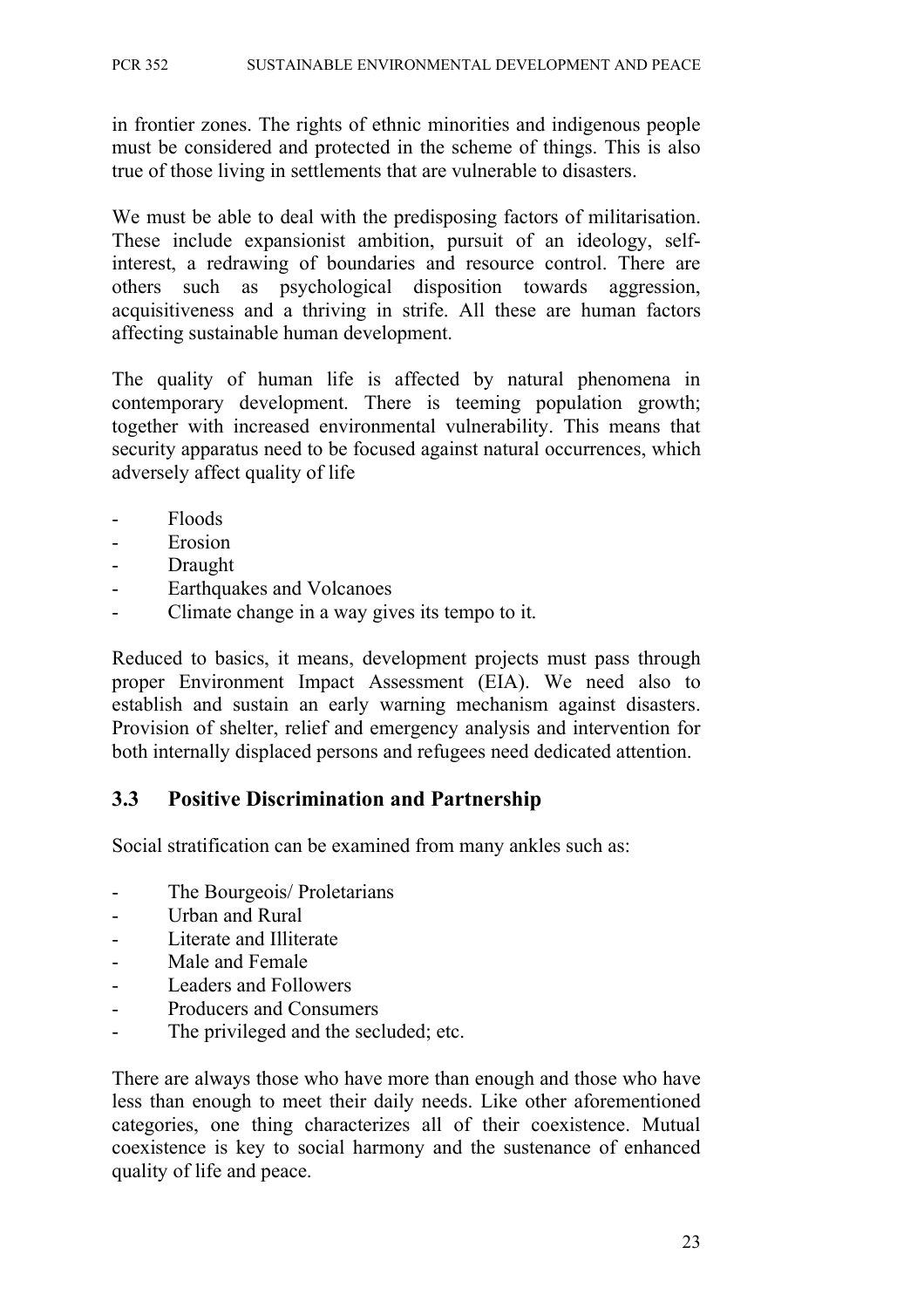A careful study of social groups and of course, groups dynamics shows that some people are in the privileged and others in the deprived groups. This is in terms of the sharing and enjoyment of values, which improve the quality of life. Whereas some are at the centre of such values in terms of protection of their interests, others indeed majority live at the periphery and fringes of social attention.

Understandably, for social balancing to take place, first we must identify such groups in terms of their past and present levels of deprivation and the degree of effect on their livelihoods. Next, we need to consider such groups first in terms of distribution of core values. The framework of social policy and development orientation makes much sense when those categories are accorded priority attention in the scheme of things. They constitute a crucial group for the determination of the evenness of development policy. Positive discrimination implies thus that, we focused on and provides the needs of the less privileged first before we consider others. This encourages and strengthens social justice.

Partnership, which supports and enhances the quality of life is one which integrates all people in the agenda of development and encourages the realization of their full potentials. Positive discrimination is one ambience for such environment.

# **3.4 Mainstreaming and Monitoring Sustainability in Development Planning**

Sensitivity to environmental issues and concerns is key to sustainable development. Development planning is a multi-faceted activity. It involves the consideration of all the economic sectors for future development. Through it we are able to identify and anticipate needs of the future and potentially design strategies for meeting them. Essentially then, it involves a careful understanding of baseline data, a compilation of appropriate statistical data on the quality of life, and the infusion of these into all aspects of development planning.

Vitally, the mainstreaming of environment is central to sustainable development planning. How can this be done? One way is through the interpretation of all development programmes in terms of their environmental implications. Moreover, all key aspects of development work-plans need to show how ecological decline will be attended to such as reduction of environmental pollution and waste management. Such forces on the environment need to be renewed in a way, which helps to improve environmental quality.

Surveys, monitoring, appraisal and other research and evaluation strategies need to be identified and applied to specific conditions with a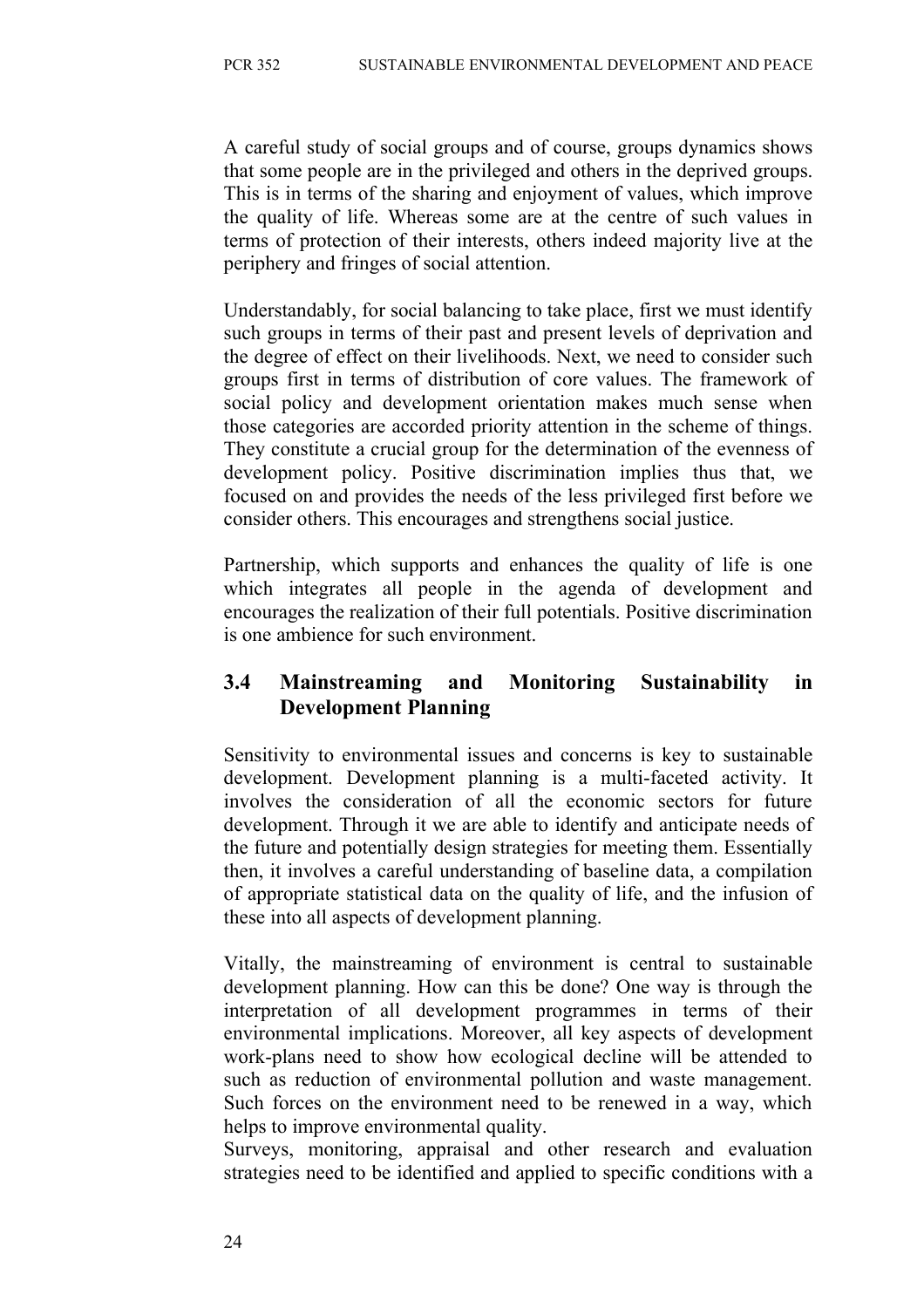view to ensuring environmental protection management. This means further that data on such cases must be adequate in terms of coverage of scope, reliability and accuracy in terms of measuring what they are designed to measure.

### **3.5 Focus on Longevity Programmes**

One key implication of environmental protection is for the health of humanity. Healthy living and longevity are environmental concerns. Decision makers must be able to identify all the common, preventable and infectious diseases which wipe out millions of people every year. Measures must accordingly be taken to deal decisively with them. For instance the prevalence of HIV/AIDS, tuberculosis and malaria (ATM) in Africa and their devastation of life is unacceptable.

Epidemics and pandemic diseases are alarmingly leading humanity to the brink of annihilation. Some regions and indeed environmental conditions are making people live as endangered species.

To tackle the longevity problem, some prompt measures must be taken:

- Universal availability and access to safe water and distribution based on positive discrimination in favour of the poor.
- Complete immunization of all children against the major childhood killer disease.
- Fight against malnutrition and a reduction of under-five mortality rate by all means possible.
- Attention must be paid to the health of gerones and other categories of senior citizens around us.

### **4.0 CONCLUSION**

To a large extent, the quality of human life rests upon the level of interaction which humanity makes with the environment. The interaction enables people and nations to be able to realize their potential and obtain a fulfilled improvement in their material condition.

There are many sides to this interaction. There is growing social evolution wherein lies a lot of attempts at catching up and transfers of values and obligations between social strata and across nations. What gives meaning to this interaction is continuous availability of the resource loss to nations, its growth and access to its utilization to guarantee abundant life as well as enjoyment of full and bright opportunities for the people. It also involves essentially, meaningful participation of the individual in sustainable development.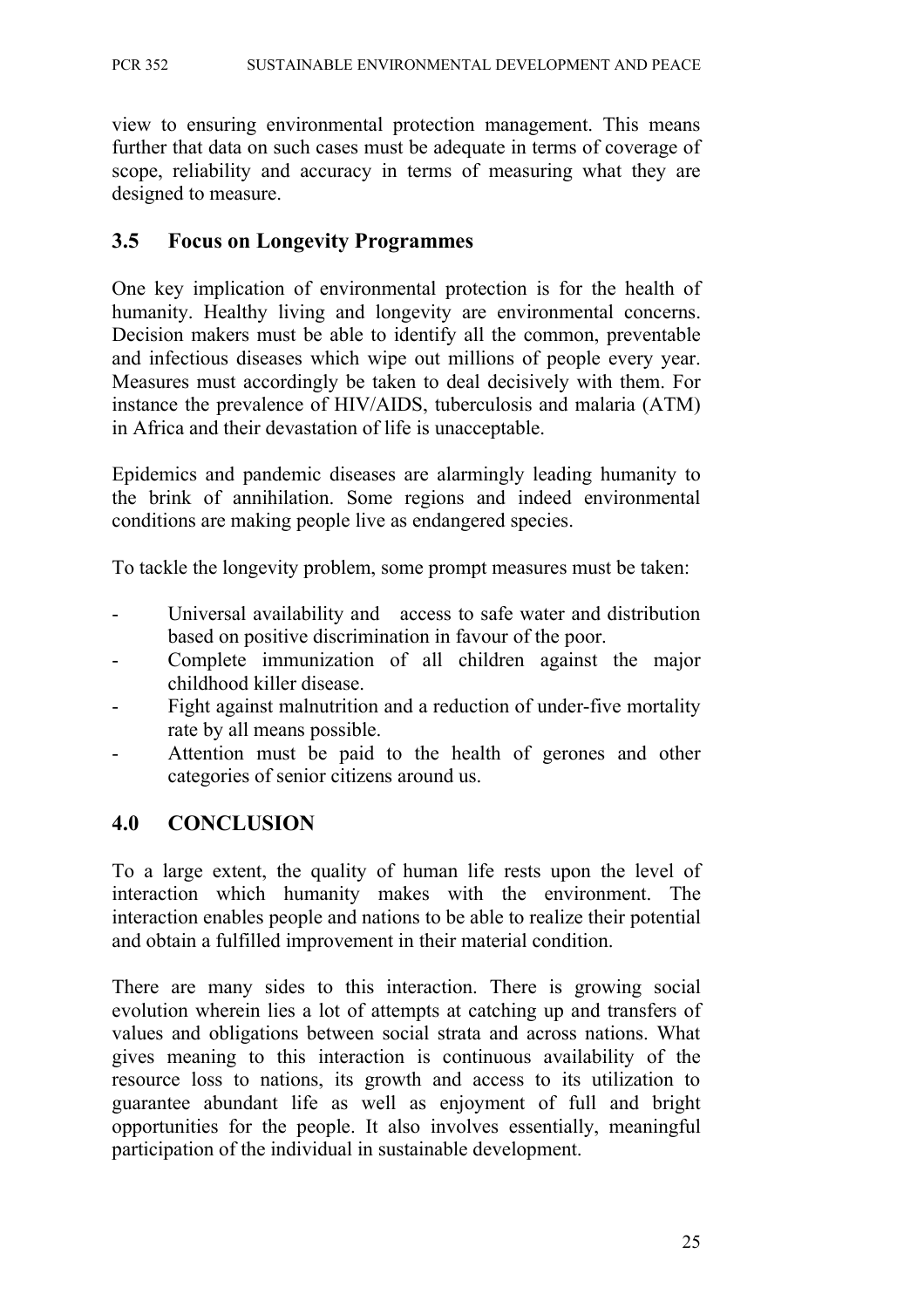Metaphase development enables us to speak of development in specific terms, which enhance or hinder peace and sustainability of life. It is the development, which involves in the main, institutional and instrumental change and the consolidation of best practices to legitimize and justify human actions to protect the right human value and aspirations. Such development is driven by sustainability and responds to intergenerational needs: it is development as a human function to serve human needs.

# **5.0 SUMMARY**

A five- factor approach has been used to drive home the understanding of meta-phase development as it impinges upon the quality of life.

- The provision of basic education in its widest interpretation and the ability to make it accessible to the largest number is instrumental to the acquisition of living or life-skills for self-improvement. In so doing, there must be no discriminatory factors of age, race, creed, gender and location.
- Human security must be understood as both territorial and of meeting the per-capita needs of human beings. An early warning mechanism, control and management of disaster and environmental decline also count.
- The poor, the disadvantaged, vulnerable groups, the aged, disabled and the secluded need to receive top priority in development planning and provision of social services. This way we can enhance their quality of life.
- Sustainable development is not a mere catch-phrase. It must be an operational key in all areas of our development policy and practice.
- Pro-life attitude, behaviour, policy and deliberate actions must be taken to help people live long and fulfilled life. These are development imperatives, which we must work to attain.

# **6.0 TUTOR-MARKED ASSIGNMENT**

1. Three specific factors affect the quality of life. How does metaphase development account for those factors?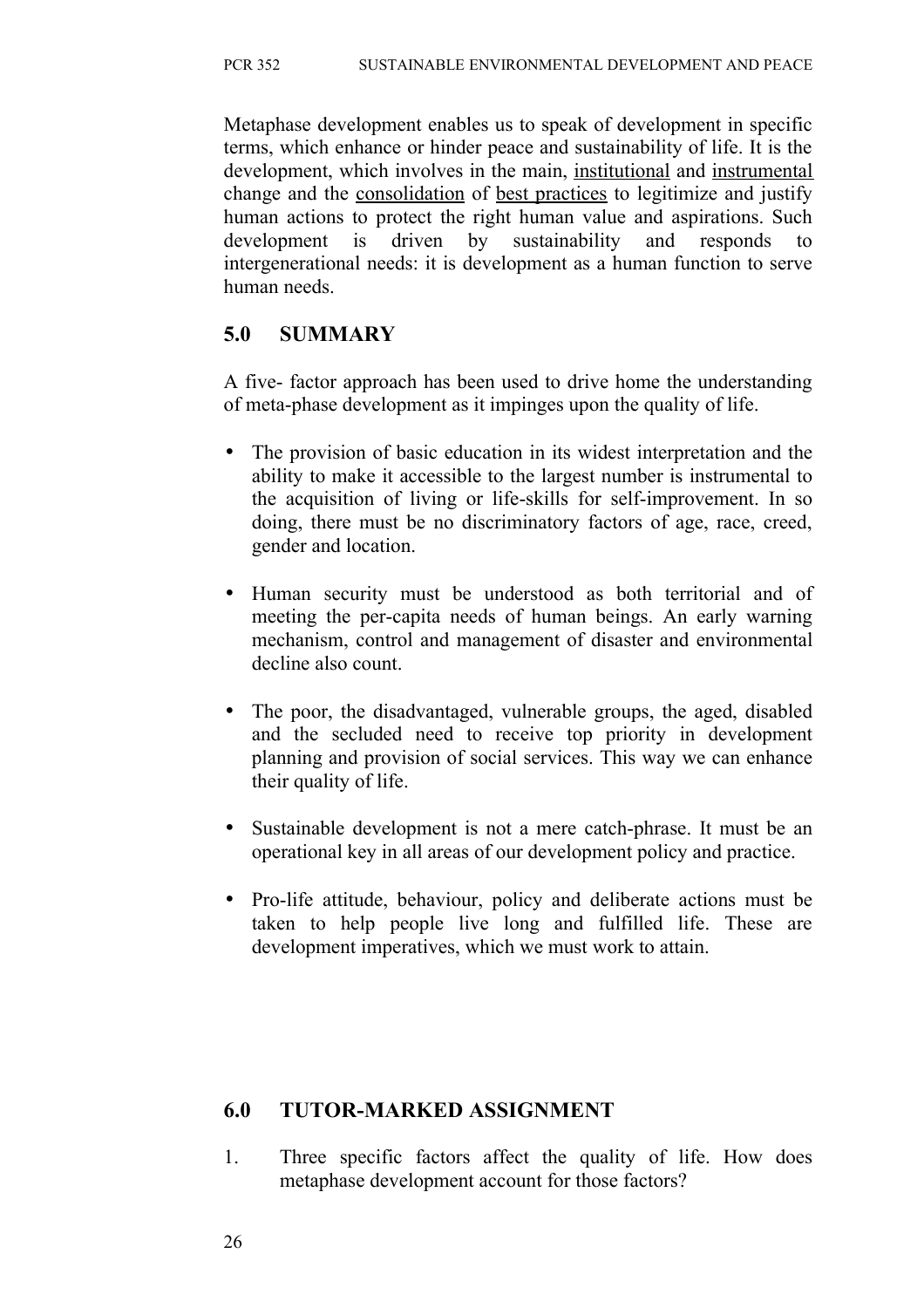#### PCR 352 SUSTAINABLE ENVIRONMENTAL DEVELOPMENT AND PEACE

2. Why do you think positive discrimination is a concern in the attempt to improve quality of life?

### **7.0 REFERENCES/FURTHER READINGS**

- Anijah-Obi, F.N. (2001). *Fundamentals of Environmental Education and Management.* Calabar: University of Calabar Press.
- Brunt/Report (1987). *Our Common Future. Geneva: World Commission on Environment and Development.*
- Iaja, S.O. (1995). *Planning and Process in Environmental Management.* Ibadan: Macmillan Nigeria Publishing Ltd.
- Sada, P.O. and Odemerha, F.O. (Eds.) *Environmental Issues and Management in Nigerian Development.* Ibanda: Evans Brothers Publishers.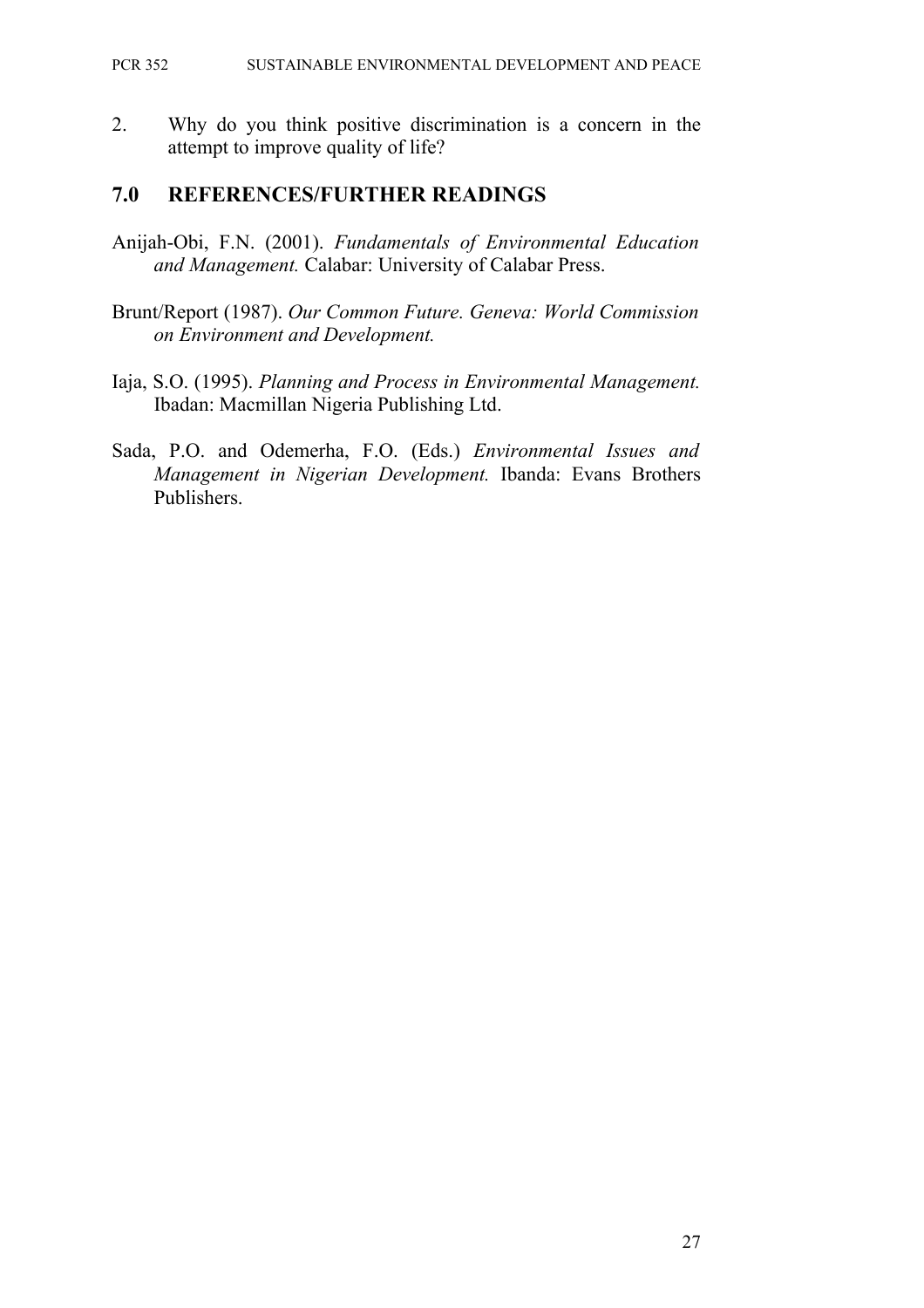### **UNIT 5 CARRYING CAPACITY AND THE ENVIRONMENT**

### **CONTENTS**

- 1.0 Introduction
- 2.0 Objectives
- 3.0 Main Content
	- 3.1 Carrying Capacity of the Lithosphere
	- 3.2 Carrying Capacity of the Atmosphere
	- 3.3 Carrying Capacity of the Hydrosphere
- 4.0 Conclusion
- 5.0 Summary
- 6.0 Tutor-Marked Assignment
- 7.0 References/Further Readings

### **1.0 INTRODUCTION**

The environment is a life-support system with several inter connectedness. It is a haven of life. Life cannot be found and has not been discovered in any other planet besides the earth. That is why we can say we have only one earth that cannot be replaced. The earth carries us. Life is found here through a system of reciprocal exchanges between plants and animals, carbon dioxide and oxygen. The sun stands out unique as the governing source of energy.

Human beings are the chief propellants of environmental change.

In essence, we can both inundate and annihilate the very existence we have on earth through our own actions. The potential to regulate the activities, which go on in the environment, therefore lies with us. It is the regulatory potential of the entire biosphere made up of land, air and water (LAW) in a fair state of balance that is referred to as the carrying capacity. It is the potential index, which carries and keeps life going on the earth; and its biosphere or life support system.

### **2.0 OBJECTIVES**

At the end of studying this unit, you should be able to:

- demonstrate an understanding of the concept of carrying capacity
- identify the three main elements where carrying capacity is applied in the environment
- show how land use practices affect carrying capacity of the environment
- assess the impact of air quality to determine its carrying capacity.
- discuss how the water bodies are affected by our understanding of carrying capacity of the environment.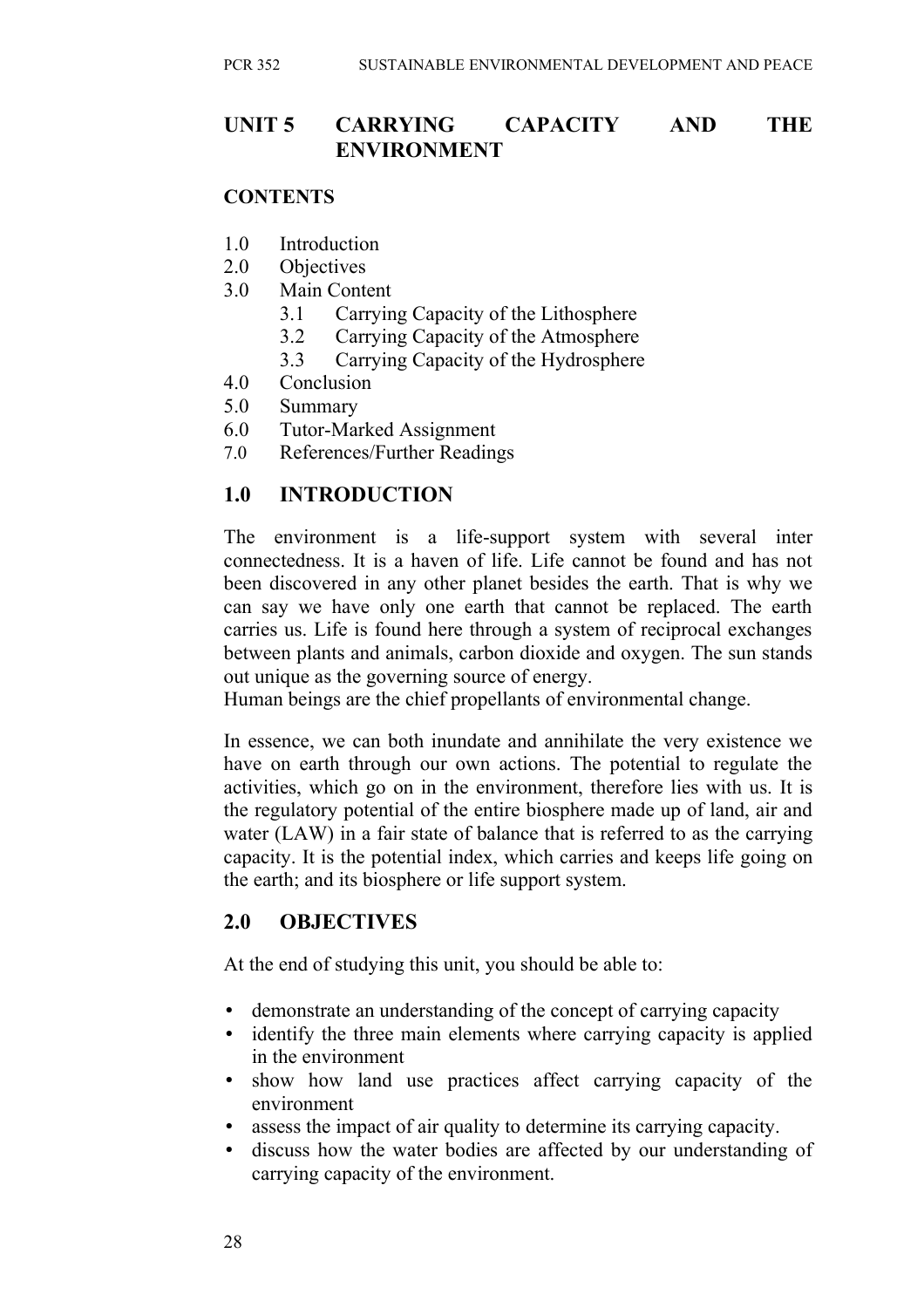## **3.0 MAIN CONTENT**

### **3.1 Carrying Capacity of the Lithosphere**

There are several ways the living environment can be put to its natural use. First the lithosphere can be explored to promote human activities for survival. The lithosphere comprises the landmass. It is the earth crust with all the minerals and other resources in the 'bowels' of the earth. It also consists of the vegetation cover and the rich variety of flora (plants) and fauna (animals) that are found on and in the land. This is where we exist and live.

When put to its natural use, the land remains in a static state of balance. It destroys and replenishes itself at about the same rate. In other words, it is like matter-neither created nor destroyed.

A great part of the activities of human survival are carried out here on the earth. We invent and device tools to gain control of the lithosphere. Both as homosapiens and omnivores, human beings are sage or should be sage users of the environment. To this extent, they transform and add value to the material state of the environment. By drift of adventure the people of the earth, explore, study and make use of plants and other animals to meet their needs and serve their other developmental goals.

The mineral wealth such as the aquifers must be struck, crude oil, gas, diamond, gold, iron ore, copper, bauxite, granite, coal and so on are needed for development purposes. Marine resources including fisheries are required by us. However, we must note that there is a limit to the extractive capacity of human beings with regard to environmental resource base. Wanton exploitation of those resources, pressure on the land through construction activities can quickly cause environmental degradation making the lithosphere to exceed its restoration potential or its carrying capacity.

### **3.2 Carrying Capacity of the Atmosphere**

The atmosphere is the blanket sheet of gases covering the earth surface. It is the first layer of air from the earth extending upwards before the stratosphere where Ozone is found. The atmosphere consists basically of oxygen, carbon dioxide, nitrogen and other trace gases. The gaseous exchanges between plants and animals derive from here. When there is atmospheric balance, we have clean air.

However, this atmospheric balance can be distorted. There are a lot of human activities, which produce air pollution. Industrial effluents, bush burning fumes, soothes, dust, mists, noise, smokes and so on contribute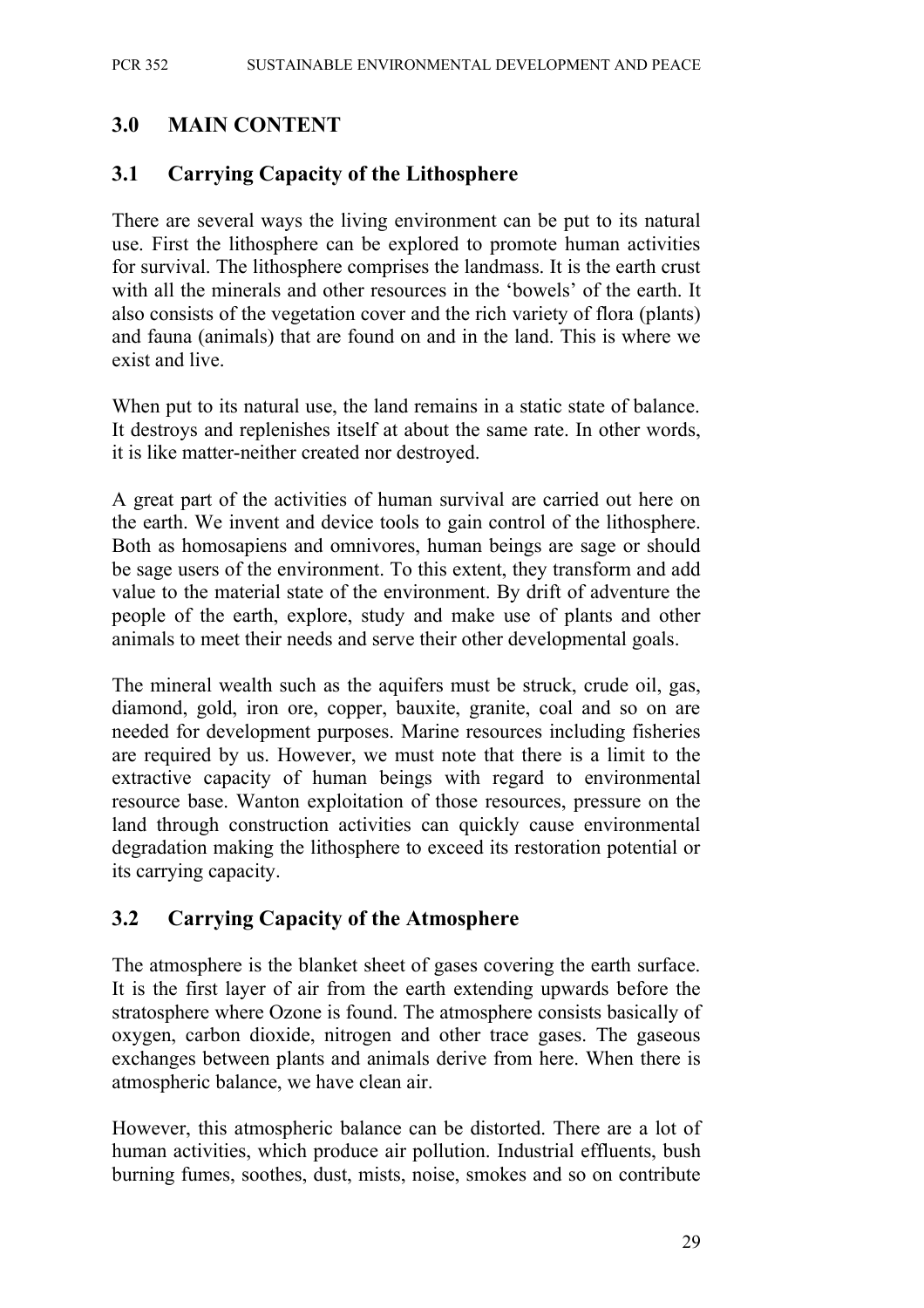to air pollution. All these help to affect the chemical composition of the atmosphere. In some cases it can mix up with rain and pour down on earth as acid rain. This phenomenon has a devastating effect on aesthetic and architectural beauty of towns and cities as well as life forms of animals and plants on the land.

# **3.3 Carrying Capacity and the Hydrosphere**

About three quarters (75 per cent) of the earth is covered by water. There are streams, springs, rivers, lakes, oases, seas and oceans. Mildew, snow and rain are all around us. All these constitute the hydrological system or the hydrosphere. They are the water bodies around us. In more ways than imagined, human beings makes use of water daily to drink, for domestic and industrial purposes, an a chemical solvent, and for agriculture, including fishery production and fishing.

However, dumping of chemical wastes, toxicological substances, emissions, run-off water, refuse, dead substances acid rain, and other forms of human wastes into water bodies have become an environmental concern. The practice is unsustainable. It pollutes the water and threatens marine life and spawning areas for fisher production.

Attitudes such as this threaten the marine ecosystem; the purity of water can hinder us from the sustainable use of water to support life. The consequences of such a threat to water bodies are many including the fact that, the life of humanity becomes endangered.

# **4.0 CONCLUSION**

It thus becomes imperative for us to have a lucid understanding of carrying capacity of the air, land and water bodies in our immediate environment in order to get the best out of them. We should also try as much as possible to guide against or minimize any form of activities can lead to environmental pollution which can threaten both flora and fauna existence and survival.

# **5.0 SUMMARY**

In this unit the carrying capacity of the lithosphere, atmosphere and hydrosphere were examined in line with the impact of human activities on the environment.

### **6.0 TUTOR MARKED ASSIGNMENT**

What is carrying capacity? In what ways do human activities affect the carrying capacity of the environment?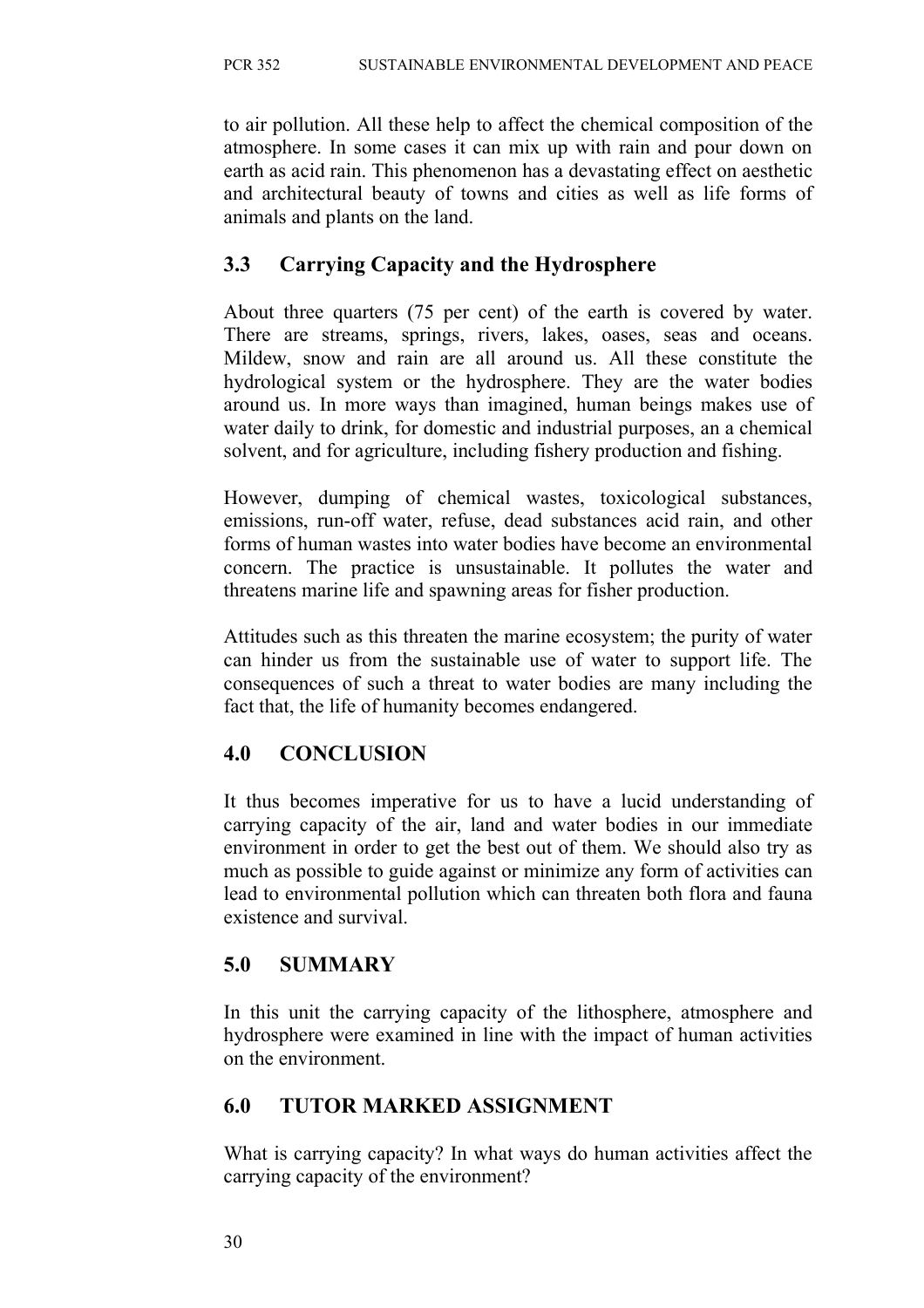#### **7.0 REFERENCES/FURTHER READINGS**

DVV (2004). *Adult Education and Development* (64). Bonni DVV.

- UNDP (2004). *Sharing Innovative Experiences: Examples of the Successful. Conservation and Sustainable use of Dryland Biodiversity.* New York: UNDP.
- UNDP. (2005). *Cooperation South: Eliminating Extreme Poverty.* New York: UNDP.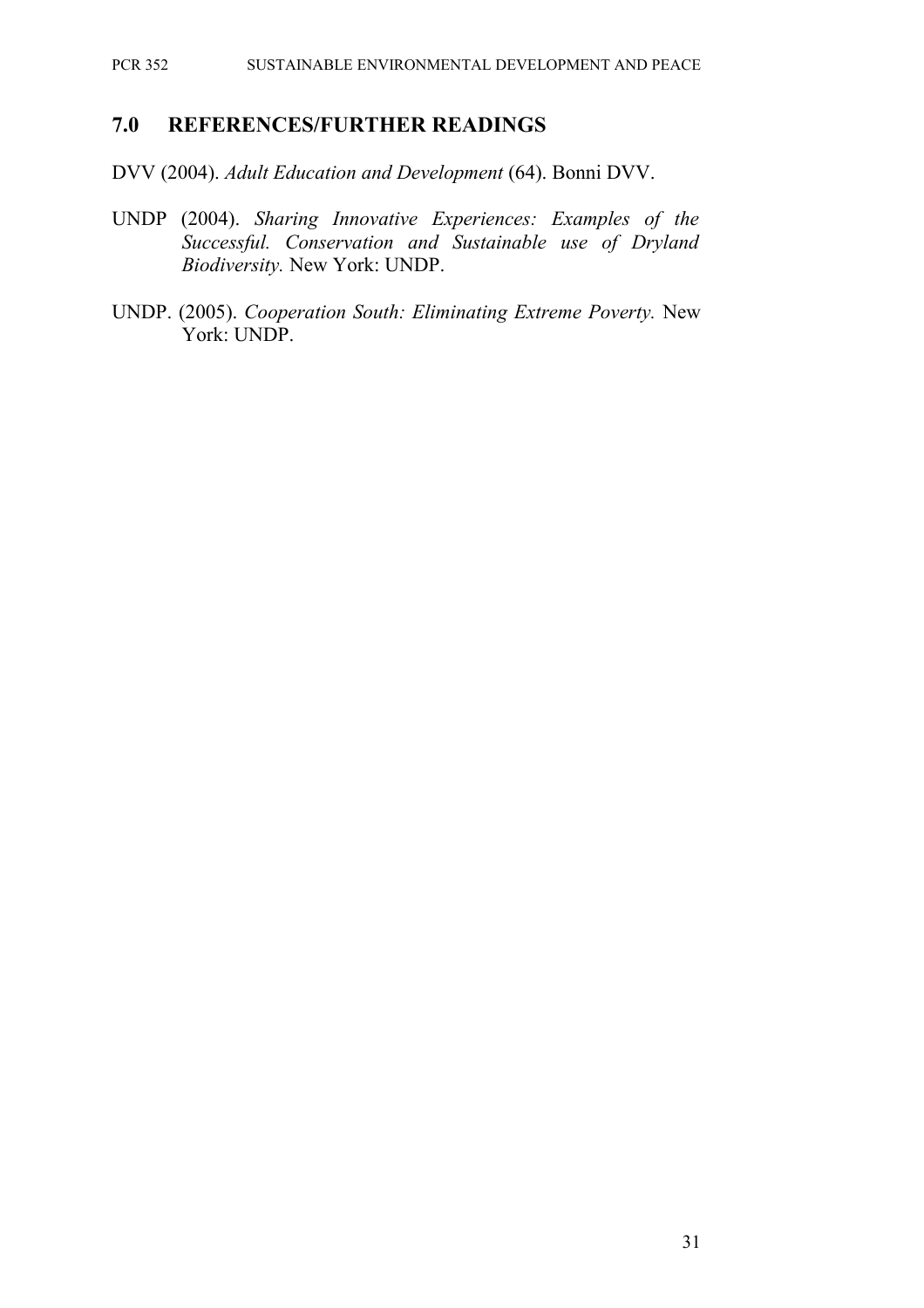# **MODULE 2**

- Unit 1 Preservation, Conservation and Protection
- Unit 2 Attitudinal Imperatives for Sustainable Living
- Unit 3 Environment Education for Peace
- Unit 4 Coping with Environmental Change
- Unit 5 Biodiversity and Ecological Balance

# **UNIT 1 PRESERVATION, CONSERVATION AND PROTECTION**

# **CONTENTS**

- 1.0 Introduction
- 2.0 Objectives
- 3.0 Main Content
	- 3.1 Preservation of the Environment
	- 3.2 Conservation and Development
	- 3.3 Environmental Protection
- 4.0 Conclusion
- 5.0 Summary
- 6.0 Tutor-Marked Assignment
- 7.0 References/Further Readings

# **1.0 INTRODUCTION**

Humanity is fast losing control of the environment. The forces of production, the relations of production and the attitudes, which support production practices, and indeed the methods of resource exploitation are far exerting very great pressure on the environment. The result is that anthropological settings of the environment are passing away. Disappearance of species is on the increase and the potential of the environment for ecological balance to support life is in rapid decline.

# **2.0 OBJECTIVES**

At the end of studying this unit, you should be able to:

- differentiate between preservation, conservation and protection of the environment
- identify the modern and traditional methods of environmental preservation
- explain the values of modern environmental conservation practices
- give examples of environmental protection practices.

# **3.0 MAIN CONTENT**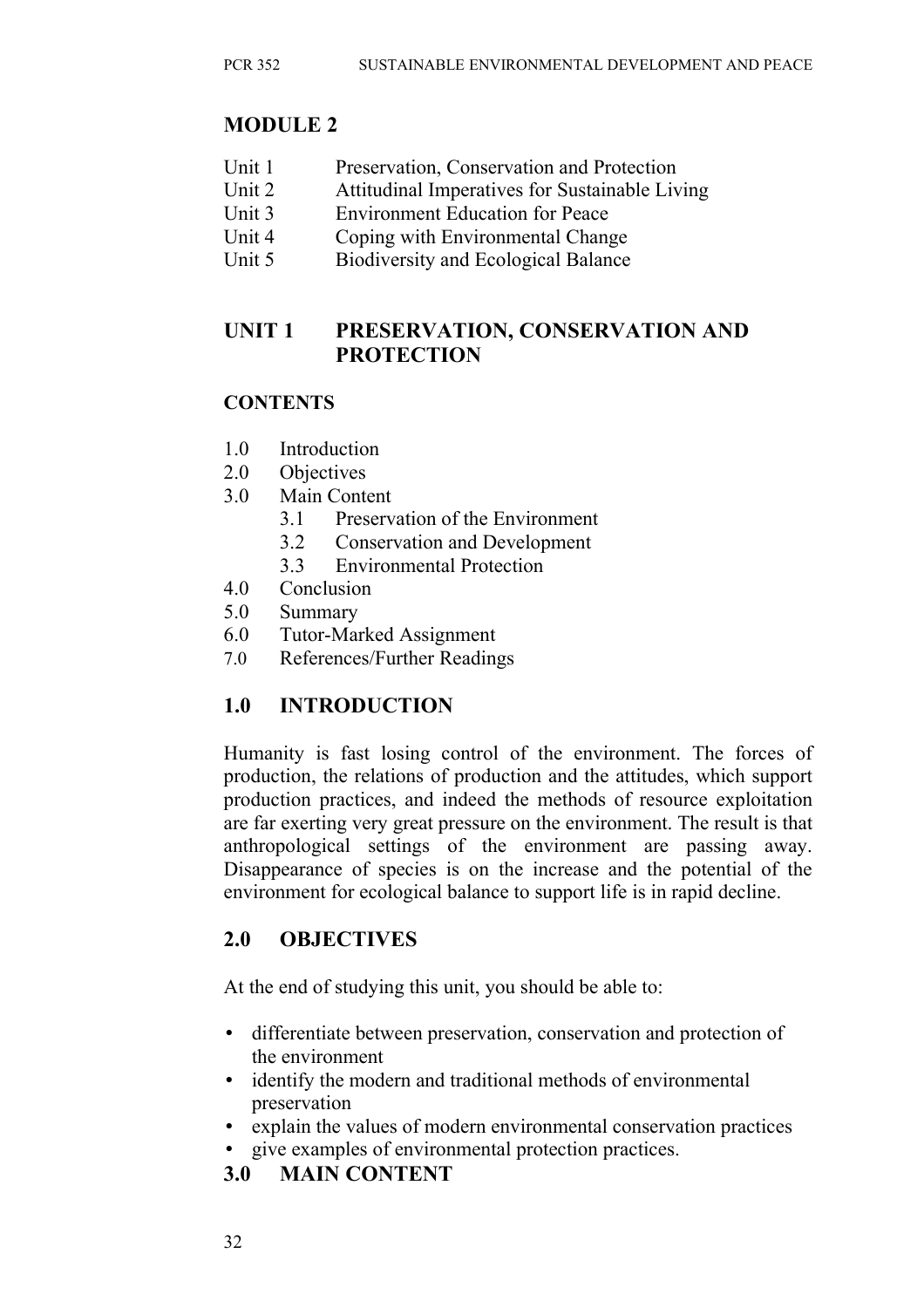### **3.1 Preservation of the Environment**

Scientists tell us that matter is neither created nor destroyed in the course of chemical reaction. How true! Can this apply to human relationship with the treasure base of the environment? Preservation is a Green-green concept. The green concept is normally applied to describe the pristine nature of the living environment as a harbour of life. A green-green attitude is an approach to environmental protection through the practice of preservation.

Environmental preservation is concerned with the maintenance of the purity of the living environment and its sanctity. It suggests a museum kind of attitude towards the environment. The natural environment is serene, spiritual and aesthetic and should not be distorted by human activity. Thinkers in this line believe we should live the environment that way rather than distort it.

When we enter a museum, we see things of antiquity the way they were without distortion. In the same way, preservation supporters aver that autochthonous environment should be used for recreation and observation instead of being exploited and eventually destroyed. There are two approaches to this traditional environmental knowledge and modern preservation practice.

Traditional environmental knowledge clearly expresses itself through specific traditional practices to protect ecological balance. In some parts of Nigeria and elsewhere in Africa some forests, hills, rivers and streams are identified as evil or sacred places. Such conception conditions the type of attitude, which the people show towards the area; such places are avoided because of spiritual interpretation and consequently become a haven for plant and animal life.

### **3.2 Conservation and Development**

Conservation and sustainable development are catch-phrases that we constantly come across in the study of the environment. We shall examine conservation and development here. Sustainable development is carefully discussed elsewhere in this course book. As we have seen in the proceeding topic, preservation is a wilderness attitude towards the environment. Conservation on the other hand is a garden ethic towards the environment.

Take a gardener, perhaps a vinedresser, and observe how they work. Their attitude is that of caring for their plants. They do this by performing several functions. They observe the garden closely to protect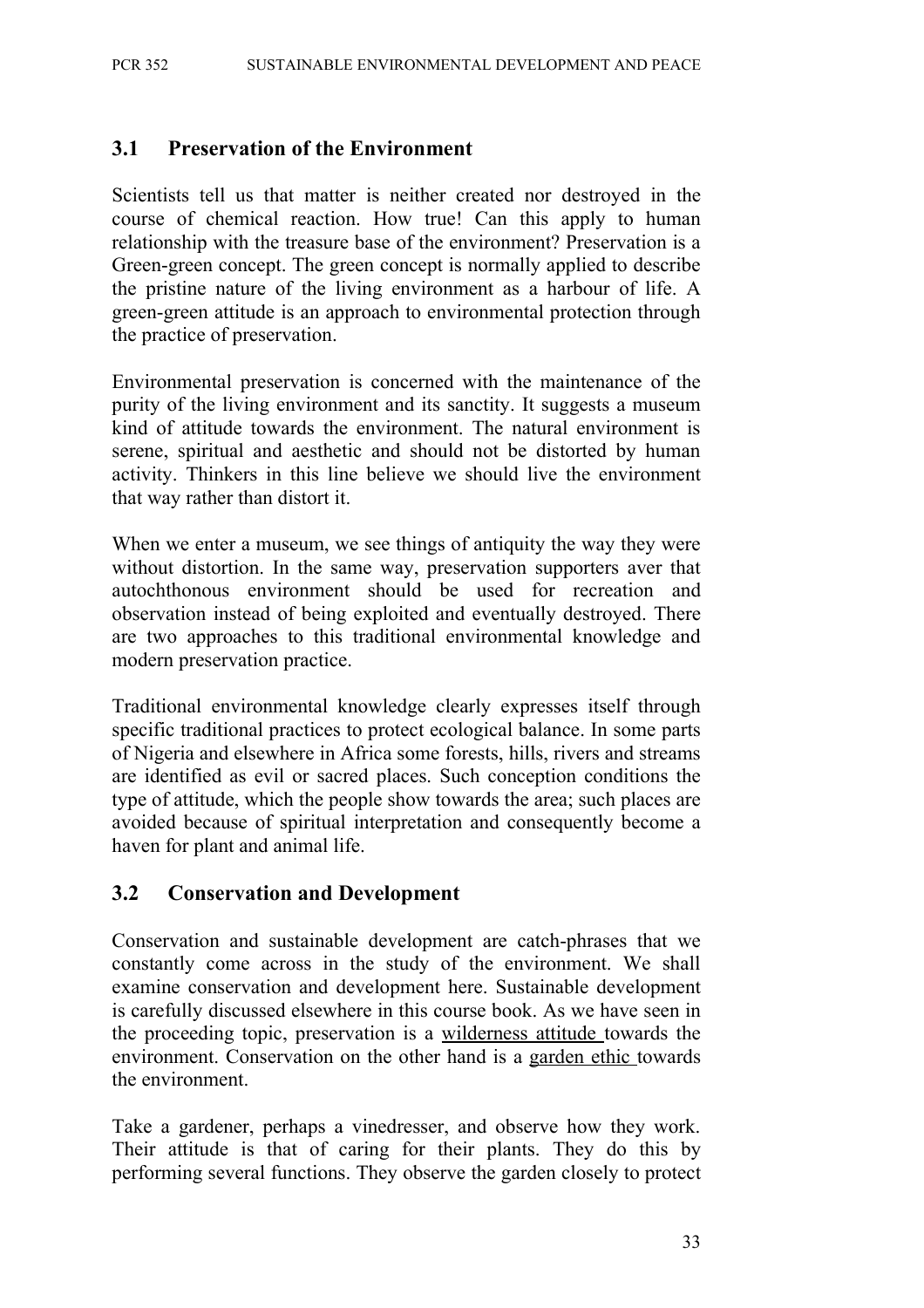it from rodents and other unintended incursions. The plants and flowers are cut and pruned to check overgrowth. Unnecessary undergrowth is also checked to reduce completion for food and maintain the garden in its state of beauty and balance. The fruit bearing plants are given an enabling environment to produce fruits of high quality and quantity. The gardener would stretch their wits end to ensure that fruit production becomes continuous and on going. This guarantees supply to meet consumption needs.

In a sense, the target and objective of the gardener is to produce and protect. The gardener fails in the event of production stoppage. In the same way, where the garden is full of thorns, thistles and other weeds due to negligence, inability to protect the garden becomes imminent. Thus, in the final count, it is the protection practices put in place that give rise to the level of production in the garden.

The analogy presented here can help is understand conservation as the core of environmental practice in the society. Conservation is driven by principles of sustainability. We need to produce, through guided exploitation, distribute, consume and protect the environment, which is the basis of our support. Through conservation, we plan for the future while at the same time producing for the needs of the present.

Conservation enables us to have gainful control of the environmental resources around us. For finite resources, we are through conservation thinking able to conduct guided exploitation to help us develop other renewable resources where the garden ethic applies. As can be seen, the enjoyment of our common future hinges on conservation and sustainable development.

### **3.3 Environmental Protection**

Environmental protection is a composite term. It involves a combination of activities including:

- **Preservation**
- Conservation
- Resource management
- Environmental economics
- Sustainable development

We have treated the first two earlier in this unit. Resource management helps us to direct our extractive capabilities in a manner that is consonant with the principles of resource renewability, and earth's carrying capacity.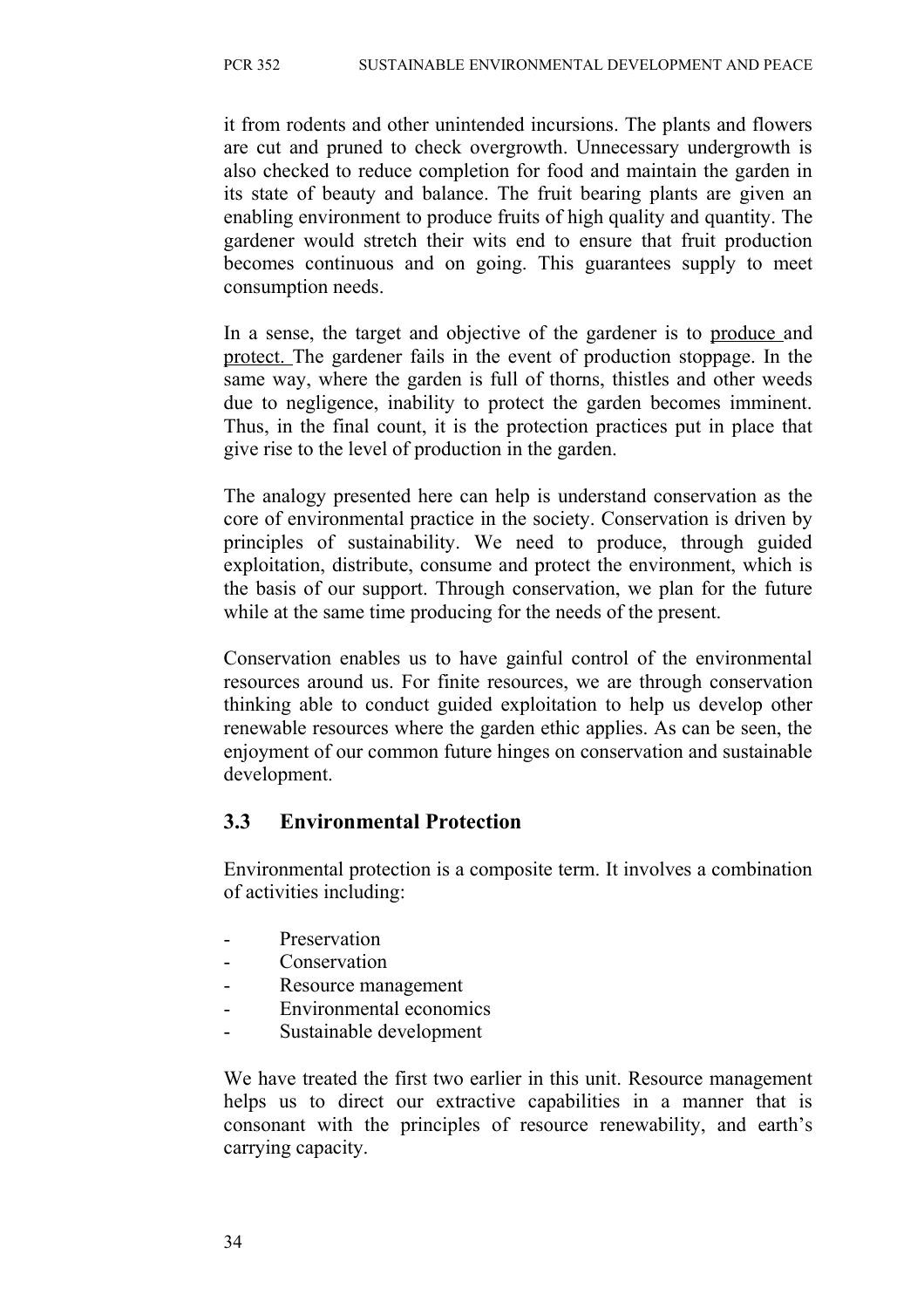#### PCR 352 SUSTAINABLE ENVIRONMENTAL DEVELOPMENT AND PEACE

Environmental economics which we shall treat in grater detail later helps us to know the cost – benefit analysis of environmental decisions and actions. It provides an audit alarm system between what is natural and what is rational, the ecology and the economy. Through it, the socio-economic and political impact of environmental choices are known and checked.

Environmental protection is sustainable development in practice. It is a network of activities directed at keeping the environment in its state of balance to humanity. It is an insurance for environmental decline and degradation.

In the modern sense, we find wildlife sanctuaries, national parks and other protected sites. This practice allows for wildlife development and therefore becomes a boost to environmental preservation. The promotion and development of tourism, especially eco-tourism gains added potency with environmental preservation practices.

Environmental conservation is a composite concept. It is an agglomeration of some sustainable development principles applied to save the earth. It can be seen simply as a process whereby preservation of nature and conservation of the living resources of the earth are applied to meet the sustainable development needs of people. Environmental protection also includes earth-friendly policies, management, production and consumption processes and their guided impact to make the earth habitable at all times.

### **4.0 CONCLUSION**

When we are unable to control the rate of resource exploitation and consumption, we head for doom. Thus, it is imperative for us to appraise, audit and consider the impact of our actions on the environment before we undertake them. We all share this one planet and owe it a responsibility to protect it for the emerging generations.

### **5.0 SUMMARY**

Three key concepts are highlighted in this unit, namely: preservation, conservation and protection. The unit has shown ways by which we can strike a balance between these concepts in order to have a balanced environment. It all depends on us. Our determination to live according to natural laws and principles of survival count in this regard. As equal stakeholders, our commitment to ecological balance cannot be compromised.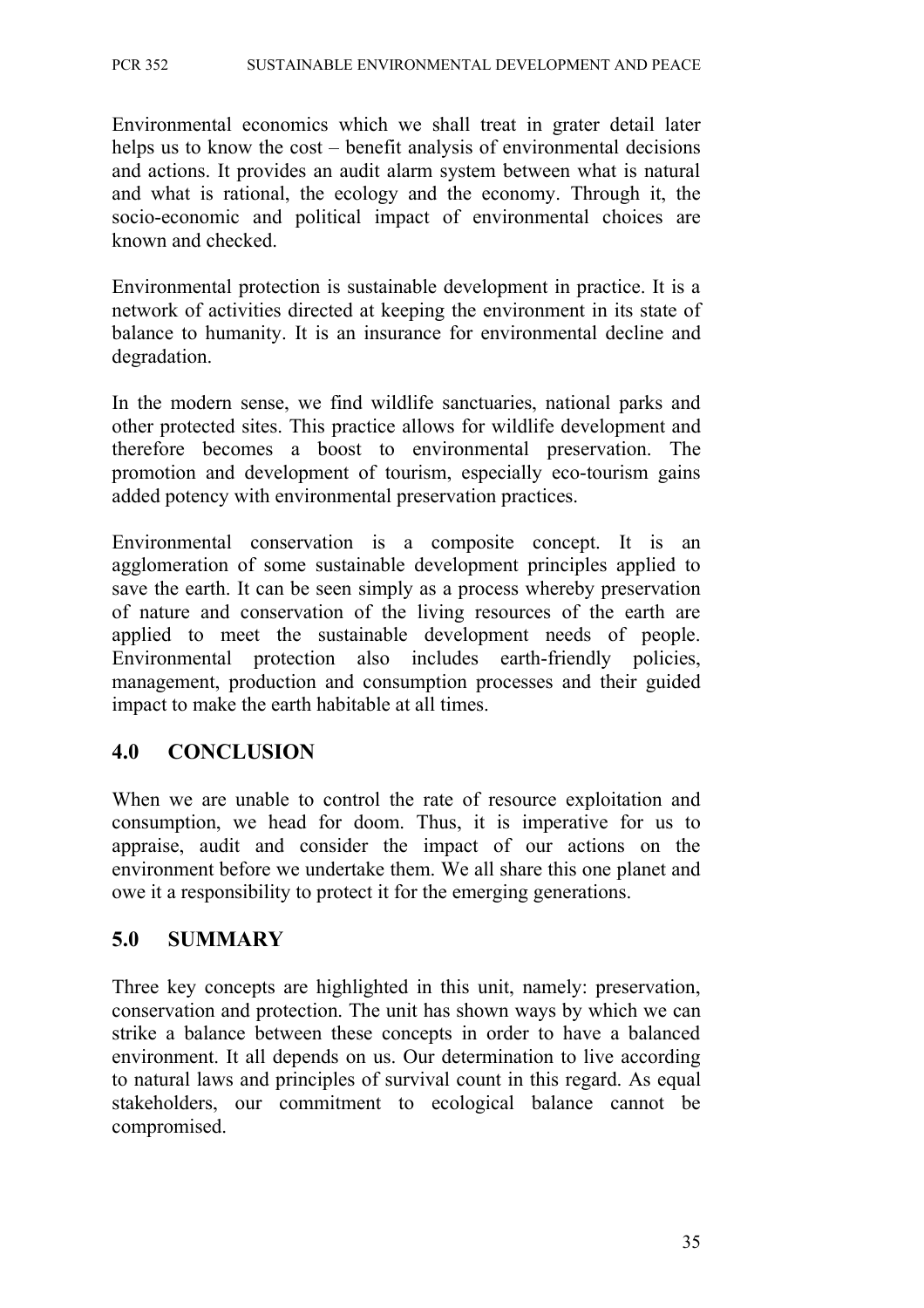### **6.0 TUTOR-MARKED ASSIGNMENT**

Present with concrete examples, the differences and similarities between conservation, preservation and environmental protection.

### **7.0 REFERENCES/FURTHER READINGS**

- Emeh, J. U. Ntia, Usang, E. N. and Enukoha O. I. (1995). *Philosophical Issues in Environmental Education.*
- Hannan, Hildegarde (Ed) (1997). *People, Land and Community.* London: Yale University Press.
- Ki-Moon, Ban (2007). *Climate Change: A Threat to our Security in UNEP Melting Ice: Hot Topic.* Nairobi: UNEP.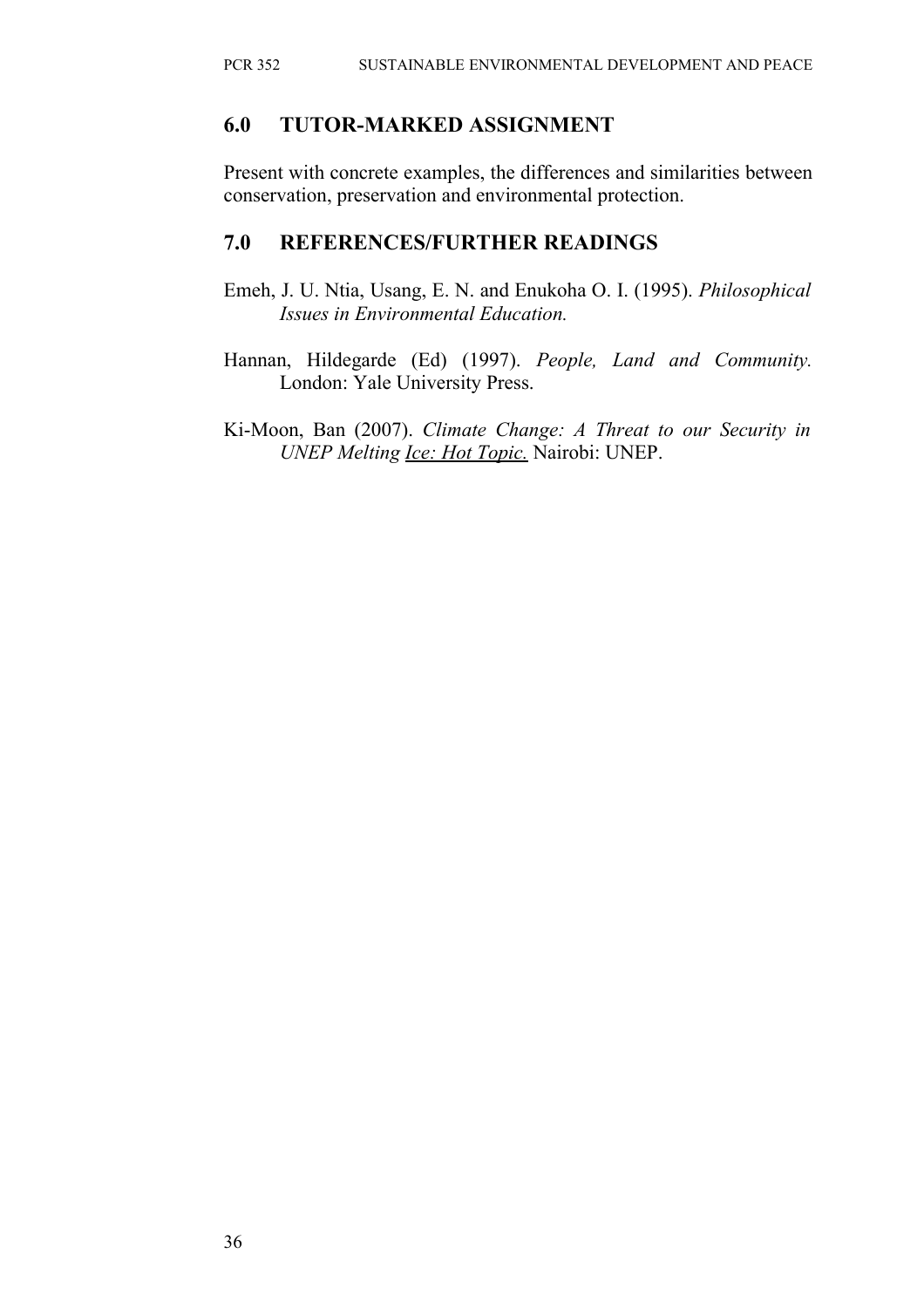#### PCR 352 SUSTAINABLE ENVIRONMENTAL DEVELOPMENT AND PEACE

### **UNIT 2 ATTITUDINAL IMPERATIVES FOR SUSTAINABLE LIVING**

### **CONTENTS**

- 1.0 Introduction
- 2.0 Objectives
- 3.0 Main Content
	- 3.1 Environmental Awareness for Sustainable Living
	- 3.2 Motivate Attitude Change
	- 3.3 Policy for Sustainable Living
- 4.0 Conclusion
- 5.0 Summary
- 6.0 Tutor-Marked Assignment
- 7.0 References/Further Readings

### **1.0 INTRODUCTION**

Attitudinal shift is needed for environmental change and for sustainable living. The way people think determine the things they do. Actions are based on thought patterns. The patterns of social behaviors determine the questions of the environment. The environment is a life-support system. Our well being depends on the state of the living environment.

Everywhere around us environmental change is occurring speedily. There are signs of ecological decline here and there. Besides natural disasters, the rate of environmental dereliction is speeded up by human activity and pressure on environmental resource consumption. There is need for control.

The ecological imperative of our time requires attitude change such as would lead humanity back to sustainable living. Sustainable living can be attained when the state of the environment s considered first in all human activity. It makes us live within the carrying capacity of the environment in a symbiotic way. The economy is manned to the ecology in a continuous producer-provider basis. To operate at this level, the eco-system (its renewability) at all time.

### **2.0 OBJECTIVES**

At the end of studying this unit, you should be able to:

- describe the relationship between learning experience and sustainable living
- explain how attitudes affect the quality and state of environmental resources.
- discuss the influence of environmental policy on alternative livelihoods.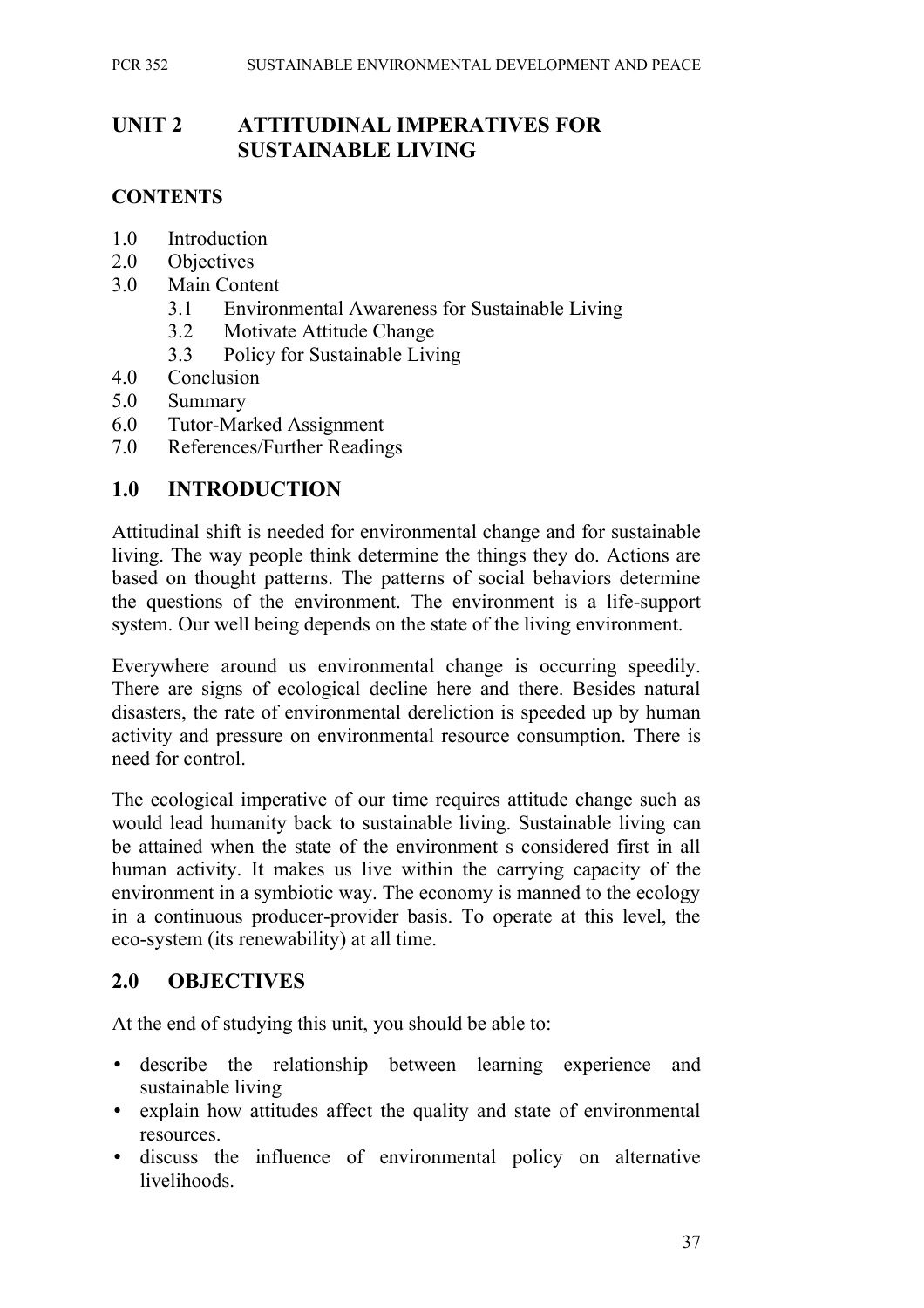## **3.0 MAIN CONTENT**

### **3.1 Environmental Awareness for Sustainable Living**

One factor determinant of attitudes for sustainable living is the level of environmental awareness. To be environmentally aware is a function of learning experiences acquired by individuals. It is through education that learning can be acquired by individuals. When acquired, learning leads to a desirable change in behaviour, attitudes and disposition of the mind. Education helps people to be aware of the environment, its life-support systems, carrying capacity, and renewable potential, among others.

When people are environmentally aware, their attitudes and practices are more likely to be environmentally friendly and therefore able to cope with environmental change. Changes taking place in the living environment have made sustainable living a great challenge today.

People need to learn about the environment, learn in the environment, learn of the environment and learn for the environment. In this way they can more meaningfully produce for life and the economy and at the same time, conserve and protect nature and natural resources. Attitudes of people towards nature are dependent in large part on what they know. There are three educational processes through which our attitudes can be challenged and changed. Namely- formal, nonformal and informal education.

As people become more and more literate through schooling and learn more about the environment, waste management, pollution environmental conservation and sustainable development, they begin to behave more and more in environmentally friendly ways. In addition, exposure to organized learning experiences outside the school system can increase awareness about the living earth. Such awareness helps to condition the attitudes of the people towards being friends of the environment. As natural users of the environment also, people interact with the environment through observation, travel, at rest and at play, at work and through the mass media particularly through the Information Communication Technology (ICT)

Experiences gained by people through all these modes of learning help to modify their perception and attitudes towards environmental education. They tend rather to behave in a manner that helps to protect the integrity of the environment.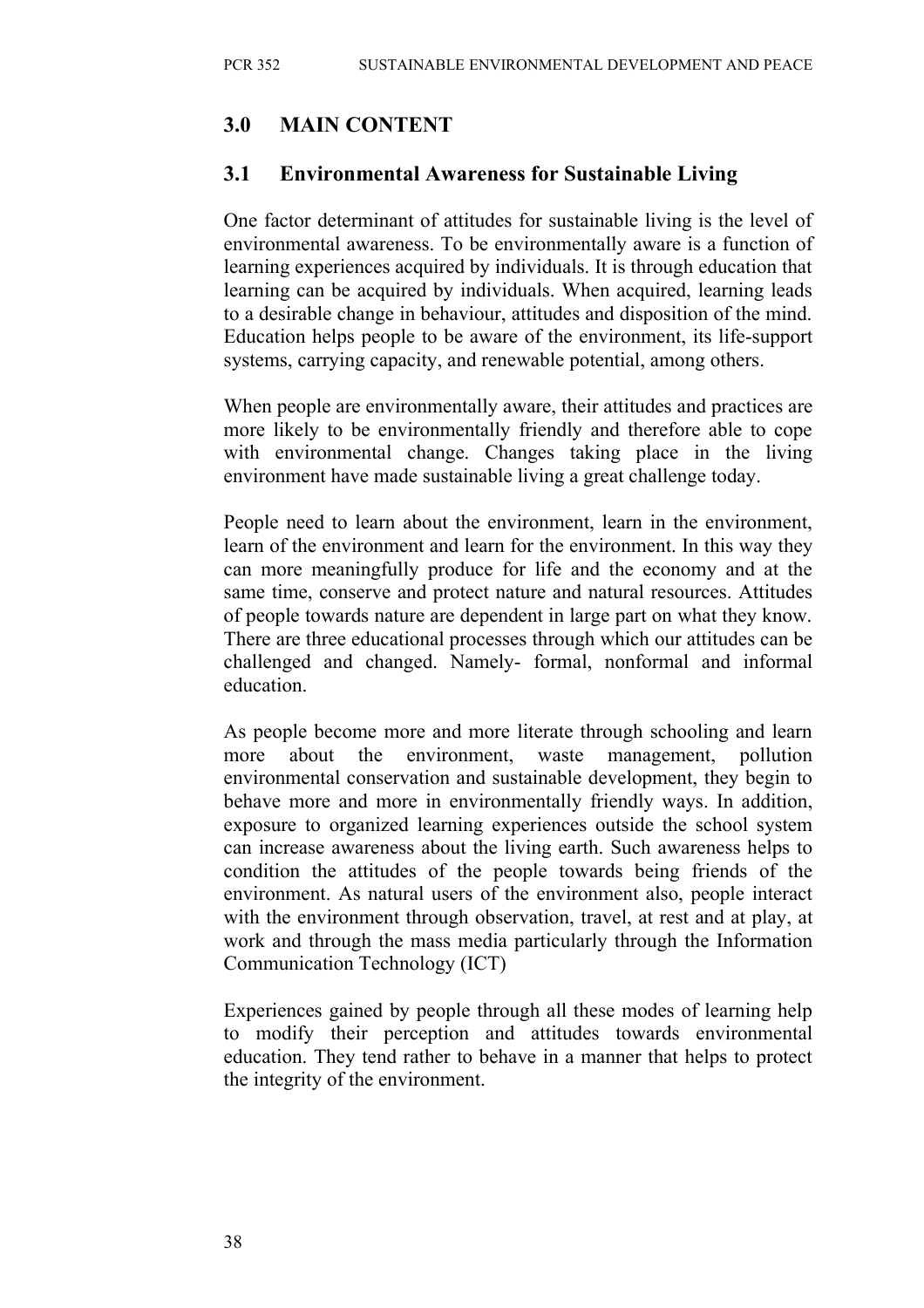### **3.2 Motivate Attitude Change**

To change people's attitude towards sustainable living, we must look at where people live, work and play and motivate them on how they expend their leisure work to earn and how they live in the society. A number of other measures can be taken to motivate and reinforce attitude change for sustainable living.

- 1. Provide alternative coping mechanisms for life skills development in fragile environments and protected areas.
- 2. Provide and make accessible livelihood projects for poverty reduction especially feminized poverty and reduction of youth unemployment.
- 3. Reeducate people into our sustainable living and equip them to take necessary action to produce for income and protect to sustain the environment.
- 4. Equip people with skills for conversion of waste to wealth.
- 5. Innovation of the school curriculum at all levels of the school system is a key factor. Integrate environmental education into the school experience and through other interdisciplinary approaches.
- 6. Empower and support community and individual actions, which sustain the integrity of the environment.
- 7. Identify community training needs, develop work-plan to meet those needs and build and strengthen institutions to sustain the meeting of those needs.
- 8. Encourage the people to practice teamwork in the use of environmental resources around them. People learn and change their attitudes when they participate in sustainable living activities.
- 9. Plan and mount activities to encourage the local people on how to care for their environment as a treasure base.
- 10. Make information, financial and technical support available for sustainable living practices.

### **3.3 Policy for Sustainable Living**

We need to put in place national policy guidelines for sustainable living. An environment protection structure and network to link the national, state, provincial and local areas need to be put in place the existence of such a body must be assigned the task of mainstreaming environment into the sectoral ministries, establishments, agencies and departments to produce a characteristic total effect on sustainable living.

Advocacy programmes, capacity development and information sharing should be employed as weapons for changing attitudes in favour of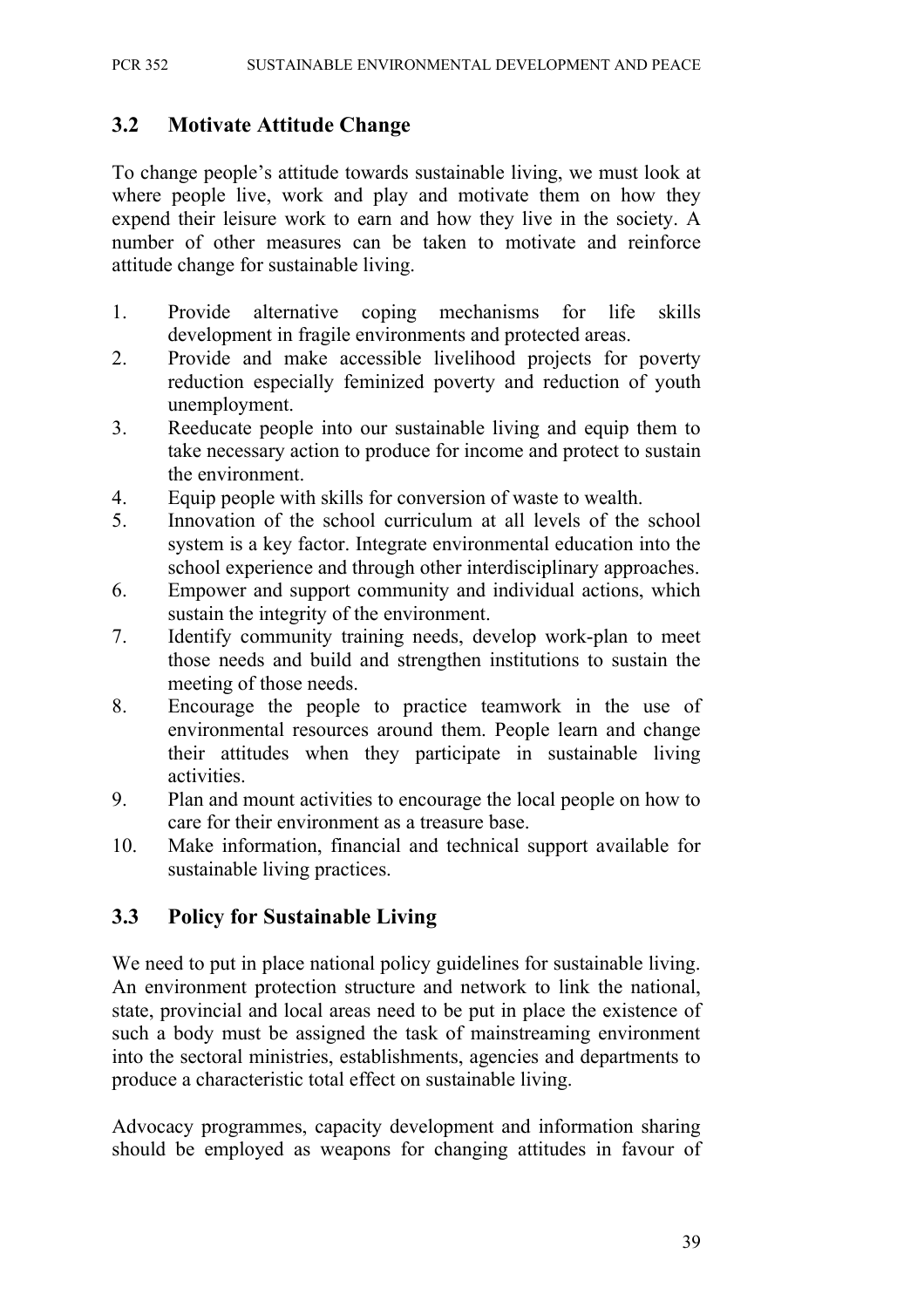sustainable living. There should also be integrated national plans to promote sustainable living among people.

Essential also to note is the crucial need to reduce environmental conflicts and enhance decision-making in order to build a great and dynamic economy. It is the attitudes of the people that can help them to build a strong economic space for sustainable living.

There must be an ecological fund put in place and found working to protect the environment in such a manner that wins the support of the people. When this is found to secure the economic space of the people and enhance life-support systems, peoples inclinations and /attitudes would less likely be compromised.

Through attitude change people need to reduce resource waste and maintain acceptable levels of resource consumption which are sustainable.

#### **SELF ASSESSMENT EXERCISE**

Explain how policy and decision-making can affect attitudes towards the living environment?

### **4.0 CONCLUSION**

Experience shows that the quality and state of the environment depend in large part on attitudes towards conservation of its natural resource base. It has become imperative to conserve the ecological life-support systems and biodiversity. The present and prevailing degree of pollution and dumping affronts the restoration and integrity of biodiversity both in open and protected areas.

In essence, the sustainable use of renewable resources and the ability to reduce depletion of non-renewable resources are a function of attitudes. It is a matter of attitude to be able to sustain the carrying capacity and integrity of ecosystems. It follows therefore that we need to regulate human impact, condition of the ecosystem as well as take steps to measure human actions and their environmental impacts. This will help reposition ourselves to handle our only one earth with care through proper attitudinal disposition.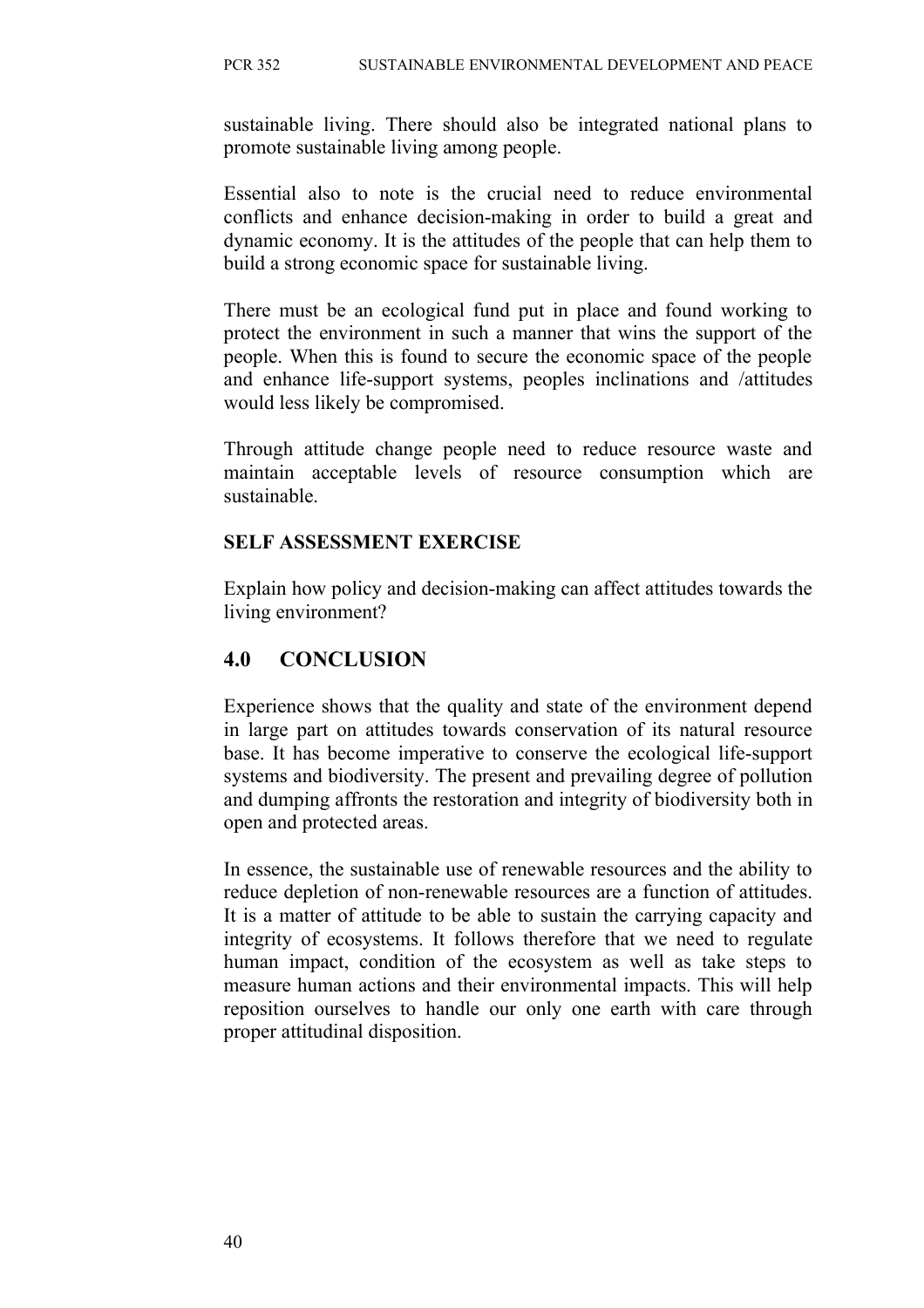### **5.0 SUMMARY**

It is notable that the state of the environment is declining speedily. This change is occasioned by human activities, and their concomitant pressure on environmental resource base. Actions are a function of the mind and they are propelled by individual perception. When those actions conflict with the integrity of the eco-system, the very basis of human existence becomes compromised.

The level of knowledge possessed by people can help them change their attitudes and behaviours and act in ways that are less likely to compromise the carrying capacity of the earth. Three dimensions of education (formal, nonformal and informal) are presented here as the lodestars for attitudinal change for sustainable living.

However, attitudes when formed are difficult to change. Thus appropriate actions must be taken to motivate the right type of values and attitudes, which are needed to protect the living environment from its current state of continuous decline. The motivational techniques have been identified touching on individual and collective efforts, decisionmaking and policy as well as team play. We owe it to ourselves to respond to the new environmental age with requisite sensibility and attitudes for our common future.

### **6.0 TUTOR-MARKED ASSIGNMENT**

- 1. In what ways do learning experience influence attitudes for sustainable use of environmental resources for living?
- 2. Why do we need to motivate people's attitudes for environmentally friendly practices?

### **7.0 REFERENCES/FURTHER READINGS**

- Best, S. G. (2006). *Introduction to Peace and Conflict Studies in West Africa.* Ibadan: Spectrum Books Ltd.
- UNDP (2006). *Sharing Innovative Experiences.* New York: UNDP.
- IUCN-UNEP. WWF (1980). *World Conservation Strategy: Living Resource Conservation for Sustainable Development.* Gland: IUCN.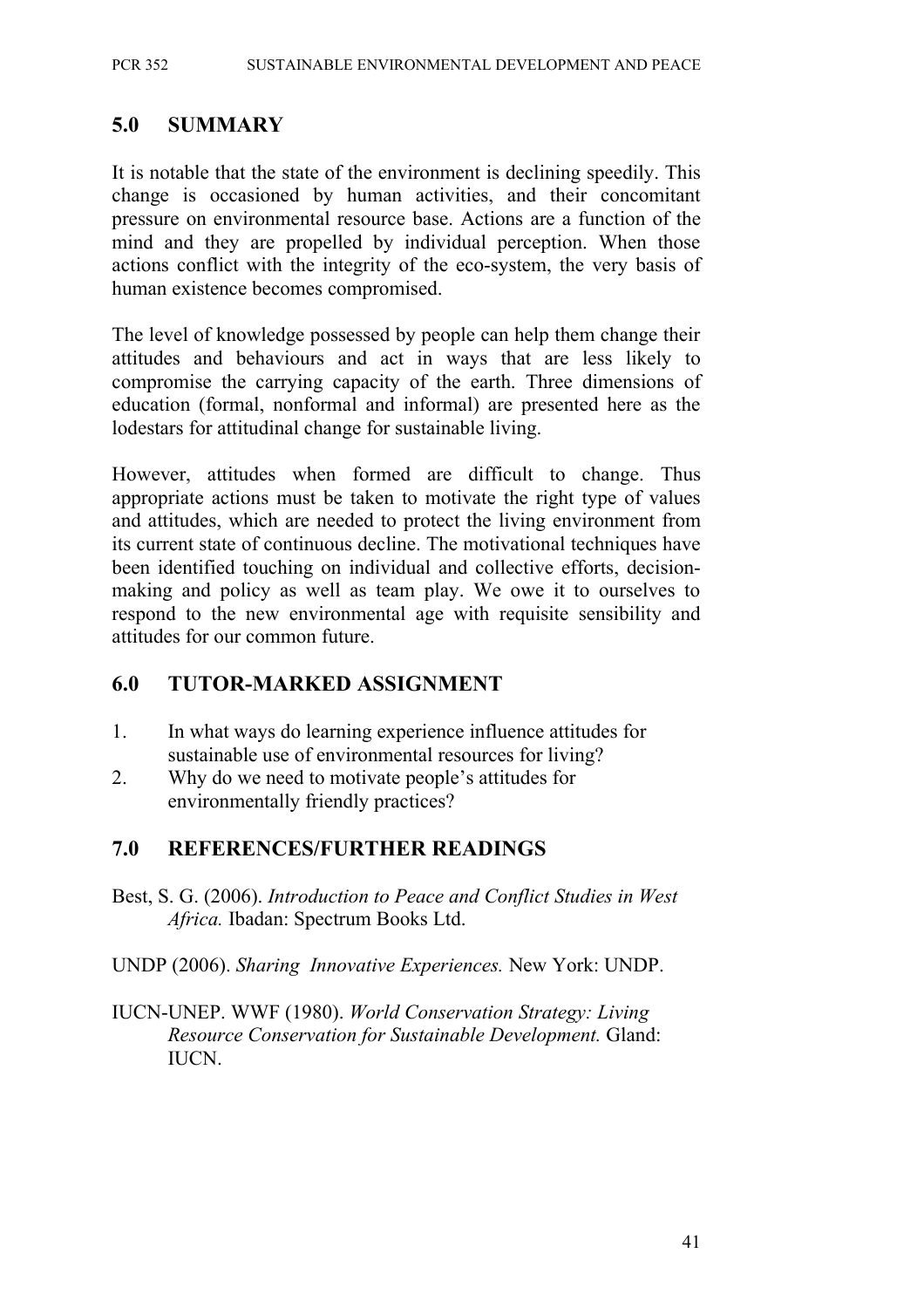# **UNIT 3 ENVIRONMENTAL EDUCATION FOR PEACE**

### **CONTENTS**

- 1.0 Introduction
- 2.0 Objectives
- 3.0 Main Content
	- 3.1 Reasons for Environmental Education
- 4.0 Conclusion
- 5.0 Summary
- 6.0 Tutor-Marked Assignment
- 7.0 References/Further Readings

# **1.0 INTRODUCTION**

The core of the school system is the curriculum. However, from the curriculum perspective, which comprises the learning experiences taught in schools from the lower levels up to the University system, environmental education is struggling to emerge at the front burner as other subjects of the school programmes of learning.

Environmental concerns, issues and problems are raising audit alarm about the state of the environment and its integrity and resource base. Food security problems, resource depletion, and resources control, unabated pollution, social conflicts, population increases and poverty have signed deeply into the magma of global environmental concerns.

Environmental education is therefore emerging as a strategy for enhancing the integrity and quality of the living environment. Green literacy, environmental education and educology are inter-changeable concepts used to advocate the process of acquiring and transmitting environmental knowledge as an innovation of the school curriculum and programmes of nonformal education outside schooling. Knowledge, awareness, green ethics and attitudinal change, natural and rational use of ecological resource base and competence in environmental resource management cluster in the fist of educology. Many tangents are drawn from and cluster into this understanding. Thus, environmental education makes the school curriculum relevant to environmental concerns and makes environmental issues to become mainstreamed into the school curriculum. Its focus is to green the school curriculum and use the school curriculum to sustain ecological integrity, resource utilization and development. It examines the relationship, reciprocity and responsibility between humanity and the environment.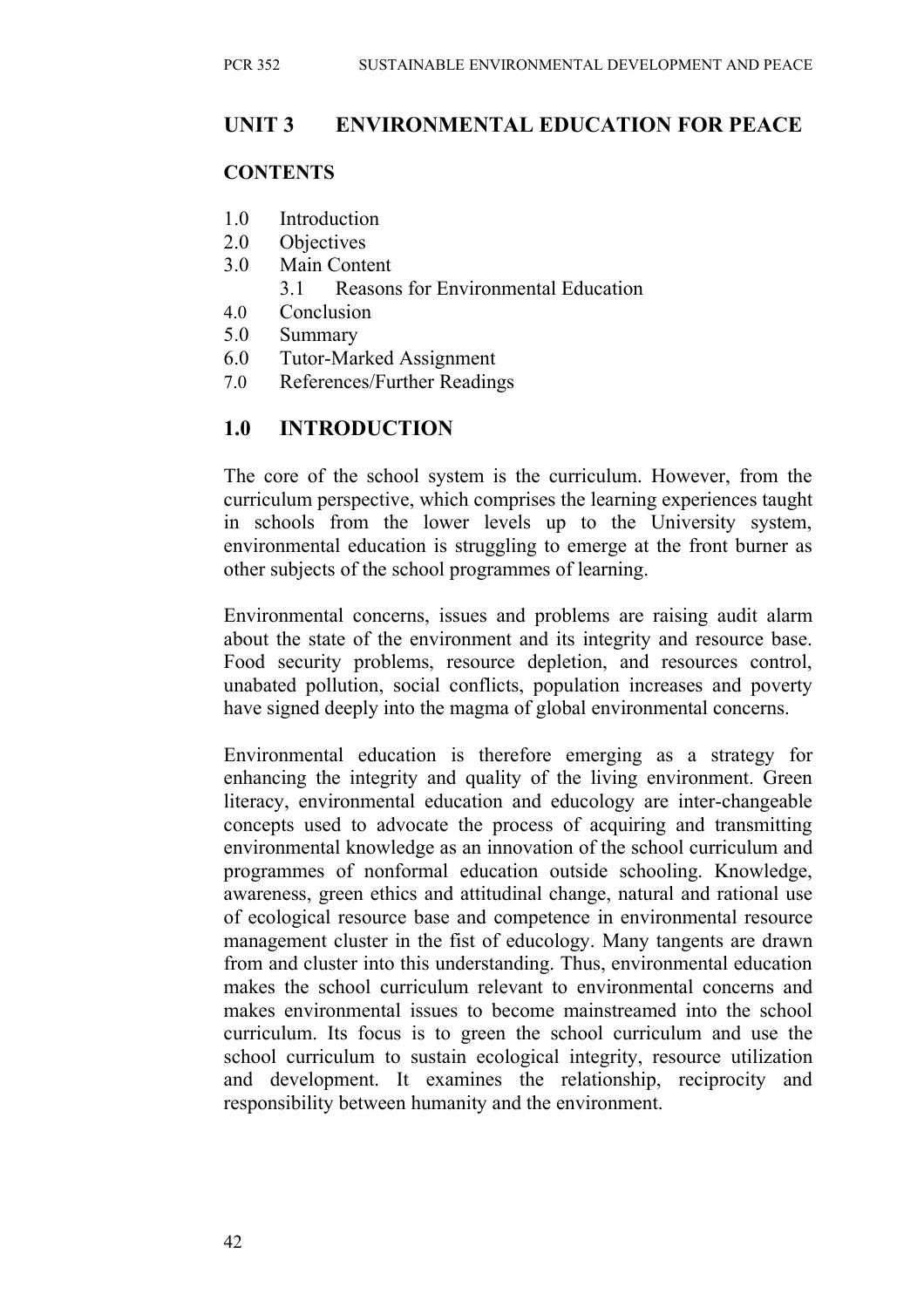### **2.0 OBJECTIVES**

At the end of studying this unit, you should be able to:

- demonstrate understanding of the meaning of environmental education
- give reasons to support green literacy as a strategy for peace
- plan strategies for educology in the community.

### **3.0 MAIN CONTENT**

#### **3.1 Reasons for Environmental Education**

Improving quality of human life is an over-riding concern of practically all nations of the world and can serve as an index of good governance. At the individual level, people live to learn to earn and to improve their livelihoods. At the community and other social levels, people take necessary actions to steam up economic growth and advance the standard of living. Development policy must thus be based on sustainable environment to reduce poverty, support long and healthy life for all. To enjoy peace in the learning society, actions must be taken to secure life and property through conflict resolution and disaster management.

To this extent, educology is generic. It helps us to know, understand, analyze, synthesize, apply and appraise attitudes and behaviors, which lead to sustainable use of the living resources of the environment. Green literacy enables us to gain this awareness, express it as a concern and take actions to institute plans for environmental change and sustainable living.

Human beings are caretakers of the earth. This means in many ways that human relationship with the earth can be harmful or beneficial to their mutual living. In essence, human beings hold the key to environmental balance and are therefore responsible for the common future of the environment. Humanity must therefore protect the environment of the future by taking responsible actions today. This is where education helps to season the minds of people for conservation of nature.

Environmental education thus provides for human being a process of analytical thinking leading to attitude change, skill acquisition and action plans which help us gain understanding of the world around us, preserve, protect it from harmful abuses and redress existing environmental abuses by sustainable life-styles.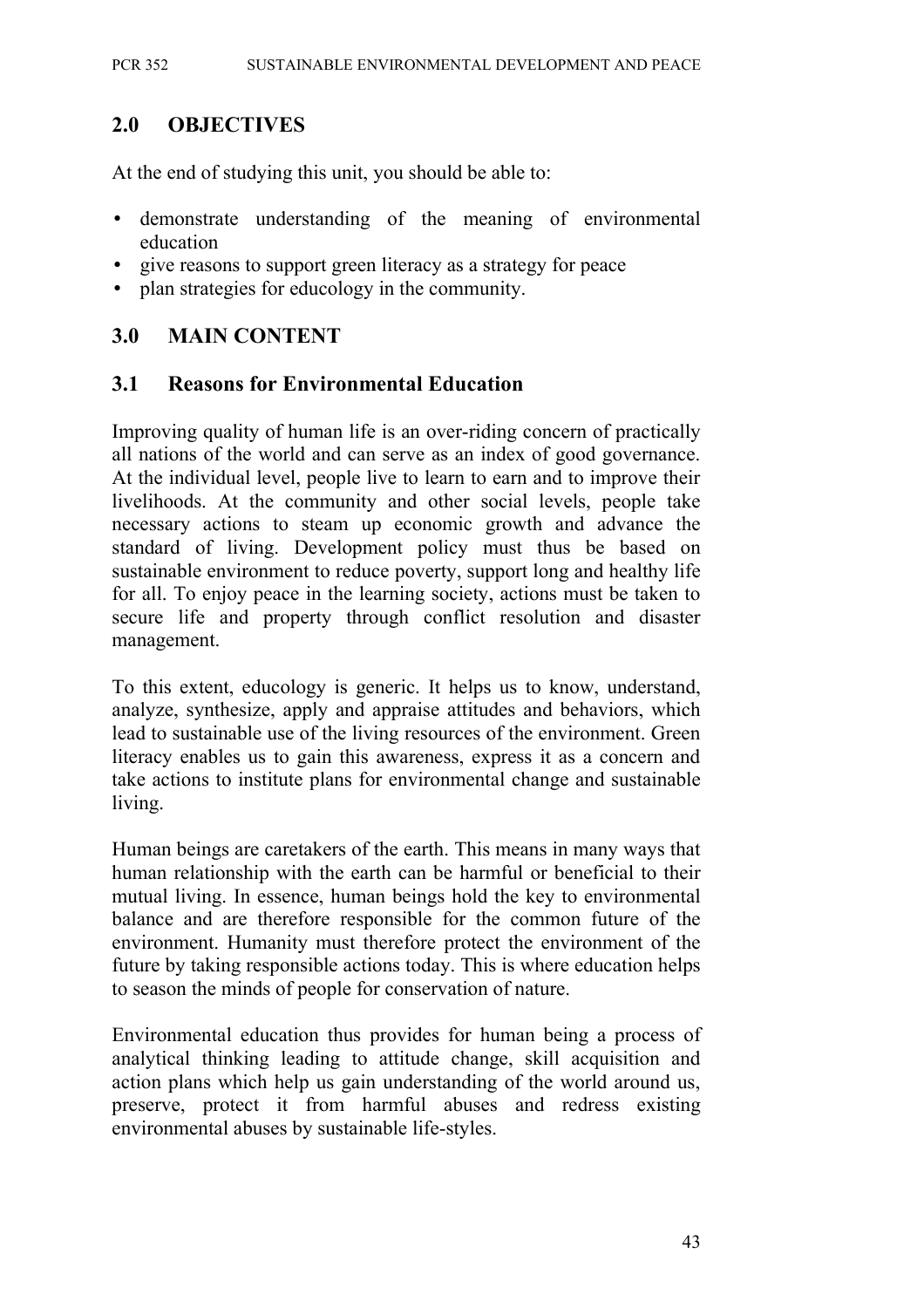Environmental education provides human beings with knowledge which helps them respect and care for the community of life. As we saw in the previous module, such education helps us to develop green ethics for living sustainably; and guides us to mainstream sustainable thinking in all sectors of the economy; and through proper policy safeguard its breaches. Through this knowledge we know what can help or harm human survival.

Sensitivity to problems of the physical environment around us equips us with awareness about ecological life-support systems. The intrinsic beauty of the natural world, its inter-connectedness and the mutual exchanges that go on between the human and non-human world give us a sense of bewilderment and awe. The awareness that the earth is an eternal treasure is what environmental education advocates and takes plans to sustain.

Green literacy makes people environmentally friendly in their attitudes, behaviour and life-styles. In this way they learn skills for surviving in and sustaining the environment. It also equips us to work with others to reverse the current state of environmental decline through decisions and programmes which help to protect nature and natural resources. In this way it helps to ensure peaceful coexistence between humanity and the rest of nature.

### **3.2 Strategies for Environmental Education**

Several strategies for environmental education can be identified. The choice of strategy is determined by whether or not the focus of environmental education is on formal education strategies, non-formal or informal approach.

- A. When focused on the formal education system the following strategies can be adopted?
- **1. Permeation:** This is a strategy whereby an inter-mix of learning experience or selected contents and didactic techniques and methods of instructional delivery are used to communicate environmental matters. It can be used in any school subject or discipline. Methods such as inquiry, expository, dialogic, can be used to teach and transmit curricular elements dealing with environmental responsibility, conservation, sustainable development and eco-tourism among others.
- **2. Interdisciplinary:** In this approach, plural interdisciplinary strategies are used by the instructor or facilitator through a carefully articulated style to articulate and overlap the subject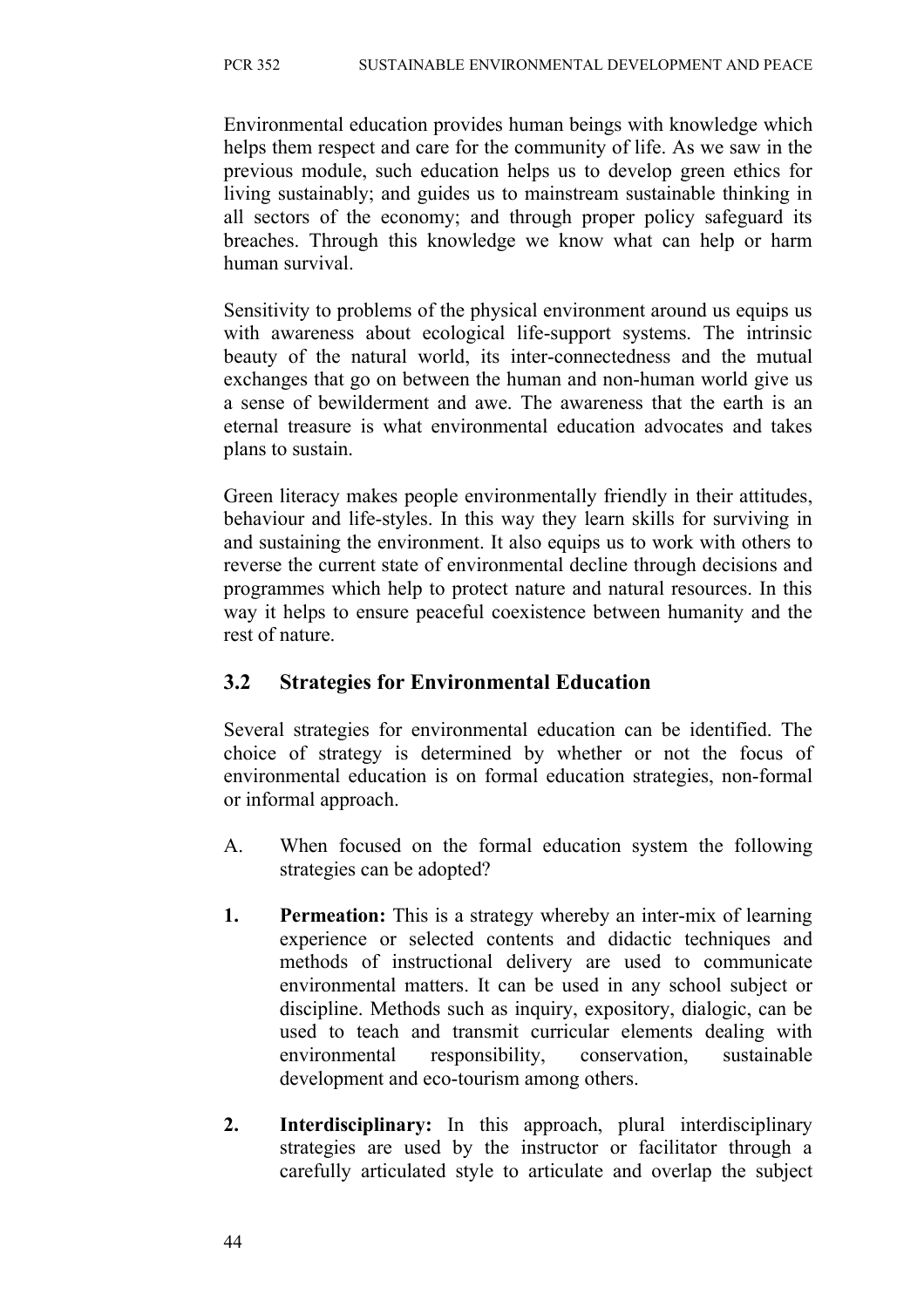matter in a way which embraces educological issues. Sometimes this is also called polydisciplinary, multidisciplinary or transdisciplinary strategy. The learner hearing about the living environment from different angles begin to experience and express attitude change.

- **3. Subject Matter Approach:** This is a strategy whereby the teacher or facilitator is trained and the learner is exposed to environmental education as a separate programme of specialization in the school curriculum. This can be at certificate, diploma or degree level.
- **4. Insertion Strategy:** In this strategy, the teacher skillfully inserts some selected learning experiences as lessons to be taught in the syllabus students are exposed to in their study. It is an indirect way of passing environmental messages to learners.
- B. Non-formal education strategies. These are strategies which can be applied in non-school settings to transmit environmental education messages to learners. They include.

### **1. TRADITIONAL ENVIRONMENTAL KNOWLEDGE (TEK)**

This is a pervasive, conventional method evolved and devolved by people of a given community to deal with and learn about habitat and species protection in their environment. A greater attention has been given to TEK, elsewhere in this book.

### **2. HUMAN SECURITY STRATEGY**

The attention of this strategy is given to identification of fragile and risky environments. In such settings, people are vulnerable and prone to environmental disasters and ecological risks including floods, droughts, hurricanes, hunger, epidemics etc. empowerment approaches are used to teach about risk reduction and response capacity of the affected areas and people. It equips people for humanitarian activities and environmental change.

# **3. INNOVATION DIFFUSION**

This strategy helps the identification, transmission, adoption and adaptation of best practices around the world. It is principled upon the global thinking for local action and individual gain. Through it, we can manage knowledge for biodiversity conservation particularly in the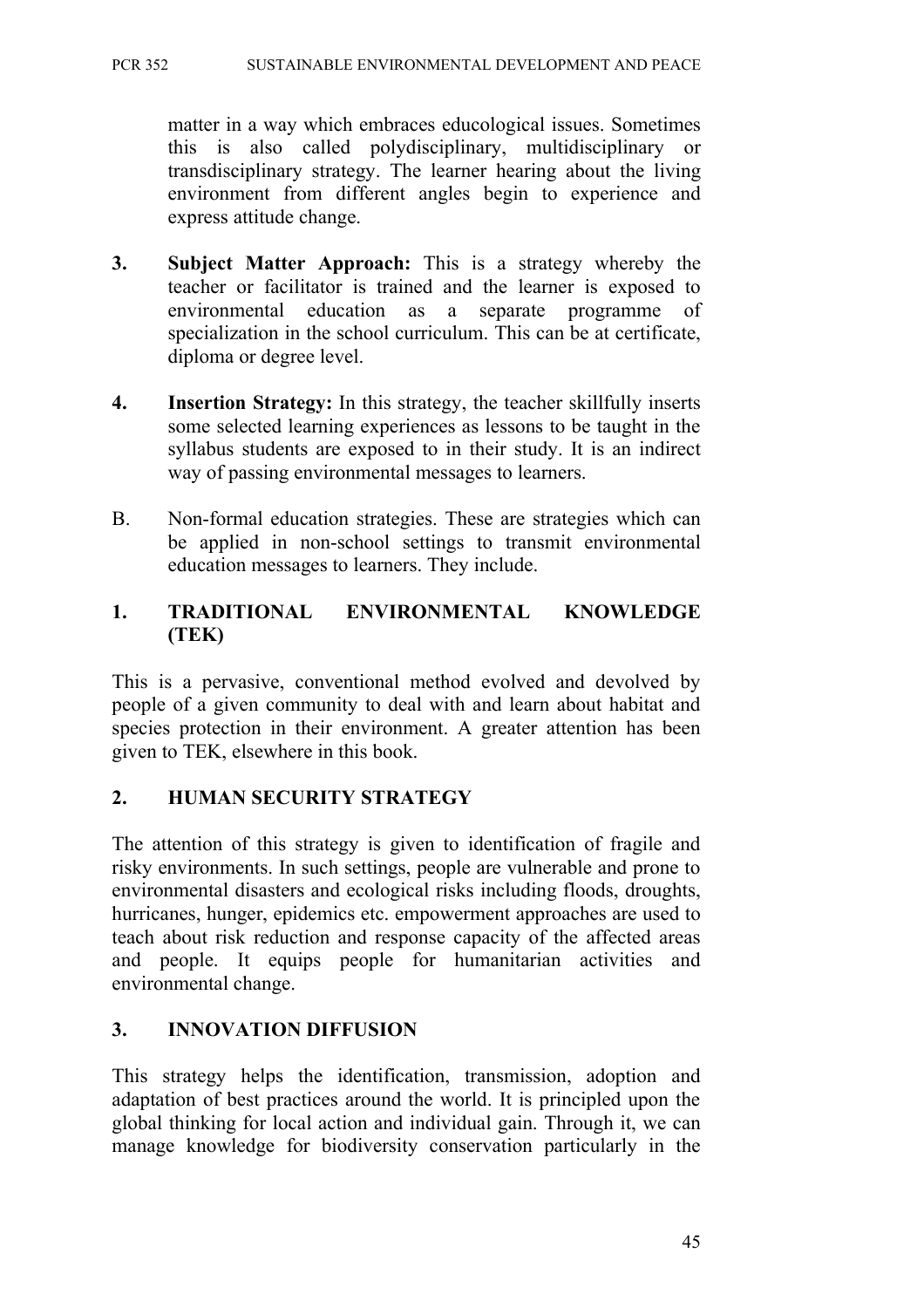context of high uncertainty. In this way people acquire adaptive capacities for coping with environmental change.

C. Informal Education Strategies

# **1. PARTICIPATORY APPRAISAL**

In this strategy we learn from, with the people about an existing environmental matter by moving in and conducting participatory analysis the problems and arriving at agreeable methods of solving the problems.

# **2. SOCIAL MIXING APPROACH**

Attendance at annual, seasonal events provides a strategy for sharing useful knowledge about the environment. Cultural events, guided travels, festivals are some examples.

# **3. ECO-TOURISM**

This strategy develops and shares informal environmental education through eco-tourism. This is promoted by visits to arch ecological sites, museums, botanical gardens, national park projects, wildlife sanctuaries, sites for special ecological, scientific or cultural interest, dump sites, hotels etc. through such activity, participants are able to gain knowledge about the environment and develop sensitivity towards the state of the environment.

# **4.0 CONCLUSION**

Human environment interactions in our contemporary world, requires a fair and clear understanding of how behaviors and attitudes can help to sustain or destroy the natural base of our existence. Precisely, environmental education provides the hope for realizing that vision. A dual approach towards the school and non-school learning situations is critical for realizing that target, if we help people understand not only the causes of, but also coping with environmental change.

# **5.0 SUMMARY**

We need to be reminded that, in this unit, the educational dimension of conservation for peace and development were the focus. Some concept clusters, clarifications and overlaps were carefully highlighted. We need not forget the concept, curriculum and context for environmental education. It is environmental education which serves as one of the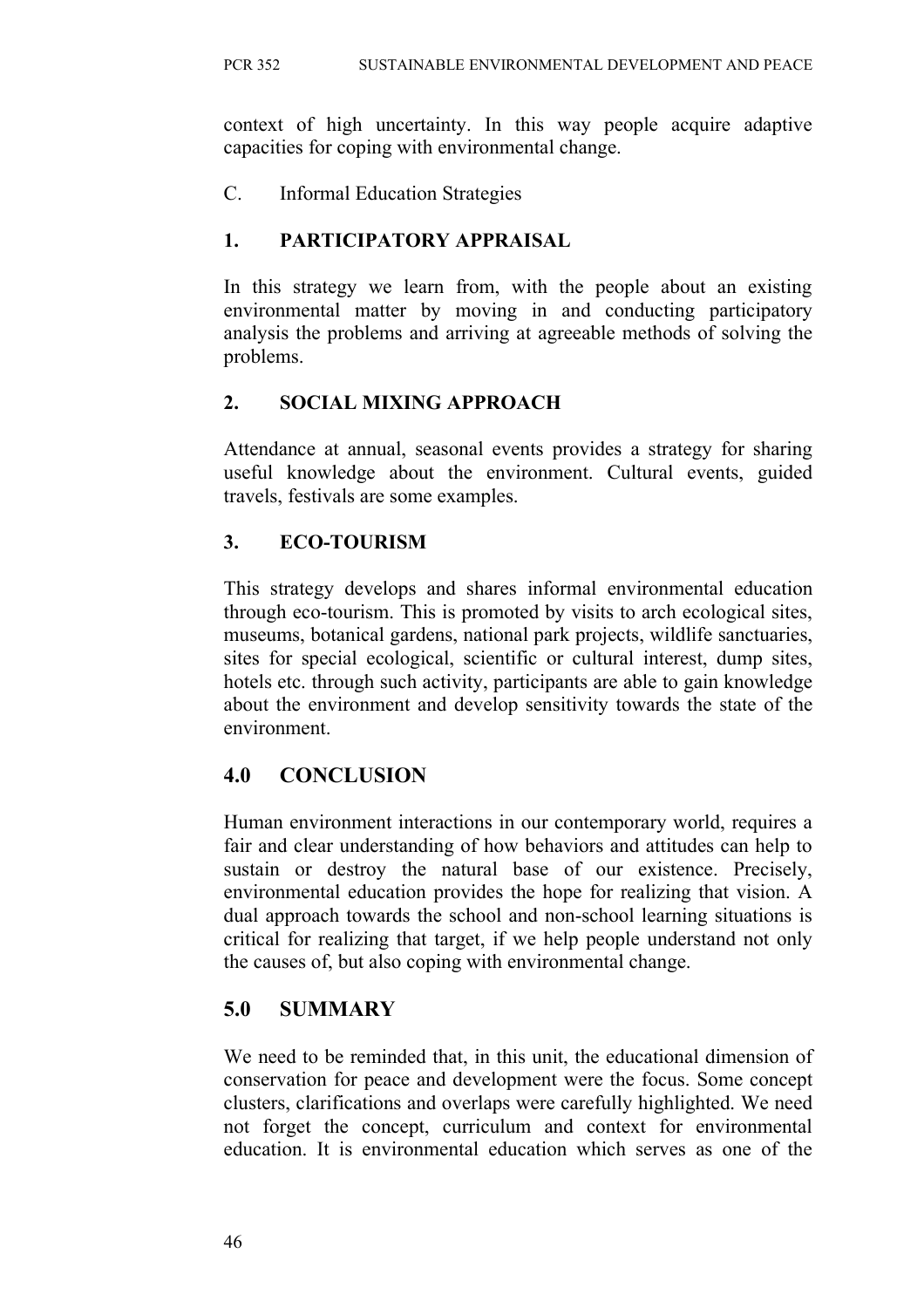#### PCR 352 SUSTAINABLE ENVIRONMENTAL DEVELOPMENT AND PEACE

driving forces for desirable attitudinal change for conservation and development.

### **6.0 TUTOR-MARKED ASSIGNMENT**

- 1. Explain how environmental education can be used as an instrument of peace and development in your country.
- 2. Discuss three dimensions of environmental education for conservation and development.

### **7.0 REFERENCES/FURTHER READINGS**

- Busari, A. T. *'Public Awareness on Environmental Issues: A Panacea for Sustainable Environmental Development'.* In *International Journal of Environmental Issues* 3 (1) pp. 34-41.
- Dorfman, and Kahkonen (2002). *Genetic Diversity and Food Crops.* Shelburne: OUTREACH.
- IBRD (1981). *Accelerated Development in Sub-Saharan Africa. Washington,* D. C. The World Bank.

www.worldbank.org/poverty/strategies/sourcons.intin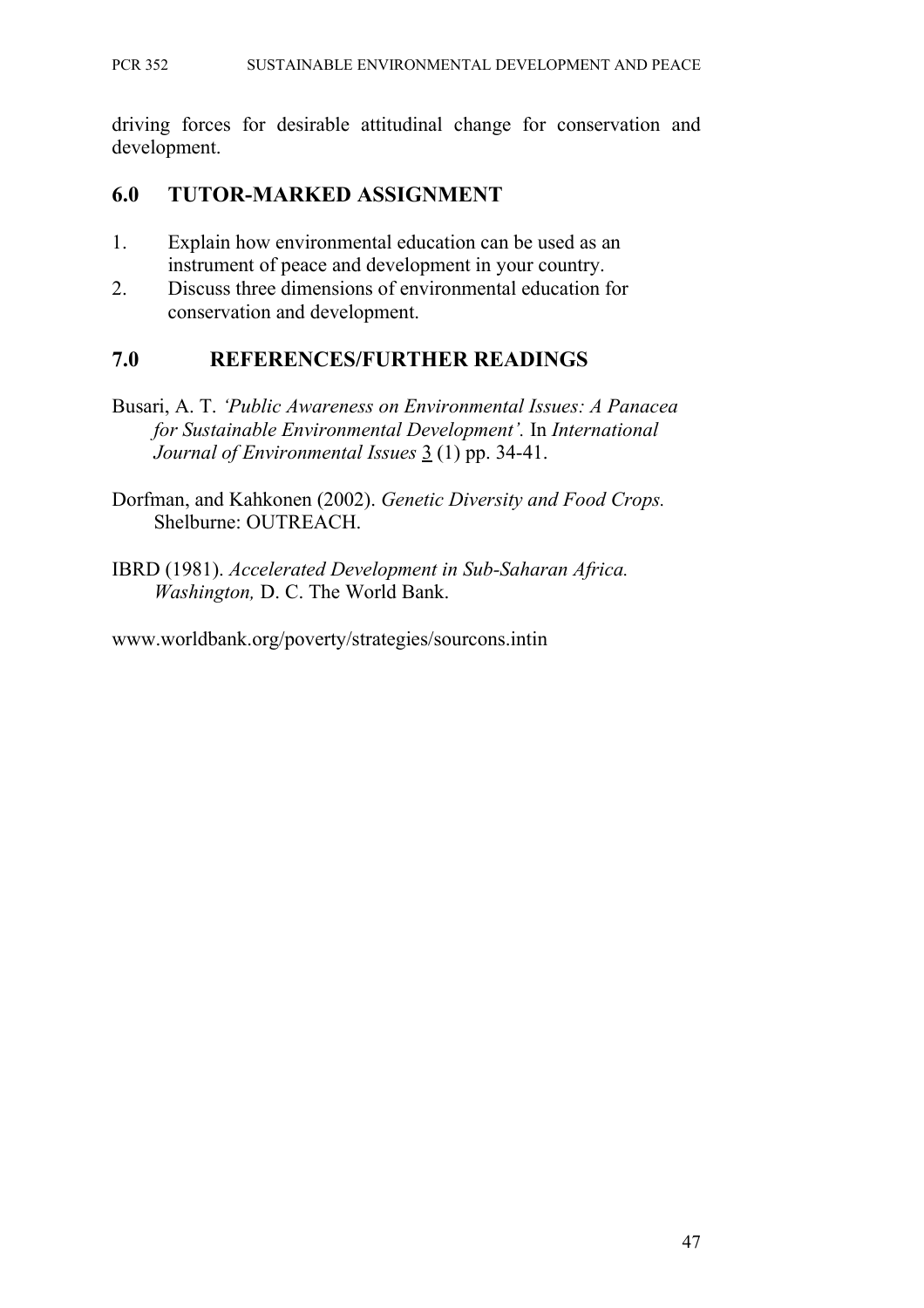# **UNIT 4 COPING WITH ENVIRONMENTAL CHANGE**

### **CONTENTS**

- 1.0 Introduction
- 2.0 Objectives
- 3.0 Main Content
	- 3.1 Environmental Change in the Tropical Rainforests
		- 3.2 City Growth and Environmental Change
		- 3.3 Desertification and Environmental Change
		- 3.4 Climate Stability and Environmental Change
- 4.0 Conclusion
- 5.0 Summary
- 6.0 Tutor-Marked Assignment
- 7.0 References/Further Readings

# **5.0 INTRODUCTION**

Research by scientists estimate that a minimum of 72 species are daily extinguished forever by human activity. This can be explained away largely to the increased destruction of forests where over half of the worlds species are found. These vanishing species produce in the main, environmental change, as a result of expanding human activity. Environmental change is a product of human activity.

Governments of the world are considering new negotiations on a forest convention. But that will take years to negotiate. Forests are the main basis of environmental change.

At Earth Summit in Rio in 1992, 157 countries signed the convention on Biological Diversity. The convention was designed to protect disappearing species and ecosystems. There were some commitments. The first was identification of where species are being annihilated. The next among others was to take necessary steps to ensure an end to the destruction of species. However, some governments allow and even aid in promoting environmental change through vanishing of forests and derailment of commitment.

The next focus if we were to protect the diversity of life and reduce environmental change is to protect indigenous peoples ancestral lands. These secluded groups of people in many of the world's forests make far better custodians of the environment than distant bureaucrats. When the rights of these peoples are secured, it would help them to be better able to effectively control environmental change.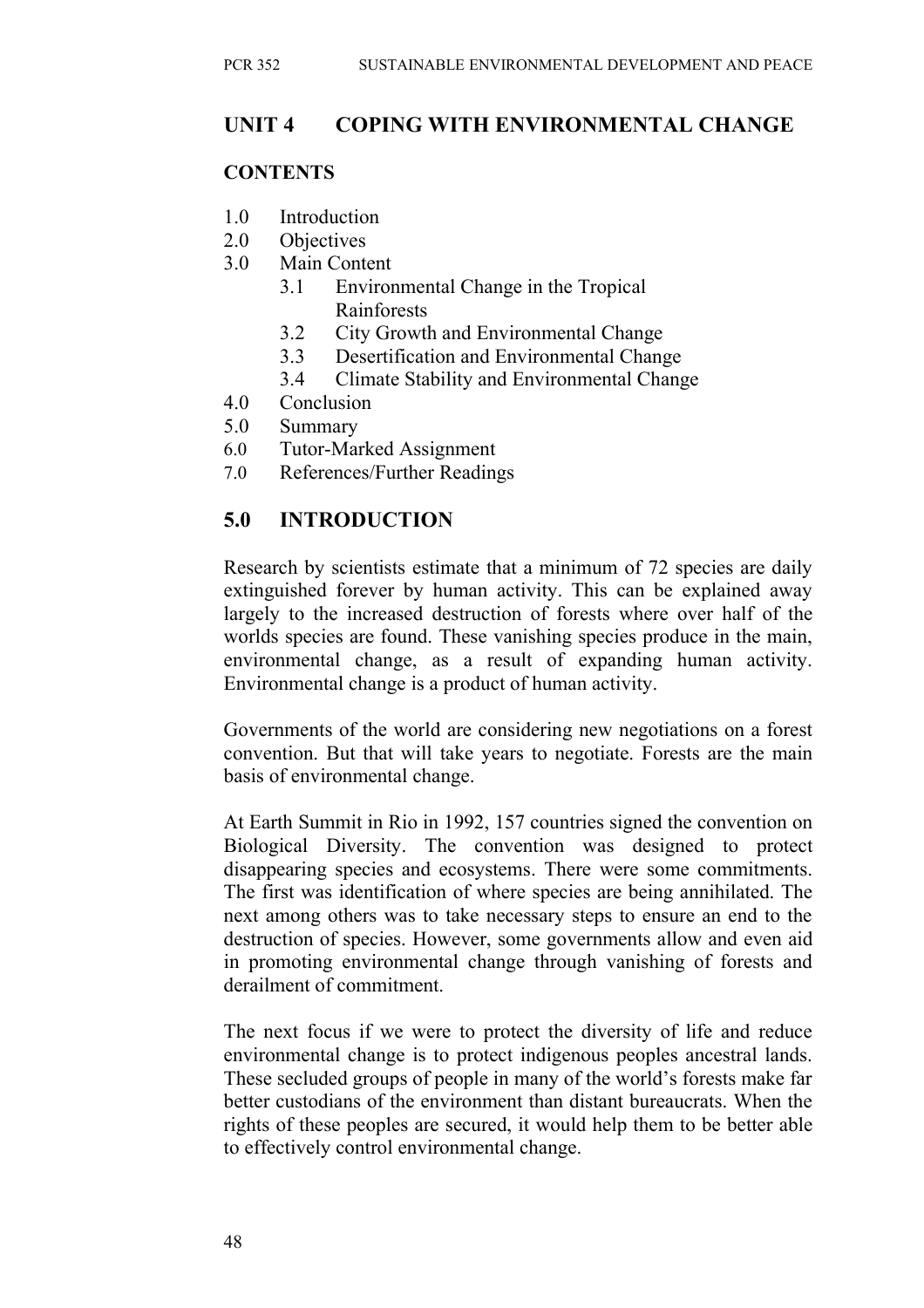There are indeed serious threats to species and ecosystems, which bring about environmental change. Thus, environmental rights need to be defended. To do this would mean that nations implement all conventions, which border on the environment, identify, monitor, assess and regulate all activities and development projects, which are not environmentally friendly.

## **2.0 OBJECTIVES**

At the end of this unit, you should be able to:

- discuss the meaning of environmental change
- describe four factors which produce environmental change in the topics
- explain the relationship between urbanization and environmental change
- highlight ways in which desertification enhances environmental change
- plan an activity profile which can enhance awareness about climate change.

# **3.0 MAIN CONTENT**

# **3.1 Environmental Change in the Tropical Rainforests**

Threat to the last rainforests is creating a huge amount of environmental change. According to Earth Action (1996), less than 100 years ago, a devise band of undisturbed tropical rainforest spanned the width of central Africa, nearly from sea to sea. These vast jungles of Africa provided home to tribes who had no contact with the outside world. They were a harbour and haven for unique and exotic animals and plants. Giant trees thousands of years old were there. With the current level of environmental change, this has gone into history. Logging has taken its unprecedented tool on the forest resources of central or equatorial Africa, particularly the endemic zones, 5° North and South of the Equator. Foreign direct investment in the timber industry contributes to the daily decline of both timber and non-timber resources in the tropical rain forest zones.

### **3.2 City Growths and Environmental Change**

We are heading towards the end of the first decade in the  $21<sup>st</sup>$  century. Look around. Over half of the world's population is living in cities. There are multiplied 2.3 mega-cities with over 10million people. Yet already, over a billion city dwellers of over 3 billion city dwellers are homeless. City growth goes with increasing pollution of the air, water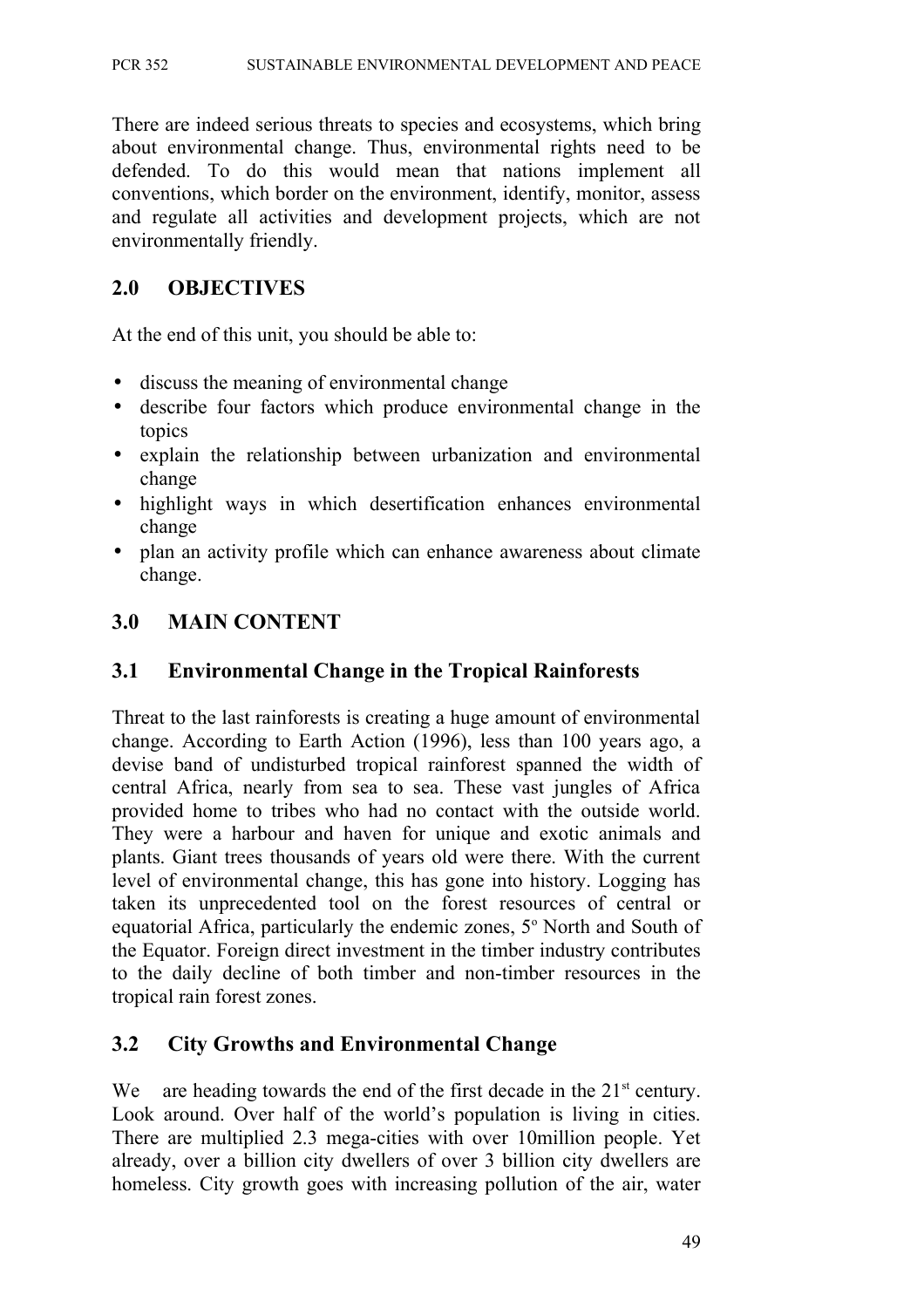and land, municipal, domestic and industrial waste management is out of hand in many countries.

The world cities are growing by over a million people a week. Crises and crime are in excess for many a mega-city. In developing poor nations, particularly of Africa, 60 % of the urban population lives in abject poverty, in shanty towns, slums and overhead bridges and streets. Yet only 60% can boast of access to safe drinking water and even adequate access to sewage and sanitary systems. Nigeria, which can be studied as paradigm of Africa, shows that all the mega-cities are clogged with traffic.

Put nicely, the results are eventful. The number of children who die each year from drinking unclean water is the equivalent of a jumbo jet full of children crashing every two hours. Untreated sewage returns pollutants to lakes, lagoons, rivers and coastal water bodies. Health hazards draw their tempo from vehicular effluents. Industrial effluents add to the current levels of global warning.

Public transport system has crashed in practically all mega-cities of the world. We need to take urgent steps to address air pollution and congestion.

Housing is an inalienable right even in international law. There are large numbers of people who live in dangerous, threatened urban places. They need priority attention to improve their livelihoods.

Clean water sanitation and municipal waste management need to be provided by government. Sewage treatment needs to be improved; and strategies for waste reduction, recycling and re-use put in place. Then urban factor is a critical social issue in environmental change.

### **3.3 Desertification and Environmental Change**

An International Convention to Combat Desertification was signed at a meeting of top-level governmental officials in Paris, October 1994. Desertification is one of the most serious global environmental problems. Nearly one billion people are at risk due to fragility posed by the danger of their lands turning into deserts.

When we use the term desertification it does not connote the spreading of deserts but the creation of desert-like conditions which change the environment in dry-land areas. Dry lands constitute 36% of the Earth's land surface.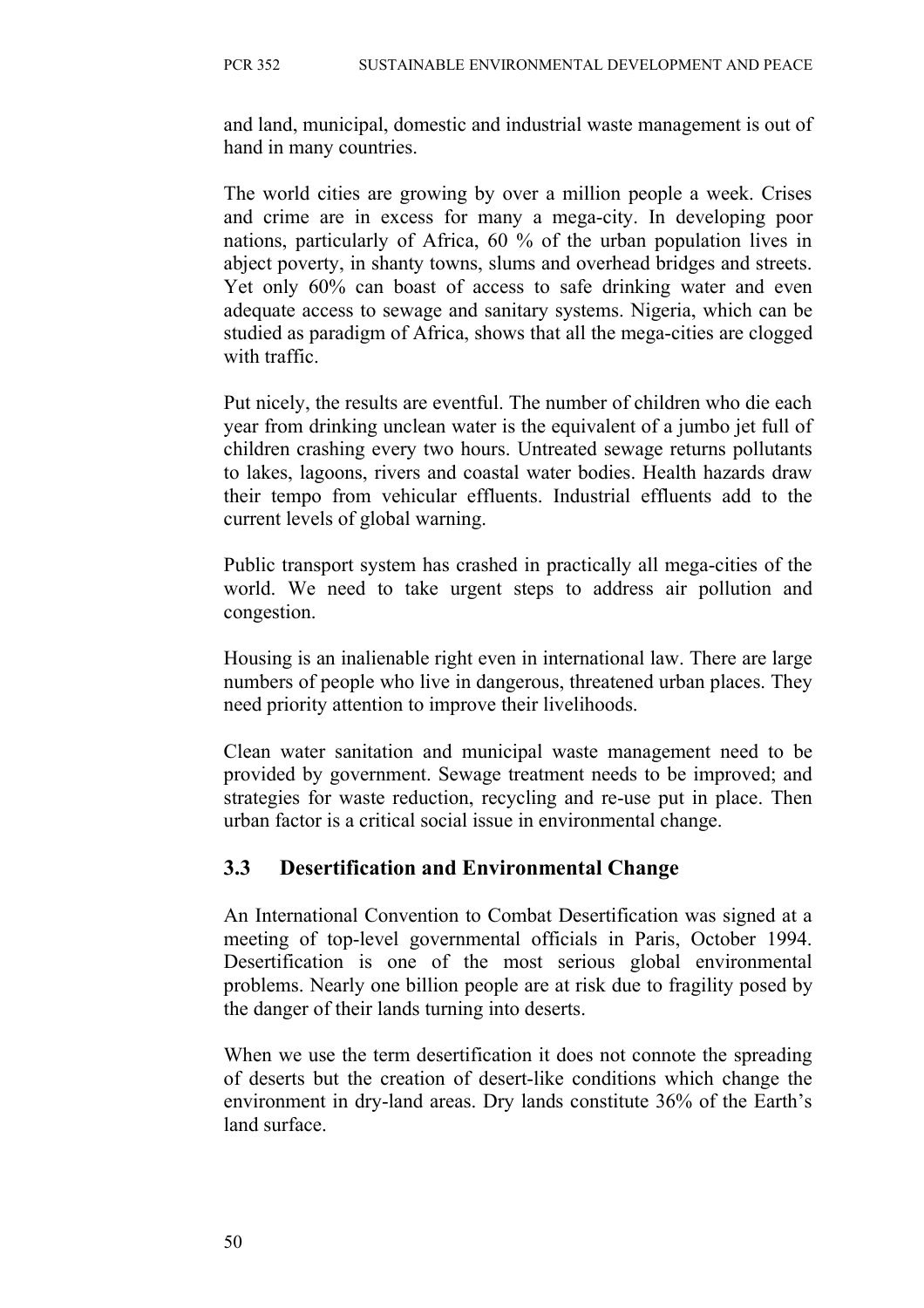Desertification is created and accelerated by:

- Overgrazing
- Over cropping
- Bad irrigation
- Felling of trees
- Climatic variation
- Overall land degradation

With about 100 million people added to the world's population yearly, pressure on land leading to environmental change is quite inevitable. Some people are forced to become environmental refugees. Species endemic or native to the world's dry zones are disappearing.

Why is desertification a problem?

- There are 5, 200 million hectares of agriculturally used dry land in the world.
- Sixty-nine percent of the land is degraded or open to desertification
- In Africa, 73% of all agriculturally used dry lands are degraded. In Asia it is 70% and these figures are growing.
- There is urgent need for sustainable food security in the dry lands for people.
- Hunger, malnutrition and poverty take their toll on about 18 million people, mostly children each year.

**Map:** Drylands susceptible to desertification.

### **3.4 Climate Stability and Environmental Change**

Climate change is perhaps potentially the biggest threat to the future of the human race and the environment. The increasing scale of human activity on the planet is rapidly changing the atmosphere. There is huge burning of massive amounts of fossil fuels and destruction of our forests. This process leads to rises in global average temperatures and disruption of the earth's climate.

Some of the trouble accompanying the process is rising sea levels, threat to food crops, more severe floods, luminance's, drought, growing poverty, the spread of disease and a threat to the survival of multiplied millions of the world's species. The pumping of the gas called carbon dioxide  $(Co<sub>2</sub>)$  into the atmosphere through gas flaring, burning of fossil fuels such as coal and oil and the destruction of the world's forests add to the trouble of climate stability.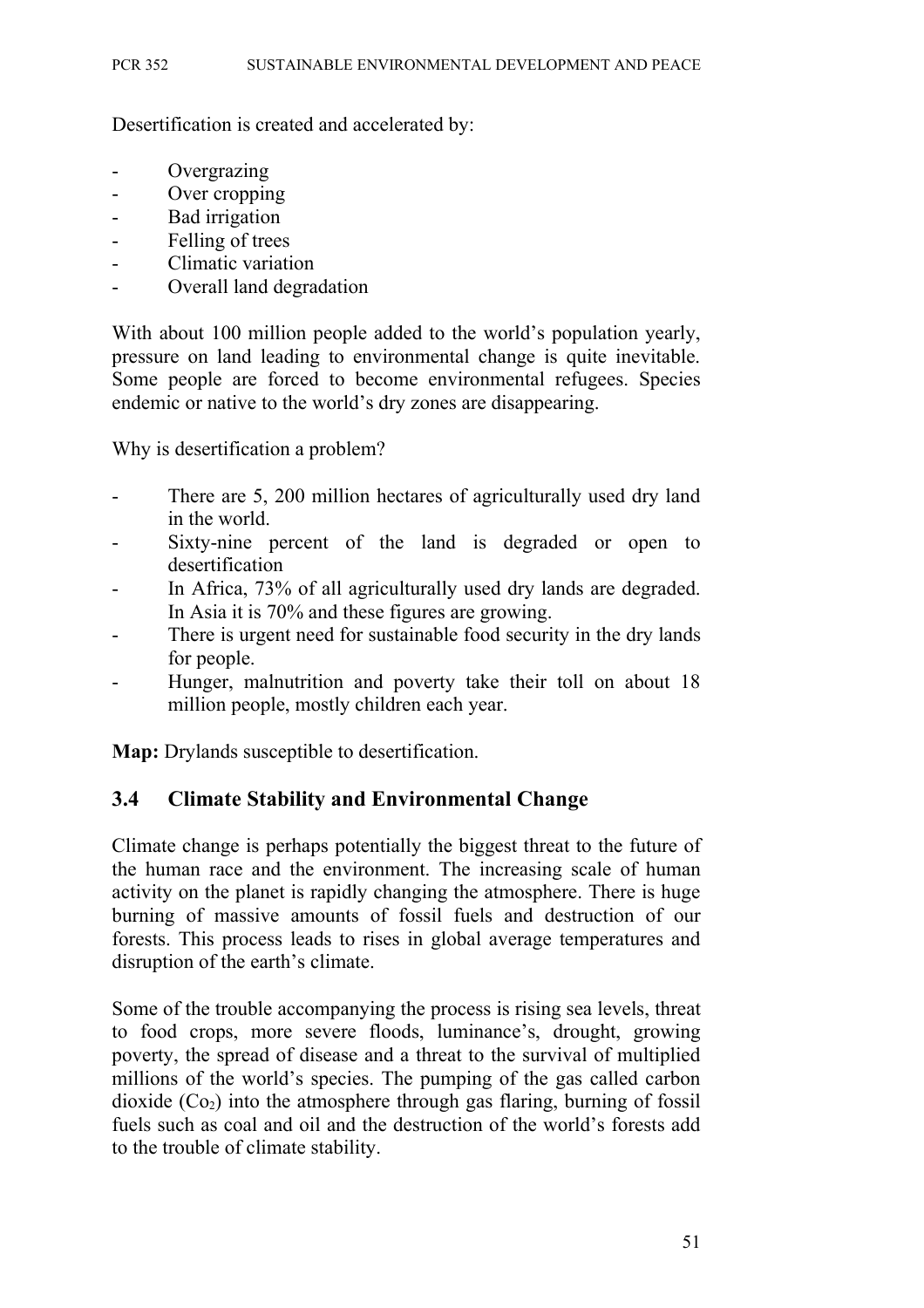It is known that the combustion of fossil fuels and deforestation account for 74% of human caused emissions of "greenhouse effect gases". That leads to global warning. To have a peaceful and stable climate, it has become imperative to phase out fossil fuels and preserve our forests. Energy conservation and a switch to renewable energy sources is needed to stop the global warning.

The 1992 Climate Changes Convention Signed by over 160 countries urged governments of the developed countries to commit themselves to reduce their emissions of greenhouse gases to 1990 levels by the year 2000. These developed countries were to cut further their emissions of greenhouse gases to 20% below 1990 levels by 2005.

# **4.0 CONCLUSION**

There are behaviours to approbate and behaviours to deprecate for the sake of peace and sustainable development. As humans we hold the key to our inundation and annihilation. Human activity has caused us environmental change to the extent we can no longer be worried about our existence and survival without concern about the environmental change that is taking place not only in the cities but also in the natural environment of forest eco-systems. The consequence is the struggle for peace and ecological balance. We need to learn to live. This in itself means there is need for us to cope with the changing fortunes of the earth. Strategic attention and commitment are required for us to be able to care for the earth in order for the earth to be able to care for us with regard to coping with environmental change. We hold the key to this stimulus-response pattern of relationship in Africa's timber business which goes with export and profit overseas.

The effect of this extractive process is almost like speed-post, measuring Africa against South America and Asia. The demand-driven exploitation of African timber for foreign market is both predatory and horrendous.

### **7.0 REFERENCES/FURTHER READINGS**

- Anijah-Obi, F. N. (2001). *Fundamentals of Environmental Education and Management.* Calabar: University of Calabar Press.
- Anike-Nweze (2006). *The Political Economy of Peace Building.* Lagos: NOUN.
- Rist, G. (1999). *The History of Development*. New York: Zed Books.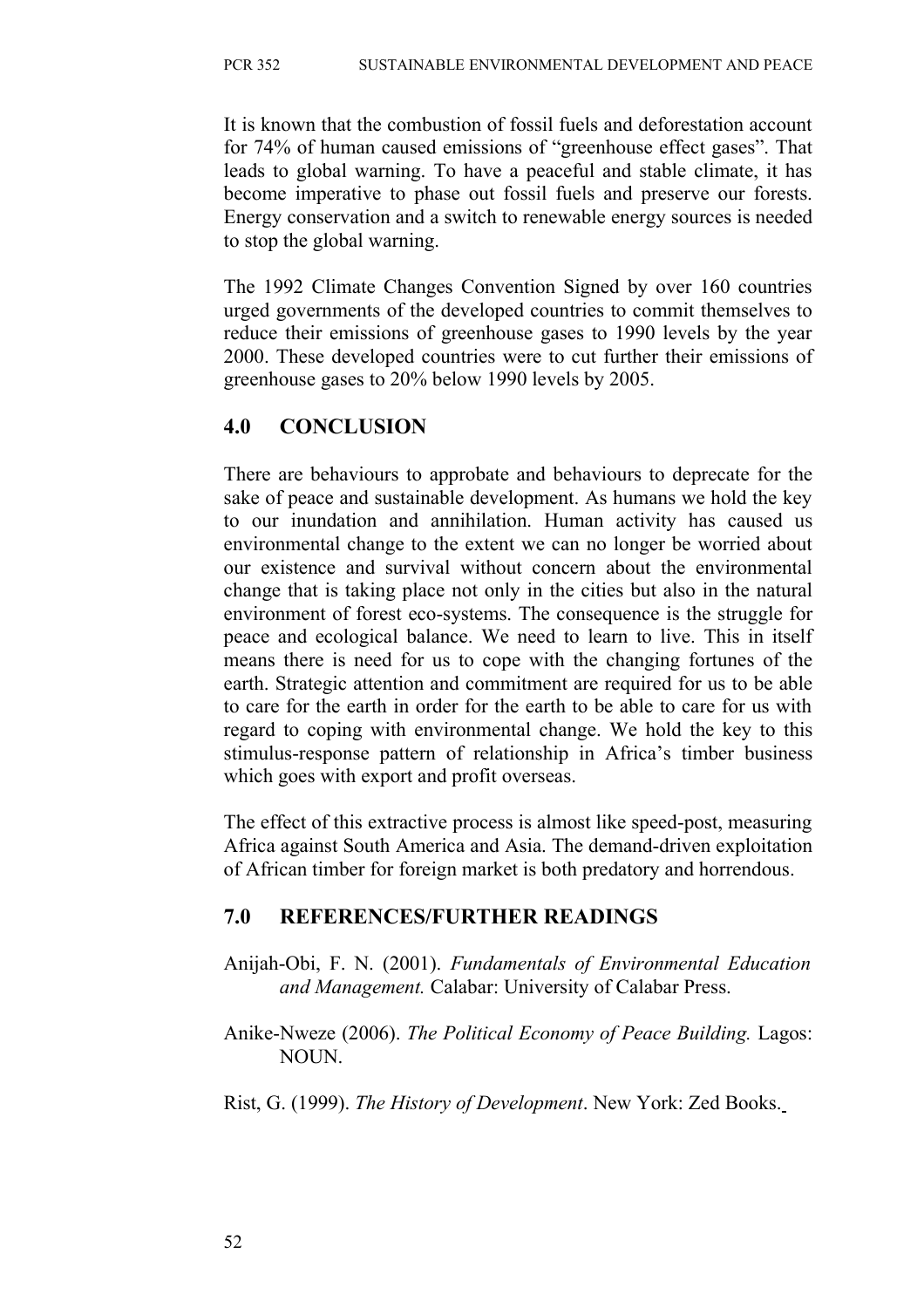# **UNIT 5 BIODIVERISTY AND ECOLOGICAL BALANCE**

## **CONTENTS**

- 1.0 Introduction
- 2.0 Objectives
- 3.0 Main Content
	- 3.1 Protection of Threatened Species and Varieties
	- 3.2 Protection of Biodiversity of Economic and Useful Value
	- 3.3 Ecosystems of Exceptional Diversity
- 4.0 Conclusion
- 5.0 Summary
- 6.0 Tutor-Marked Assignment
- 7.0 References/Further Readings

# **1.0 INTRODUCTION**

The functioning of living resources and life-support systems rest on the preservation of genetic diversity including a wide range of genetic material found in the earth's organisms. The preservation of genetic diversity is both an investment and insurance in the sense that it enables us to continue to maintain, change. Much of the raw material for scientific, industrial and pharmaceutical innovation comes from this preservation. In fact, a lot of the protected and improved cultivated plants for aesthetic use in public and private settings including botanical gardens, domesticated animals and microorganisms are sourced from the available biodiversity. The protection of biodiversity and ecological balance therefore carries with it a moral obligation for humanity.

We would hardly talk about species extinction without human contribution to grave environmental change. Such adverse change cannot sustain ecological balance. However, it lies within our capacity as humans to have the power to change. So we must improve our limited knowledge of the environment about the life-support systems of the environment. From a futuristic perspective, we may get to a point where we discover that some species and life forms are vital to our existence in more ways than we now know. Their productive value to us as humans would be lost if they were no longer found.

# **2.0 OBJECTIVES**

At the end of studying this unit, you should be able to:

- identify concentrations of genetic resources
- write short notes on three types of genetic resources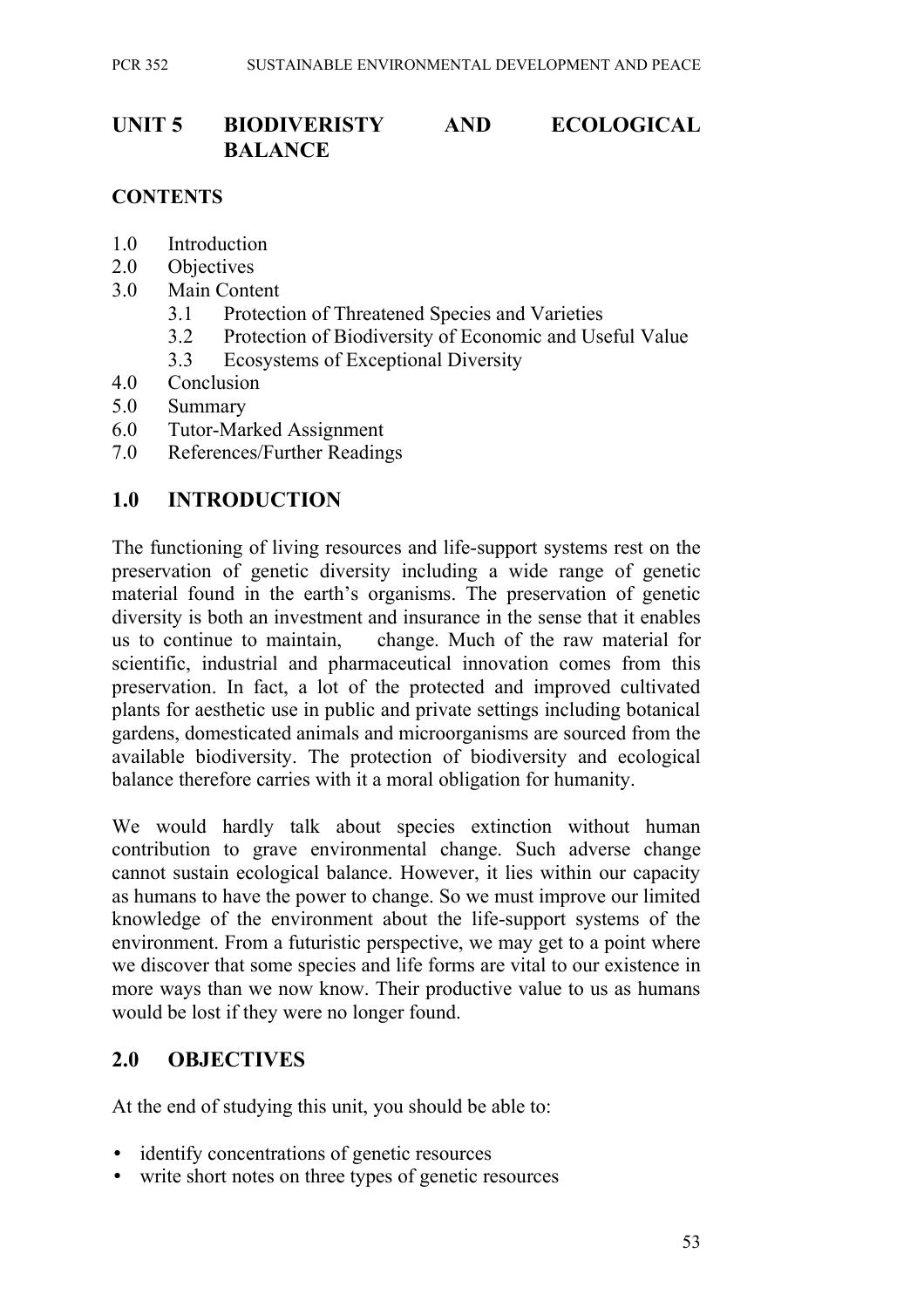- discuss the economic and other values of biodiversity
- explain why ecological balance can help sustain peace.

# **3.0 MAIN CONTENT**

# **3.1 Protection of Threatened Species and Varieties**

It is certain that species and ecosystems must be exploited for utilization by human beings. However, the current rates of exploitation are at a level that depletes the resource base and make it hardly possible for the living resources to gain recovery. Different ecosystems, which support it, are in constant conflict with human interests. Those competing interests are to a large extent in conflict with ecological balance.

Thus, it has become necessary to determine the productive capacities of species and their ecosystems so that exploitation and utilization does not exceed the carrying capacity.

Habitat destruction poses very great threat to plant species. As we go to the tropical rain forests, dry lands and islands, even to wetlands, freshwater and Mediterranean type ecosystems, the problem of threatened plant species stare us on the face.

Over-exploitation and habitat destruction also threaten animal species around the world ecosystems such as have earlier been named, and of course, including tropical dry and deciduous forests. This continuous unperturbed threat to plants and animals in the ecosystems distorts ecological harmony and balance. In the long run, the problem has an overlapping effect on the economies of nations and livelihoods of people.

# **3.2 Protection of Biodiversity of Economic and Useful Value**

There are timber plants, crops, forage plants, livestock, microorganisms, wildlife and animals for aquaculture among others, which need to be protected. To protect them means to protect their site or habitat.

Their protection will enhance their continuing evolution from a wild gene pool. This wild gene pool is a common heritage for humanity. A lot of genetic material and wild species need to be protected. The success of such protection effort begins with first, being able to identify the varieties of species and sub-species which are most in need of habitat protection.

At the international level, priorities for trees have been proposed to cover more than 130 tree species identified for on site protection. The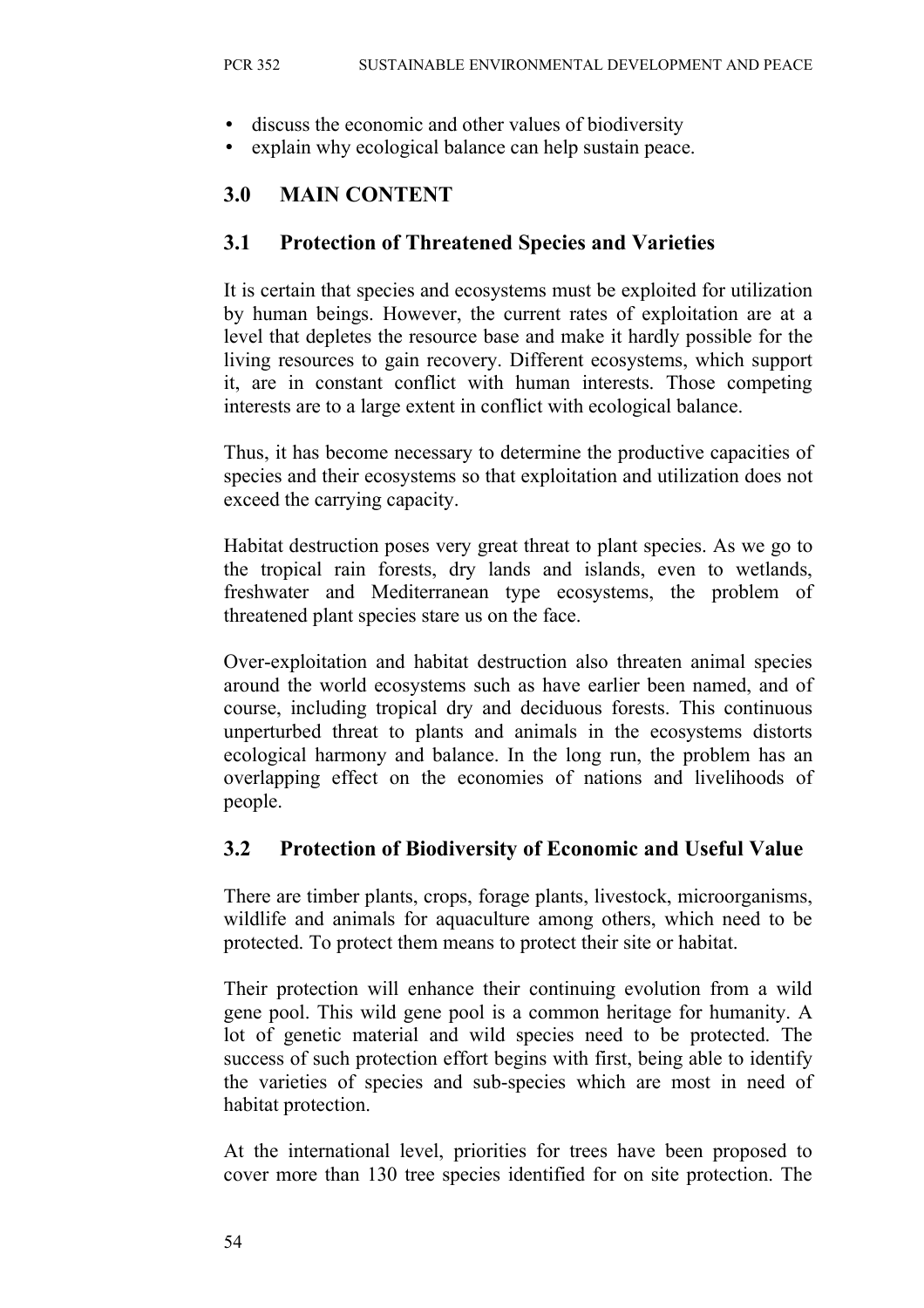FAO Panel of experts on forest Gene Resources conducted this identification in six regions. These are Africa, Australia, Canada, and Caribbean as Central America, EASTERN USA, and South East Asia.

Other areas such as aquatic animals, microorganisms, and livestock are yet to be covered. Though it is argued that microorganisms may hardly need on site protection.

We must state that the International Board for Plant Genetic Resources (IBPGR) has established priorities for crops and their on site protection. This will help us better understand pest and disease resistance for adaptation purposes. It is on the site protection that would help to enhance the crop continued ability to adapt to change in the population of the pathogens, which affect them. The understanding of these scenarios is vital to commit nations, organizations and individuals to protection of species, subspecies and materials, which are of economic and other values to mankind.

# **3.3 Ecosystems of Exceptional Diversity**

Sometimes, ecosystems of exceptional diversity are called ecosystems of mega-diversity. Terrestrial mega diversity include tropical rain forests, (such as the Okwango and Oban divisions of the Cross River National Park, in Nigeria, Peninsular Malaysia, Central and South America. Tropical dry forests are found in Madagascar, and the Mediterranean type ecosystems of South Africa and Western Australia). There are also very rich island systems including Caledonia and Hawaii Islands. The marine ecosystems of megaversity include the Western Pacific, North East Pacific, South East Pacific, North East Pacific, South East Pacific, South East and South West Atlantic ocean, the Red Sea, the Gulf Sea of Japan, China sea, the Gulf of California are others. Diverse fresh water ecosystems include the rivers of Amazonian, the rivers of West and Central Africa, the lakes of East and Central Africa, Lake Baikal in Russia, and the rivers of India.

### **4.0 CONCLUSION**

We have examined the pattern of distribution of biodiversity and the need to protect genetic resources stand out clearly. There is great need for us to enjoy a synergistic relationship with nature and its natural resources. With abundance and balance in resources in terms of their availability and ensured continued utilization, we can enjoy guaranteed peace in the environment. The maintenance of biodiversity and ecological balance is action that requires nations, states and the rest of the individuals to act in concert to ensure ecological harmony. There are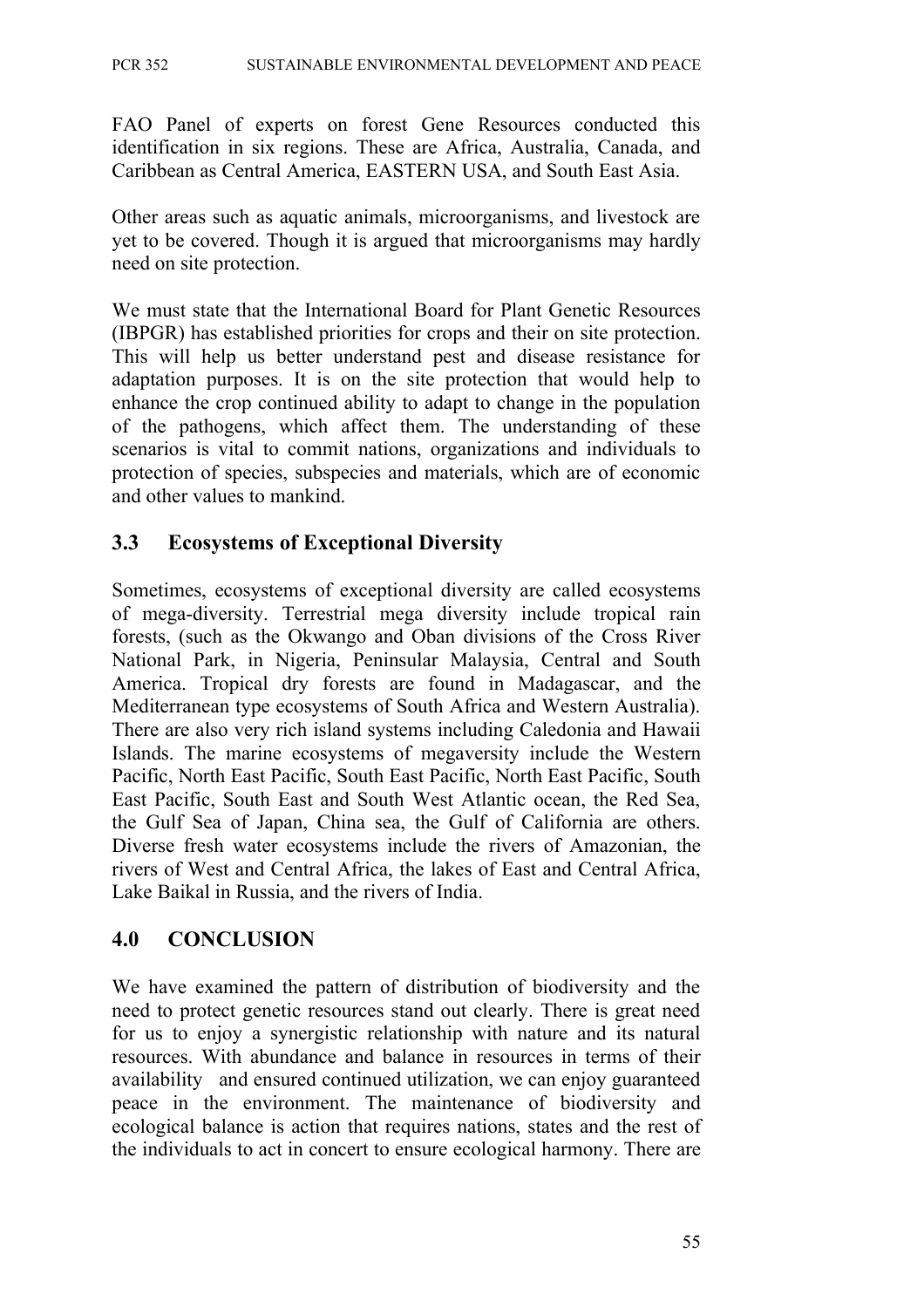untold economic and other values we derive from biodiversity. We cannot afford to be denied or deprived of them.

# **5.0 SUMMARY**

Three main concentrations of genetic resources have been identified, presented and discussed in this unit. Their productive capacities have been detailed out. What we need however is to adopt biodiversity conservation management strategies which keep within the limits of the carrying capacity of the environment. We must maintain the habitats of resource species and limit incidental take as much as we can. We also need to equip and empower subsistence communities to utilize resources in a sustainable manner adequate to maintain protection standards. A limit of fuel wood consumption to sustainable level is required.

# **6.0 TUTOR-MARKED ASSIGNMENT**

- 1. Discuss with concrete examples the need for biodiversity and ecological balance
- 2. What is the economic importance of species and biodiversity?

# **7.0 REFERENCES/FURTHER READINGS**

- Dorfman, G., and Kahkonen, S. (2002). *Soil Degradation.* Shelburne: OUTREACH/TVE.
- Kahkonen, S., and Ddorfman, G. (2002). *Improving and Maintaining Tropical Soil Fertility.* Sheburne: OUTREACH/TVE.
- Oyeleke, O. O. (2005). *Wildlife Diversity for Tourism Utilization in Kaniji Lake National Park. In International Journal of Environmental Issues.* 1 (1) pp 141-148.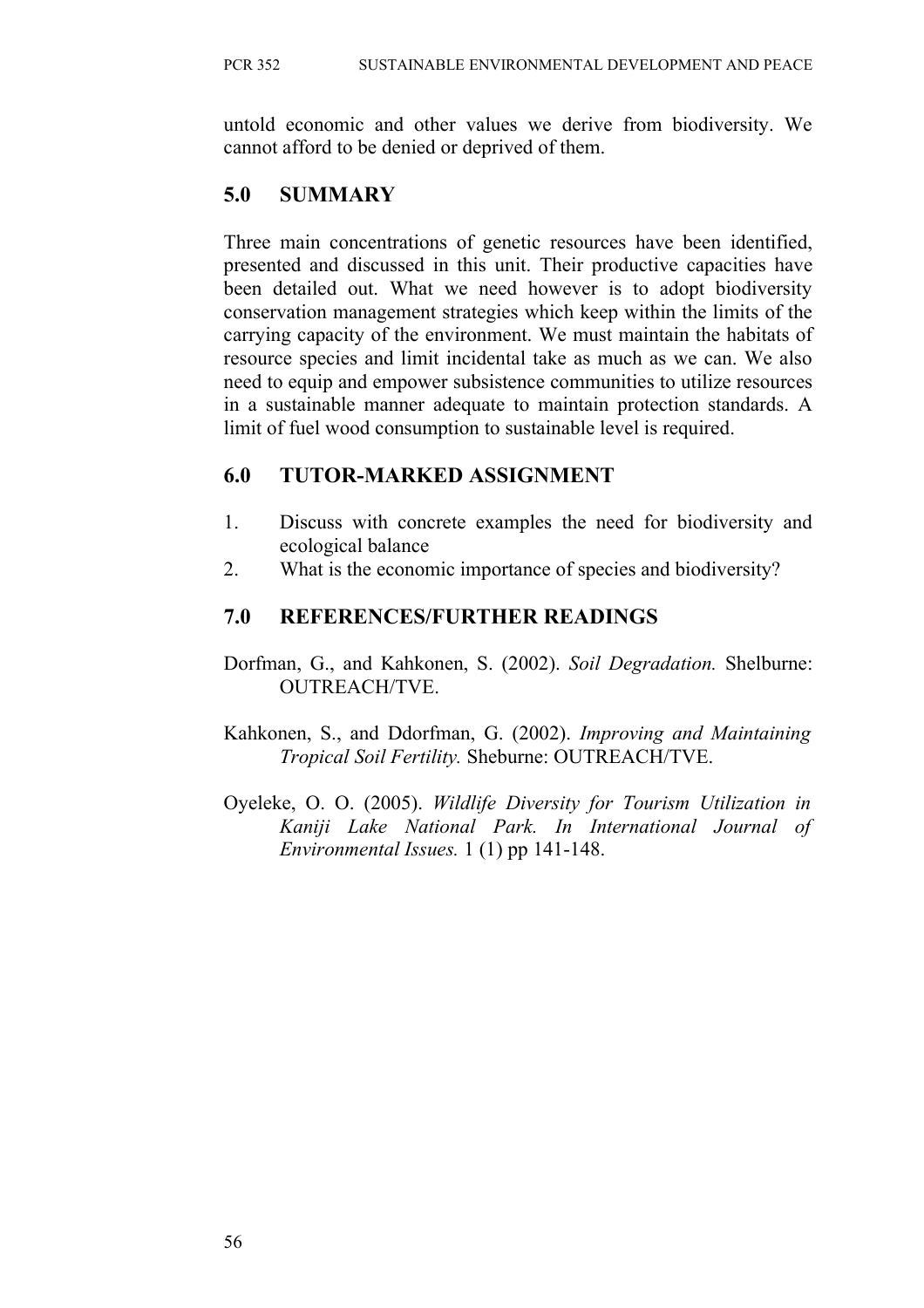#### PCR 352 SUSTAINABLE ENVIRONMENTAL DEVELOPMENT AND PEACE

### **Module 3**

| Unit 1 | The Tripartite Environment                           |
|--------|------------------------------------------------------|
| Unit 2 | <b>Environmental Pollution and Pollution Control</b> |
| Unit 3 | Waste Management for Peace                           |
| Unit 4 | Coastal, (Fresh) Water Management and Sanitation     |
| Unit 5 | Forests, Farmlands and Human Settlements             |

# **UNIT 1 THE TRIPARTITE ENVIRONMENT**

### **CONTENTS**

- 1.0 Introduction
- 2.0 Objectives
- 3.0 Main Content
	- 3.1 The Tripartite Environment
- 4.0 Conclusion
- 5.0 Summary
- 6.0 Tutor-Marked Assignment
- 7.0 References/Further Readings

### **1.0 INTRODUCTION**

The concept 'environment' can be perceived from many angles. Such perception can give birth to several competing definitions and descriptions. Broadly however and in the context of this book the term refers to what we see and find as land, water and air (LAW). It is an embodiment of the entire stock of plants, animals and human beings and indeed the complex ecosystems and life forms between and among these. The environment is the earth and all its fullness – the physical features, its structure and crust, space and time as well as culture that also produces the built-up environment and human development agenda.

The environment is the living earth-the only place where life is known to be found and sustained. It is here that humans exert extensive influence and control over the forces of nature. The living environment is an embodiment of solid, liquid and gas, sound, vibration, radiation, heat and their combination in varying degrees to influence the growth and development of organisms. It is in fact an all-embracing life-support system. The minerals in the bowels of the earth and the mountains, hills, valleys, rocks, forests and woodlands and the fluffy and scenery vegetation cover. The economic and cultural space formed by humans also constitutes part of the total environment.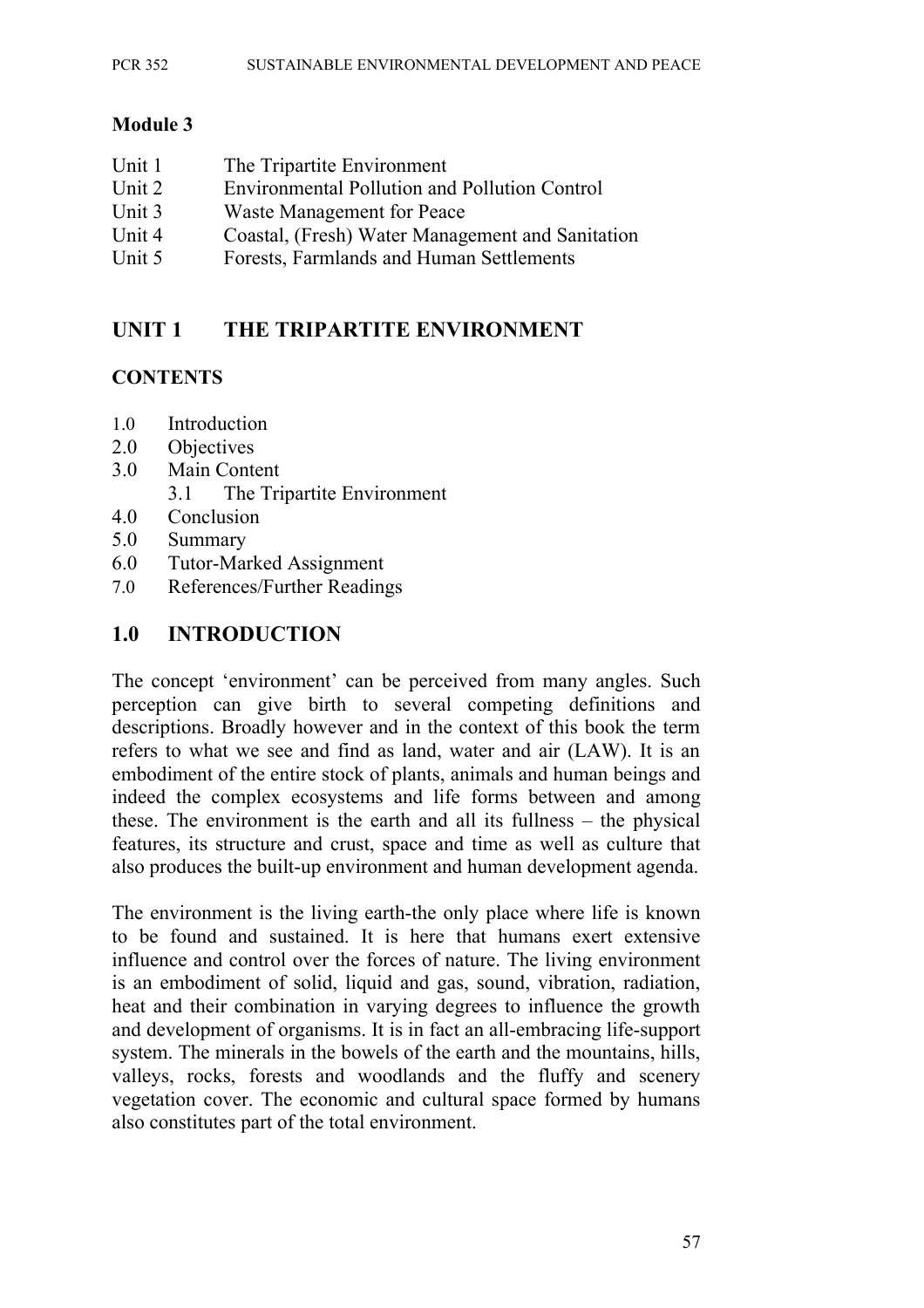# **2.0 OBJECTIVES**

At the end of studying this unit, you should be able to:

- identify the three components of the cosmic and living environment
- discuss the relationship among the components of the environment.

# **3.0 MAIN CONTENT**

# **3.1 The Tripartite Environment**

The biosphere is referred to as the tripartite environment. The biosphere or tripartite environment constitutes the ecosystems of the world. We find in it the natural existence of living organisms and non-living substances in a state of constant interaction. It is in the biosphere that material life is found. The biosphere is like a global girdle, which joins the lithosphere, the atmosphere and the hydrosphere together.

The biosphere covers downwards to nearly 10,000 meters below sea level and 60,000 meters above sea level. It is the supply of resources of air, water and land that make life possible in the biosphere. There are two main resource components in the biosphere-biotic and abiotic component.

### **The Biotic Resources**

This is made up of Flora (plants) and Fauna (animals), which coexist, in mutual interaction. We as humans also form part of the biotic environment, which can also be called the ecosphere.

### **The Abiotic Resources**

The abiotic component is the physical, non-life, and chemical part of the living environment. It forms the material base for living organisms or the biotic, environment. Energy sources, soil, water, minerals and air are units of the abiotic environmental resources.

### **The Lithosphere**

The soil system and mantle of rocks constitute the lithosphere. This is a life-support base.

### **The Hydrosphere**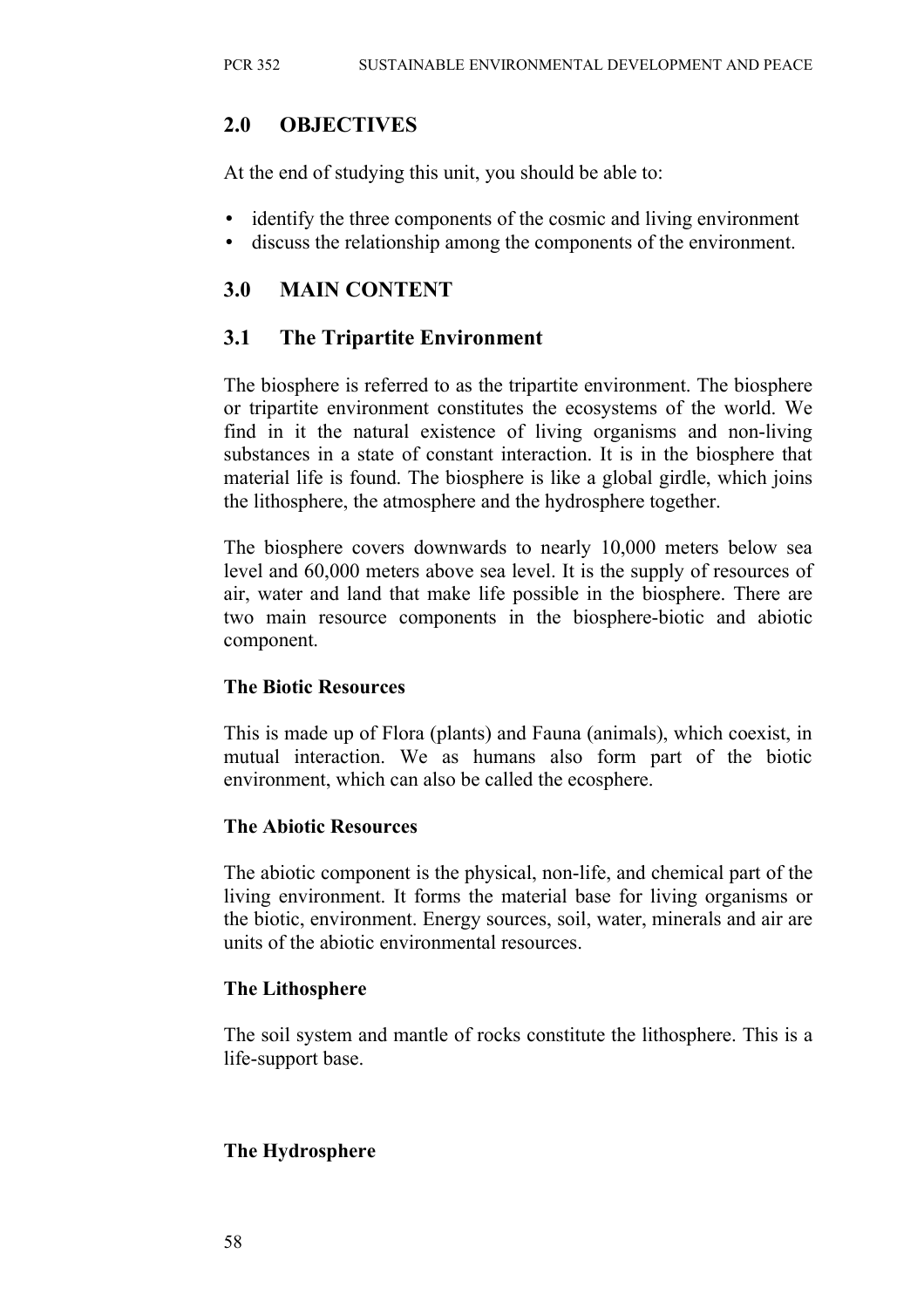The hydrosphere is the water-sphere in the ecosystem. Surface and underground water (including the one locked in rock crevices), glaciers in the polar regions, lakes, springs, streams, rivers, seas, oceans, atmospheric water vapor and rain are part of the hydrosphere. The hydrosphere may also be called the blue planet.

### **The Atmosphere**

The atmosphere is a layer of gases surrounding the earth and held by the force of gravity. The gases are held in a stable state. The gases are majorly nitrogen, oxygen, argon, carbon dioxide, ozone and of course, water vapor. There are other gases, which occur in small proportion, in the atmosphere. They include helium, methane, and krypton among others.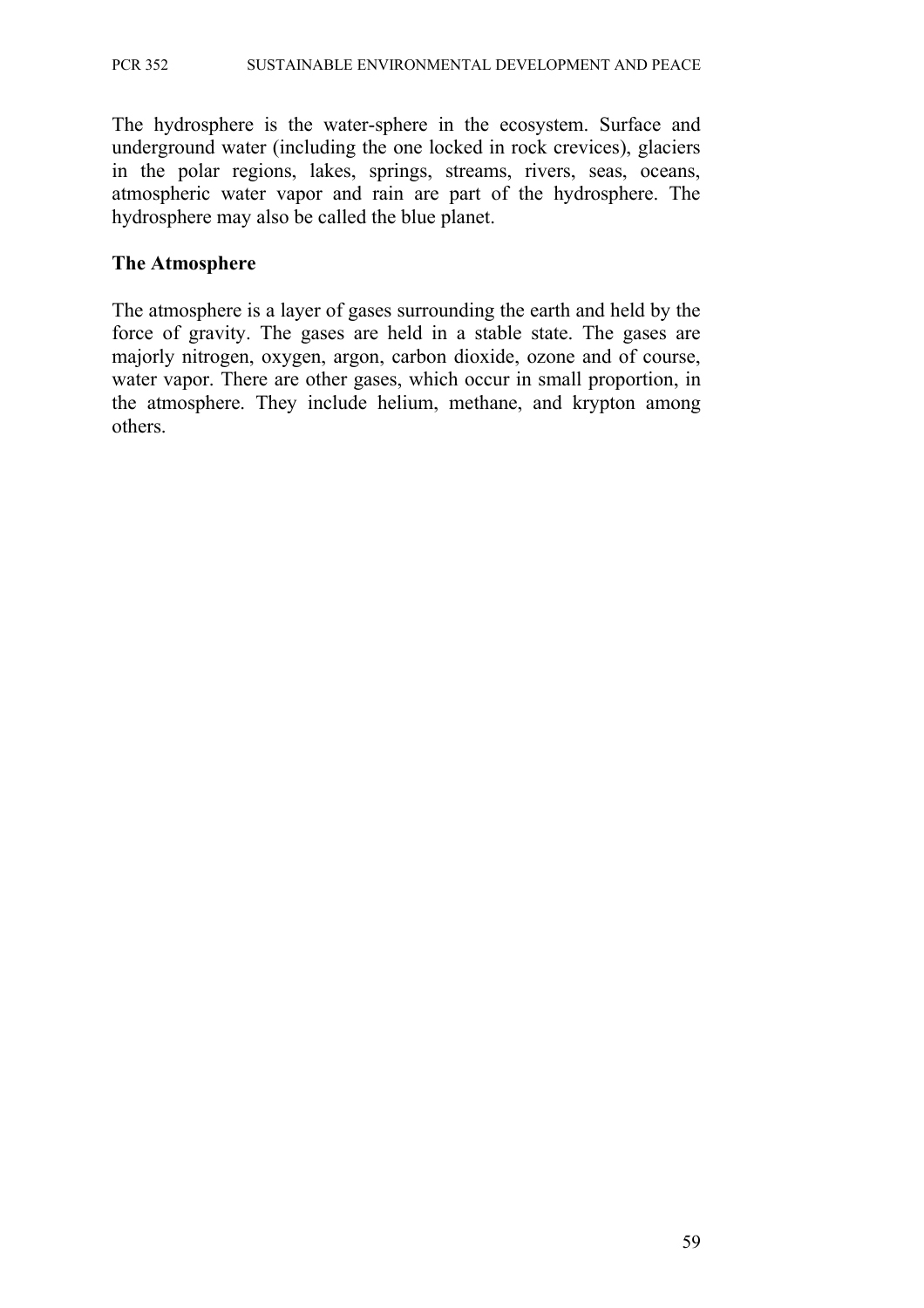Concentration of oxygen, carbon dioxide and nitrogen is near the earth surface. Water vapor is produced by evapo-transpiration from the earth and conveyed up by turbulence up to about 10km. In arid zones and some other areas the water vapor can remain close to zero at some time. In the more humid areas, atmospheric water vapor can be as high as over 3 per cent.

At 10-12km above the earth surface, atmospheric water vapor is at zero level. At 15 to 35km we find the atmospheric ozone layer. This filters radiation from the sun before it hits the earth surface. As we move further away from the equator, the ozone content in the atmosphere increases. Ultra-violet radiation breaks up oxygen molecules and the separate atoms produced combine with other molecules of oxygen to form ozone  $(O_3)$ . Ozone is an instable gas in the sense that it can be destroyed by radiation and, or when it collides with monatomic oxygen (O) it recreates oxygen.

### **Structure of the Atmosphere**

The atmosphere has five layers, three (troposphere, stratosphere and mesosphere) warm and near the earth's surface and two (thermosphere and exosphere) cold and distant from the surface of the earth. Altogether, the atmosphere constitutes the warm blanket of the earth.

# **4.0 CONCLUSION**

There is growing concern in the world about global warming, climate change, ozone depletion, pollution, waste management, poverty, resource depletion, greenhouse gases and others. What happens to the biosphere is a product of what happens to the tripartite environment comprising the land, air and water. Human beings are agents-indeed the greatest agents-of environmental change. We hold the key to the earth's inundation and annihilation; and the key to its harmonious balance.

The tripartite environment constitutes the only one earth. We need to protect it as the haven of life for all humanity.

# **5.0 SUMMARY**

The environment has a structure made up of components. Those constituent parts of the environment have been identified and presented in this unit. A thorough understanding of those components is required to enable us take measures to maintain balance its productive nature.

# **6.0 TUTOR-MARKED ASSIGNMENT**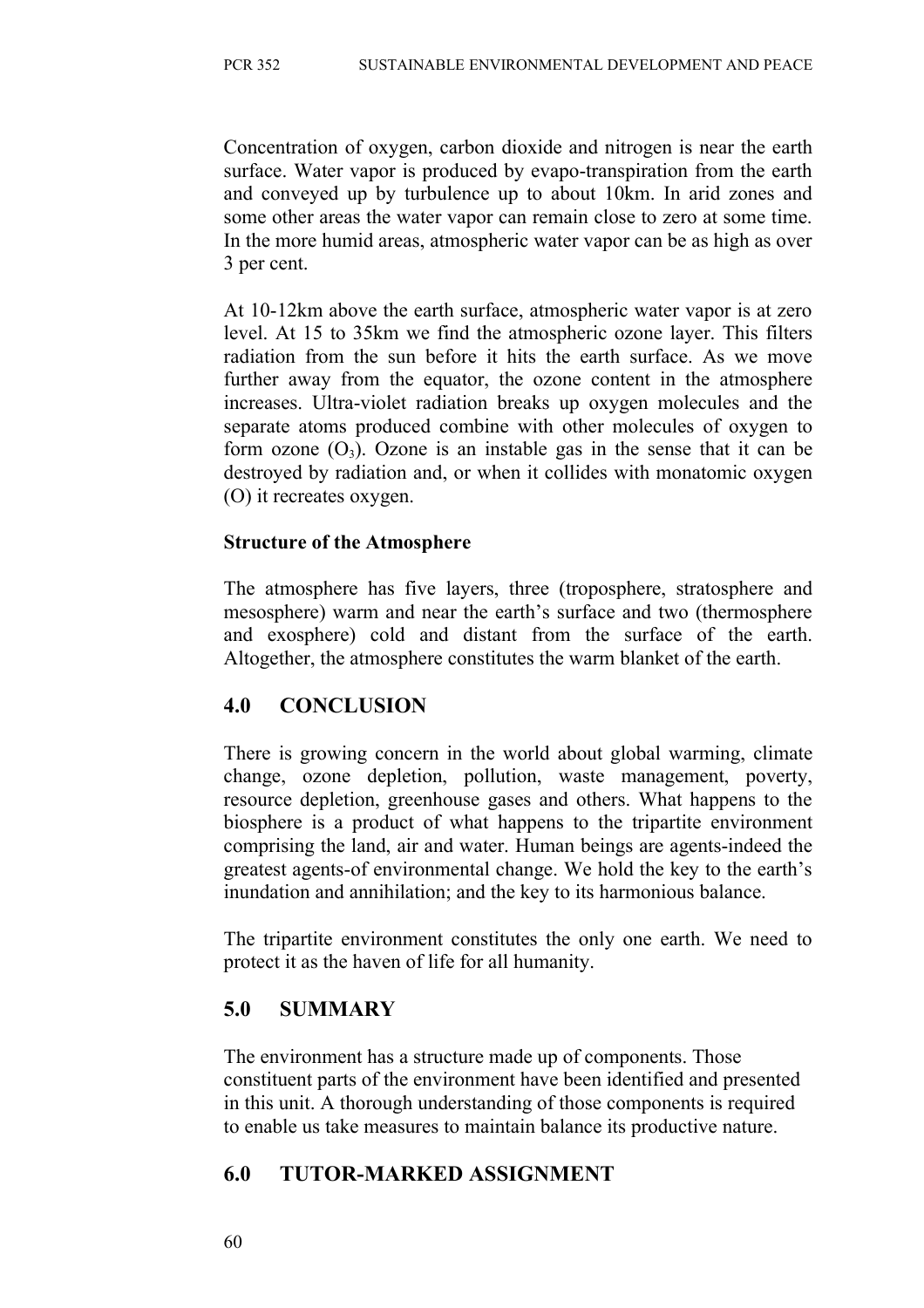Identify the major components of the environment. How do those components relate among themselves?

### **7.0 REFERENCES/FURTHER READINGS**

- Barym R, G. and Chorley, R.J. (1976). *Atmosphere, Weather and Climate* (3<sup>rd</sup> eds). London: Methuen.
- Bisong, F. E. (1995). *Managing the Earth in Environmental Education.* Lagos: Macmillan Nigeria Publishers Ltd.
- Jaja, S. O. (1995). *Planning and Process in Environmental Management.* Ibadan: Macmillan Nigeria Publishers Ltd.

# **UNIT 2 ENVIRONMENTAL POLLUTION AND POLLUTION CONTROL**

### **CONTENTS**

- 1.0 Introduction
- 2.0 Objectives
- 3.0 Main Content
	- 3.1 Air Pollution
	- 3.2 Global Warning and Climate Change
	- 3.3 Water Pollution
	- 3.4 Pollution Affecting the Land
- 4.0 Conclusion
- 5.0 Summary
- 6.0 Tutor-Marked Assignment
- 7.0 References/Further Readings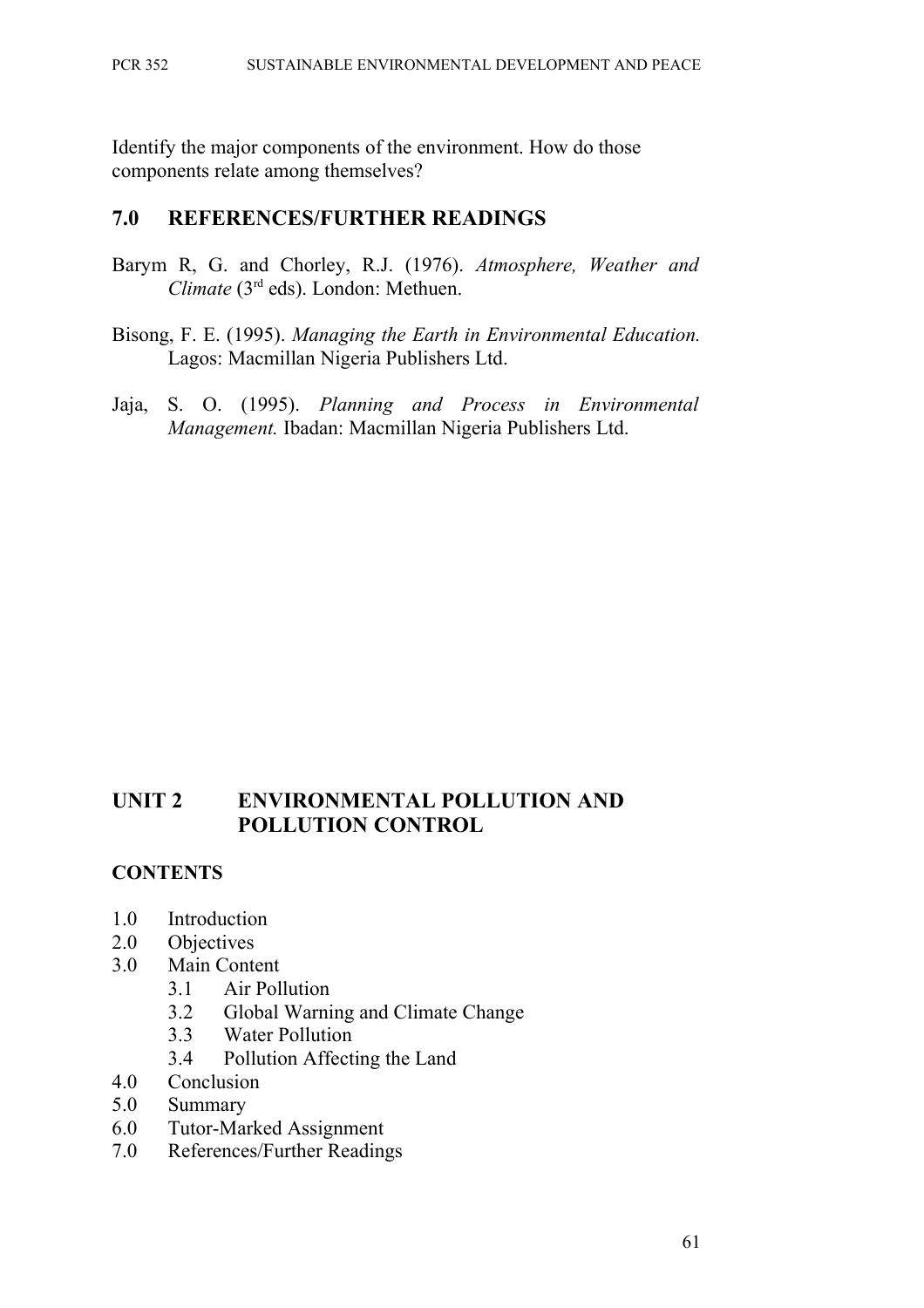### **1.0 INTRODUCTION**

Human beings are natural users of energy and environmental resources. In the process, unintended consequences follow such as an unhealthy alteration of the harmonious features of the living environment. Pollution is one such product of human activities, which leads to the alteration of characteristics of the natural environment. Pollution is one such product of human activities, which leads to the alteration of characteristics of the natural environment. Human activity can lead to the use of resources and the conversion of energy from one state to another. This process may produce some contaminants and disturbance of environmental harmony, and diminish the value of its well-being and carrying capacity.

Pollution causes an undesirable change in the biosphere. Thus, the air, land and water bodies may experience a change due to and arising from a modification of their biochemical composition. This change may in turn be injurious to human life and the life of other life forms and natural processes and patterns of social arrangements. This means that pollution contaminates a wide range of environmental components. Let us look at that next.

### **2.0 OBJECTIVES**

At the end of studying this unit, you should be able to:

- define the meaning of environmental pollution in your own clear way
- examine the increasing nature of air pollution in the environment
- explain the concept and process of global warming to a small local audience
- discuss why we need to check the pollution of water bodies
- point out how pollution affects land and land use practices.

### **3.0 MAIN CONTENT**

### **3.1 Air Pollution**

There is increase in air and atmosphere pollution in our country today. The incidence of air pollution is also witnessing a phenomenal rise. We observe pollutants of immense level including toxic gaseous, waste substances of nitrous oxide, sulphur, methane, carbon dioxide and lead. Effluents from vehicular emissions due fossil fuel biomass and domestic fires together with agricultural bush burning take their toll in contaminating air quality surrounding us. This makes the environment to become acidified with other accompanying problems.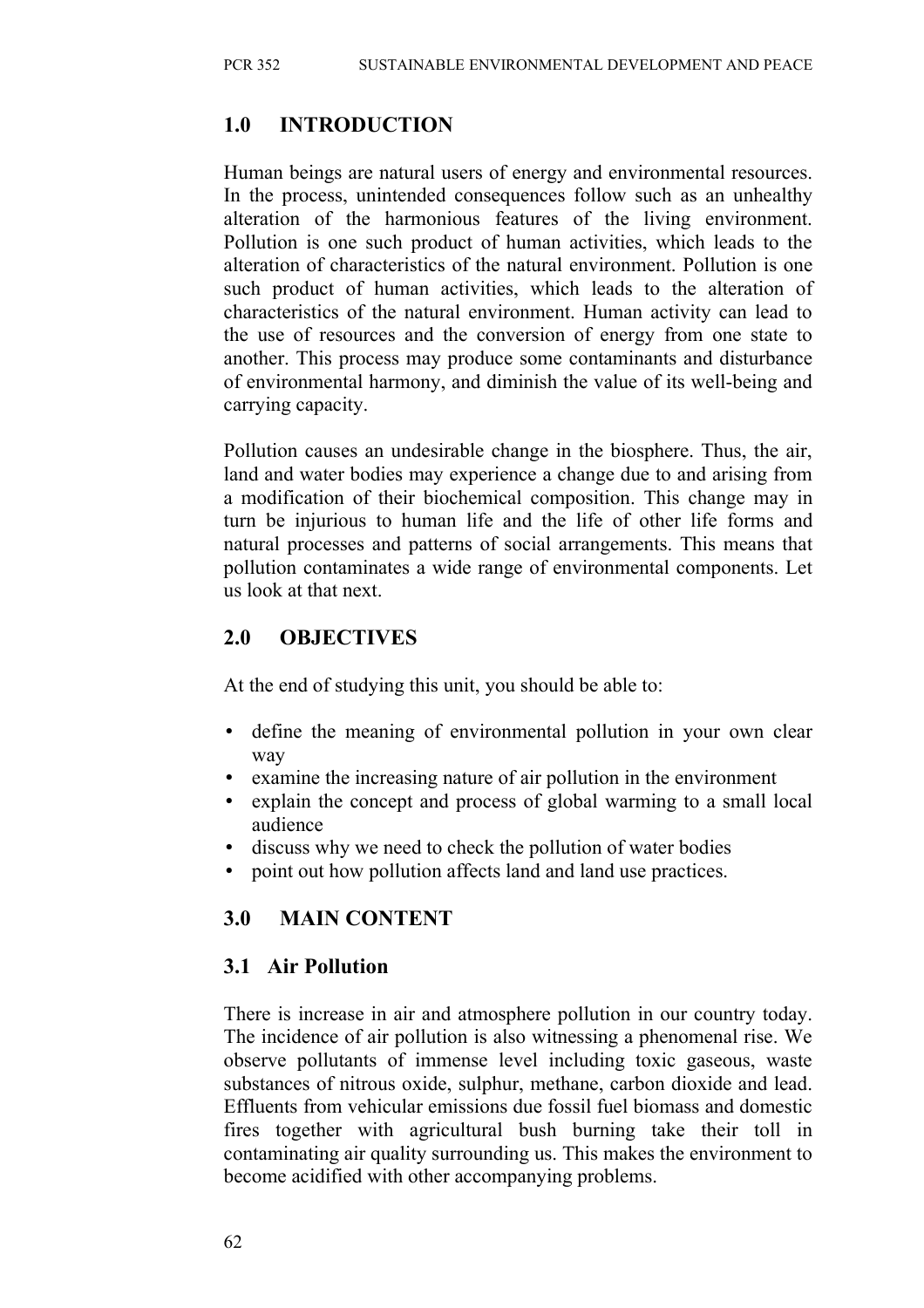Expansion in industrial activities carry with it fumes, vapors smokes, mist, odour and dust. Despite the liquefied natural gas (LNG) project in Nigeria, the country still flares about 40% of its natural gas arising from non-environmental petroleum activities. All these airborne substances deteriorate the state of the environment and overtime has created a lot of restiveness particularly so in South-South Nigeria.

Harmfully accompanying this situation is the precipitation of acid rain on soil penology, corrosion of corrugated roofs of houses and debilitating scorching of vegetation and water resource. This means that the enjoyment of human and animal life and property is compromised with injury and harm such as bronchitis, asthma, silicosis, lung cancer and other respiratory diseases. Eye, skin and nose irritation are some other effects.

# **3.2 Global Warming and Climate Change**

When there is a long-term change in the average temperature of the earth, it is called global warming. This leads to climate change. Thus, temperature is a strong determinant of climate change. Though precipitation and cloud cover are other elements of climate, they are less striking in producing climate change.

Greenhouse gas emissions from human activities are causing the earth to become warmer. The greenhouse effect is caused by concentration of carbon dioxide in the atmosphere. Water vapor, chlorofluorocarbons (CFCS) methane, ozone  $(O_3)$  and nitrous oxides in their natural and artificial forms combine to produce the greenhouse gas trap. Resultantly, some gases which are radiated back from the earth do not escape into space. They therefore increase global temperatures and cause grave effects on the natural environment and society. This is a source of concern to humanity.

Expectedly, climate change leads to vagrant climatic patterns. Definitely, there would be sudden rise in sea level, which could lead to inundation. For instance a mere one meter rise in sea level can affect over 18,000 square kilometers of low lying coastal areas. According to the world meteorological organization that would mean over 3.8 million people could be adversely affected if that occurs in say Nigeria.

Other consequences of climate change are droughts and a process called desertification. Untold disasters would be experienced; erosion menace and biodiversity loss would be on increase. The launching of Nigeria's satellite communication (SAT 1) is one response to this challenge of monitoring climate for agricultural and other purposes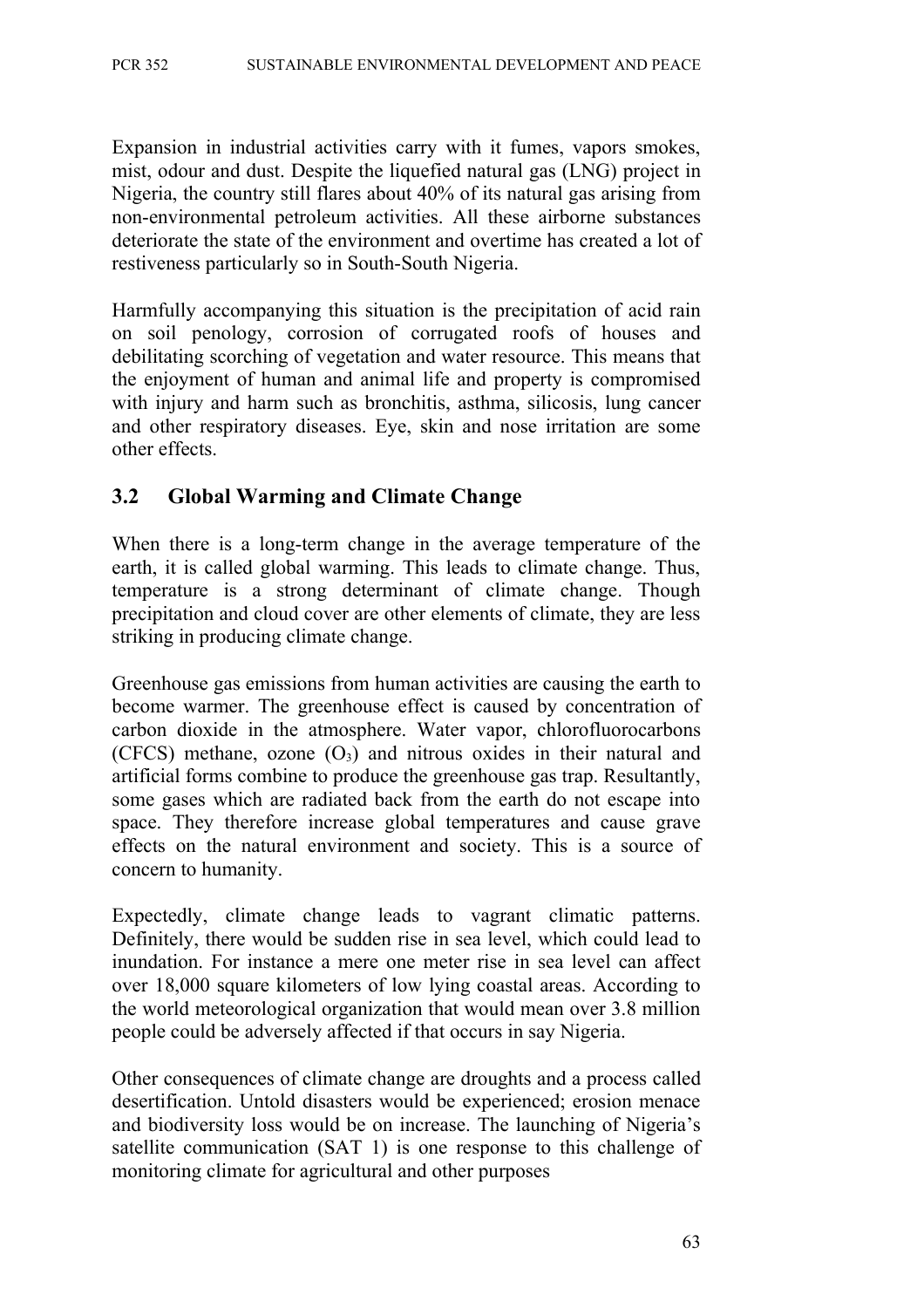# **3.3 Water Pollution**

The vitality of water remains majorly in its quality. Nobody makes enemy with water, nor can nations. Its value transcends individual, domestic, processing, manufacturing, agricultural and industrial uses. It is a major means of transportation right from early times. It is a requirement for survival by plants and animals. It constitutes over 75 per cent of the human cells. Hydroelectric power for development derives from water.

Two- thirds of the earth surface is covered by water. then, why do we experience water problems? One reason is due to water pollution. In Africa, the problem is still a huge one for many countries. For instance, in Nigeria, a lot of effort and support from the World Bank and the African Development Bank in this area still leaves much to be desired.

The unsustainable waste management and dumping from individual, domestic, municipal and industrial activities add up to water pollution. Heavy chemical effluents such as dyes, cadmium, mercury and so on affect the color and quality of water. Petroleum and oil spillage, oxides of nitrogen, sulphur and carbon emptied into water, pollute ground water and underground water, streams, lakes, rivers and lagoons. Practices at domestic, municipal and industrial levels lead to pollution of waterways and water bodies. This in turn produces a host of environmental health and sanitation problems. In addition, there is poor sewage management. The consequence is degradation of the quality of ground and surface water. Outbreak of epidemics like cholera, guinea worm, tuberculosis, diarrhea, measles, dysentary occur in a long list of others. All these are preventable diseases with proper water and sanitation management. They aggravate the biting condition of poverty.

### **3.4 Pollution Affecting the Land**

A lot has happened to change the chemical, biotic and resource composition of land. Land, which remains our eternal priceless resource base, has been heavily affected by environmental pollution. The resultant effect is one of general degradation. Land denudation, soil erosion, impoverishment of land and its declining productivity are all imminent remainders of land misuse due in part to pollution.

Indiscriminate dumping of garbage, human waste, and other solid wastes as well as chemical bio-products are all too well familiar with us. Inadequate, unavailable and indecent incineration practices are prevalent around us.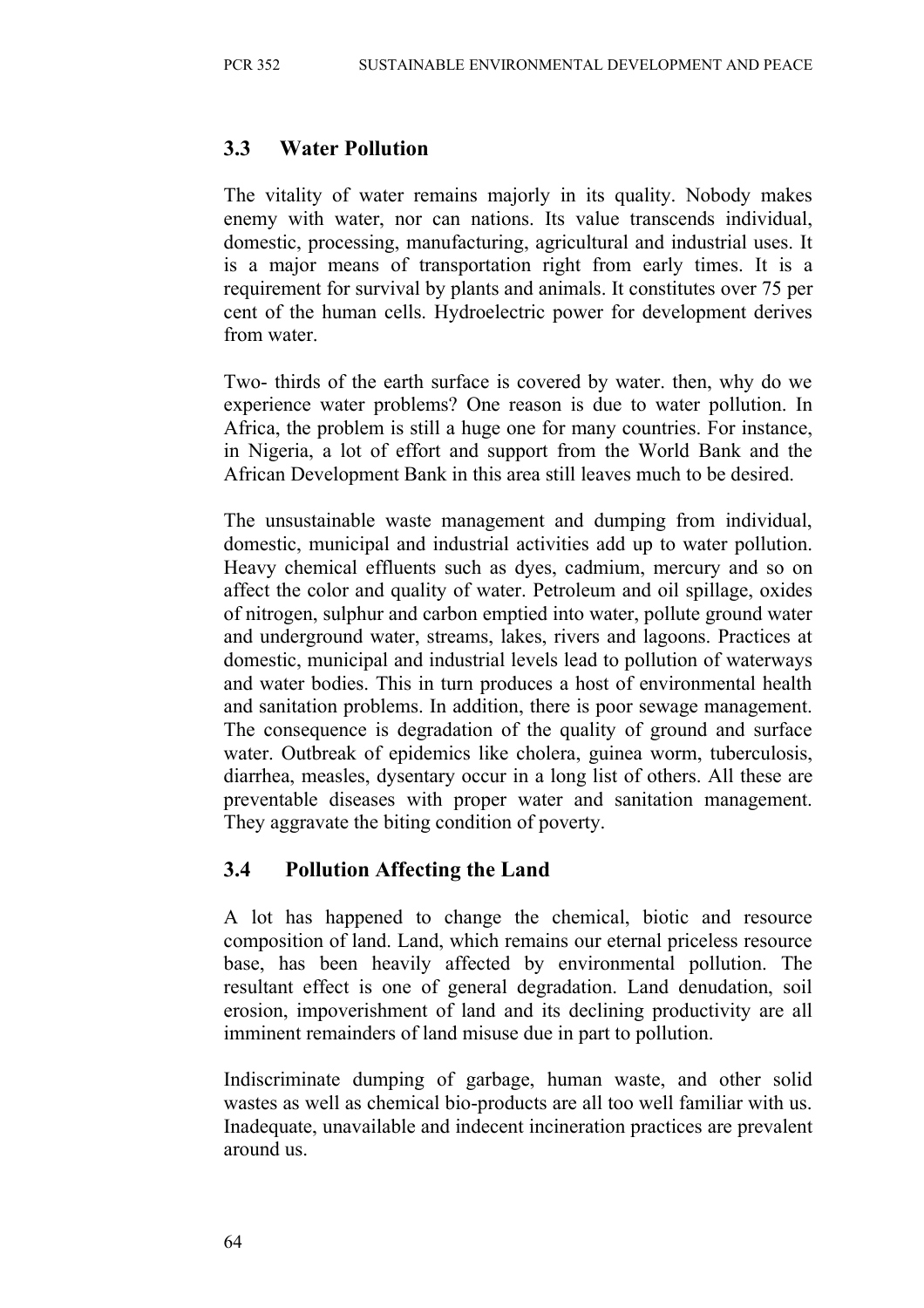Toxic chemical and radioactive waste dump on land can render the sites to become wastelands and impoverish the productive nature of land. Side by side with this terrible menace is oil spillage, which has been proved to render large land mass derelict for years before difficult and expensive restoration begins.

In addition, slash and burn cultivation (bush-burning) practices has epitomized in agricultural wasteland and soil fertility decline in countries, especially in Nigeria. Moreover, the practice has led to soil erosion and soil loss, devegetation, population migration, widespread famine and annihilation of species that are endemic to certain regions and thus occasioned the loss of human lives.

# **4.0 CONCLUSION**

There are several socio-economic opportunities, which the living environment can provide. These are mainly derived from the natural resource base, namely:

- Biotic resources such as medicinal plants, wildlife and genetic resources
- Fresh water resources example of which includes fisheries and marine development
- Solid minerals such as uranium, cobalt, gold, bauxite, limestone, copper, iron and steel etc.
- Energy resources. This include crude oil, gas, coal, solar, wind and hydro-electric power
- Eco-Tourism and nature watch
- Agricultural land, which is used for arable farming in, say all the ecological zones in Nigeria.

When we consider metaphase development in earlier modules, we realize that man could touch all these eco-systems in positive or negative ways. Pollution control is essential for maintaining a balance in the ecosystem. For all the above named productive resources to meet the sustainable livelihoods of people and propel development in more ways than known, we need to reduce the impact of pollution on the environment. This way, we can ably prepare to face the challenges and meet the opportunities of the future.

# **5.0 SUMMARY**

When we say "the polluter pays", it may work to some extent in respect of industries; but difficult for all other contributors to pollution at domestic, municipal and global levels. The enormity of the pollution problem has been highlighted in this unit.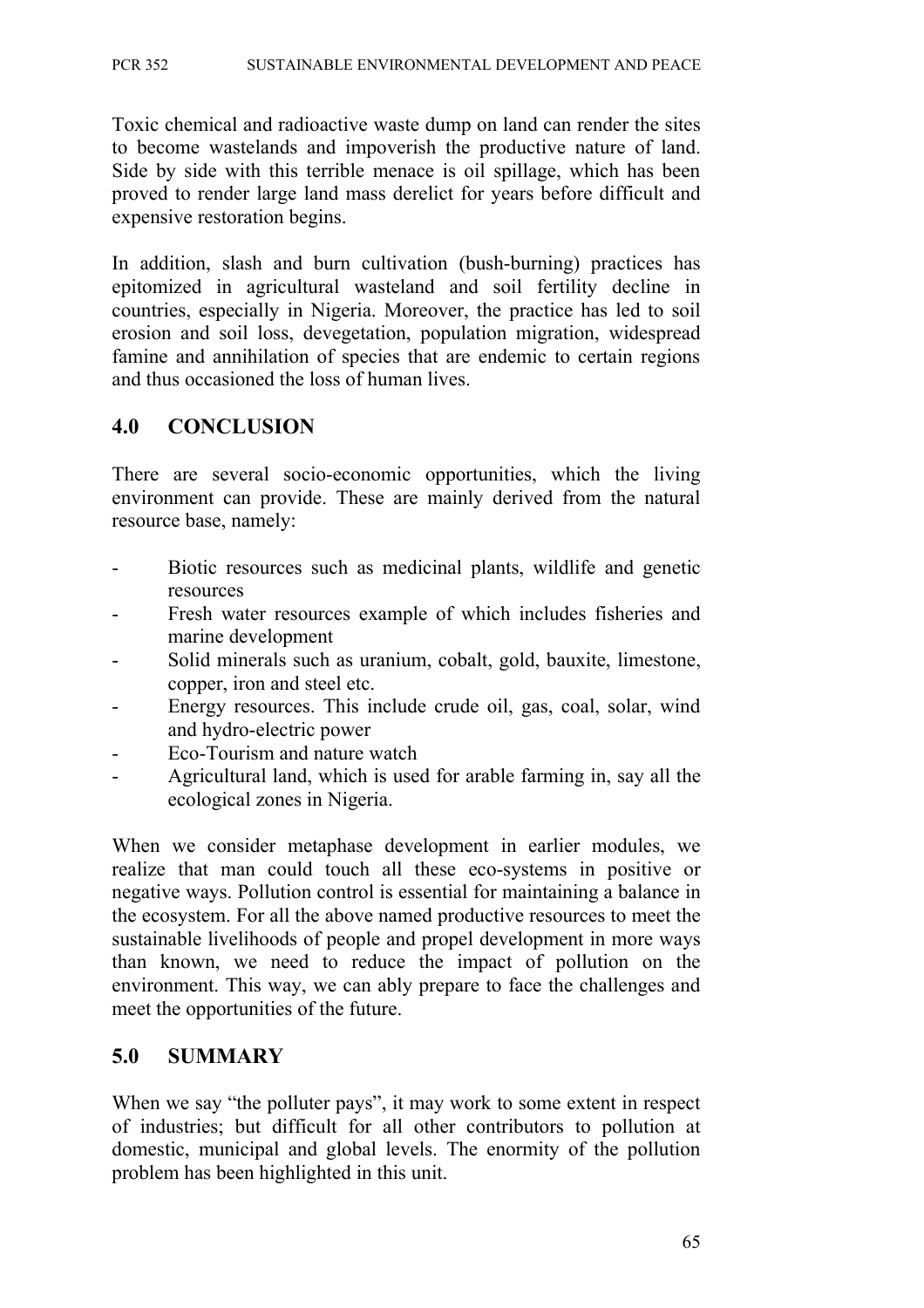Pollution affects both biotic and abiotic environment including the air, land and water and also contributes to climate change. To this extent, an environmental socio-economic impact assessment is required at personal and manufacturing, industrial productive levels in order to bring pollution to check in all that we do.

# **6.0 TUTOR-MARKED ASSIGNMENT**

- 1. Discuss with specific examples why you consider pollution to be a major global problem.
- 2. What is the relationship between the concept of pollution and that of climate change?

# **7.0 REFERENCES/FURTHER READINGS**

- Dara, S. S. (1993). *A Text Book of Environmental Chemistry and Pollution Control.* New Delhi: S. Chand and Company Ltd.
- IUCN-UNEP-WWF (1980). *World Conservation Strategy: Living Resources Conservation for Sustainable Development.* Gland-Switzerland: IUCN.
- Menkitit, A. I. (1996). *"Environmental Noise Pollution",* In P. Alozie, Technology, *Science and Environment:* A Current Overview, Calabar: Emilis Computers.
- NEST, (1991). *Nigeria's Threatened Environment: A National Profile.* Ibadan: NISER.

# **UNIT 3 WASTE MANAGEMENT FOR PEACE**

### **CONTENTS**

- 1.0 Introduction
- 2.0 Objectives
- 3.0 Main Content
	- 3.1 Types of Waste
	- 3.2 Categories of Waste Generation
	- 3.3 Waste Management Practices
- 4.0 Conclusion
- 5.0 Summary
- 6.0 Tutor-Marked Assignment
- 7.0 References/Further Readings

# **1.0 INTRODUCTION**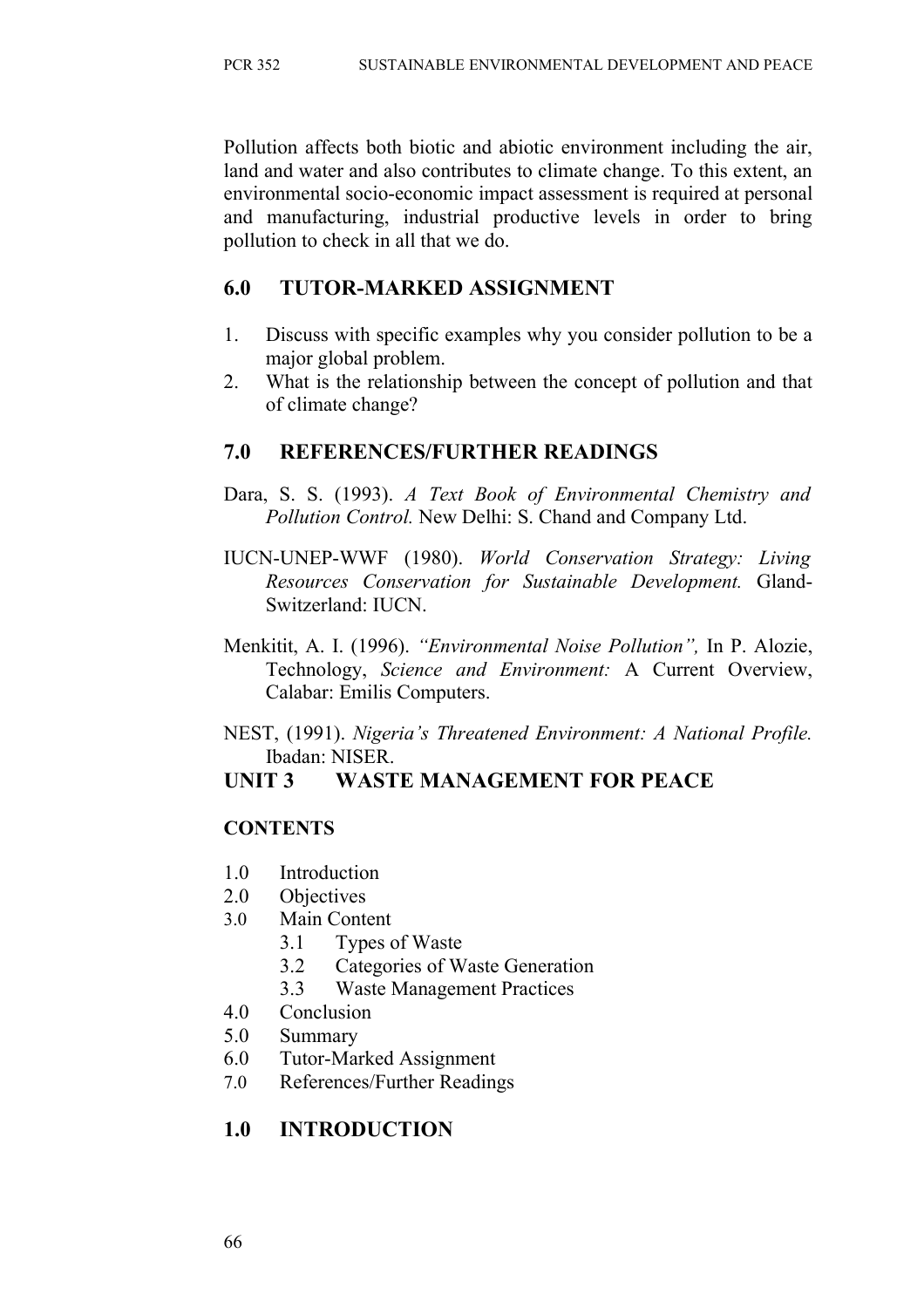PCR 352 SUSTAINABLE ENVIRONMENTAL DEVELOPMENT AND PEACE

In Nigeria 1991, the National Environmental Protection (Pollution Abatement in Industries and Facilities Generating Wastes) Regulation was promulgated. Other nations either have such regulations already existing or plan to officially do so. Such regulations prohibit the unlawful handling of toxic waste discharged from all categories of industrial processes, and their products and by-products. Drains, water bodies, landfills are some systems of our environment, which are attenuated with industrial solid waste discharges and effluents. Accordingly, industries, which generate wastes, are expected to install pollution monitoring, control and regulatory instruments and devices. This is to ensure that regular reports on the state of the industry particularly of intended and accidental discharge of solid, liquid and gaseous waste are produced.

The protection of our natural environment in part depends on effluent limitation. We must set and maintain permissible wastewater parameters for certain types of industries and ensure that parameters are put on various industries, while imposing duties on them and installing antipollution equipment. Ensuring their compliance is another serious matter that must be considered.

### **2.0 OBJECTIVES**

At the end of studying this unit, you should be able to:

- express in clear terms how waste constitutes environmental problem in the society
- identify and differentiate types of waste in the environment
- make a classification of waste categories and explain them
- demonstrate clearly, how wastes can be managed.

### **3.0 MAIN CONTENT**

### **3.1 Types of Waste**

Waste is generated and is found in many forms. Three main forms or types of waste can be identified.

Solid Waste Liquid Waste Gaseous Waste

Solid waste includes things like rubbish, used bottles, cans, paper, polythene, wood cutting, excavations, residues, broken down machines, glass ware, sand fills, vehicles, tyres, by-products from chemical industrial processes and decaying matter. Liquid waste is found in the form of dyes, jelly, tar, wastewater, chemical liquids, sewage, drain-offs, oil in navigable waters, wash-offs from domestic and industrial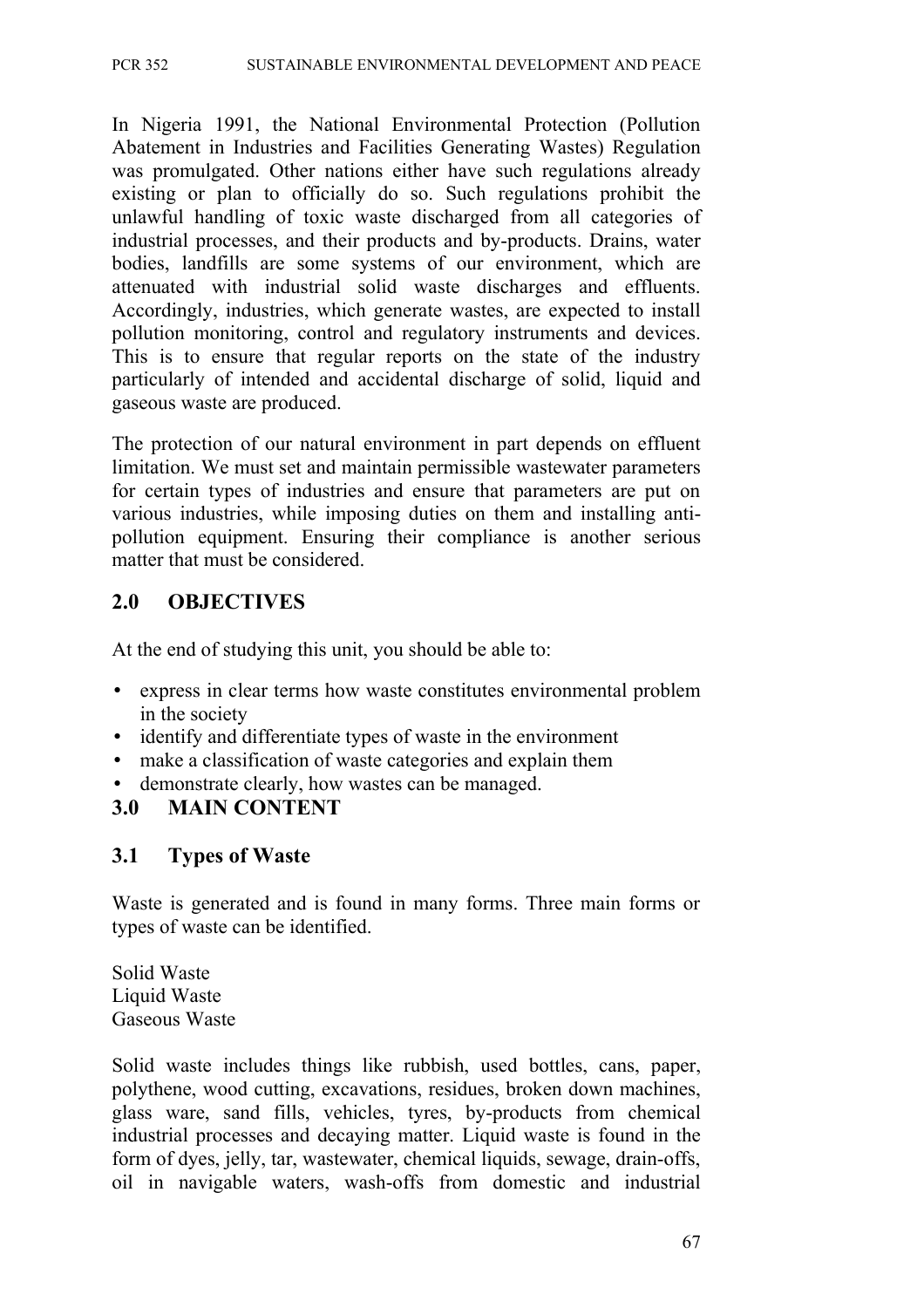processes. Others are oils, spill-offs, over-flows from say, dam construction and flood impact.

The third type is gaseous waste. It includes fumes, smog, smokes, gas flaring, dust, vapors, and other harmful emissions and chemical sprays.

### **3.2 Categories of Waste Generation**

Waste can be classified into three categories, namely:

Domestic waste Municipal waste Industrial waste

Each of those categories has its various levels of contribution to environmental pollution. As people stay at home and utilize resources for food, rest, play and relaxation they generate huge amounts of waste. There is also heavy level of human movement in the villages, towns and cities. As people transport and move with their property from one place to another, they leave behind, a trail of waste on the streets, markets, ad dump stands, etc.

We also find a huge level of industrial activities around us. There are several of various cottage industries, small scale, medium level enterprises and large industries producing goods and services. As they produce their commodities, move, store and market them, the packages, handling process and several forms of discharges and releases tend to generate a large stock of waste in the livable communities roads and navigable waters.

To all these, there must be a sustainable waste management response to enable people live in peace. Apart from disturbance of individual and public peace, waste can be harmful to health and cause a lot of discomfort to life. The prevalence of toxic waste is risky to life form and disastrous to human life. Thus, waste is a serious environmental concern in urban and rural areas within and among countries of the world.

# **3.3 Waste Management Practices**

Development of rural areas, peri-urban settlements, urban areas, cities and mega-cities implies the need for adequate and effective waste management practices. Waste management involves, the control of waste generation, movement, reduction and conversion and disposal.

There are several ways these can be and has been done in countries of the world. A number of strategies can be identified.

Through appropriate statutory instruments of legislation.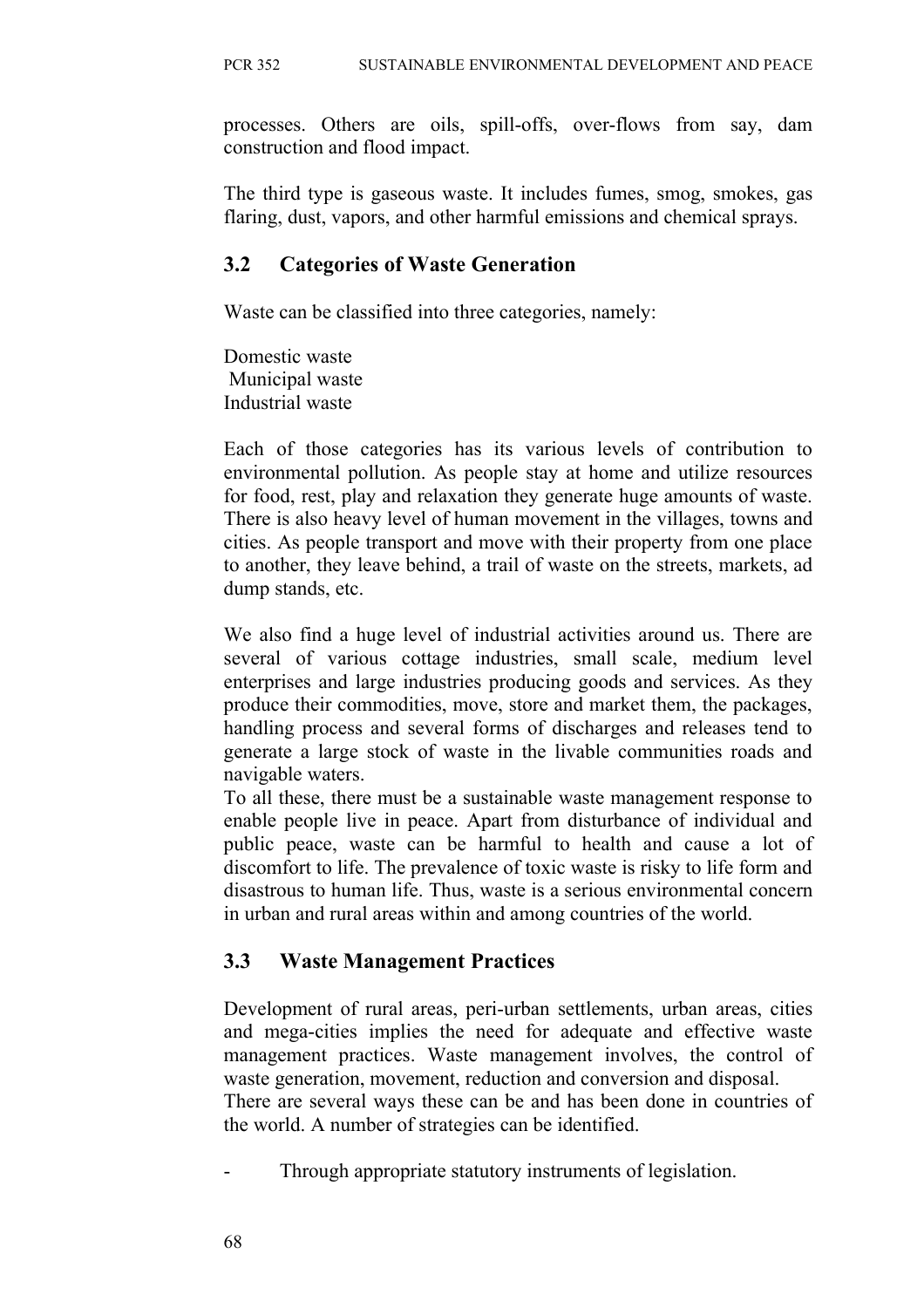- Establishment of the Ministry of Environment and other environmental Protection agencies.
- Waste management companies
- Planting of dump stands at locations to contain small wastes
- Public environmental education and awareness creation
- Setting up of landfills and dumpsites
- Proper use of incineration methods
- Waste conversion through waste:

Reduction

Re –use

Recycling techniques

### **4.0 CONCLUSION**

Environmental crisis is a function of many factors. Waste generation is a major one. The way we treat the environment is the way the environment will treat us in response. To enjoy peace, tranquility and indeed well-being, we require an attitudinal shift in terms of how we generate and manage waste in the society. The health of the people is the wealth of the people. Waste constitutes an environmental health problem in addition to other menacing impact it has on land, water and atmosphere. The future of the environment lies with us. Its well being is also a function of our attitudes towards the environment. As we contemplate peace and order in the environment, we must understand the role we need to play in order to regulate our activities in the environment. Failure to pay attention to the mounting waste dumps and their management problems would mean failure to cater for the future well being of the environment in which are live. This would also mean invisible multiple traps on our sustainable development effort.

### **5.0 SUMMARY**

Attempts have been made to give focus to waste as a major environmental concern that needs to be tackled headlong. We showed that waste could be classified into three categories. The various ways by which waste is generated are presented and the strategies for waste control and management are also highlighted.

Thus, it takes the collective efforts of all to include the problem of waste in our environment so that the very basis of our life support does not turn out to be a harmful place for our lives.

### **6.0 TUTOR-MARKED ASSIGNMENT**

What are the types of waste in the society? Discuss the strategies for waste management?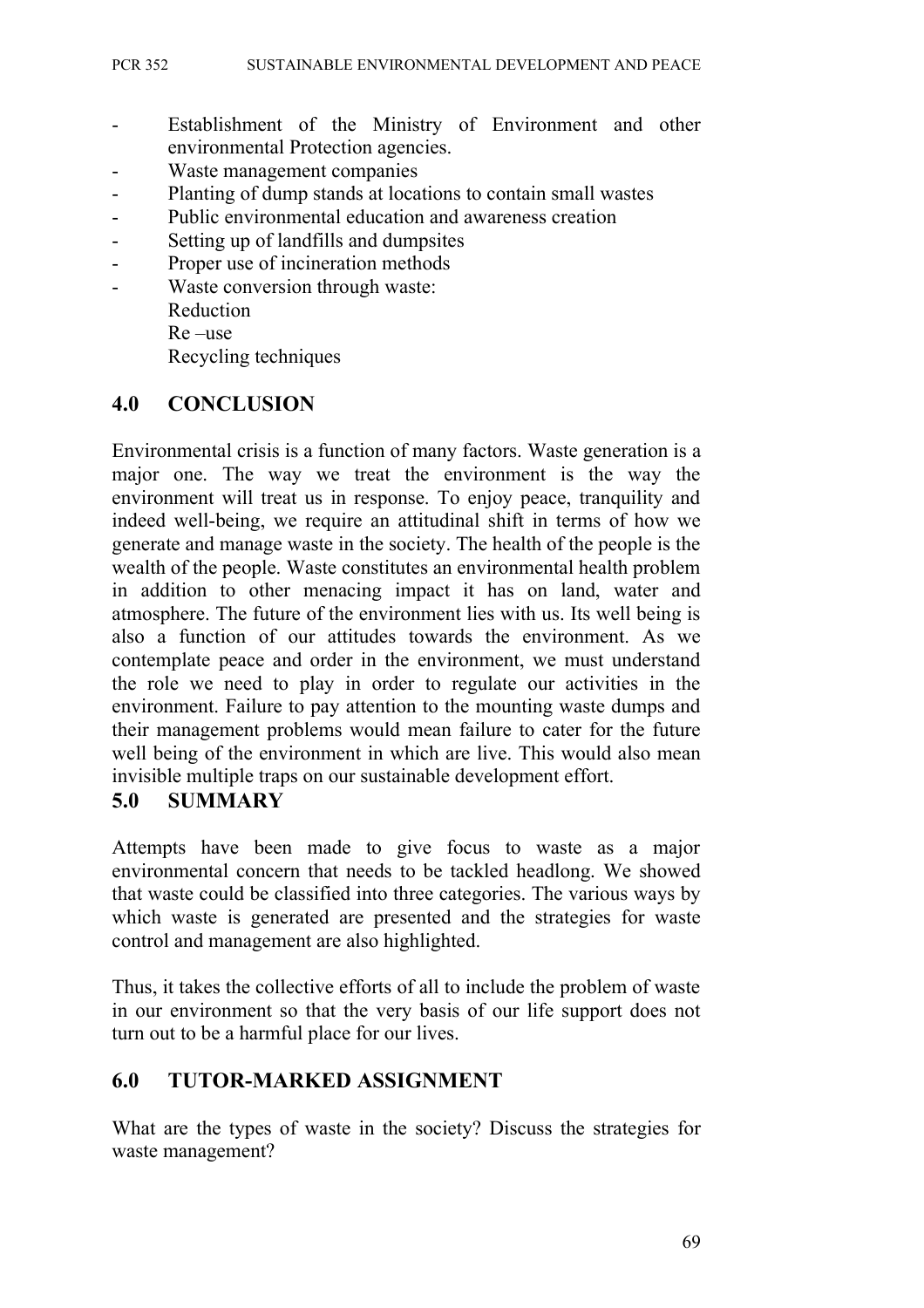#### **7.0 REFERENCES/FURTHER READINGS**

- Nitscon, S. and Pitt, D. (1994). *Protecting the Atmosphere: The Climate Change Convention.* London: Earthscan Publications Ltd.
- Ogwazor, K.E. (1997). *Lesson on Greenhouse Effect and Global Warning.* In P. Okebukola and B. Akpan, *Strategy for Environmental Education.* Enugu: Africana-FEP Publishers Ltd.
- Uche, S. C. (1996). Radioactivity: Toxicology and the Environment. In P. Alozie, Technology, *Science and Environment: A Current Overview.* Aba: AAU Industries Publishing Division.

# **UNIT 4 COASTAL FRESH WATER MANAGEMENT AND SANITATION**

#### **CONTENTS**

- 1.0 Introduction
- 2.0 Objectives
- 3.0 Main Content
	- 3.1 Coastal and Fresh Water Resources
	- 3.2 Critical Actions for Achieving the Water and Sanitation Target (#10) in the MDGS
	- 3.3 Some Water and Sanitation Agencies
- 4.0 Conclusion
- 5.0 Summary
- 6.0 Tutor-Marked Assignment
- 7.0 References/Further Readings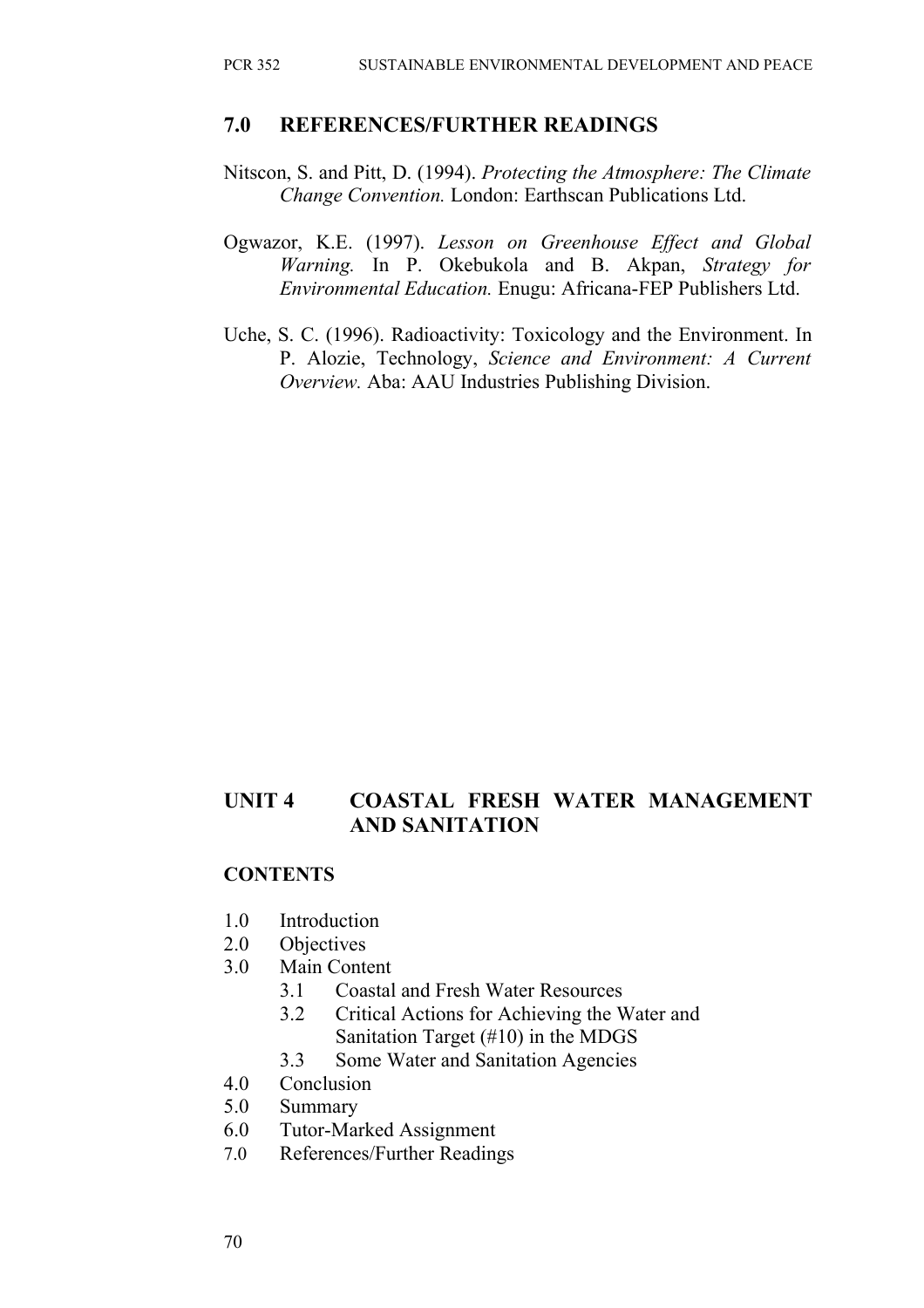PCR 352 SUSTAINABLE ENVIRONMENTAL DEVELOPMENT AND PEACE

### **1.0 INTRODUCTION**

Water and sanitation are vital keys to sustainable environmental development and peace. We cannot over-emphasize the essential value of water and sanitation to human development and indeed other dimensions of life. Water is a life-support element. It is also an element, which supports security of the environment, peace and food security. The essential values of water and sanitation are captured in the United Nations Declaration of the Millennium Development Goals (MDGS). Thus, the UN targeted that by 2015; people everywhere shall have access to drinking water and basic sanitation (UN, 2000). This is particularly so because water and sanitation are a major challenge for the developing countries. This is unlike the developed nations most of which achieved nearly 100 percent access to water and sanitation decades before the end of the last century.

### **2.0 OBJECTIVES**

At the end of studying this unit, you should be able to:

- explain the role of water and sanitation in promoting peace and sustainable development
- specify the value of coastal and freshwater resources to sustainable development
- examine the critical actions for achieving water and sanitation target
- identify the water and sanitation agencies for meeting set target.

### **3.0 MAIN CONTENT**

### **3.1 Coastal and Fresh Water Resources**

Proper management of coastal ecosystems is one vital strategy for environmental security and peace. In Nigeria for instance the coastline is characterized by the prevalence of estuaries, peninsular and mangrove swamps. Along the coastline is found a habitat refuge, shelter and food for fishes and waterfowls as well as mollusk and crustaceans. It is a haven and breeding ground for shrimps and other vital fish species.

In some parts of the world, coastal wetlands and coral reefs are indeed a guarantee of coastal protection. The activities of corals sustain the building of islands. Their fresh water, floodplains and wetlands support to some level, inland fisheries. They also supply nutrients by floodwater to support agriculture.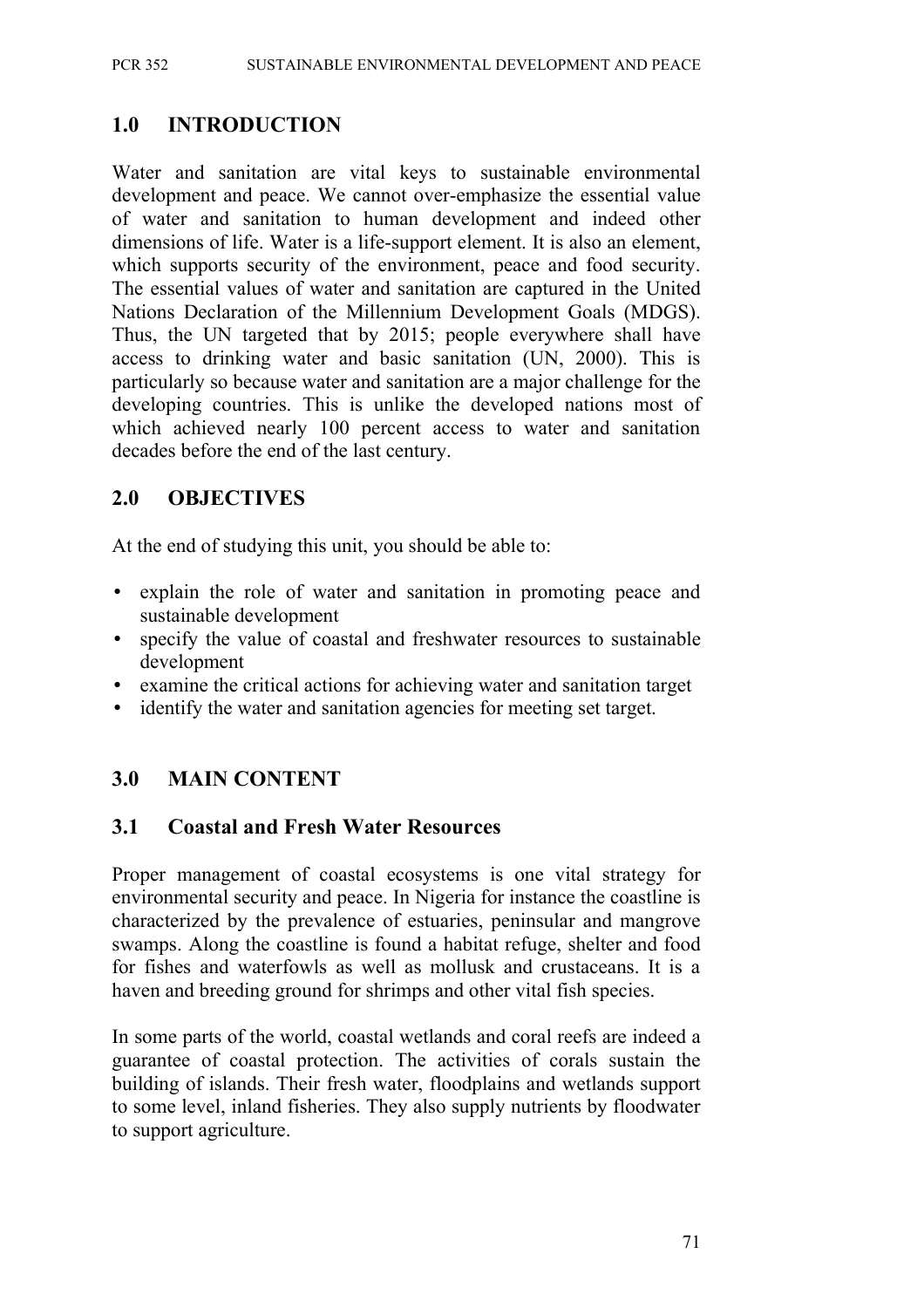Their resource base is being destroyed the world over with wanton abandon. The situation produces dare consequences on the economic lives of those who depend more on them for their livelihoods. A threat is also posed to the habitat of aquatic animals thus placing them at great risk of survival. Other attenuating effects are agricultural and industrial pollution via effluents, situation arising from upland erosive agents; and of course dredging to deepen, improve or even create new harbors. There is pervasive logging of the mangrove for fuel wood; and commercial gurgling. These activities expose marine life species and place the spawning areas and nurseries at great threat. Thus an imbalance in the freshwater ecosystem yields a corresponding security problem to us who are natural users and consumers of seafood and marine life.

### **3.2 Critical Actions for Achieving the Water and Sanitation Target (#10) in the MDGS**

The following strategies can be articulated for a plan to achieve the MDG of water and sanitation target.

- *Public Private Partnership* is required. Government civil society and other agencies, which are stakeholders, must be decisive in making sanitation crisis a topical item in their agenda and programmes for implementation and based on appropriate technologies compatible with the environment.
- *There should be Equity* in the responsiveness to different catchment groups of water users. Institutions and policies must change in this direction. Fresh water resource management and development as well as water supply especially to the rural areas and sanitation services must meet the needs and priorities of men, women, children and other disadvantaged groups in the society.
- Deliberate effort must be made to encourage heavy investment in and reform of improved water supply and sanitation management. This means that both construction of facilities and service delivery in the area must both be seen as vital.
- Institutional Strengthening and Capacity-building to be focused at the Local Level. Such a focus should be on the empowerment of local government councils with sensitivity required to manage water supply and sanitation services. Donor agencies and other higher layers of government need to stimulate this sensitivity.
- Effort must be made to make fresh water available and accessible. This means that, the poor on account of their poverty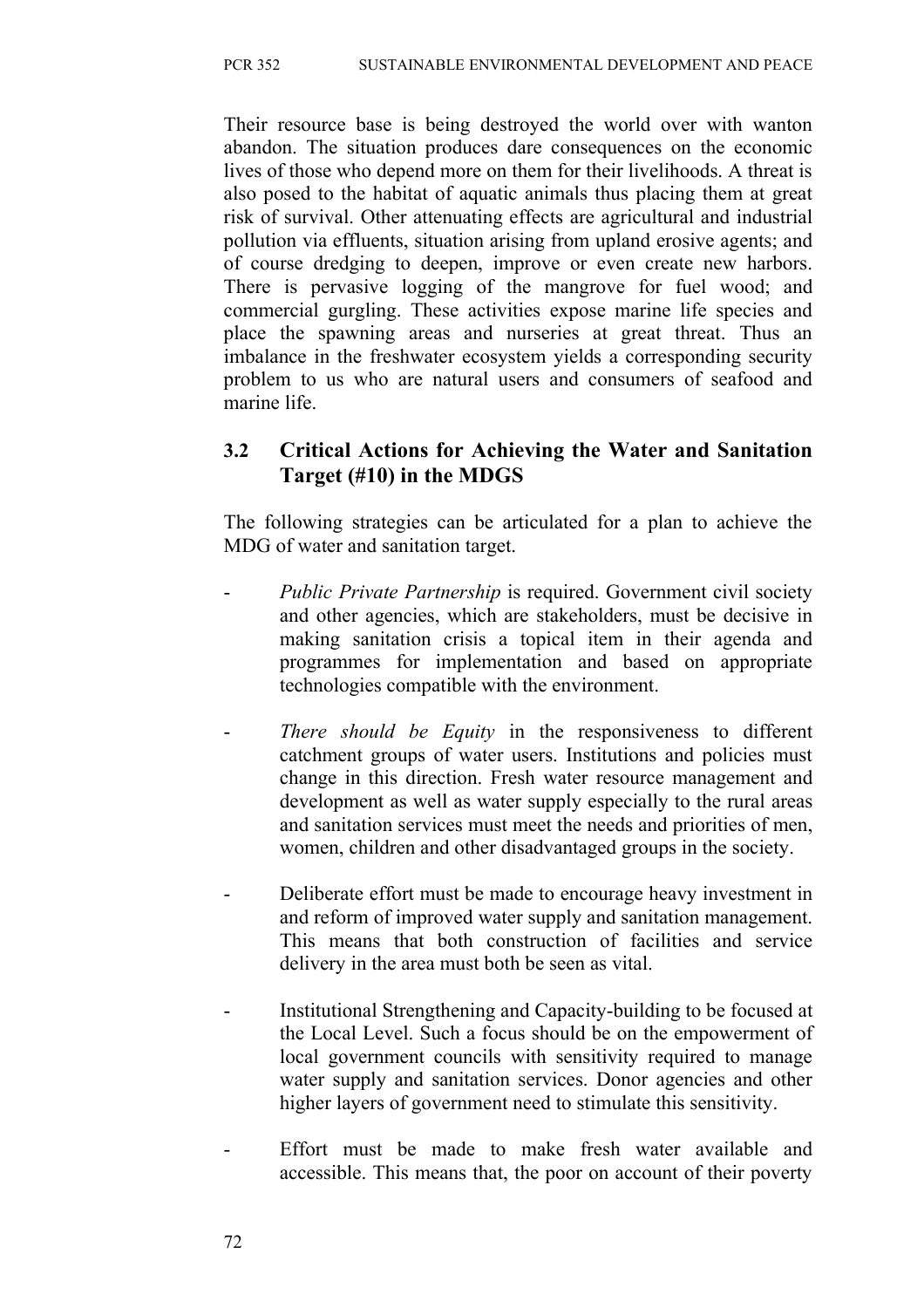should not be denied access to water. However, those who are luxury users of water and those who can afford to pay should be made to pay for water consumption.

- The MDG, the National Economic Empowerment Development Strategy (NEEDS) and States Economic Empowerment and Development Strategy (SEEDS) in Nigeria and other such coordinated efforts must be properly harnessed for water and sanitation management. In doing this, innovations must be injected to make it relevant to local conditions.
- *Some Water and Sanitation Agencies.* Several agencies play a part in the sharing of information and knowledge on water and sanitation; particularly so in the developing countries. Agencies such as UNICEF, WHO, UNDP, HABITAT are of international relevance in this area of advocacy and knowledge sharing in water and sanitation. Let us examine in some detail some other programmes, partnerships and networks in the world.
- The Global Water Partnership (GWP). This is a global multistakeholder agency, which gives support to developing countries in improvement of sustainable development as well as the management of water resources in those countries. It stresses Integrated Water Resources Management. It was established by the World Bank and supported by the UNDP the Swedish International Development Agency and other donor agencies. It is based in Stockholm from where it operates as a network of global partnership.
	- *The Water and Sanitation Programme (WSP).* Leading development agencies formed this international partnership. Their impulse was to improve sectoral policies, capacities and practices, which reduce poverty through gainful access of the poor to water and sanitation services in the livable communities. The World Bank administers this programme. The WSP is active in advocacy and translation of guidelines into improved and innovative programmes. It gives focused support to national, states and local government and communities in this respect.
	- *Water Supply and Sanitation Collaborative Council.* This council was formed in order to increase the attainment of sustainable water, sanitation and water management services to all shades of people. In doing this, special attention is given to the unserved poor. It collaborates with developing countries and external partner agencies to mount and promote concerted action programmes. With secretariat in Geneva, the Council links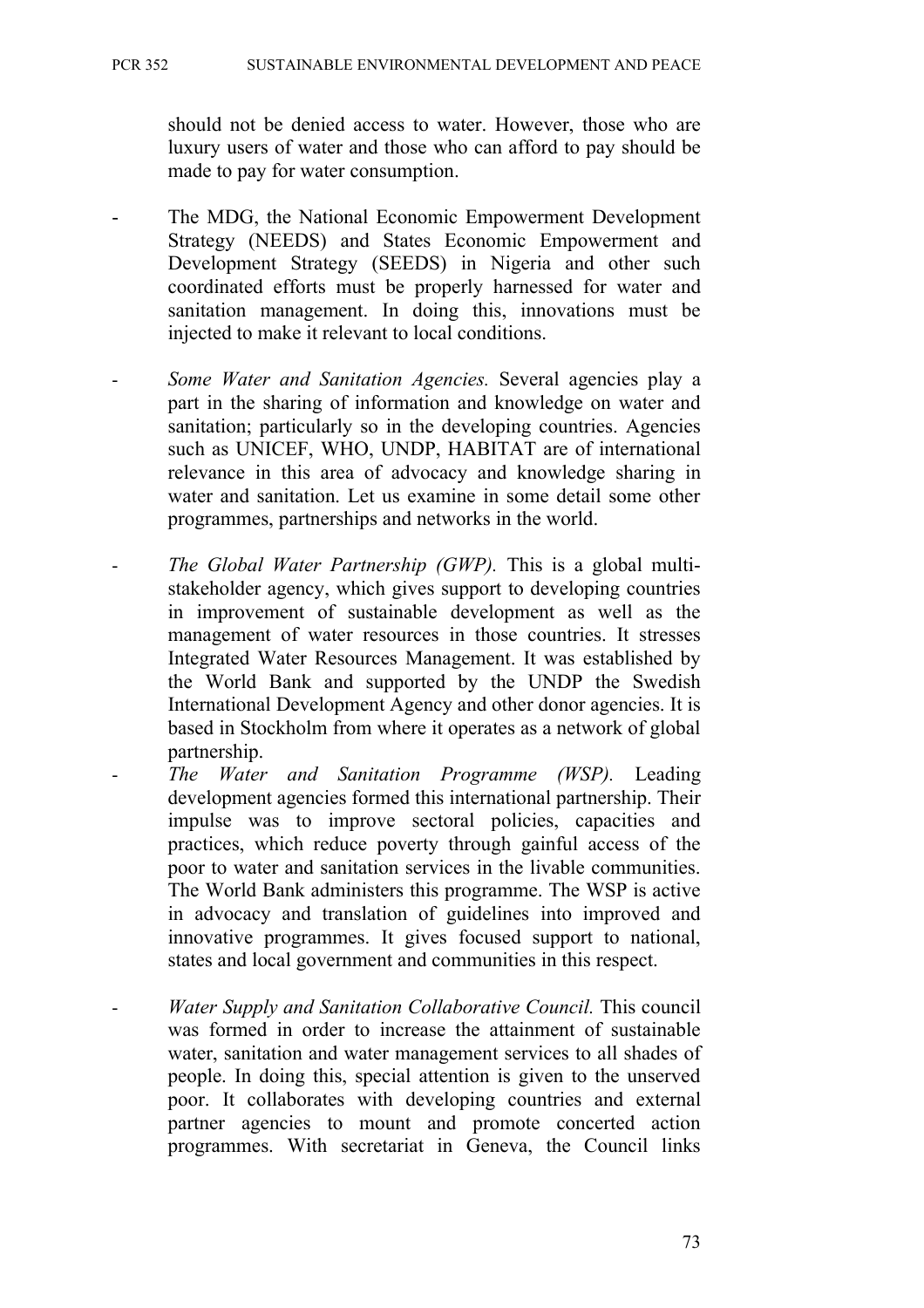members between particular regions in order to extend and deepen its contact with people.

The World Water Council. This council engenders political commitment and awareness regarding serious water issues, problems and concerns. Through the Council's World Water Forum it is able to bring stakeholders from around the world for solving problems, which bother in water security. It produces both electronic and print newsletters developed by water and sanitation groups such as SOURSE Water and Sanitation Weekly and the WHO Newsletter on Water.

# **4.0 CONCLUSION**

Both coastal and freshwater ecosystems and indeed water and sanitation management are crucial for peace and sustainable development. For the developing countries, this is a major challenge. Institutions and agencies have been established within and among nations to respond to this challenge. The task however remains that we tackle the challenge of strengthening the existing agencies, creating new ones and showing real commitment to achieving the target. This way, success can be guaranteed.

### **5.0 SUMMARY**

We have seen clearly that the water challenge is indeed a mounting one, particularly so, in the developing countries. The coastal regions, wetlands and fresh waters are critical concerns in the water problems of nations. Action plans and other water management strategies have been put in place in problem regions. The United Nations through the Millennium Development Goals (MDG) has set a target for its achievement. Sanitation agencies also abound. All these are designed to tackle the problem and enhance peace where people need water for a lot of livelihood activities and in fact, for life itself.

# **6.0 TUTOR-MARKED ASSIGNMENT**

- 1. (a) Discuss carefully the problems associated with coastal and fresh water management.
	- (b) Offer sustainable management approaches to those problems.
- 2. What are the critical actions that can be taken to achieve water and sanitation target in your community.

# **7.0 REFERENCES/FURTHER READINGS**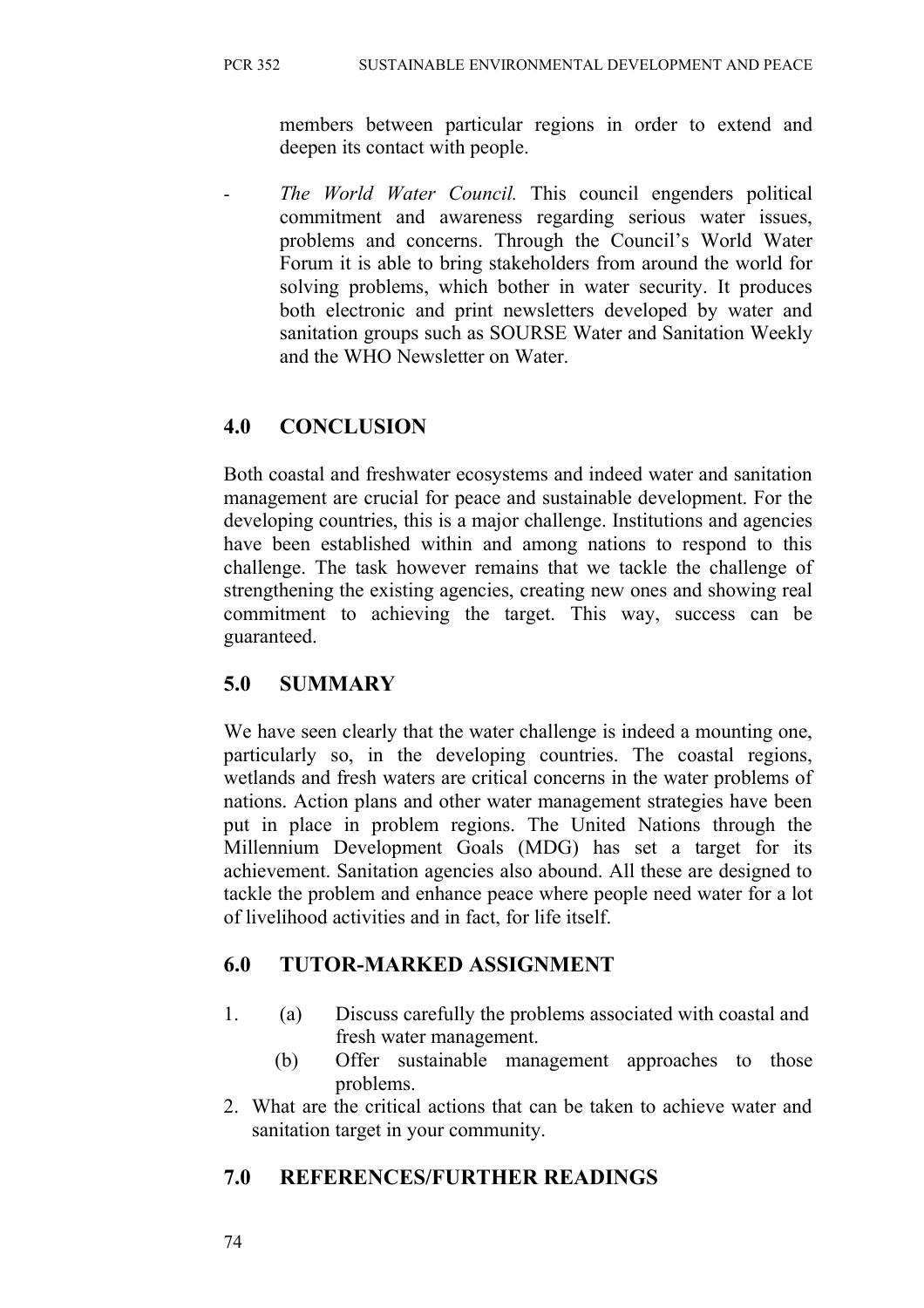- Federal Environmental Protection Agency (1989). *National Policy on Environment.* Lagos: FEPA.
- Keller, E. A. (1976). *Environmental Geology.* New York: Bell and Howell Company.
- NEST (1992). *Challenges of Sustainable Development in Nigeria.* Ibadan: Inter Printers Ltd.
- IUCN-WWF-UNEP (1980). *World Conservation Strategy.* Gland Switzerland: IUCN.

### **UNIT 5 FOREST, FARMLANDS AND HUMAN SETTLEMENTS**

#### **CONTENTS**

- 1.0 Introduction
- 2.0 Objectives
- 3.0 Main Content
	- 3.1 Type of Forests and Settlements
	- 3.2 Farmlands and Agriculture
	- 3.3 Human Settlements
- 4.0 Conclusion
- 5.0 Summary
- 6.0 Tutor-Marked Assignment
- 7.0 References/Further Readings

#### **1.0 INTRODUCTION**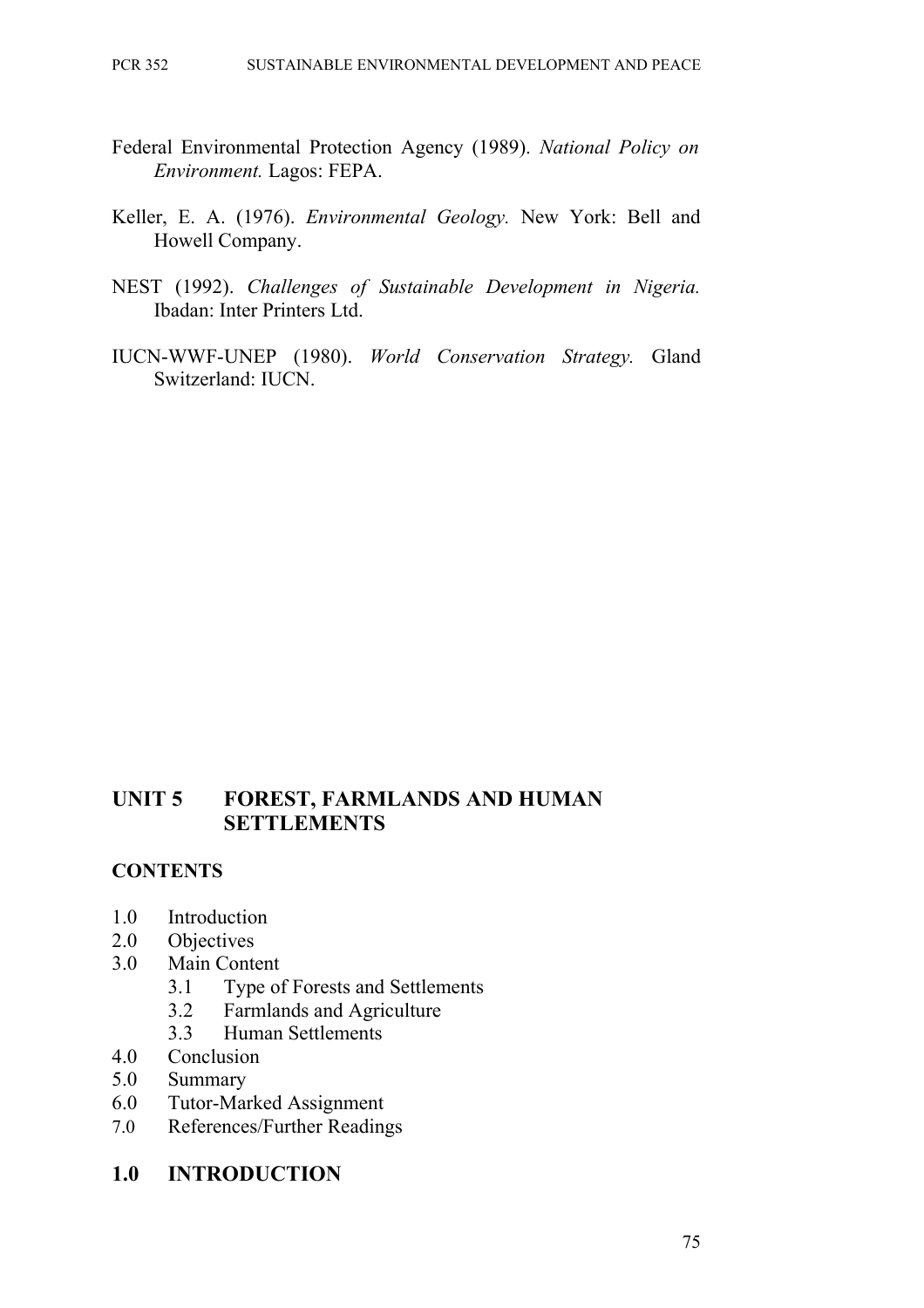Forest cover in the world, including shrub lands and wooded grassland are of vital importance to humankind. The forest ecosystems consist basically of trees, soils, waters, animals, microorganisms and other plants as well as human such as indigenous people. The forest ecosystem is constantly being challenged chiefly by human activity.

The need for survival, the applications of science and technology, the quest for knowledge through information communication technology and the desire to relate with nature have tended to influence and change the nature and range of forests around us. Further deepening the change is the transformation of the forests into farmlands and settlements.

# **2.0 OBJECTIVES**

During and at the end of studying this unit, you should be able to:

- identify the role of human beings in transformation of the forest ecosystems
- explain how agricultural practices and technological factors influence forests transformation
- present the various ways by which human settlements influence pattern of forest ecosystems.

# **3.0 MAIN CONTENT**

### **3.1 Type of Forests and Settlements**

A range of forests and woodlands can be identified. They include those in tidal and sub alpine areas as well as the tropical and sub arctic forests.

These forests have a variety of forms.

Broadleaved **Coniferous** Deciduous, and Evergreen

Some of these forms are closed canopy forests and others are woodland, and may either be wet or dry. With their changing nature and feature some of the forests are massive such as the tropical rainforest. In their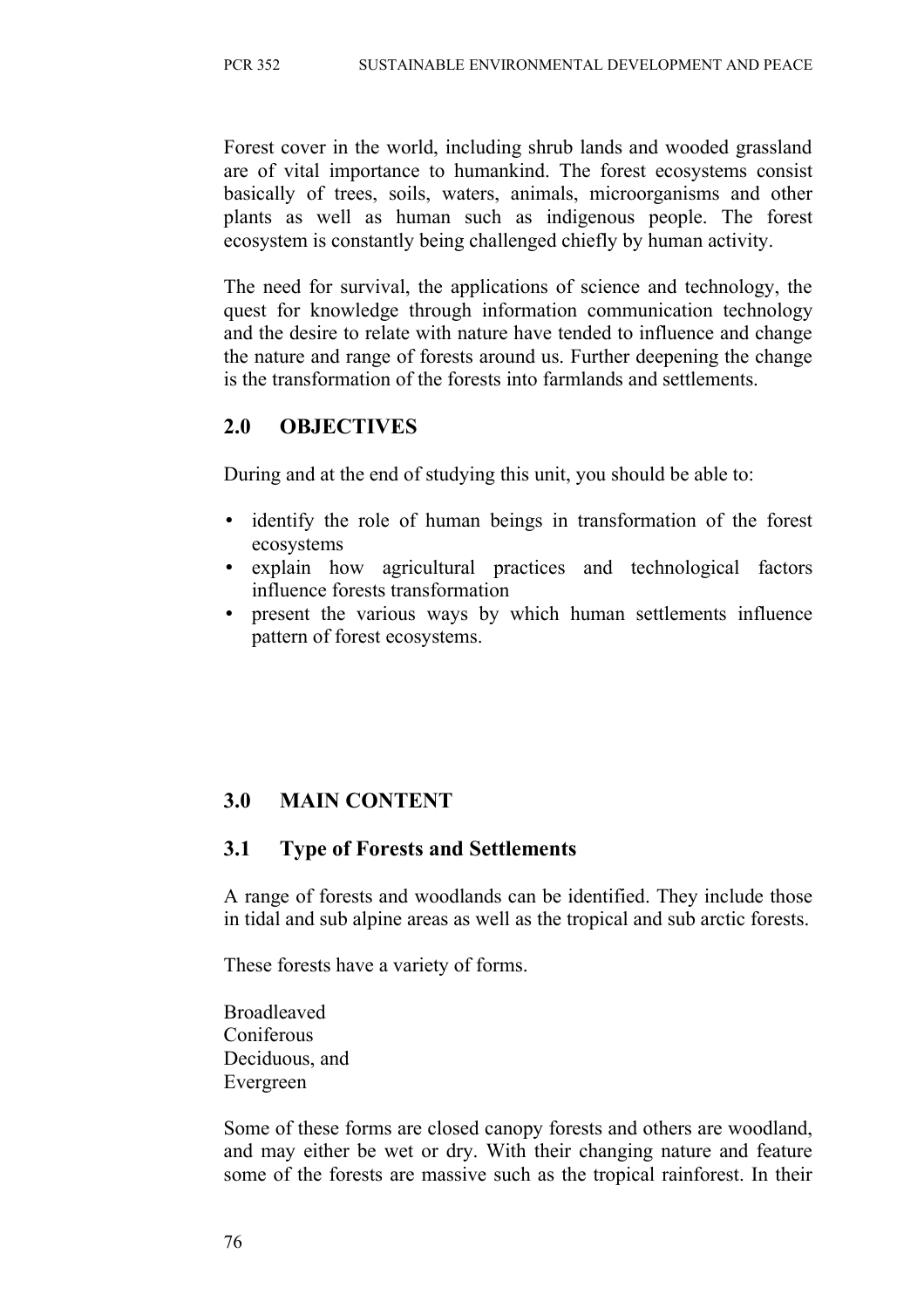different gradations and combinations, the forests around us may be cultivated for agricultural purposes or inhabited by human beings. In this way they serve both as life-support systems and habitats for even man. Indigenous people and aborigines live their life within enclaves of the forests.

In Brazil and Nigeria, tourists are attracted to forest dwellers to observe the characteristics of people living very close to the state of nature. They are a culture milieu of deep interest to watch.

### **3.2 Farmlands and Agriculture**

Farmlands have become widespread in contemporary time largely due to agricultural practices. The growth in agriculture for livelihood, to sustain teeming populations in rural and urban areas and to meet the need of industry has led to increased state of demand for farmlands.

The existing farmlands occur in forms used for

Subsistence agriculture Community and social forestry Plantation agriculture Commercial farming Government acquired land.

Subsistence agriculture is the prevalent type of farming in the developing countries such as Nigeria. To a large extent, it is labor intensive and a lot of people are engaged in it. Cultivation of food crops and cash crops is a common practice in much of Africa. Through it, livelihood is supported and sustained.

However, the priceless value of farmlands and the rising populations competing for space have produced in their wake, some attenuating boundary problems, communal clashes and some other disputes particularly during planting seasons. Cropland, grazing land for pasture and plantation fish and livestock production in their various ways when improperly managed can precipitate unimaginable cases of conflict.

In Africa, small household ownership of land, land tenure system and shifting cultivation added to the difficulty of practicing mechanized agriculture, have tended to pose trouble for farm management practices in the continent. This situation also contributes to the depletion of forest reserves and resources; and poses danger to biodiversity conservation.

### **3.3 Human Settlement**

Besides farmlands and other forms of activity in the forests, the connection between forest cover and human settlement remains strong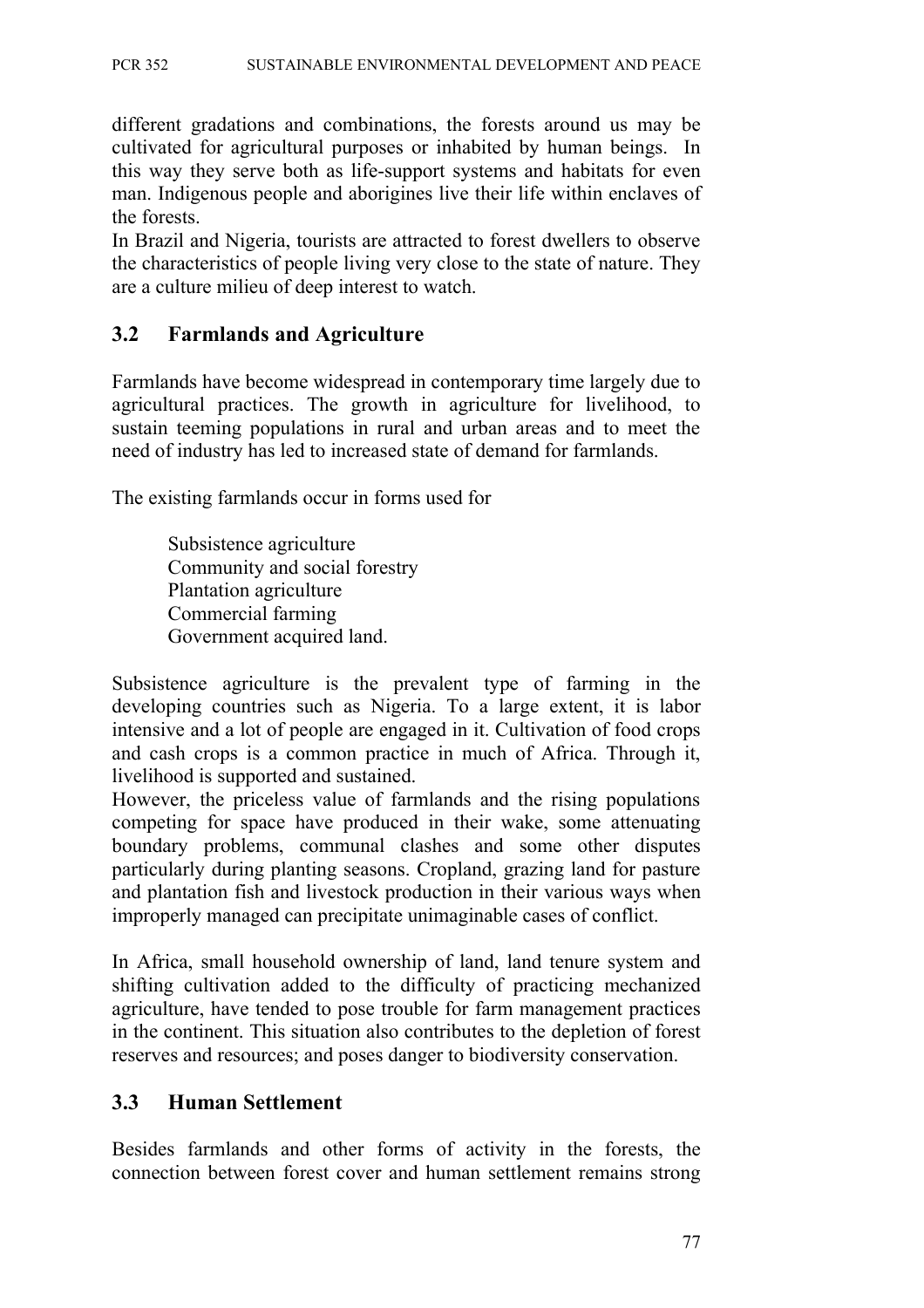and has continued unabated. There is high demand for space and land for productive purpose ranks chiefly in the struggle for human settlement and construction purposes. Human settlement evolves from the need for people to dwell together in society.

All over the world, we find homesteads, villages in clusters to form villages where people dwell. The rural areas of the world are made up of several such villages. Even though most of the world population is found in the rural areas, city growth is on the rise and there is an ascendance of population drift from rural to the urban areas. The disturbing result is that both labor market and access to land are shrinking in the rural areas. The urban areas in turn face overcrowding and shortage of bright and full opportunities including social service provisions.

It can thus be predicted on the basis of increasing rural-urban migration that about half of the world population would be found in cities by the end of this century. There are more mega-cities in the developing countries than in the advanced countries. Such cities have over five million dwellers. We must be quick to add that whilst there are measures to control the growth of metropolitan areas in the advanced nations, the rate of urbanization in the countryside is on the rise.

Community development, innovation diffusion, agricultural revolution service enterprises and provision of rural infrastructure explain the reason for this phenomenon in developing countries.

Rural settlements are a multi-mix of linear, scattered nucleated or sparse in nature. Much of the difference between them and the cities is not so much in terms of provision of amenities for basic living but in terms of populace. Cites are the main driving engines of development, wealth creation, job market, life opportunities and multiculturalism. They are also centers of high consumption of resources. Thus, the cities impact very greatly on the living environment and exert corresponding pressure on rural life from where much of the foodstuff and raw materials is supplied.

To network the urban and rural areas, there must be adequate provision of a system of sound transportation. This is to ease the conveying of goods, services and people within and between settlements. But the cities also have their own accompanying problems. Congestion, pollution, epidemics and other hazards of city life bring with them discomfort. There are a lot of highways without an easy way for movement.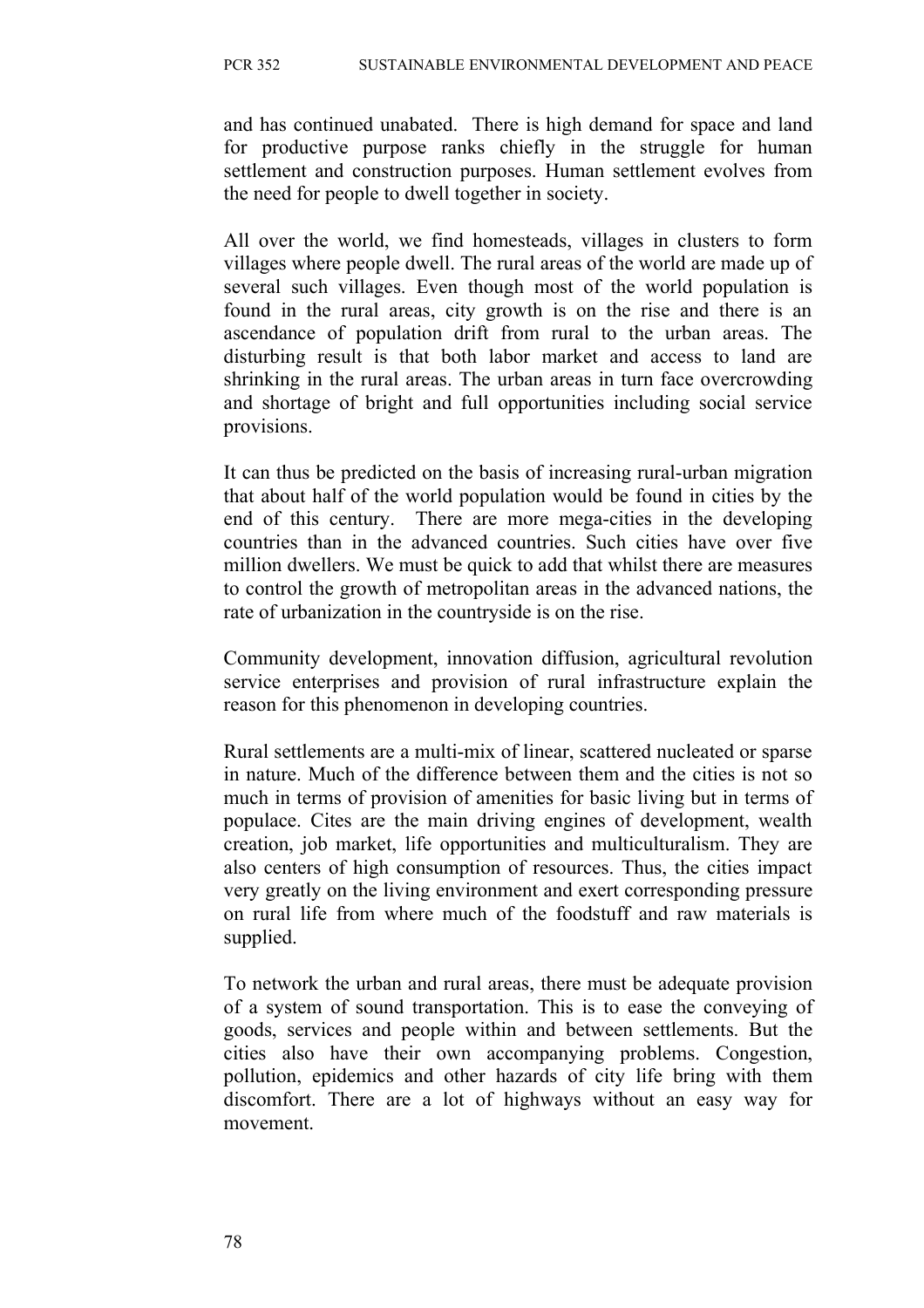There is a great propensity for waste generation and build-up as well as increasing poverty for most of the urban slum dwellers in low-income countries. Street dwellers, beggars, crime wave and suffering for the disabled, aged and weak are on the increase. Water supply and sanitation are poor. All these owe much to the systemic failure of official government policy and implementation of development goals. There is also the problem of attitudes of people to live in a sustainable way.

### **4.0 CONCLUSION**

Certain factors account for human settlements. Chief among them is support for sustainable living. The ability to produce food, goods and other services for human consumption is an expression of this human support. Human capabilities must be identified and harnessed for sustainable shelter in the world. Settlements are changing fast; consequently, approaches, which are proactive need to be designed to forestall the consequence of environmental change.

### **5.0 SUMMARY**

Forest, farmlands and human settlements are evidently places we cannot ignore in development planning. Abuse of these areas cannot be accepted in civilized settings. The relationship, which we enjoy as humans in respect of forest, farmlands and human settlements, their development, associated problems and the way forward have been the highlight of this unit.

### **6.0 TUTOR-MARKED ASSIGNMENT**

How do forests, farmlands and human settlements differ and how do they relate.

### **7.0 REFERENCES/FURTHER READINGS**

- Okebukola, P. A. (1997). *Strategies for Environmental Education.* Onitsha: African FEP Publishers Ltd.
- Okpala, J. (1996). "Enhancing Environmental Projection in Nigeria through Environmental Education". In E. O. Aina and N. O. Adedipe. *The petroleum Industry and the Environment Impact in Nigeria.* Ibadan: Fairchild Designs and Prints. P. 199.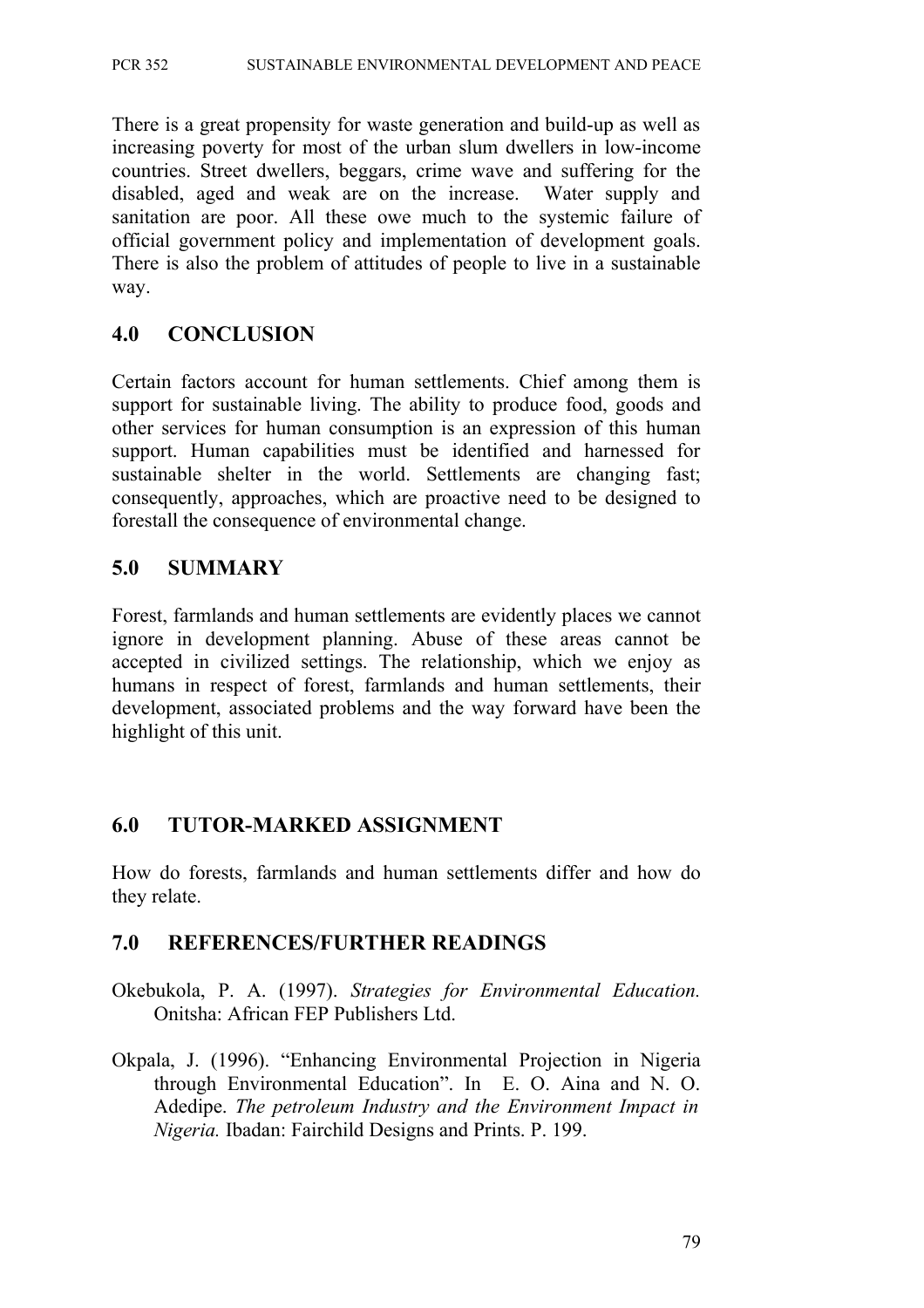Simons, I. G. (1974). *The Ecology of National Resources.* London. Edward Amolds Publishers.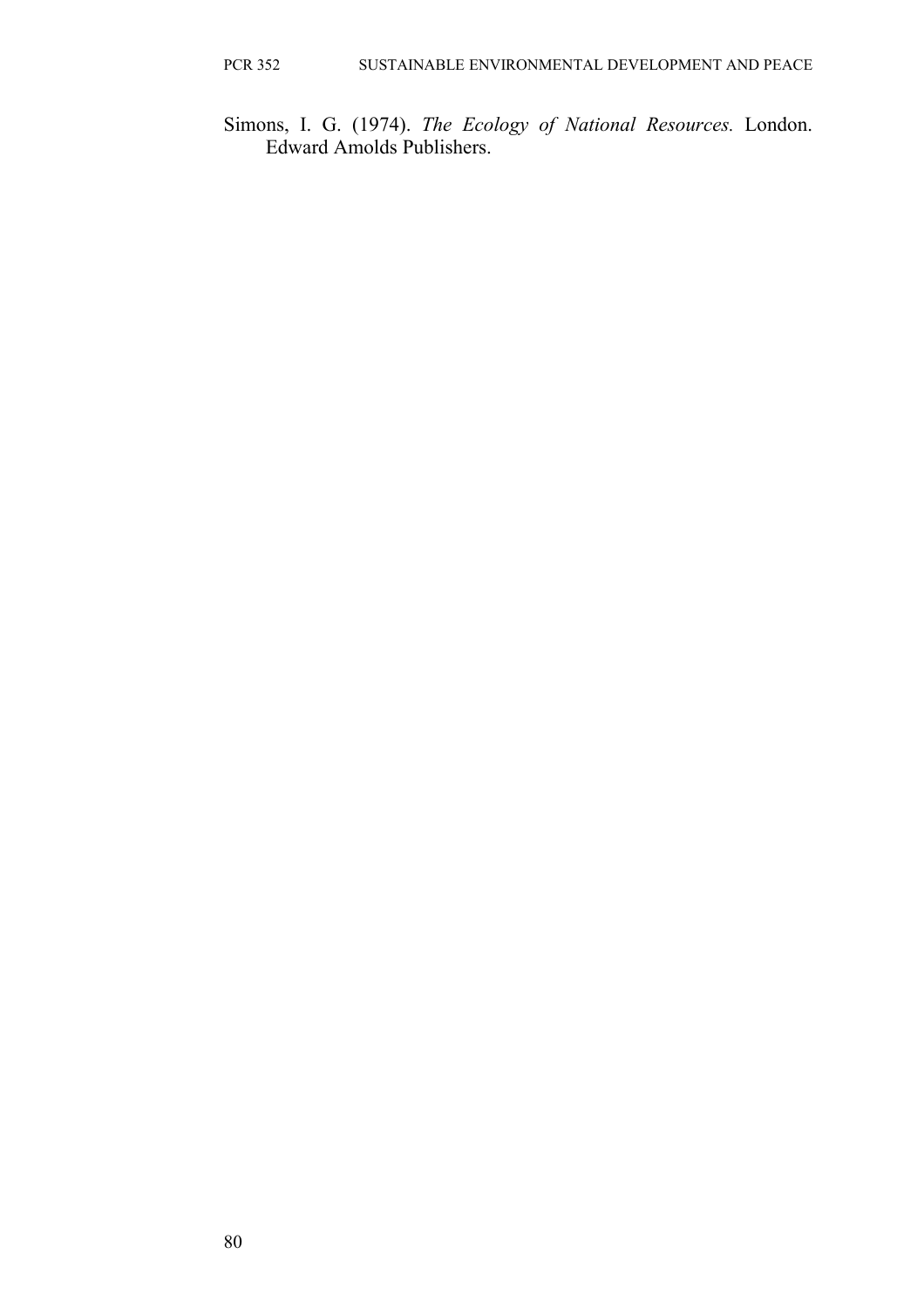# **MODULE 4**

| Unit 1 | Rural/Urban Sustainability for Peace        |
|--------|---------------------------------------------|
| Unit 2 | Environmental Causes of Conflict and Their  |
|        | Resolution                                  |
| Unit 3 | Ecological Economics and the Millennium     |
|        | Development Goals                           |
| Unit 4 | Development and Underdevelopment; The Human |
|        | <b>Security Issues</b>                      |
| Unit 5 | Inter-dependence and Distributive           |
|        | (In-Justice and Peace)                      |

### **UNIT 1 RURAL AND URBAN SUSTAINABILITY FOR PEACE**

### **CONTENTS**

- 1.0 Introduction
- 2.0 Objectives
- 3.0 Main Content
	- 3.1 Nature of the Rural Environment
	- 3.2 Characteristics of Urban Environment
	- 3.3 Strategies for Environmental Peace and Sustainability
- 4.0 Conclusion
- 5.0 Summary
- 6.0 Tutor-Marked Assignment
- 7.0 References/Further Readings

# **1.0 INTRODUCTION**

One simple way to understand social change is to examine the evolution of rural and urban areas and their growth trend. From such a prison, some interesting scenarios can be identified for careful study. In both developed and developing countries with corresponding high and low income, there exist some features of urban life as opposed to life in the rural areas.

Those features, which make life seemingly different in both areas, are what we shall attempt to identify and present in this unit. However, in doing so, it is vital to show how those characteristics relate among themselves and their implications for communal peace and sustainable development.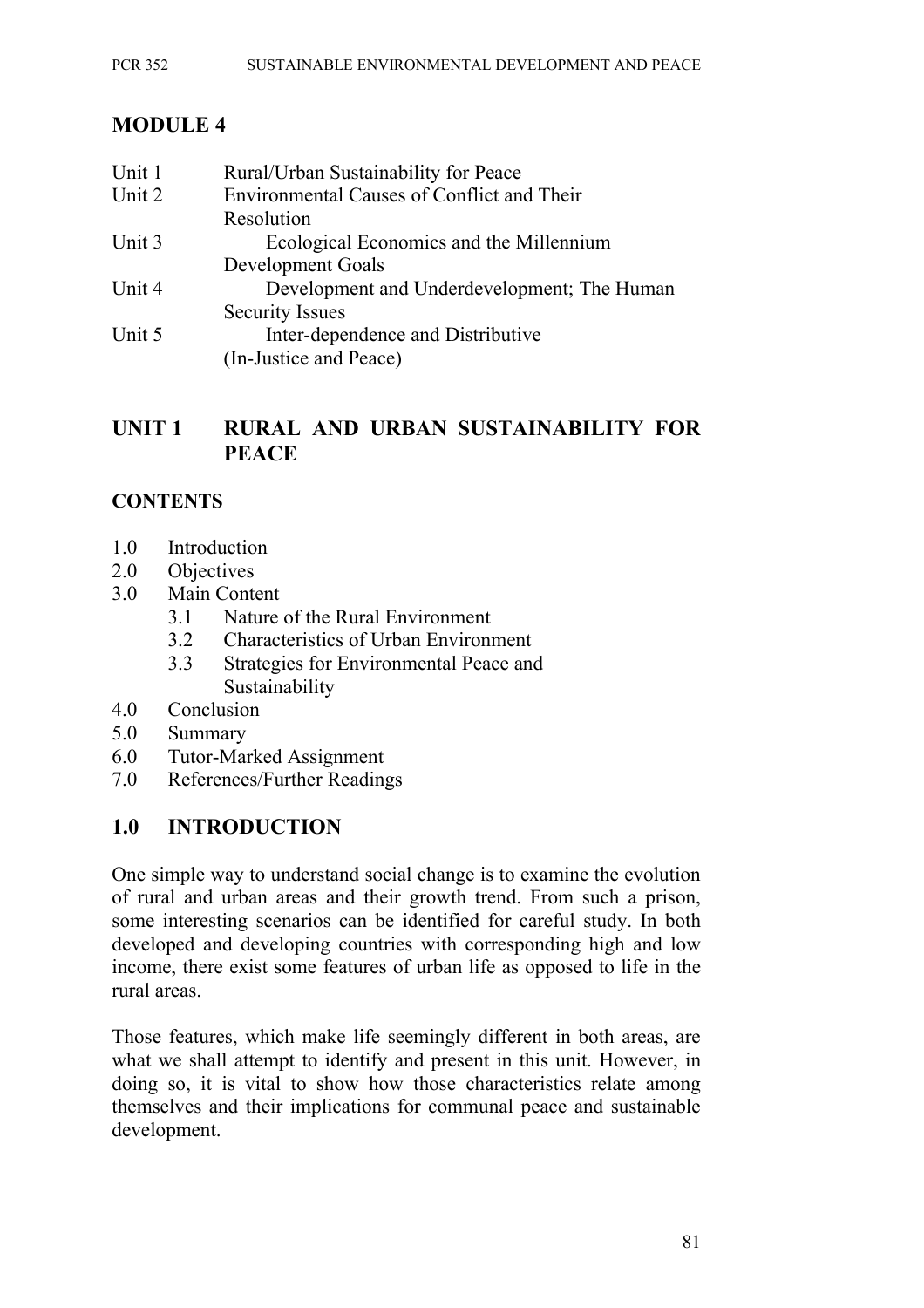# **2.0 OBJECTIVES**

At the end of this unit, you should be able to:

- differentiate between rural and urban life
- examine the specific characteristics of the rural environment
- identify the features, which make the urban area an environmental concern
- develop strategies that can be used to tackle ecological problems in habitable areas.

# **3.0 MAIN CONTENT**

### **3.1 Nature of the Rural Environment**

The nature or features of rural environment can be looked at from two perspectives; namely:

- The core or universal nature, and
- The residual  $-$  peculiar nature

### **THE CORE OR UNIVERSAL FEATURES**

- i) The rural areas are transitional. This means they are in a continuous state of change to embrace the forces of modernization.
- ii) Rural areas are basically agricultural and fishing communities.
- iii) There is often a resistance to change traditional patterns and culture of life.
- iv) Rural areas are basically isolated with low population density.

### **THE PERCULIAR CHARACTERISTICS**

There are residual features of rural life, which are largely common in the low-income countries. These are:

- i) The population profile is made up of the very young and the very old.
- ii) There is high level of ignorance and low formal education and basic literacy.
- iii) Material poverty is one chief feature of the rural areas; income is low.
- iv) Roads communication and rural infrastructures are inadequate or lacking.
- v) Basically subsistence farming is pervasive.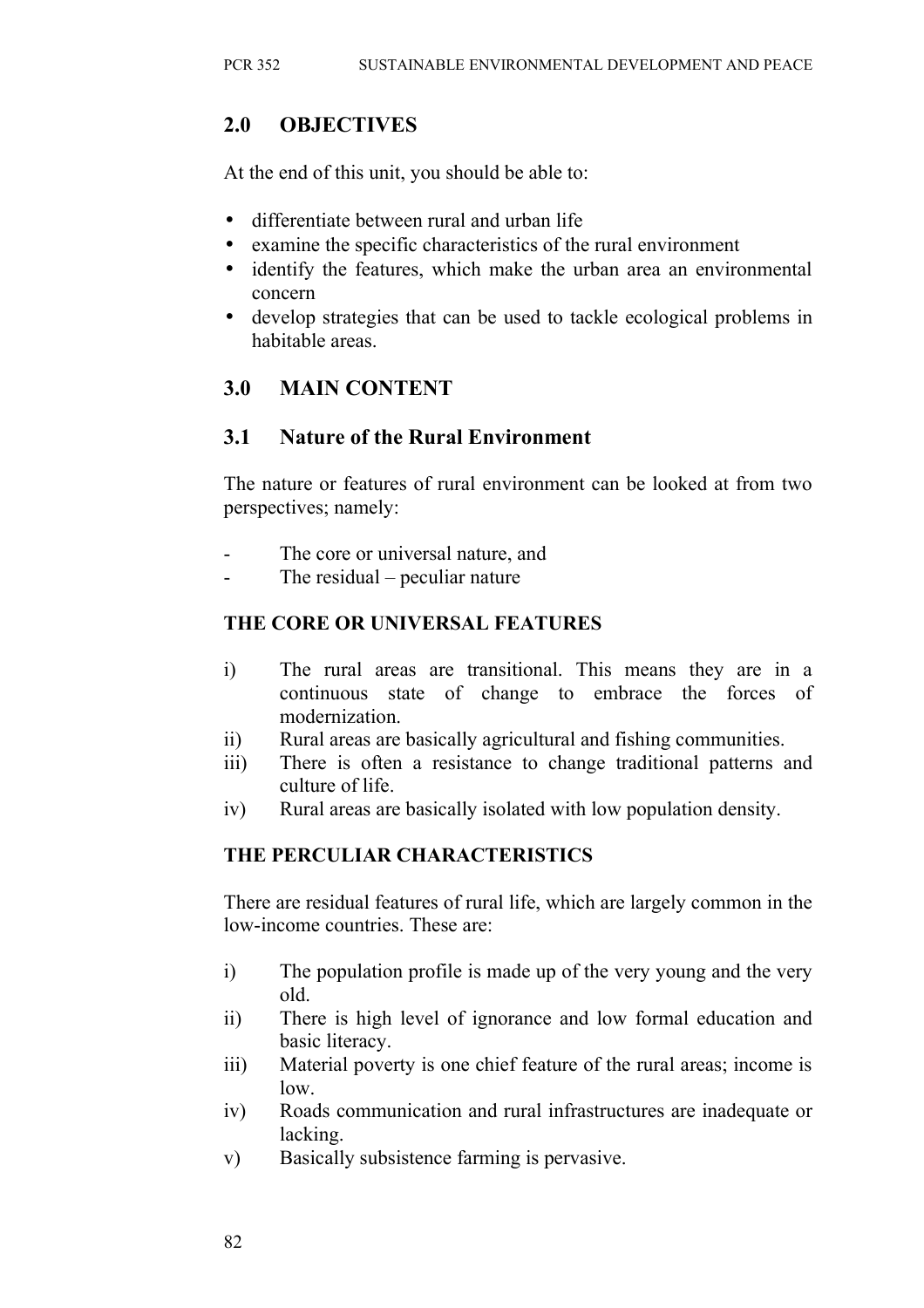vi) There is high level of organic solidarity and communal ties among inhabitants. This also includes collective social insurance.

### **3.2 Characteristics of Urban Life**

The chief features of urban life are:

- i) Luxury, extravagance and wasteful consumption of resources.
- ii) There is crowd mentality, yet growing isolation of people. Life is highly individualized.
- iii) There is high crime rate, violence and drugs.
- iv) There is high incidence of noise and environmental pollution.
- v) In most developing countries, waste management is a daily problem.
- vi) There is high city growth, industrialization and corporate living.
- vii) It is a place where knowledge and social relations rule and guide life.

### **3.3 Strategies for Environmental Peace and Sustainability**

To reduce the mismatch between the rural and urban areas is a Herculean problem. However, that problem must be addressed through some conquering strategies in order to build and enhance peace and sustainable development.

#### **1. Green Policies**

Development policy of nations must place environment at the front burner. This implies that our ultimate goals, our proximate plans, and our immediate development objectives must rest upon the well being of the living environment.

#### **2. Attitude Change**

Beyond utopia, we need to inculcate in our people, an environmentally friendly attitude of mind. This is to ensure that immediate and future practices, economic process and indeed livelihoods are hinged upon the sustainable use of nature and natural resources.

#### **3. Hedonistic Strategy**

Human beings are pleasure-seekers. Simulation and other environmental games, cultural displays, drama, poetry, art, painting, advertisement industrial designs should be awakened for environmental awareness. This will cause people to see the practical side of the environment in all they do.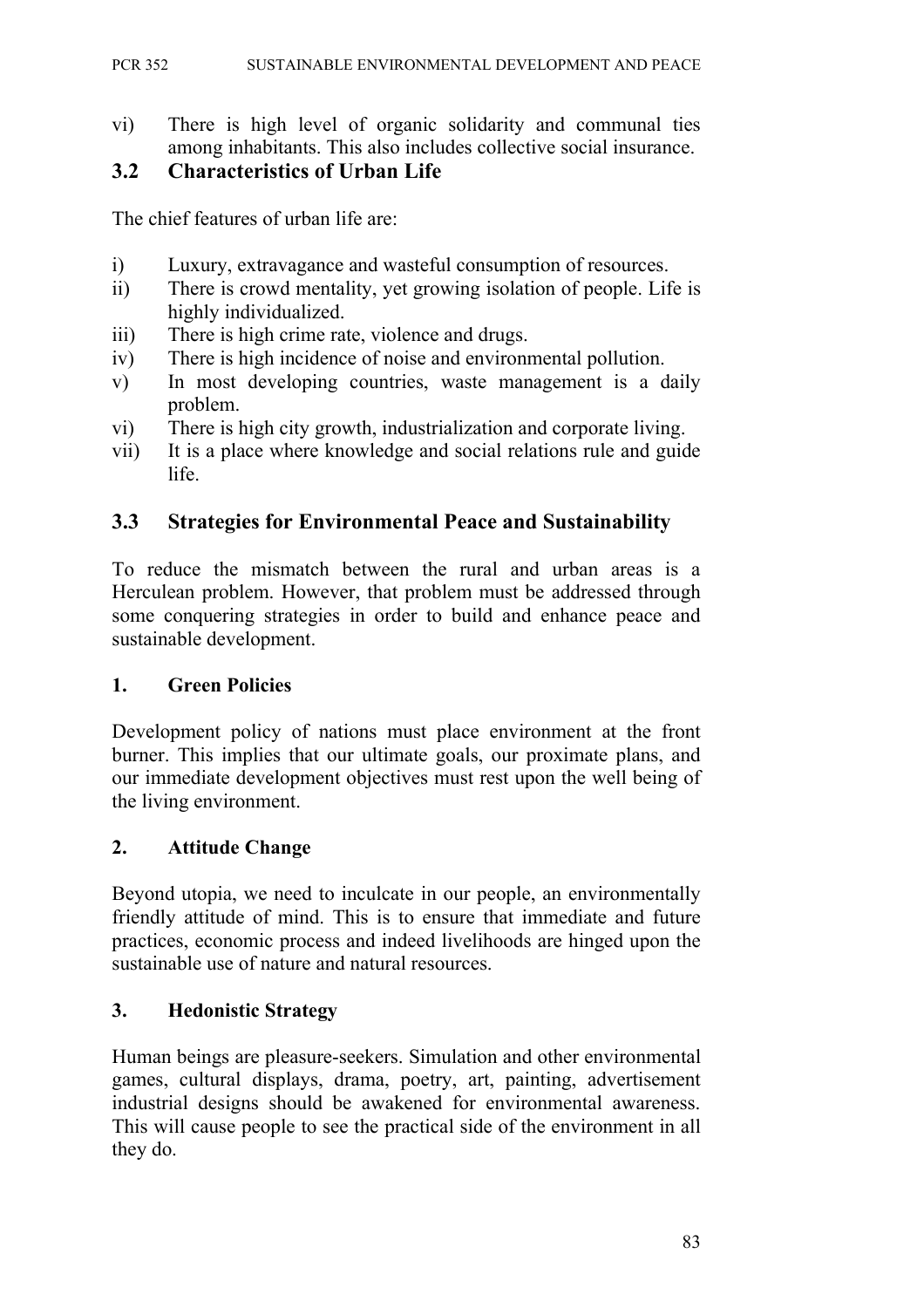### **4. Traditional Environmental Knowledge**

Traditional Environmental Knowledge (TEK) should be kept alive. There are age-survived means of protecting nature including regulated use of streams, rivers, forests, and the like. Abuse of TEK means abuse of the environment. Promotion of TEK means promotion of sound environmental practice.

### **5. Community Education**

People must be taught to live together, learn together and take actions together to protect their environment. Awareness must be acquired on how they can use what is available to obtain what they need. In the event of change, people need to learn how to cope with a changing environment.

### **6. Sanitation**

In urban and rural areas, people have to know how to clean up their environment, beautify it and make it convenient for living. Both the people and the environment would relate in a healthy way in a sanitary and sanitized context.

# **4.0 CONCLUSION**

We have people who live either in urban or rural areas. In both locations, there is great use being made of the environment and its natural resources. The nature of those locations, whether urban or rural, determines and influences the pressure, which is being exerted on the environment. As the characteristic features of urban and rural areas are different so are the life-styles and livelihood practices. In all societies, we need environmental practices which sustain human live and protect nature.

Peace is a commodity, which everybody seeks. Conflict does good to no man. Environmental strategies for peace-building which have been identified and presented in this unit can help us in our journey to peace and sustainable development.

# **5.0 SUMMARY**

The dichotomy between urban and rural societies has been presented in this unit. Effort was made to establish the nature and characteristics of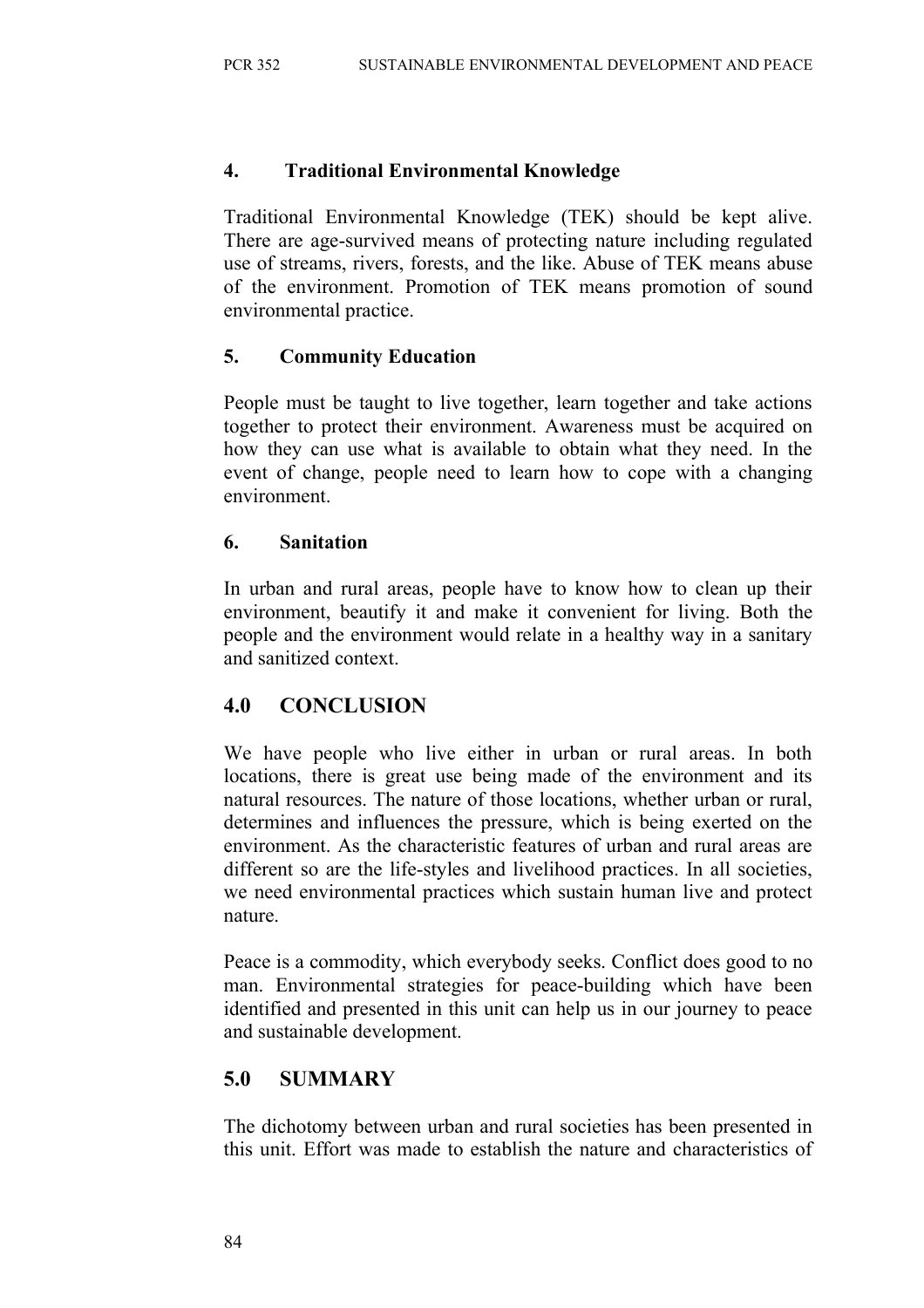those societies and the strategies that we can use for promoting peace and sustainable human development in those communities.

#### **6.0 TUTOR-MARKED ASSIGNMENT**

Why do we need environmental peace and sustainable development? What ecological characteristics would guide in implementing strategies for peace and the environment?

### **7.0 REFERENCES/FURTHER READINGS**

- Ehrenfeld, D. (1997). The Management Explosion and the New Environmental Crisis. In H. Hannum (Ed) *People, Land and Community.* London: Yale University Press.
- Bakut, B. (2006). 'The Environment, Peace and Conflict in Africa'. In S. G. Best (Ed). *Introduction to Peace and Conflict Studies in West Africa.* Abuja: Spectrum Books.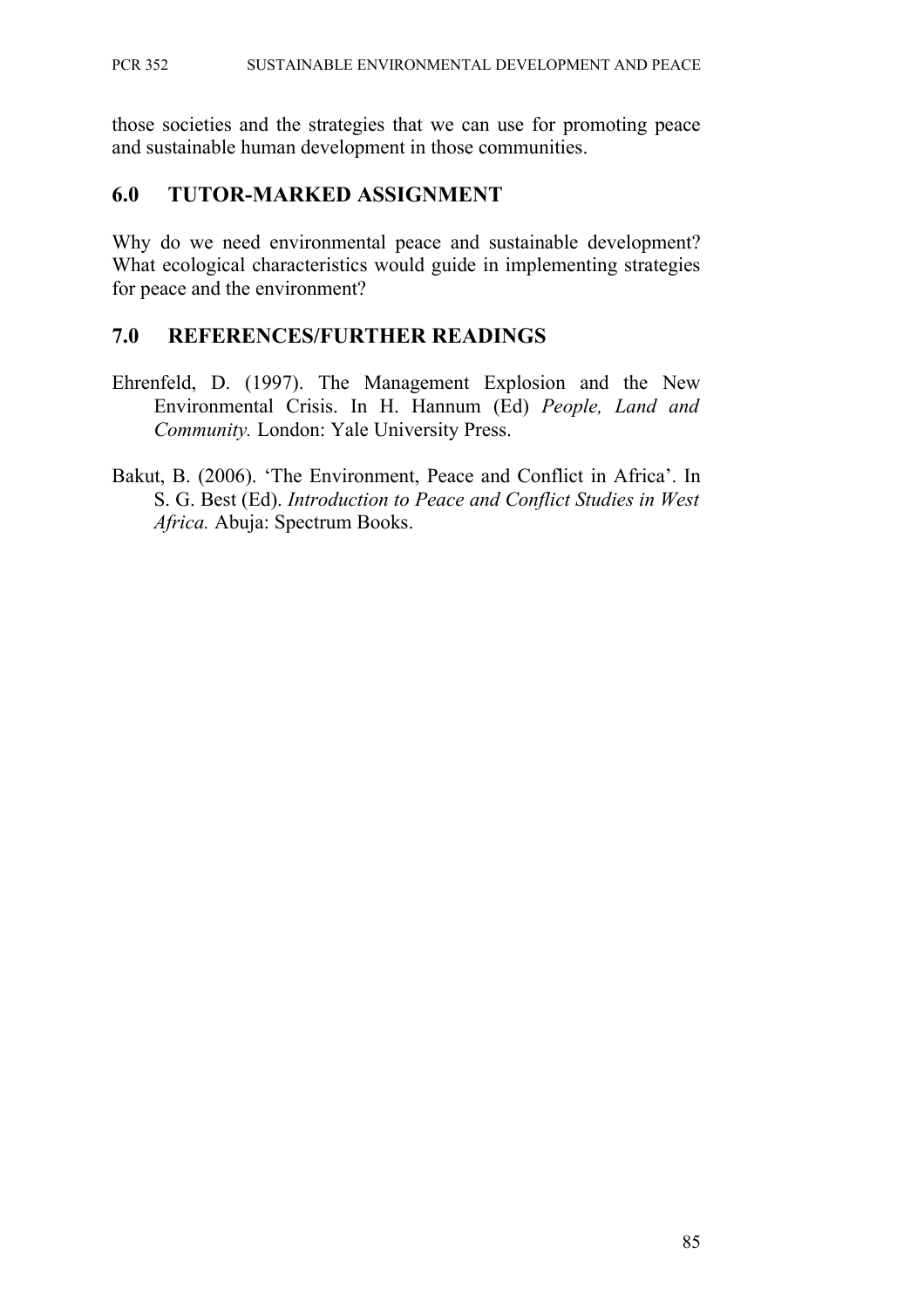# **UNIT 2 ENVIRONMENTAL CASUES OF CONFLICT AND THEIR RESOLUTION**

### **CONTENTS**

- 1.0 Introduction
- 2.0 Objectives
- 3.0 Main Content
	- 3.1 Environmental Causes of Conflict
	- 3.2 Environmental Conflict Resolution
- 4.0 Conclusion
- 5.0 Summary
- 6.0 Tutor-Marked Assignment
- 7.0 References/Further Readings

### **1.0 INTRODUCTION**

Conflicts are part of human life. They are integral to it. Conflicts may not be permanent, but they are phenomenal in the society. Within and between patterns of human relationships, there are often differences in opinions, beliefs, values, aspirations, pursuits, and aspirations. Sometimes human perception and understanding situations may be at variance with each other. All these may engender disputes or lead to conflict.

Disputes and conflicts are relational. They differ in degree not really in kind. A dispute is a temporary conflict over a matter. A conflict on the other hand is a seemingly permanent, recurrent dispute over a matter or combination of matters. Most conflicts begin as dispute and some disputes degenerate into a conflict.

As humans interact with the living resources of the environment, their interaction may precipitate conflict. When that arises, it is difficult to guarantee peace and sustainable development. Thus, there is need to identify and resolve environmental conflicts and build-up peace in the society.

### **2.0 OBJECTIVES**

During and at the end of studying this unit, you should be able to:

- state the difference between a dispute and a conflict
- identify and comment on at least four causes of environmental conflicts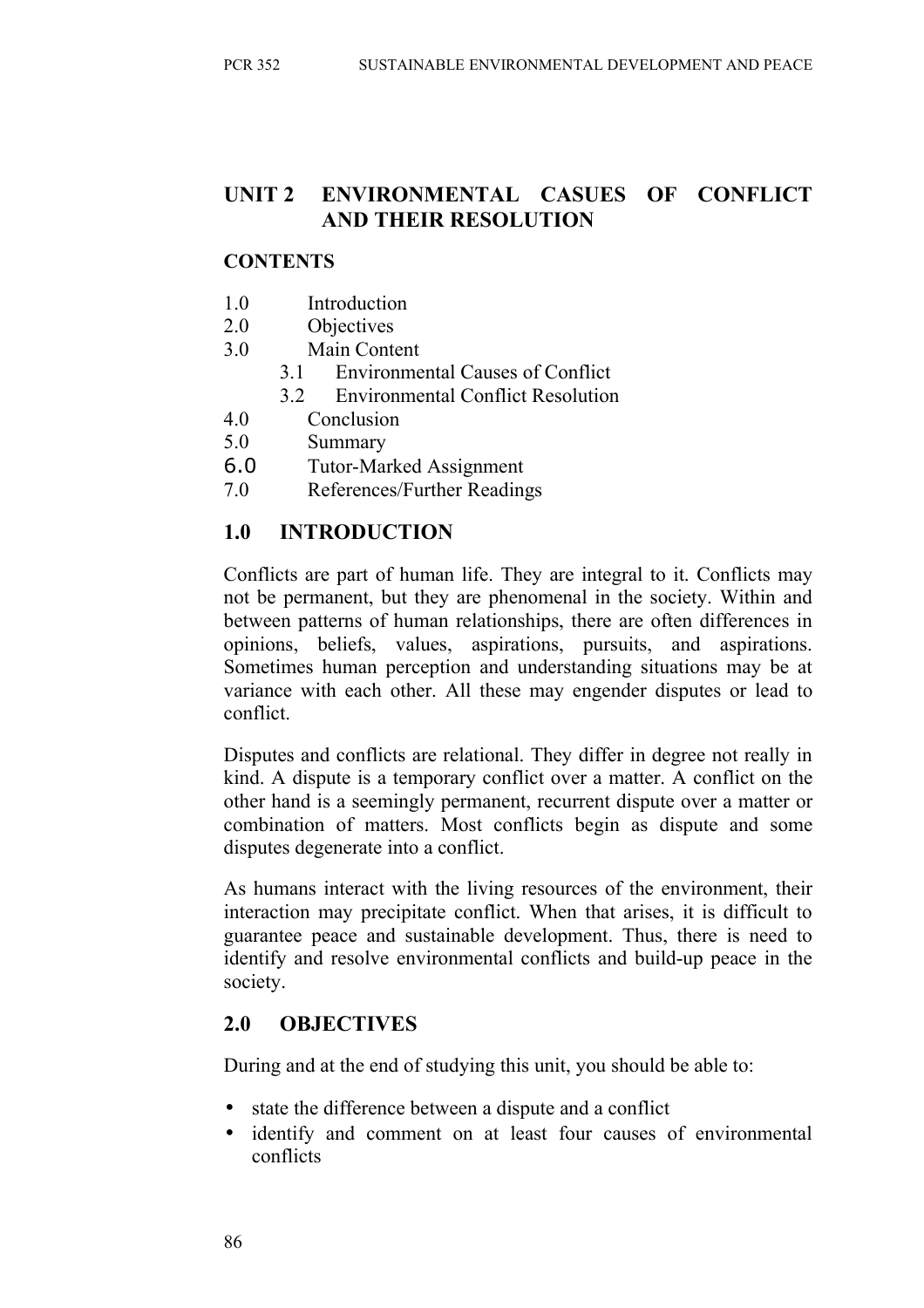- present a reasoned strategy for resolving environmental conflicts in your locality
- state in clear terms, how conflicts can infringe upon ecological rights.

### **3.0 MAIN CONTENT**

### **3.1 Environmental Causes of Conflicts**

As we stated earlier, conflicts are phenomenal in the society and they have several underlying causes. The causes of environmental conflicts in our own case can be identified and presented.

- **1. Human Survival Needs:** We saw earlier (module 1, unit 3) that human beings are ethically prior. They are an end, not a means to an end. Their survival is paramount need. Thus, anything that touches on such needs of survival is bound to precipitate conflict. Basic human needs of food, shelter, clothing and security and air, can never be compromised without conflagrations of conflict. Thus, environmental stability depends in large part on the protection given to human survival needs.
- **2. Human Interests:** All humans have varying and competing interest, which must be articulated for social harmony. Individuals differ in their interest; so do groups. At individual and social levels, therefore, the management of interest is crucial to the ability of people to enjoy environmental harmony. It must be noted that individuals who pursue their interests must do so while accommodating the interests of others. Groups also have defined interest, which they aspire to attain, but not in exclusion of the interests of other social groups.

However, when individuals or groups adopt hard-line positions in attainment of their interests, then, conflicts become inevitable. Can people be willing, and ready to sacrifice some of their interests sometimes for the sake of environmental peace? This therefore remains a probing question.

**3. Human Values:** Needs and interests are residuals when compared with core values of individuals and place. Values determine and influence needs as well as interests of people. Values constitute an intrinsic quality or virtue of goodness placed upon something. Values override a lot of other considerations in life. For instance, the value placed on public peace can out-worth any personal need or interest, and thus, over-ride it. There is also value placed on group identity, culture, traditions and social norms, etc.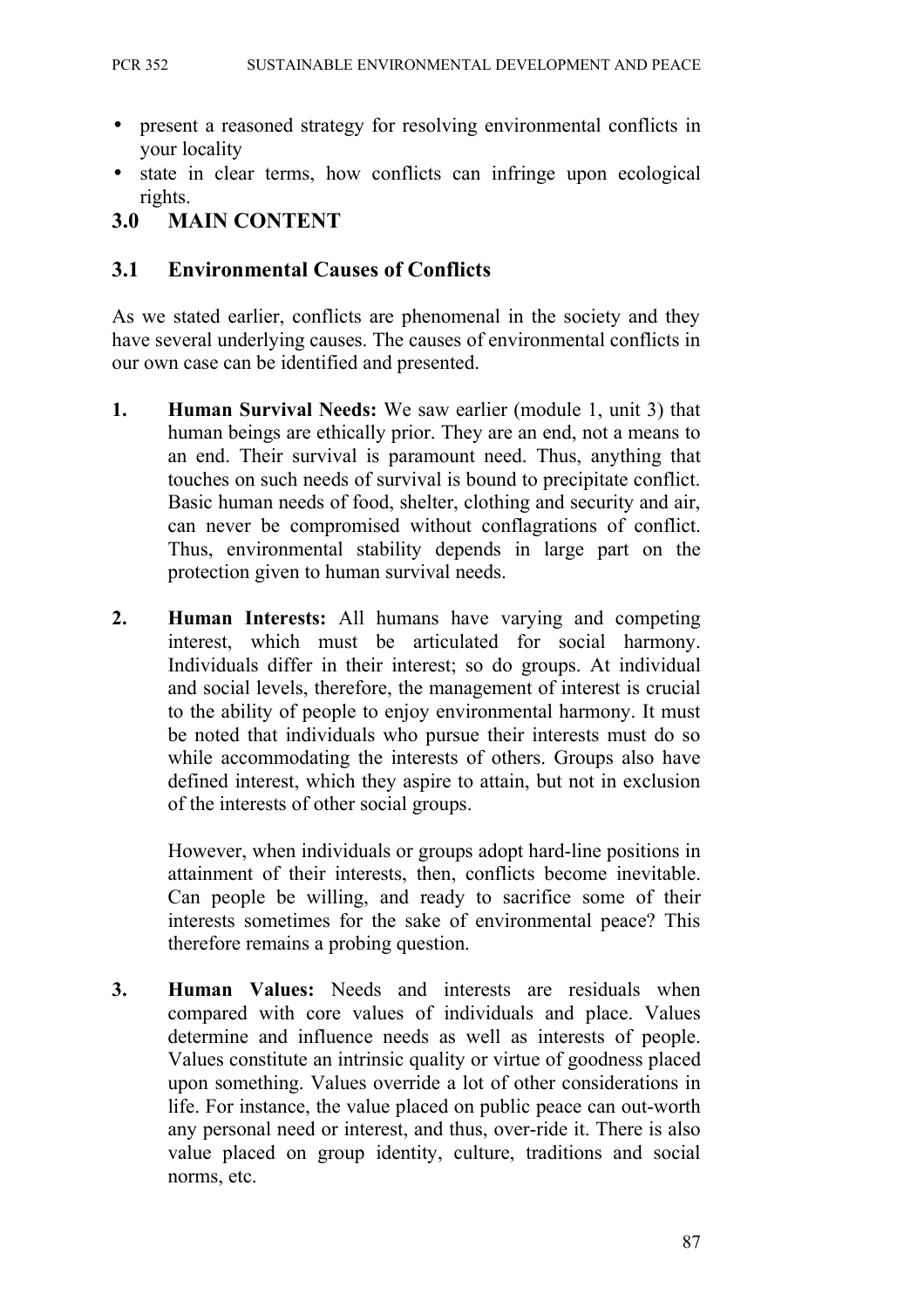Those who attempt to counter veil those values would surely be treading upon the slime-pits of conflict. Thus, it is inescapable to deride or despise or trample down the values of people without the response of conflict. The values of nationalism for example have led to several conflicts and are still pulling on several conflicts around the world.

- **4. Resource Control:** Resource control is gaining recognition as an environmental right. You cannot dismember people from their environment of ages. People and the living environment are inextricably linked together. The environment sustains them through the resources which nature bequeathed and endows in it. The people explore, exploit, utilize and control those resources as their loom from nature. To disadvantage the people in the benefits of those resources or a commendably fair share of the resources has the indubitable effect of sparking conflict, which may take a lot of other resources to calm down. To undermine the people's access to available resources in their environment is indeed a violation of their fundamental rights. it can be equated to a sentence of collective suicide passed on them. Their resistance can therefore lead to interminable conflict.
- **5. Livelihood Practices:** In a competitive social situation where human needs are many but satisfaction of the needs is scarce, how can people meet those needs? Individuals derive means of satisfying their needs in order to lead.

# **3.2 Environmental Conflict Resolution**

- **1. Negotiation Skills:** Apply the skills of negotiation, persuasion and plausible and convincing argument to modify attitudes and the interest of parties to a matter. The objective is to help all sides reach a compromise and make resolution(s) toward peace.
- **2. Needs Meeting Approach:** Never block the survival needs of the people. Help them to maximize their needs meeting capabilities. However, where there are higher level needs to be considered, then present to them an acceptable alternative. You may work out compensation and other support mechanisms for existence and survival. Do not abandon people who are helpless, desperate and disadvantaged.
- **3. Values of a Common Humanity:** Human beings are relational. The value of a common humanity is what propels the turbines of globalization. Beyond race, age, creed and gender, we share a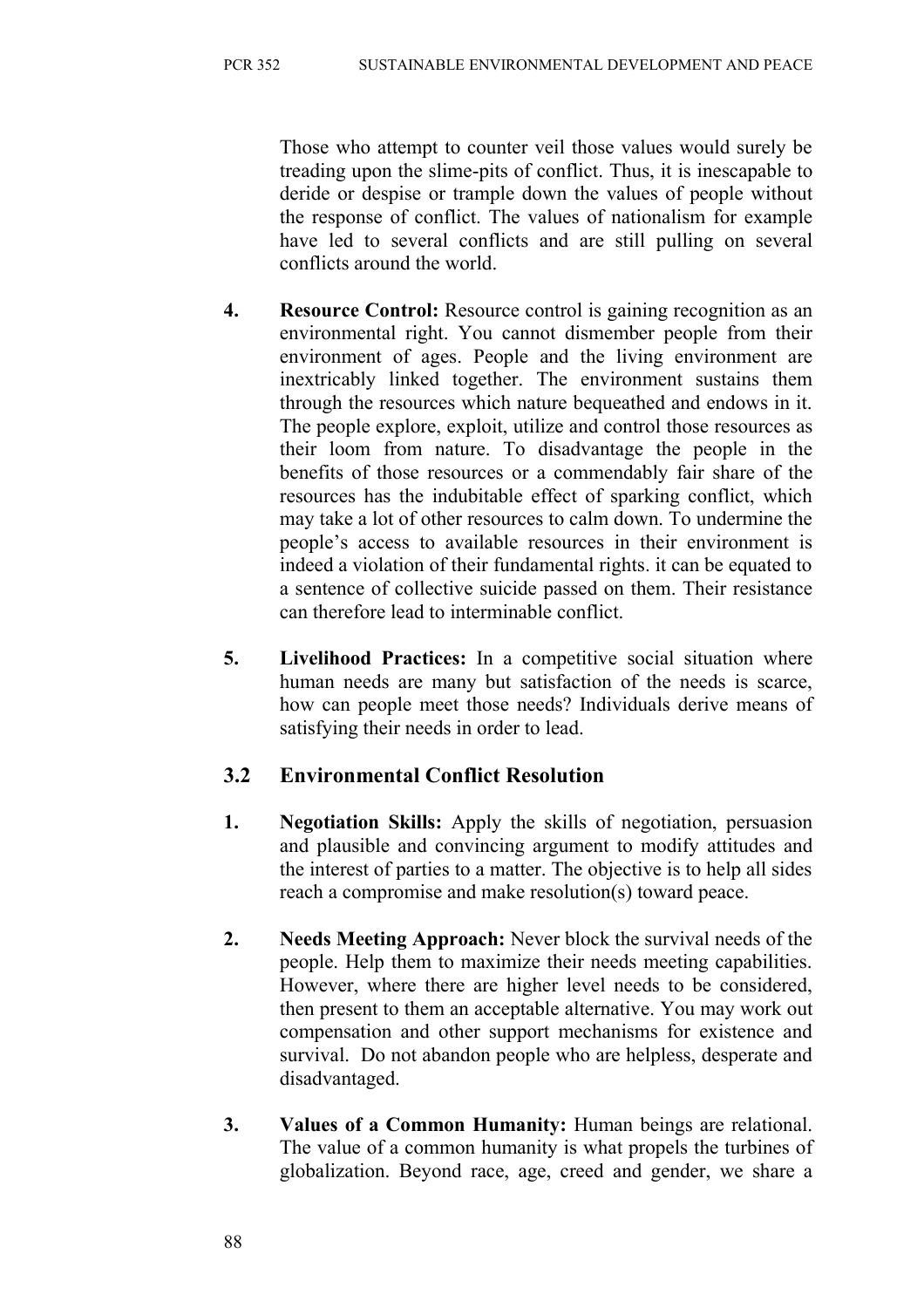common humanity. Mutual cooperation, partnership and assistance to enable all people everywhere attain good life and actualize their set values is the new frontier in the world. Terms like corporate governance, tripartism and democracy all attest to the fact that we all need each other. The promotion and advocacy of those values can help to engender peace and vitiate conflict.

**4. Resource Indices:** The resource base constitutes the life-wire of people's existence. It follows that no attempt should be made to ravage the living resources of the people by any means. Availability of resources is one thing; the exploitation of resources for the maintenance of livelihoods of the people is another. When resources are tapped for the common good of the majority, then it must be noted that adequate derivation and plough back must be put in place in order not to deny the owners, adequate enjoyment of the benefits arising from these sources found in their area.

These measures taken together can help us to maintain and sustain peace in a competitive environment with may stakeholders.

# **4.0 CONCLUSION**

No society can move forward without peace. In some place, shifting of boundary landmarks, struggle for fishing area, and use of forests for gathering, harvesting of resources, timber and non-timber products and hunting could be sources of perennial conflicts. Bush burning arising from slash and burn agricultural practices and for hunting can predispose crisis.

What is vital to us in this chapter is the need to create and sustain an environment of peace by reducing the sources of conflict and increasing human friendly approaches to environmental resources management and utilization.

# **5.0 SUMMARY**

Conflicts are inevitable in human relations. However, it is the ability to manage and resolves the conflicts, which counts. Conflicts were understood as phenomenal and differ only in degree and not in kind. The causes of environmental conflicts have been presented to give an overview of the changing nature of its epidemiology. Efforts have also been made to help understand how to treat conflict and how to prevent and control conflicts. All of these point to the need for us to have an enduring peace in the environment.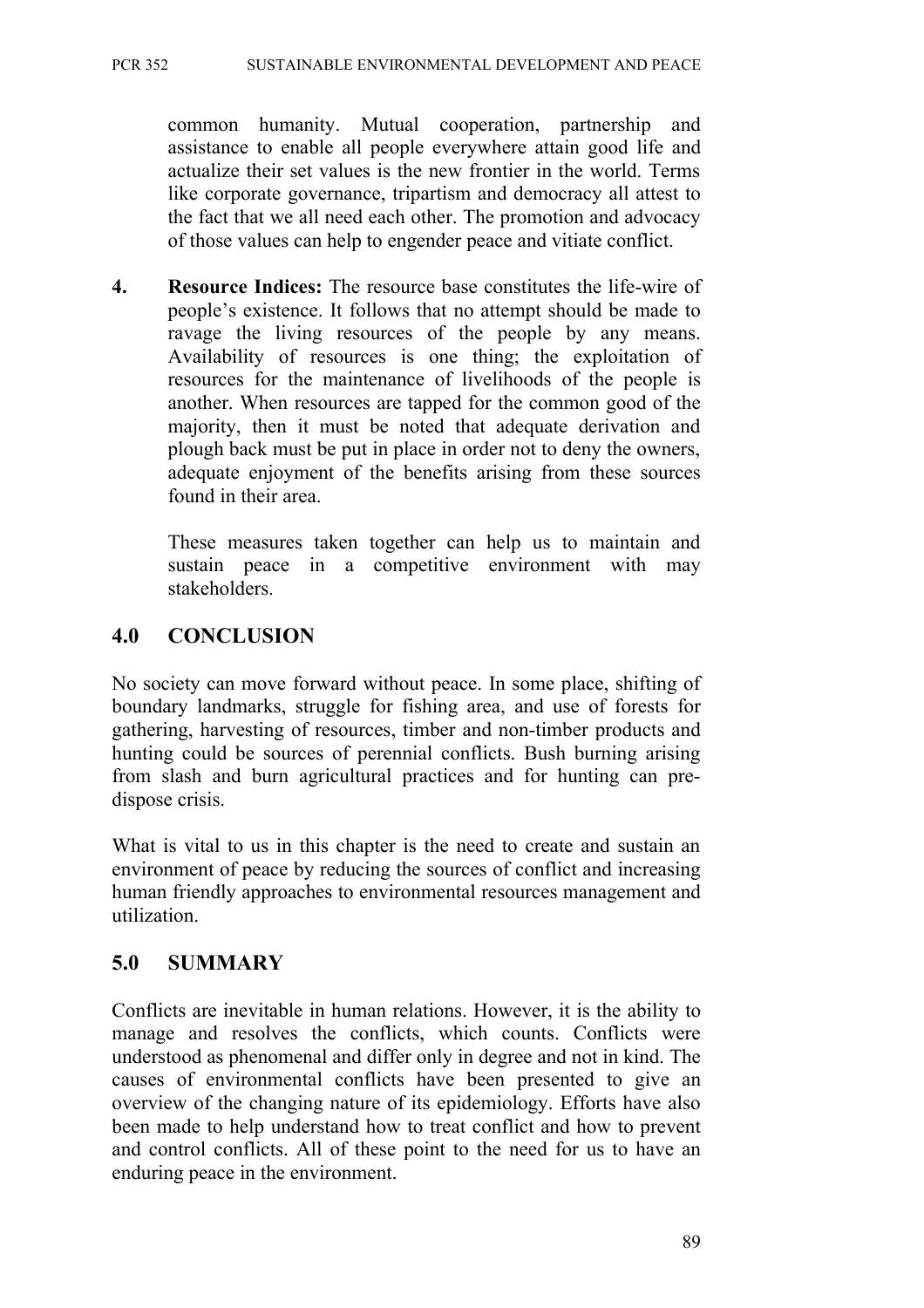### **6.0 TUTOR–MARKED ASSIGNMENT**

- 1. Give reasons to explain why we find environmental conflicts around the world.
- 2. From your understanding of human conflicts and your local environment, plan some possible activities that can mitigate environmental crisis.

### **7.0 REFERENCES/FURTHER READINGS**

- Best, S. G. (2006). *Introduction to Peace and Conflict Studies in West Africa.* Ibadan: Spectrum Books Ltd.
- Faleti, S. A. (2006). 'Theories of Conflict' in. S. G. Best (Ed). *Introduction to Peace and Conflict Studies in West Africa.* Ibadan: Spectrum Books Ltd.
- George, S. (1999). *The History of Development. From Western Origin to Global Faith.* Cape Town: University of Cape Town Press.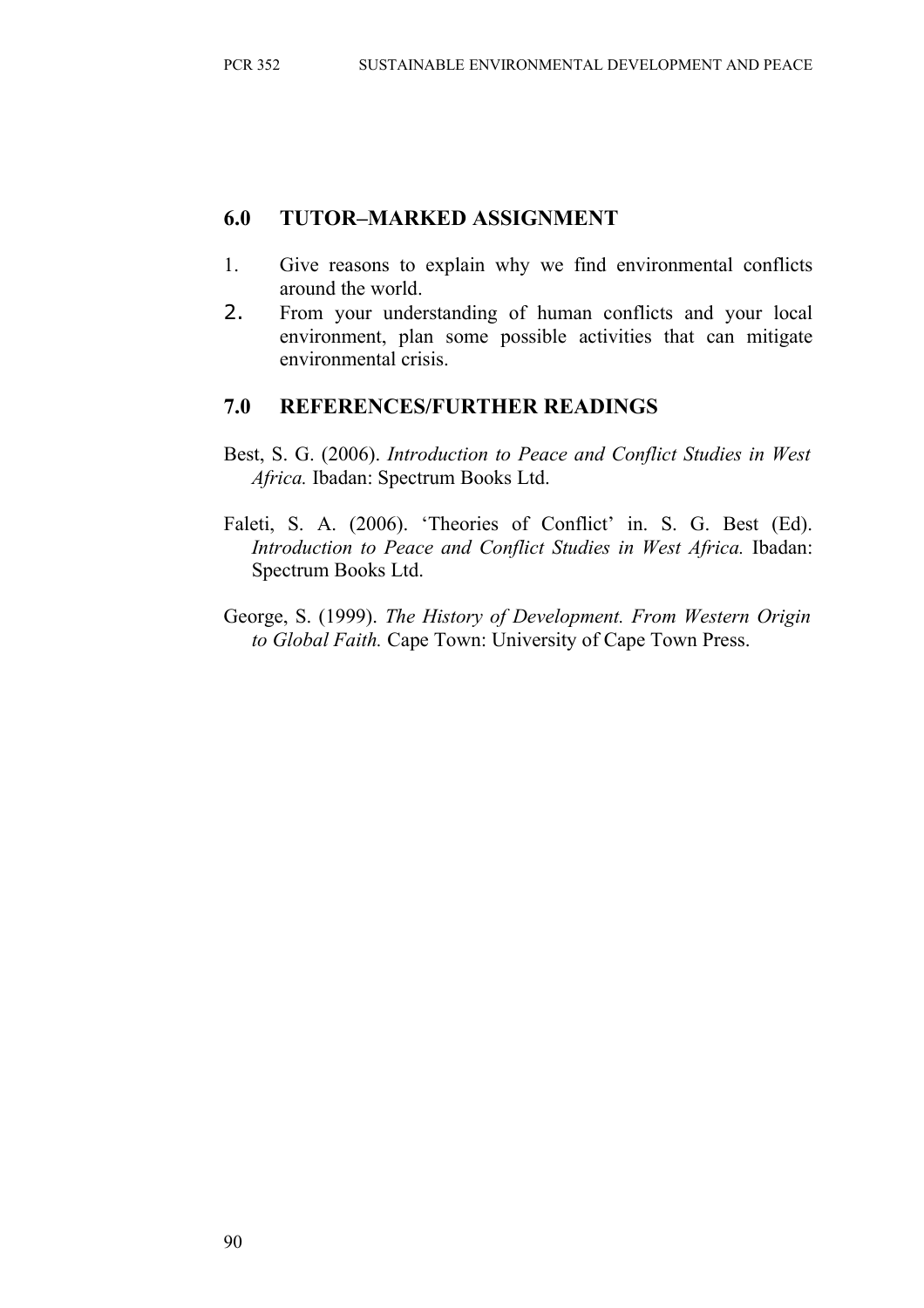### **UNIT 3 ECOLOGICAL ECONOMICS AND THE MILLENNIUM DEVELOPMENT**

### **CONTENTS**

- 1.0 Introduction
- 2.0 Objectives
- 3.0 Main Content
	- 3.1 Maximizing the Use of Ecological Resources
	- 3.2 Minimizing Resource Waste and Depletion
	- 3.3 Controlling Green Capitalism
- 4.0 Conclusion
- 5.0 Summary
- 6.0 Tutor-Marked Assignment
- 7.0 References/Further Readings

### **1.0 INTRODUCTION**

There are indices, which show us that there is ecological balance and sustainable development. These dualistic processes are very much needed for the prevalence of peace in the society in which we live. The quality of life enjoyed or denied are by-products of individual and collective decisions affecting environmental-well-being. Development practices, which vitiate and compromise a garden ethic of protecting the environment is indeed development driven by questionable attitudes and suspicious economic motives. Such development derives on destructive greed and unacceptable environmental change.

All this suggests a new way of evaluating our ecological economics. The ecology and the economy exist in reciprocity. One is a producer the other is the produced. Thus, we cannot afford to allow what is produced to erode the pristine value and regenerative potentials of the producerecology. This understanding denotes socio-economic cost-benefit analysis and implication. Between monetisation of the resources of nature and endangerment of human life and other life forms, is a choice we must make for our common future. Essentially, we need to resolve this apparent conflict for us to live in peace now and in the future. Rethinking such a choice means undertaking three forms of judgements in dealing with the natural environment. We go into those concerns next.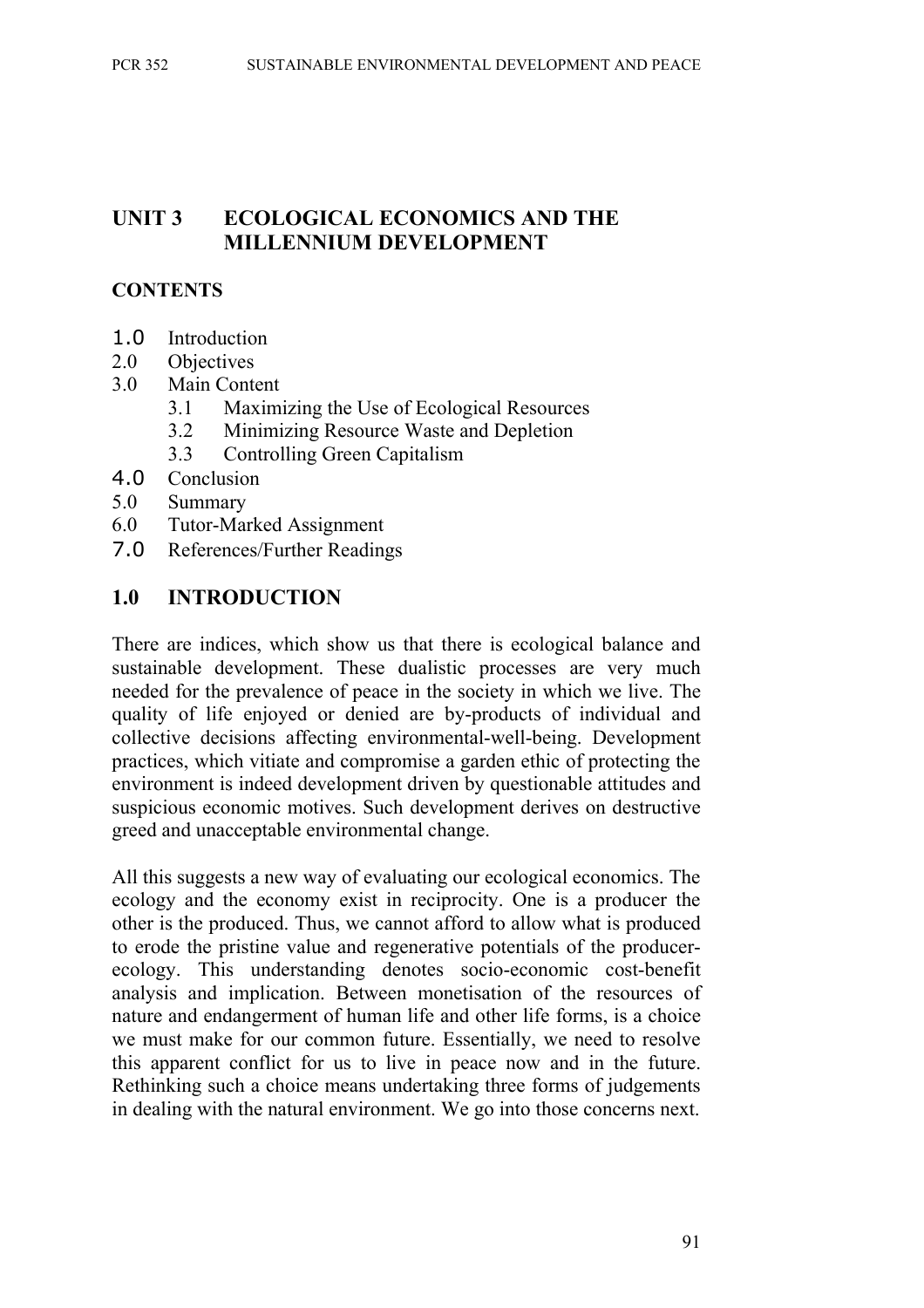### **2.0 OBJECTIVES**

During and after studying this unit, you should be able to:

- explain the environmental justification of ecological economics
- describe steps that can be taken to maximize the use of ecological resources for the benefits of human beings
- identify the measures that can be taken to reduce environmental resource depletion
- suggest strategies for regulating environmentally harmful practices in your country.

# **3.0 MAIN CONTENT**

# **3.1 Maximizing the Use of Ecological Resources**

Resources have values that transcend political dimensions. Resources may be abundant, but they are of no value when they are abandoned and unexploited. However, the power, consideration, influence and recognition which people can have depend in part on how they are able to explore, exploit and even distribute and utilize resources to meet the ends of human beings.

As presented in earlier units, there are two types of resources: Finite and Renewable resources. Both provide the material basis for improvement of human standards. Finite resources may appear as hydro-carbonspetroleum or crude oil, others are mineral deposits including gold, coal, copper, cobalt, tin, iron and steel, lime-stones, granite, laterite, etc. These non-renewable finite resources when open to exploitation have estimated extractive potential after which they become exhausted. Accordingly, the surplus values from their extraction need to be invested into other productive sectors in other to reap its dividend for the future. To mismanage such resources would make to risk a potentially secure future.

One the other hand is found a range of renewable resource base in the environment. These include the forests and other associated resources such as wildlife, fisheries, exotic species, biodiversity, the rivers, seas and the atmosphere including energy from the sun (solar energy) and wind.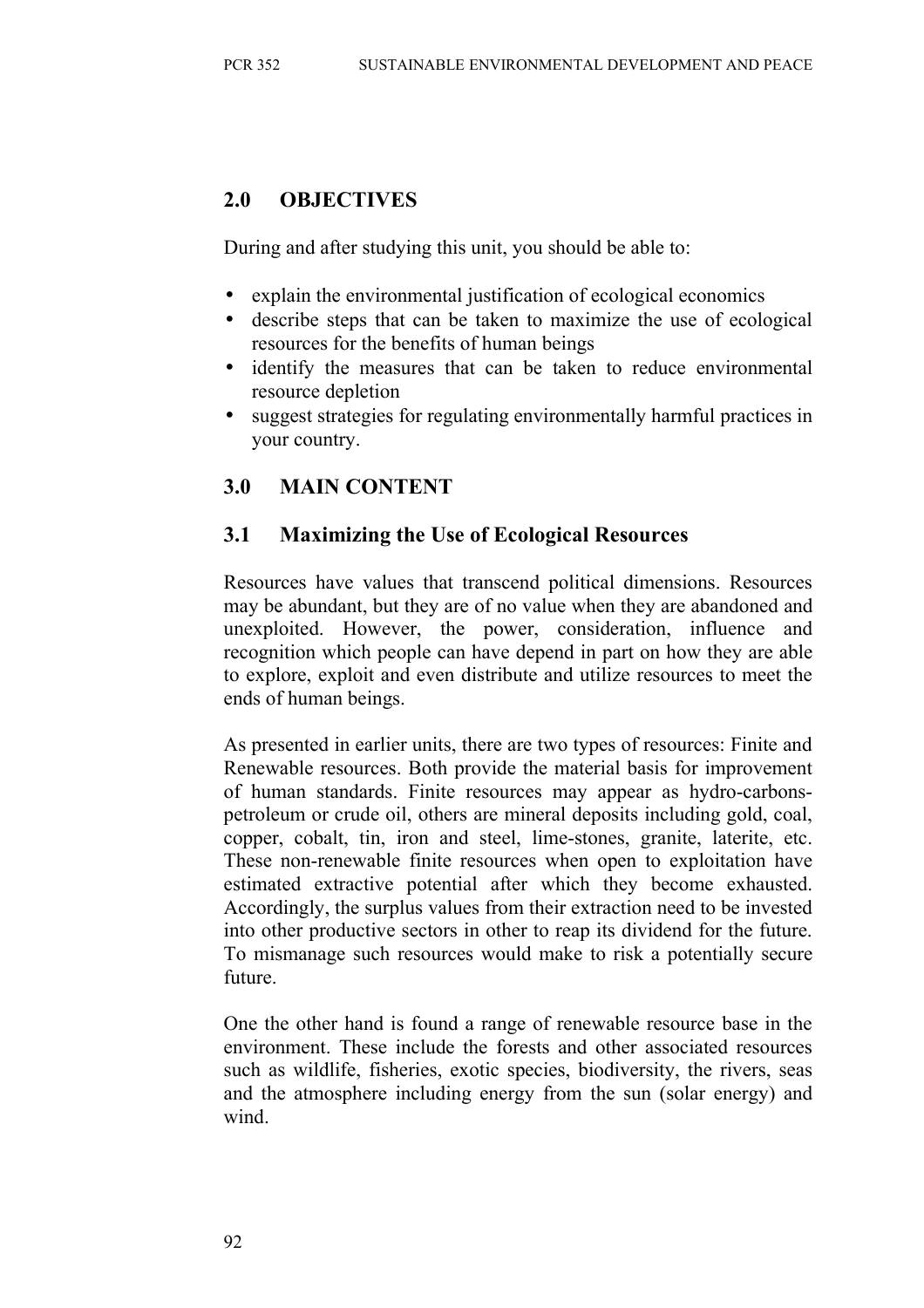For us to maximize the use of those resources require a shift in our current perceptions about the environment to adopt a garden ethic or an attitude of caring for the earth and its abundant resources. Protection must be the chief principle in dealing with the environment. Whatever, we do to the environment; we must and should be able to account for its impact level. The potential damage or harm to the environment must not be in excess of its carrying capacity.

#### **3.2 Minimizing Resource Waste and Depletion**

Wanton exploitation is one chief reason for resource depletion and waste. It would be difficult for people to understand, appreciate and value what they did not work for. Environmental resources are naturally endowed upon us as humans. They are an inter-generational gift. What this means is that, the use of such treasure base of nature must be guided with ethics. This means in utilizing the natural resources, effort must be made to protect the regenerative potential of the environment. Thus, garden ethics supposes that we make use of resources in the environment to meet existential needs around us. In doing this, we must not allow the resources to become exhausted and reach a level of decline that makes it difficult to replenish itself.

We need to tame our appetites. The propensity to over-exploit the natural resources, over consumption and waste leads to speedy decline and depletion of renewable resources. It therefore stands to reason that our attitudes must change so that the resources continue to be available and adequate to meet human needs. Consumption patterns both at individual and social levels should be based on needs and not on wants. There should be strategies deliberately put in place to allow the renewable resources to regenerate themselves and be restored.

#### **3.3 Controlling Green Capitalism**

In capitalist thinking, every resource has value, can be utilized, and a monetary price can be placed on it. Everything is seen in terms of monetisation. The tendency to monetise every available resource encourages people further to think in terms of surplus value. However, the desire to create surplus often tilt towards materialism. Once the monetary reward begins to trickle in, there could be no end to extraction and exploitation. This results in green capitalism.

Green capitalism is therefore a concept, which tries to explain the practice by which forest resources especially of poor nations and indeed, their environmental resources are open to undeterred exploitation. To this extent, it opens up demand for heavy investment in the natural resource sectors to deepen their exploitation. This pervading process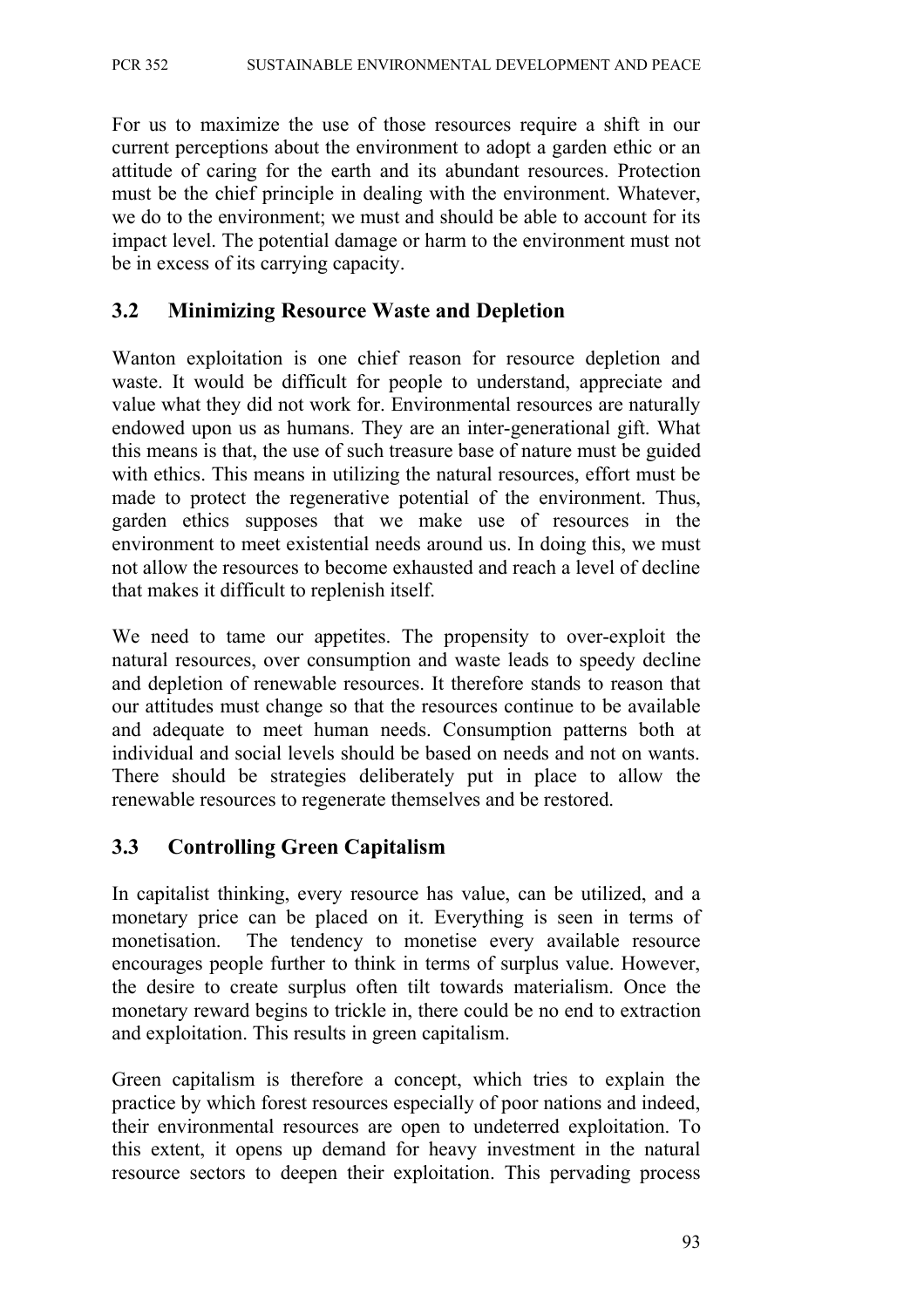needs to be controlled. Without institutional control mechanisms to stem this level of exploitation, soon, a lot of resources would be devastated, degraded and species would readily become extinct. It is to this extent that all people everywhere, economic and development planners must sit up to this needs to control the exploitation of nature.

## **4.0 CONCLUSION**

The key feature and principle of the Millennium Development Goals (MDG) is sustainable development and in fact environmental sustainability. The goals would remain a farce, when we neglect our due diligence and responsibility at the individual and social levels. Sustainable development is based on thinking about the needs and life of future generations towards which we all aspire.

Ecological economics is one way to capture this. We are all stakeholders in the living environment. We need to maximize the potentials of the environment so that at all times, the environment operates as a lifesupport system. We need also to minimize our negative contributions to ecological decline and resource degradation. Control of our attitudes to live in a manner that is environmental friendly is an imperative we cannot afford to neglect.

# **5.0 SUMMARY**

The presentation in this unit can be summarized as MAX-MIN-CON for MDG (i.e. maximizing, minimizing and controlling our attitudes to be compliant to or environmentally friendly to achieve the Millennium Development Goals. In this way we can contribute to sustaining the environmental balance.

## **6.0 TUTOR-MARKED ASSIGNMENT**

The formula MAX-MIN-CON can be used to explain the concept of ecological economics. Discuss in full.

## **7.0 REFERENCES/FURTHER READINGS**

DVV (2004). *Adult Education and Development* (64). Bonn: DVV.

Federal Environmental Protection Agency (1989). *National Policy on Environment.* Lagos: FEPA.

IUCN-WWF-UNEP (1980). *World Conservation Strategy.* Gland Switzerland: IUCN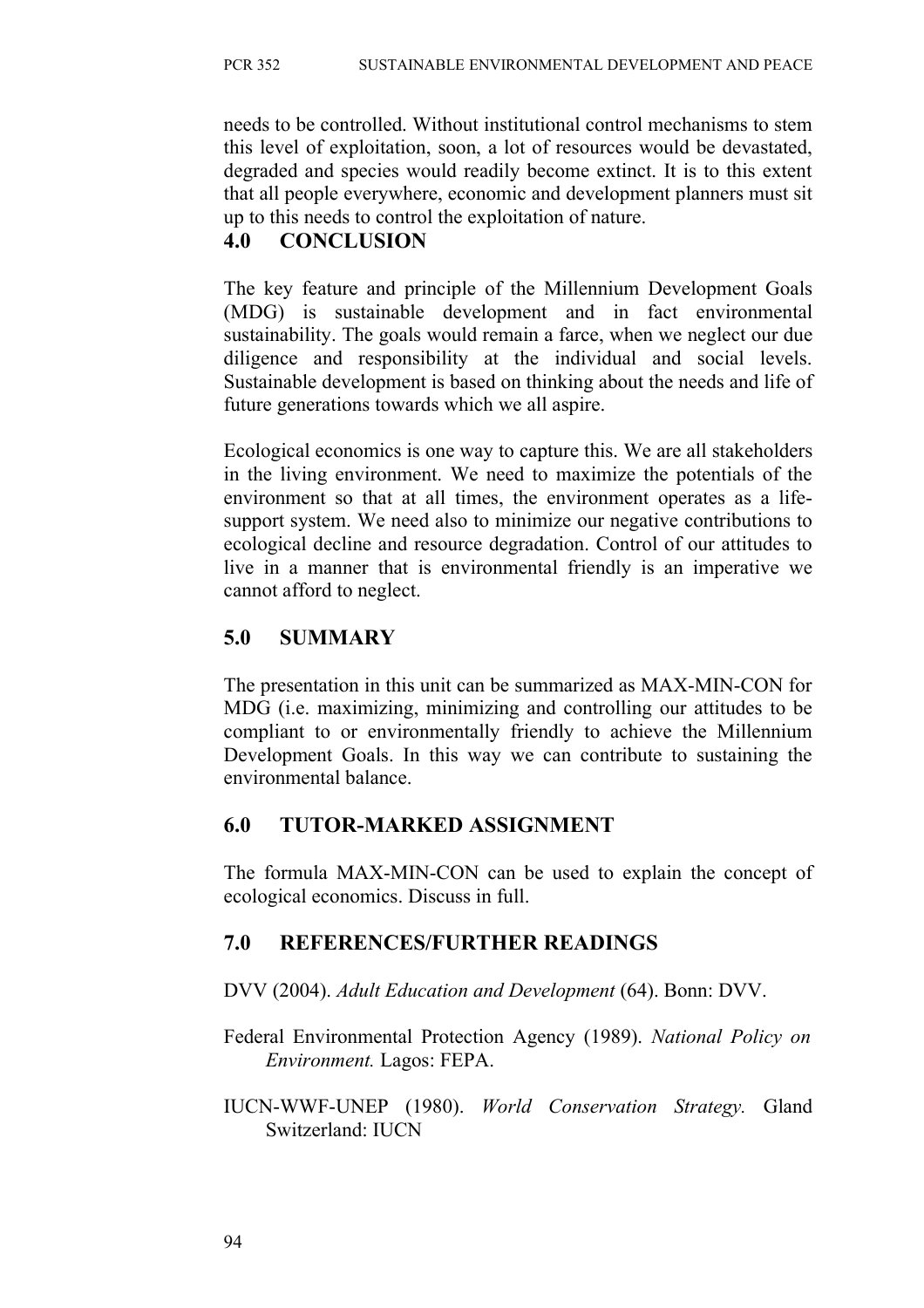#### **UNIT 4 DEVELOPMENT AND UNDERDEVELOPMENT: THE HUMAN SECURITY ISSUES**

#### **CONTENTS**

- 1.0 Introduction
- 2.0 Objectives
- 3.0 Main Content
	- 3.1 The Meaning of Development
	- 3.2 Underdevelopment Problems and Peace
- 4.0 Conclusion
- 5.0 Summary
- 6.0 Tutor-Marked Assignment
- 7.0 References/Further Readings

#### **1.0 INTRODUCTION**

It is not an easy task to make attempt at explanation of the concept of development or underdevelopment. One reason for this owes to the point that they are an all-comer concept for nearly the entire human activities. But this is precisely what we shall delve into in this unit. Whatever our concept of development it would amount to little without synergies drawn to human security.

These three concepts of development, underdevelopment and human security, help us to understand the quality of human life and its associated existential conditions in a given place at a specific time. The knowledge we gain from the concepts is not static. Understanding them is pragmatic and relative to the social and political environment in operation at any time. They are all human needs and their provision or lack of it, can lead to peace or lack of peace respectively.

#### **2.0 OBJECTIVES**

During and at the end of studying this unit, you should be able to:

- discuss in clear terms the meaning of development
- differentiate between development and underdevelopment
- show the relationship between human security and development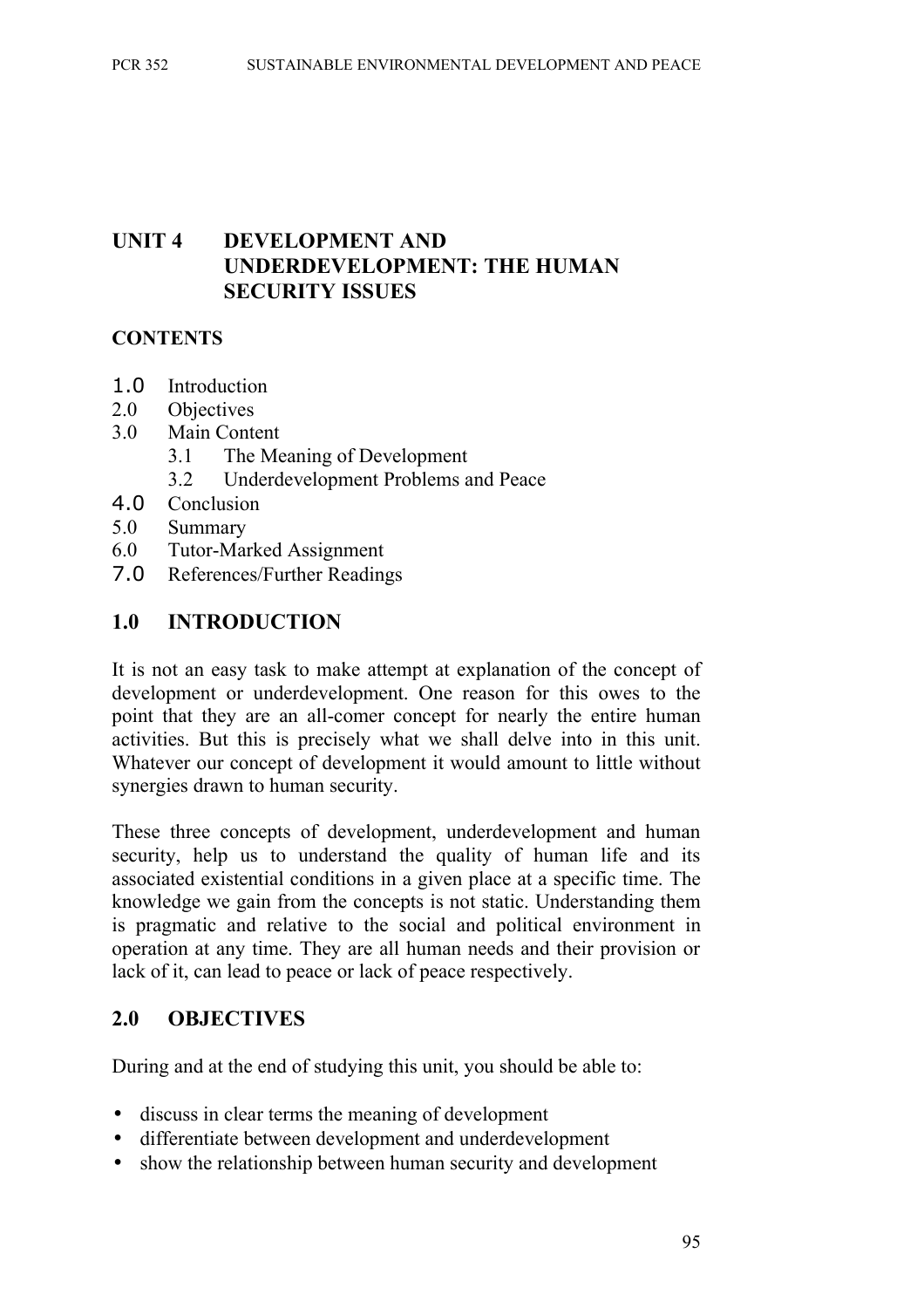• explain how underdevelopment and human security can affect environmental peace.

#### **3.0 MAIN CONTENT**

#### **3.1 The Meaning of Development**

There can be no unilateral approach to the description of development as a concept. Development is a composite term. Different people have different interpretation of the concept. However, there are common overlaps, which can guide our understanding of the concept. Development practitioners may not agree on the definition of development but they may not be so divided in their description.

Development begins from the human mind. It is a process, which helps us to turn our intentions into inventions. Once things are invented, we then invest our time and energies in those inventions to create surplus value from them. Development practitioners then distribute and circulate those values of development from their area of surplus to the area of deficit for the benefit of human beings.

Development is a qualitative process. J.J. Rousseau for instance looked at it from the perspective he called five stages of economic growth. However, what can be ascribed to development as a qualitative process is that it begins from traditionality to modernity. Between these extremes of the continuum, many complex activities are involved which have positive impact upon the lives of people in the society. It widens opportunity and prospect for better life. It creates and makes materials possessions abundant for people.

Development enables us to have increased control of the environment. It helps us to design and invent scientific contrivances with which to conquer nature. It is indeed, a multi- faceted process which impinges upon all aspect of human life.

Development makes the industrialized countries and the emergent nations resemble in terms of quality of life or human development index. A simple measure of it is to assess how much the rural areas look like the urban in terms of quality of life not size. It can also be examined from how far the poor and the rich live closely together in terms of their socio-economic status and social distance. People who have overcome hunger, clothing and shelter (the basic necessities of life) are on their path to development.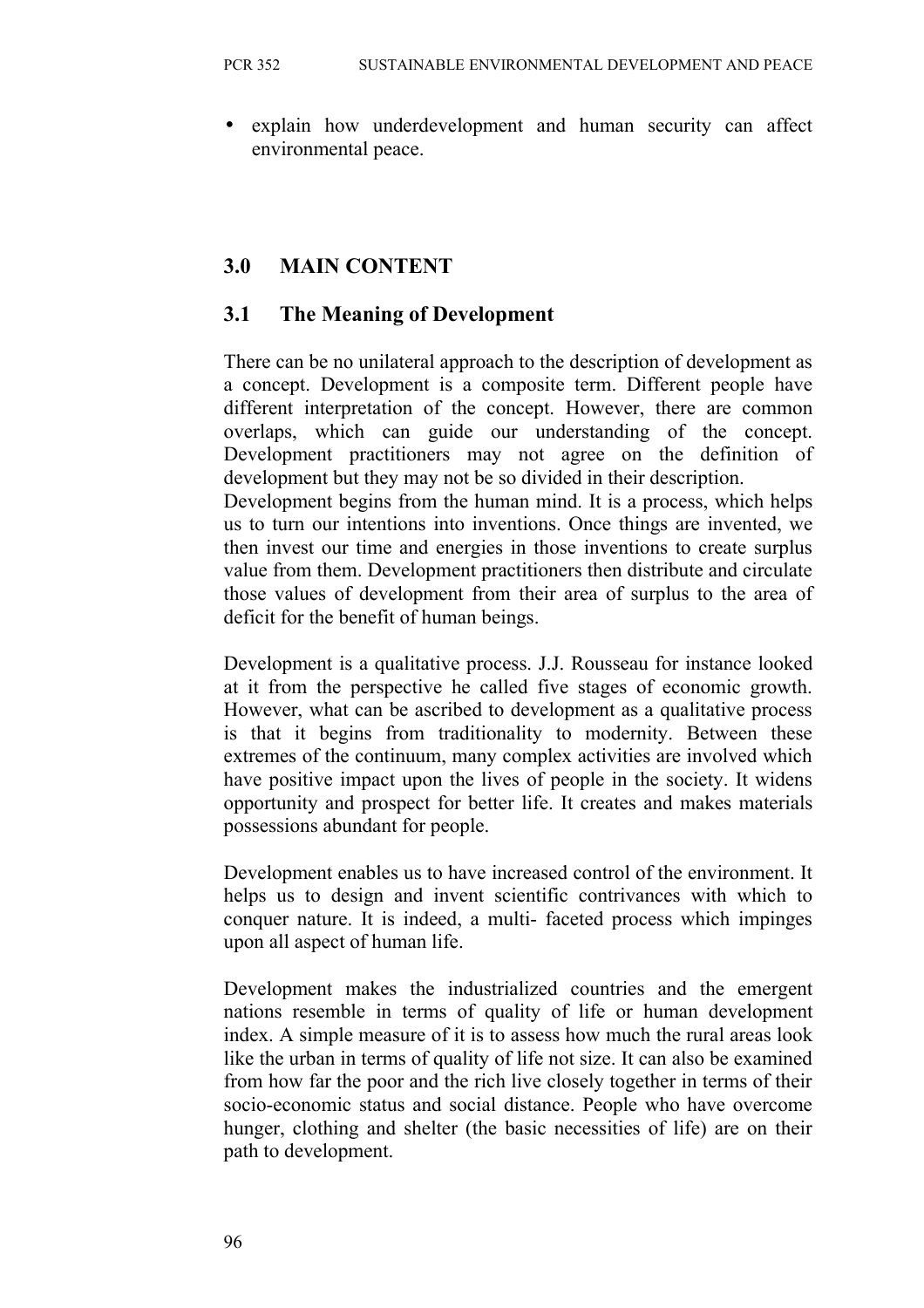Development does not mean a crime-free society in fact it increases it. It does not guarantee peace either. However, development enables us to regulate society and social conduct in line with tenets of civilized behaviour.

#### **3.2 Underdevelopment Problems and Peace**

It is almost impossible to discuss development without mention of underdevelopment. Both concepts are the opposites of the same coin. However, whereas development is positive, underdevelopment spells a negative connotation. Such negative connotations may be about people or places, which make it hardly possible for the people to understand and control their environment to human advantage.

There is always a measure of contented domesticity embedded in underdevelopment. People accept their adverse situation as given. The resign to it as fate and do little of their own to change it. They are tradition-bound and conservative. Characteristic of underdeveloped settings is unsustainable development practices with resultant gross ecological abuses. Provision for the needs of the society of the future is pretty much lacking. In many of such places the people engage in harmful traditional practices that are inimical to acceptable rules of civilized conduct.

The life expectancy in underdeveloped settings is unacceptably low. Majority of the adult population is illiterate and the provision of basic education for all poor democratic culture is a major problem in the underdeveloped countries. Accompanying this is unbridled corruption, lack of transparency and accountability on part of the leadership.

#### **4.0 CONCLUSION**

It is not so much the discussions about development and underdevelopment. What really counts to us is the human security implications and issues which they generate. Time was when human security had a solely political and military interpretation in regard to national defense. However, though this mode of thinking still persist, it is old fashioned. It has become reasonable now to realize that the security which really matters to people is their performance in terms of their human development indicators and quality of life.

It is in regard to this that the United Nations in her millennium declaration came out with the now much talked about Millennium Development Goals (MDG). The eight goals of the declaration aim to strengthen global partnership for sustainable development in the world.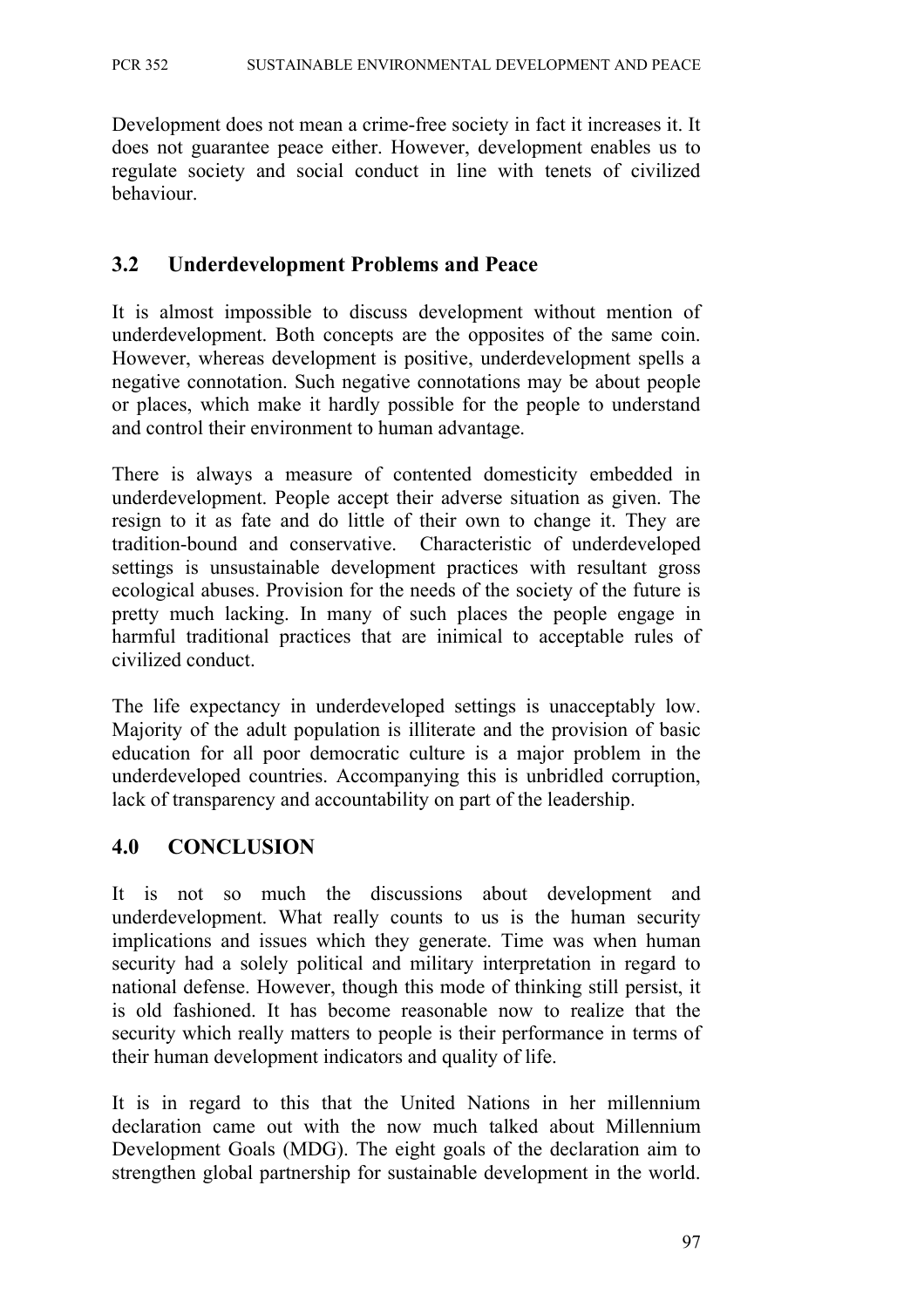In this way, both developed and developing countries can more constructively partner to assist people of the world enjoy human security in terms of provision of basic human needs. In this way nations can contribute to global peace and security.

## **5.0 SUMMARY**

Attempts have been made to clearly describe the three concepts elucidated in this unit. The concepts are development, underdevelopment and human security. What makes development and what reduces underdevelopment is the optional push towards strengthening human security in the society.

#### **6.0 TUTOR-MARKED ASSIGNMENT**

Discuss the view that human security is the preoccupation of development practice and struggles against underdevelopment.

## **7.0 REFERENCES/FURTHER READINGS**

- Okebukola, P: A (1997). *Strategies for Environmental Education.* Onitsha: African FEP Publishers Ltd.
- Okpala, J. (1996). "Enhancing Environmental Protection in Nigeria Through Environmental Education". In E. O. Aina and N. O. Adedipe. *The Petroleum Industry and the Environment Impact in Nigeria.* Ibadan: Fairchild Designs and Prints. P. 199.
- Ukpong, E.M; Ntia, N. U. Obot, A; and Usang, E. N. (1995). *Community Environmental Education.* Lagos: Macmillan Nig. Ltd.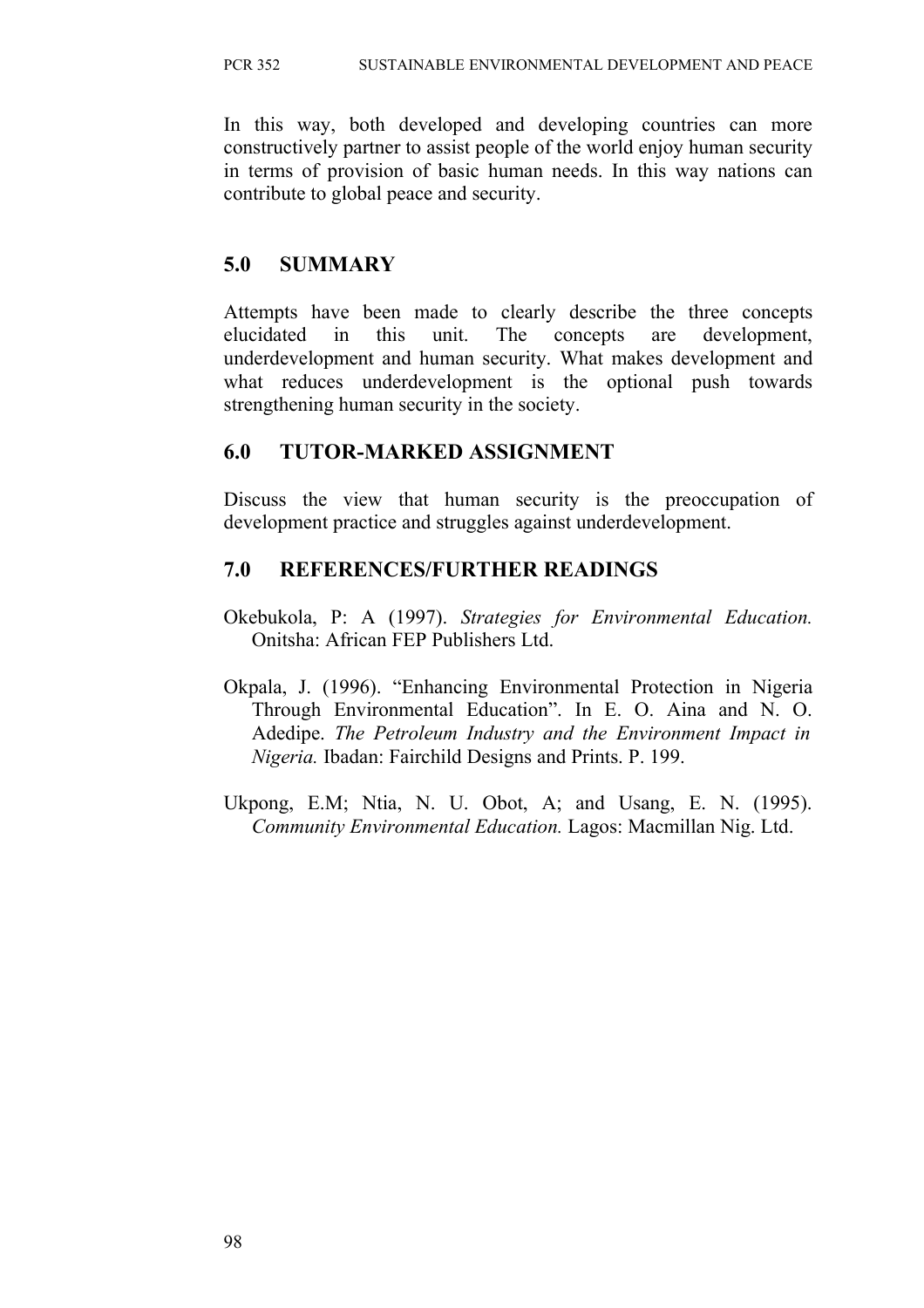#### **UNIT 5 INTER-DEPENDENCE, DISTRIBUTIVE JUSTICE AND PEACE**

#### **CONTENTS**

- 1.0 Introduction
- 2.0 Objectives
- 3.0 Main Content
	- 3.1 Dependence and Interdependence
	- 3.2 Distributive Justice
- 4.0 Conclusion
- 5.0 Summary
- 6.0 Tutor-Marked Assignment
- 7.0 References/Further Readings

## **1.0 INTRODUCTION**

Delving into the seasonal conflicts between development and underdevelopment is not necessary. However, we need to understand the naturalness of stages of economic growth and modernization within the fabric of capitalist calculations. We cannot really over simplify by arguing that the development of the metro pole centers was a function of underdevelopment of the periphery satellite areas especially in the developing countries. We need also to understand that the level of a country's external dependence or independence is rather difficult to quantify. Moreover, changes in the international system have effects upon domestic social conditions.

If nations cannot truly decline from the dominating effects exerted at the international system, what then is the situation? The world requires collective self-reliance. This can be promoted through economic growth, expansion of world trade and increased global cooperation and donor assistance. The common interest of humanity and international cooperation is required for world peace. Such a situation must see people as great actors in global events.

There must also be concerted efforts to address global inequalities and existing injustices to accelerate development for human security. Furthermore, the seemingly irreversible strength of a few nations in the international system should be harnessed for international peace, justice and security.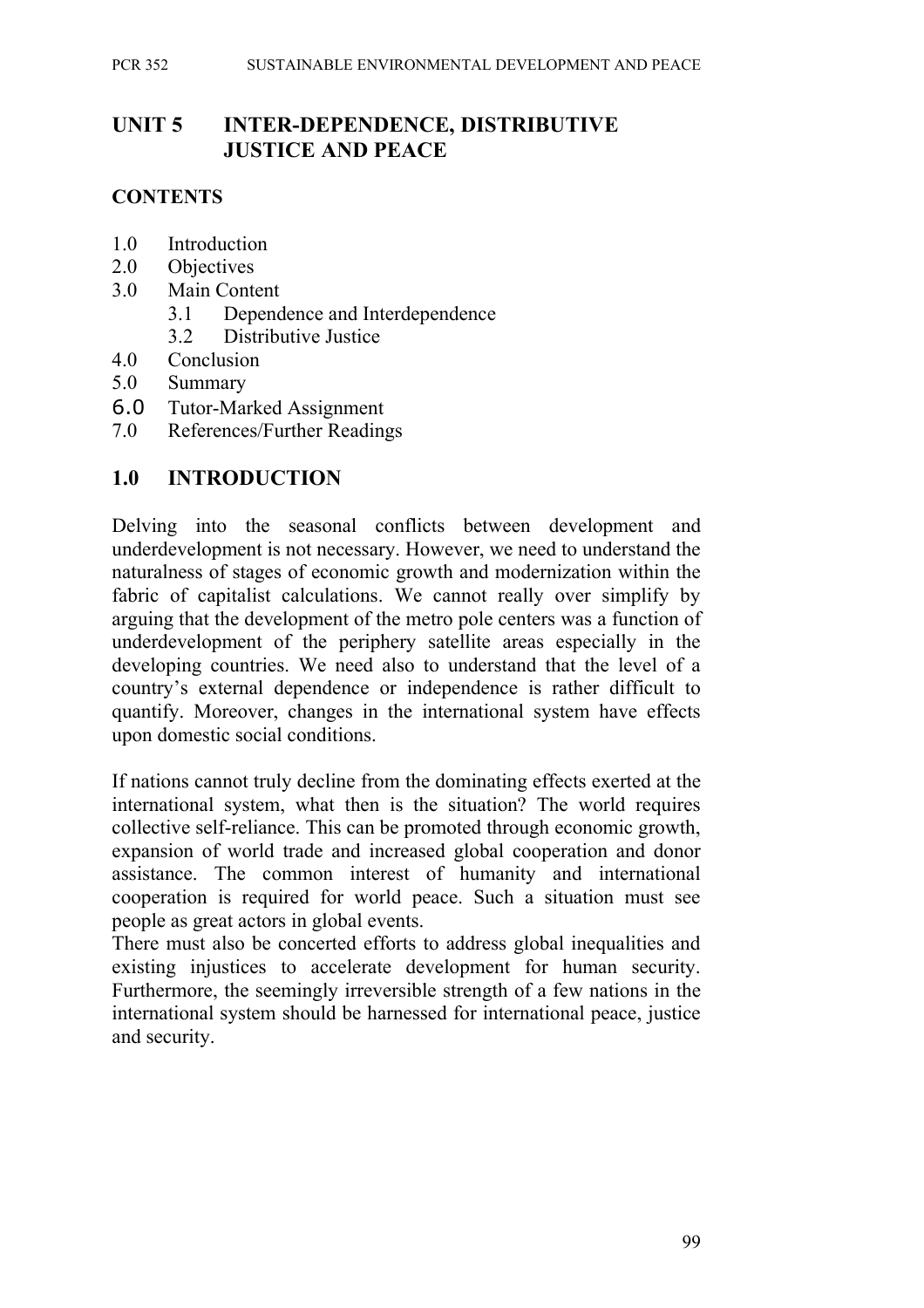## **2.0 OBJECTIVES**

During and at the end of studying this unit, you should be able to:

- describe the international arena to justify the need for interdependence.
- explain the connections between dependence and interdependence
- why should we work towards re-distributive justice in the world?
- in what ways does injustice hinder environmental peace?

## **3.0 MAIN CONTENT**

## **3.1 Dependence and Interdependence**

Dependency theory focuses normally on the unequal and uneven relationship between the North and South; that is, the developed and the developing countries.

Countries of the South are perceived to be locked in the sensibility of dependence on the North. Much of what the South has in offer to the international system had a characteristic value tag which lacks competitive advantage. The history of development has proved this phenomenon to be true.

Within the global structure of international relations therefore, the resources are lacking in strength for the South to be able to enjoy comparative choice or even significantly influence or deter the course of action in the international arena. Instead, they are whimsically resigned to the turn of events.

The history of the South shows that most of the nations were colonized by Western powers. Colonialism brought into those nations a centripetal wind, which disparaged the covalent force among the people. It caused things to fall apart for many a nation. Dependency is therefore viewed as rooted in the internal inequalities of the nations of the South. For the overly dependence of the South to be corrected, the state must serve as an instrument of change.

Dependence is always to the disfavour of the dependent state in the sense that at both vertical and lateral levels, the dependent state remains an object of exploitation. The relationship is one of uneven pattern and unequal exchanges. One side loses the other gains. Under such context, it is supposed that dissociation would be the answer. But within a global system of complex relationships, how is this workable. Thus what nations really need is interdependence.

Interdependence is concerned with common interests and cooperation. Of course at the international system there are no permanent friends but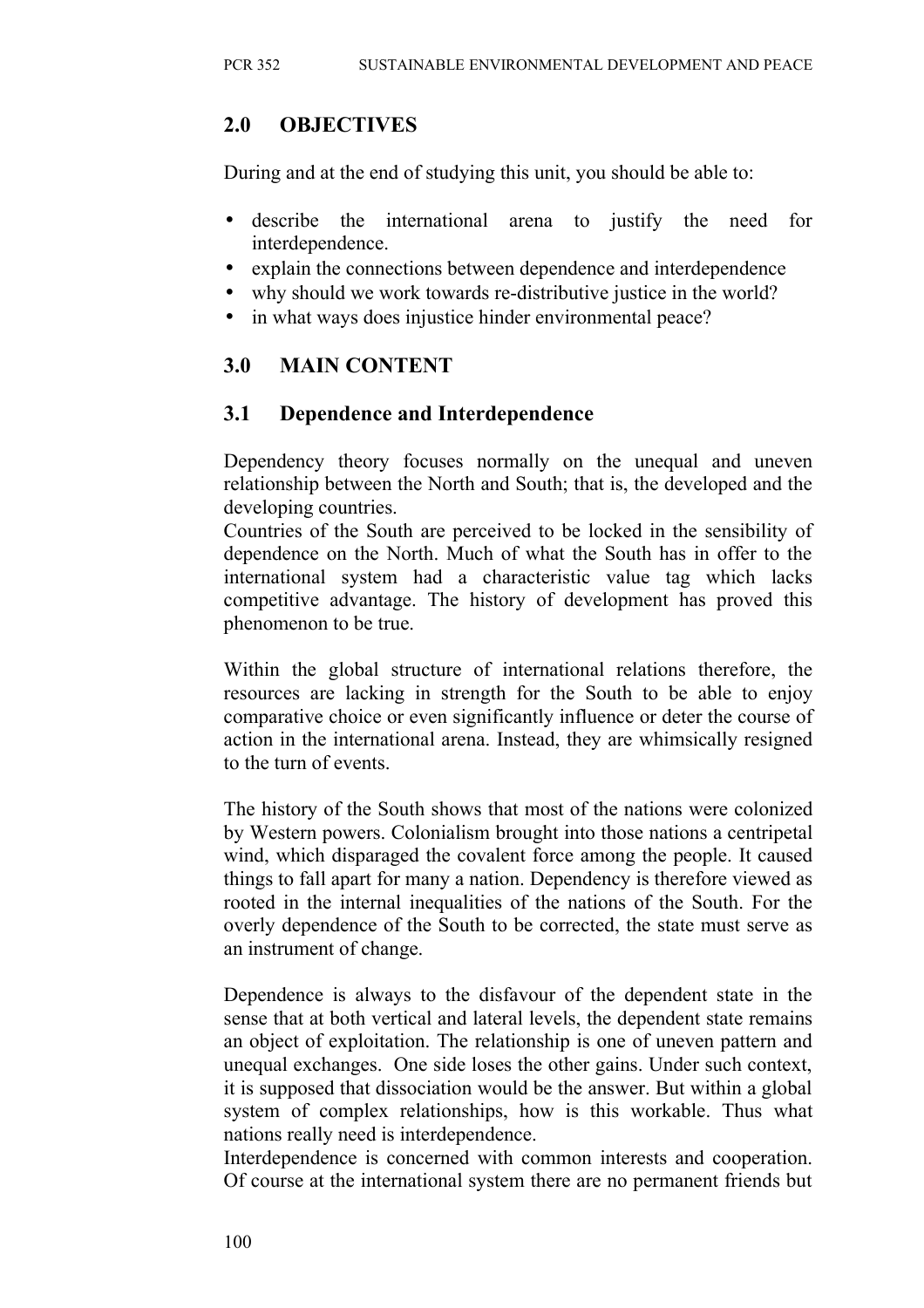permanent interests. The cleavage between nations is based on interests. Once common interest is identified, nations coalesce over and around such interests. Such interest could be economic, political, social, military or environmental.

Under interdependence, the world community is seen as a global village or even super-street with a common humanity sharing only one earth. Prosperity needs to be shared and poverty and ecological problems tackled in order to have world security and peace. Interdependence thus insinuates a humanitarian approach to development where nations mutually contribute for global peace and cooperate towards it human improvement.

#### **3.2 Distributive Justice**

The history of interdependence can be traced. Before the European intervention into Africa, everything was working well at least at the level of subsistence. At the dawn of European expansionism, the white man came to Africa during the voyages of discovery to discover the new world. They landed the ports of Africa with three items in their briefcases: Gold, God and Gun (3Gs) or business, book and bullet (3Bs) respectively.

The Europeans came to open up drainpipes into Africa. First as traders in communities vital to European interest, they began to cooperate with Africans. Gradually but steadily they began to entrench themselves into the economic activities in the continent and increasingly gained control, influenced and dictated its international context and direction. Plantation agriculture and single-track railways were opened up. Investment in mining activities developed extraction of the wealth of the continent increased and the commodities were expropriated overseas.

The second article that was brought into Africa was religion. The African traditional religion was seen as repugnant to civilization and pointed to a false god. The Koran and the Bible were introduced apparently as the Holy Spirit and constitution of God and heaven. Churches, mosques and schools were opened up. The aim to win souls for God, to teach European values, to promote literacy; and to develop a cream of educated African elite who would partner to accelerate and strengthen European socio-economic interests in Africa.

Thirdly, we must note that European presence in Africa had an article of colonial rule. There were reasons for that. The use of the gun and superior weapons were applied to put opposition in check. Also, they needed political power (colonial rule) to protect the economic interest of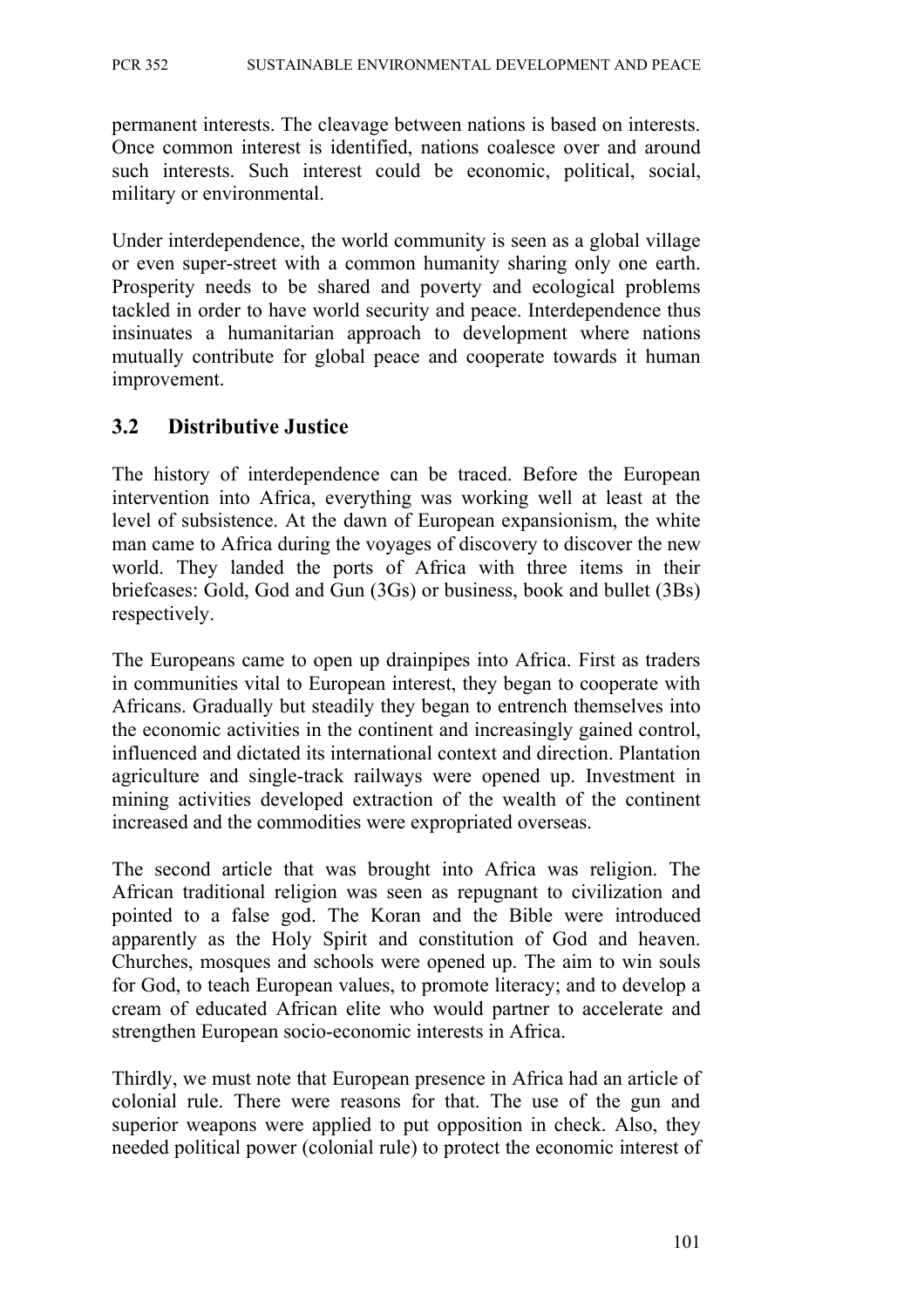the white man in Africa. They also needed to promote the glory of Europe in Africa.

Through colonialism, Africa went full scale as a peripheral center of European influence. With the end of colonialism and the entrenchment of politically independent nations in Africa, neo-colonial activities, which tied Africa to the apron strings of Europe, emerged a hybrid form of colonialism.

The new International Economic Order (N.E.O) later came up to address the injustices of the international system in favour of the third world. But the human factor of development was inconclusively attended to in that order. Information communication technology (ICT) soon began to rule the world; riding through the wings of globalization as a new frontier. Added to this, is he strong wind of democracy and participatory development, which have become the reality of our age.

Relationship, partnership and team play have become the new order to which nations and people must yield themselves. None, no nation can ever more live in isolation. We need each other. Beyond race, age, time and distance or location we are all one people, one blood in one world. The well being of all is the justice of one; the problem of one is the concern of all. This is the essence of interdependence.

#### **4.0 CONCLUSION**

We cannot enjoy environmental peace in a terrain of injustice. There is injustice when equals are treated unequally or unequal treated equally before the law. However, the extension is that we all have a share in global prosperity. To allow some part of humanity live as moral patients in economic defects, trading in the odds of life without help negates the essence of human hood.

Human beings everywhere are ethnically prior and must be given opportunity to express their innermost talents and resources. Mutual support and collective self-reliance is what we all need to attain for the common good of humanity. This is what can be termed dependent interdependence. Through this process we assist each other towards future betterment and peace.

#### **5.0 SUMMARY**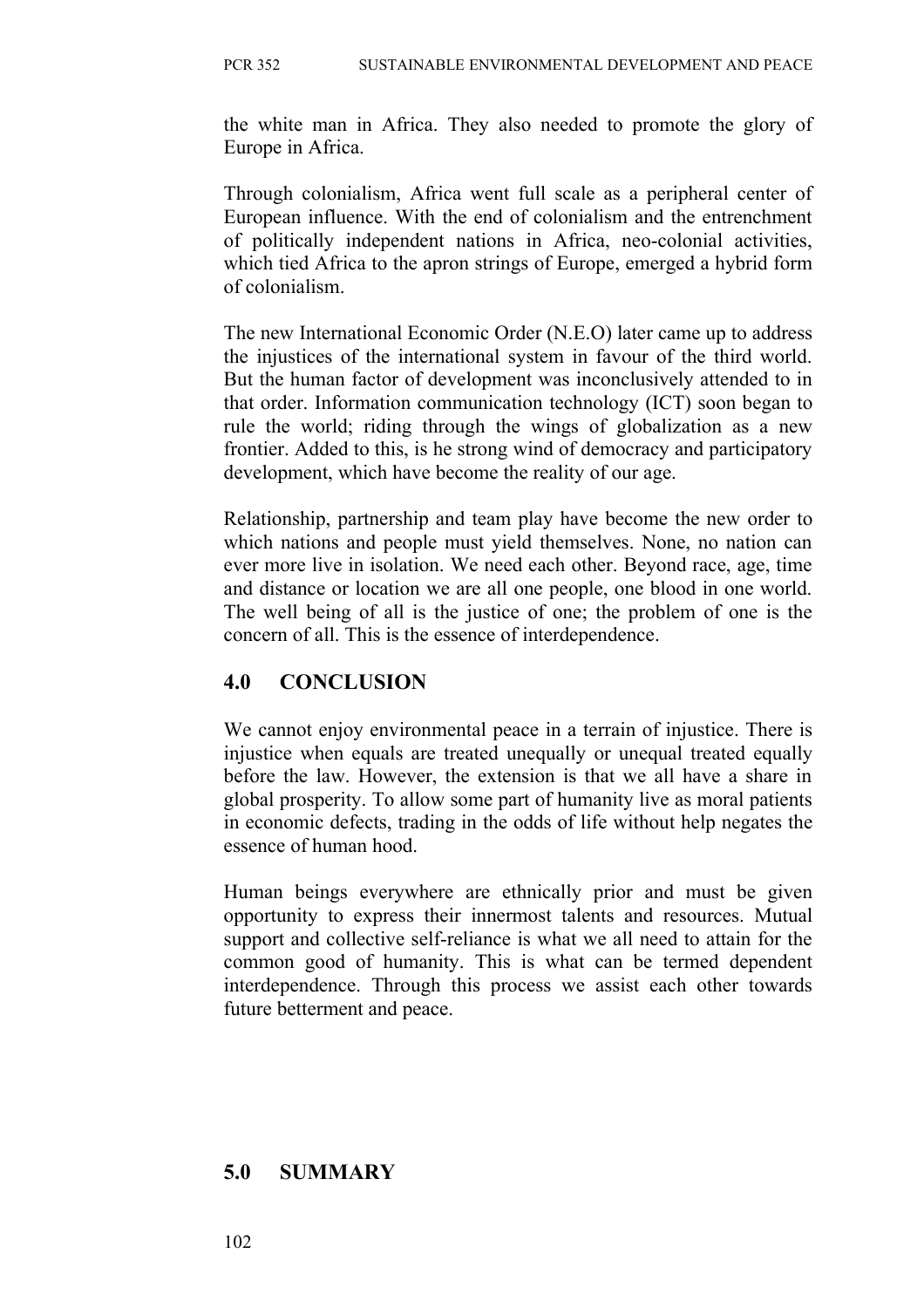The peace anticipated in this unit is one that makes the environment a good life-support system and people serving as mutually dependent on each other to advance their socio-political and economic goals.

Attempts were made here to show how inextricably nations and people need each other. The problems of dependency were presented and the values of interdependence exposed. It is hoped that the dream of a common humanity would be realized when the human heart is circumcised to think and act as an interdependent factors in peace and development.

#### **6.0 TUTOR-MARKED ASSIGNMENT**

Discuss four ingredients which create the need for interdependence at the international level.

#### **7.0 REFERENCES/FURTHER READINGS**

- George, S. (1999). The History of Development. *From Western Origin to Global Faith Cape Town:* University of Cape Town Press.
- NEST (1991). *Nigeria's Threatened Environment:* A National Profile. Ibadan: NISER.
- NEST (1992). *Challenges of Sustainable Development in Nigeria.* Ibadan: Inter Printers Ltd.
- UNDP. (2005). *Cooperation South: Eliminating Extreme Poverty.* New York: UNDP.

#### **MODULE 5**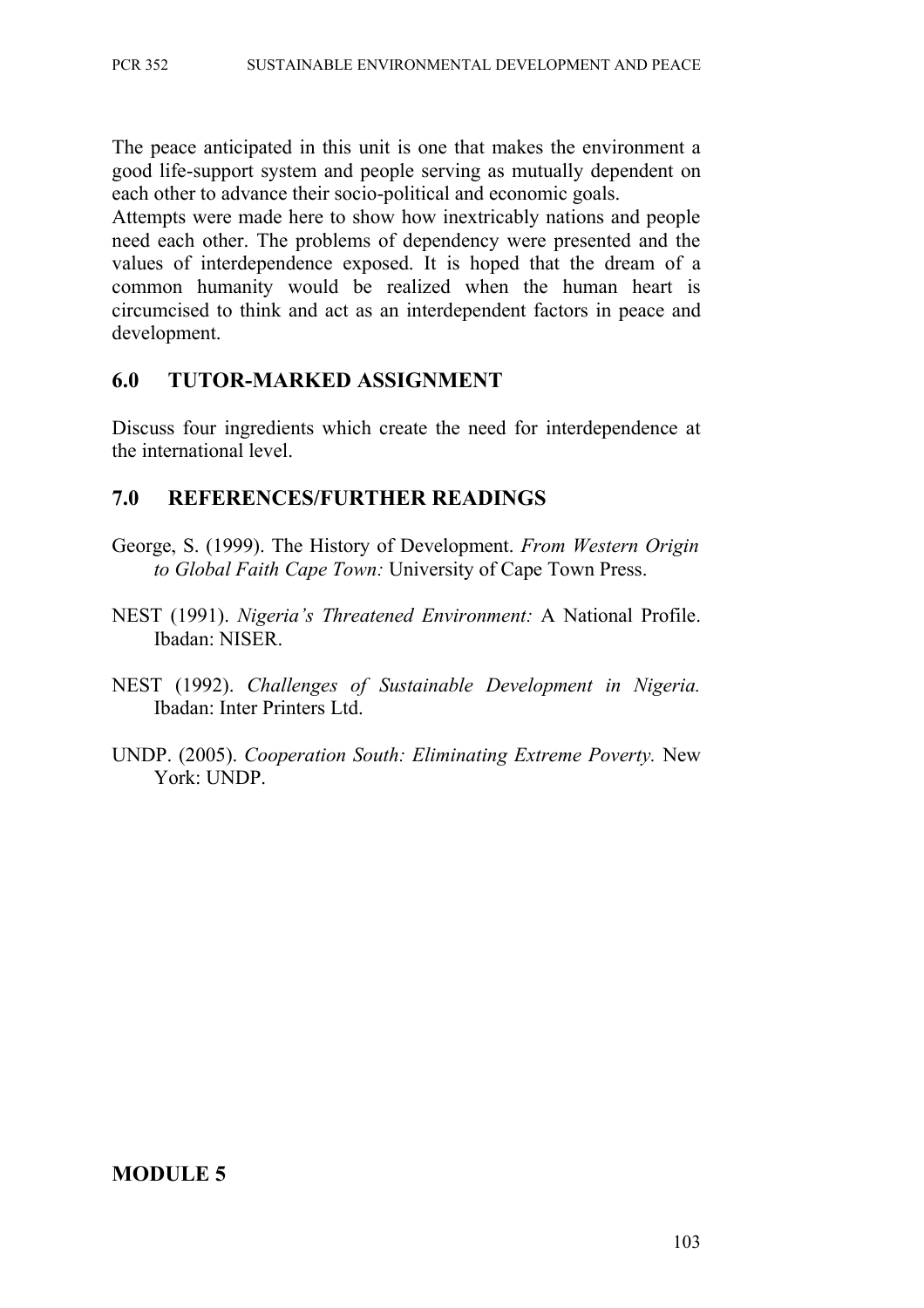| Unit 1 | <b>Conservation Strategies for Peace</b>                                 |
|--------|--------------------------------------------------------------------------|
| Unit 2 | Planning for Sustainable Production and                                  |
|        | <b>Consumption Habits</b>                                                |
| Unit 3 | Capacity Building for Environmental Development<br>and Peace             |
| Unit 4 | <b>Environmental Planning and Poverty Reduction</b><br><b>Strategies</b> |
| Unit 5 | Sustainable Entrepreneurship and Gender Equality                         |

## **UNIT 1 CONSERVATION STRATEGIES FOR PEACE**

#### **CONTENTS**

- 1.0 Introduction
- 2.0 Objectives
- 3.0 Main Content
	- 3.1 Conservation Strategies for Peace
		- 3.2 Educational Strategies
		- 3.3 Media Advocacy
		- 3.4 Eco-Tourism
		- 3.5 Government Policy
		- 3.6 Traditional Environmental Knowledge
		- 3.7 Alternative Livelihoods
- 4.0 Conclusion
- 5.0 Summary
- 6.0 Tutor–Marked Assignment
- 7.0 References/Further Readings

#### **1.0 INTRODUCTION**

In module II unit I, effort was made to clearly explain the concept of conservation and its associated terms such as preservation and protection. In this unit, it shall be obvious that actions must be put in place to enable us succeed in conservation activities. Conservation and sustainable development have become the catch phrase of development work in contemporary times.

To live in harmony with the environment and keep economic and productive activities within its carrying capacity, some measures have to be put in place. Those measures are the focus of this unit, as we shall present shortly.

## **2.0 OBJECTIVES**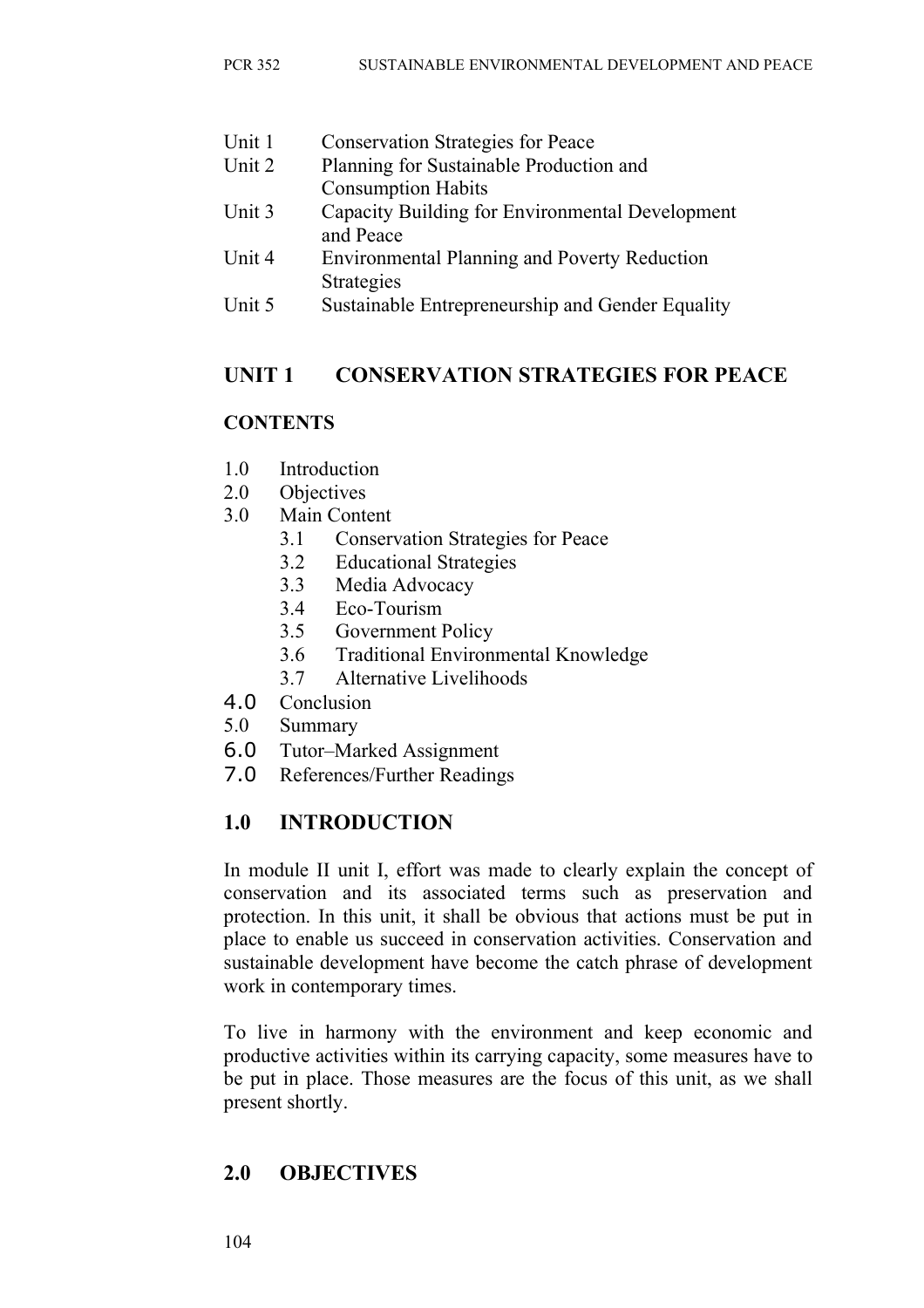During and at the end of studying this unit, you should be able to:

- examine specific ways that educational intervention approaches can be used for conservation and sustainable development
- describe the role of the multi-media in conservation for peace
- discuss the contributions of eco-tourism
- design specific programmes to aid conservation practices in your local area
- suggest some alternative coping strategies in the light of environmental change.

## **3.0 MAIN CONTENT**

#### **3.1 Conservation Strategies for Peace**

There is environmental peace when people are able to earn their living without significant ecological damage, which compromise the start of the environment and development in the future. Five main strategies are here presented to help us achieve that condition in the environment.

#### **3.2 Educational Strategies**

If we refer to unit 3 of module II of this course book, environmental education was discussed as a method for environmental peace. One of the strategies in this regard is to design and mount environmental education, science, protection management and its allied areas as academic disciplines to be studied at degree and post-graduate levels.

At the lower levels of the formal school system, knowledge about the state of the environmental should be part of what students learn in all subjects. Teachers should be exposed to environmentally based knowledge. School competitions needed to be made an annual event by managers of school. Environmental clubs should be made part of every school life to raise students to become friends of nature. Through such clubs, ecological games can be designed and employed by them.

#### **3.3 Media Advocacy**

Radio jingles and promotions can be used to raise awareness of people about the state of the environment. Television and radio programmes, which discuss pressing environmental problems and concerns, should be sponsored to help us control the environment. Cartoons, traditional media like town criers at the rural level would count in spreading the values of environmental protection to the people.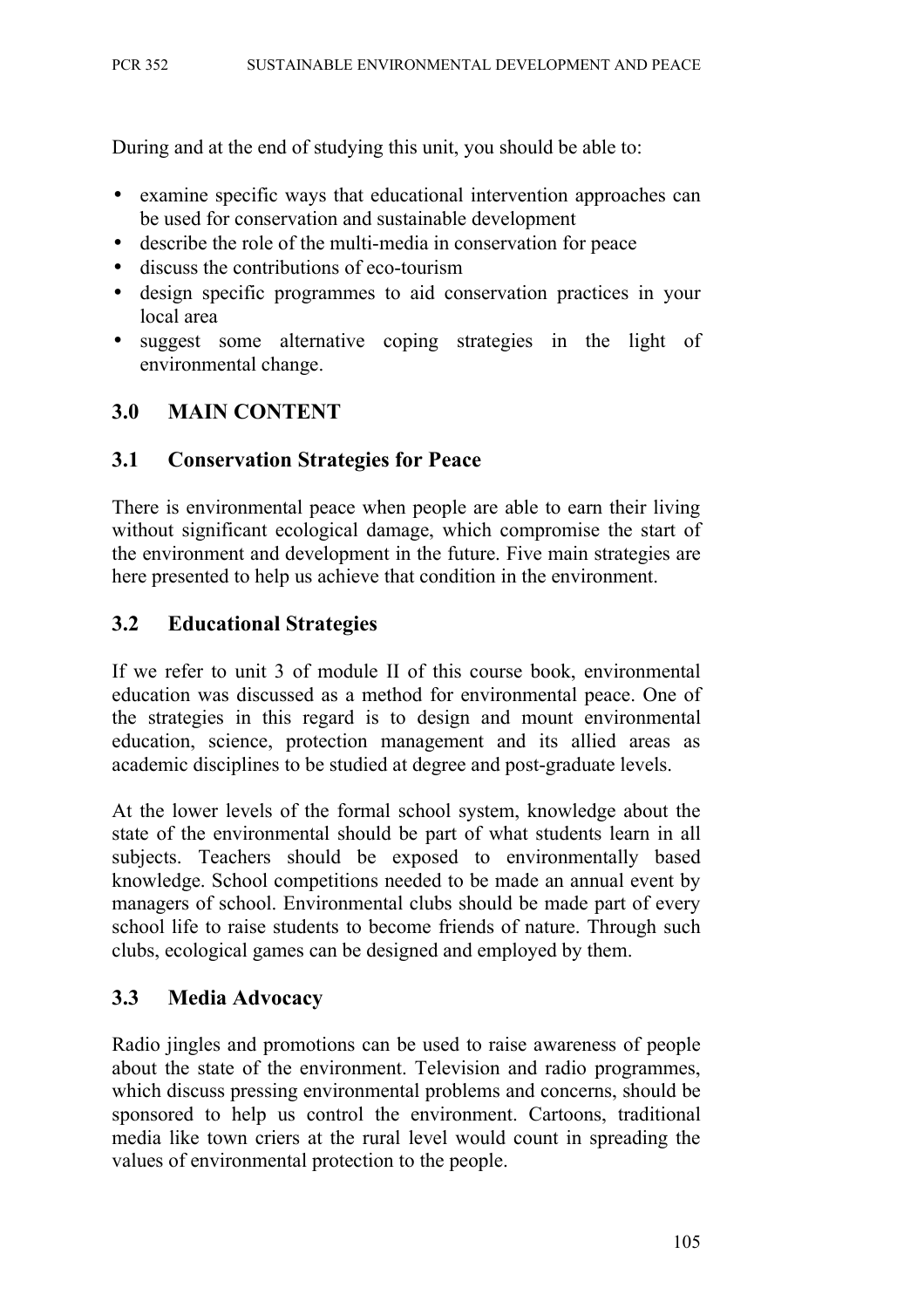#### **3.4 Eco-Tourism**

The promotion of tourism in general and eco-tourism in particular can help us optimize conservation efforts. Mountains, rivers, lakes, oases, the forest and its rich nature reserve with its exotic species variety as well as monoliths, indigenous people, festivals and so on can constitute a gamut of reserves for eco-tourism. Eco-tourism makes people attract global attention to peculiarities of this environment. It makes them earn money from tourists and live better.

## **3.5 Government Policy**

Govern policy enactments are vital to success of conservation activities for peace. Measures in this direction may include, establishment of disaster management and emergency response agencies, an ecological fund, and ministry of the environment. Also in this direction, government may make deliberate effort to create national park projects for protection of nature; as well as the establishment of wildlife sanctuaries and sites for special scientific and ecological interests.

## **3.6 Traditional Environmental Knowledge**

There are some traditional environmental practices, which helped to protect nature and may still subsist or be made relevant in today's world. Such practices can help us cope with and control ecological change. Social forestry, community forestry, holy grounds, evil rivers are some examples which can help us protect nature.

## **3.7 Alternative Livelihoods**

One main reason for environmental problems is poverty. Thus, plans must be made to support and empower people in a manner that enables them to open up new ways of survival, which are environmentally friendly.

#### **4.0 CONCLUSION**

It is possible to move with change without experiencing a disruptive effect. The key is to prepare for it. Attitudes and institutions are required in the change mechanism, as we shall see earlier in unit 2 of module II. An analysis of conflict and peace goes beyond belligerent factor. Food and environmental security and good life are other key factors to be noted and considered in our calculations to attain peace in the society.

#### **5.0 SUMMARY**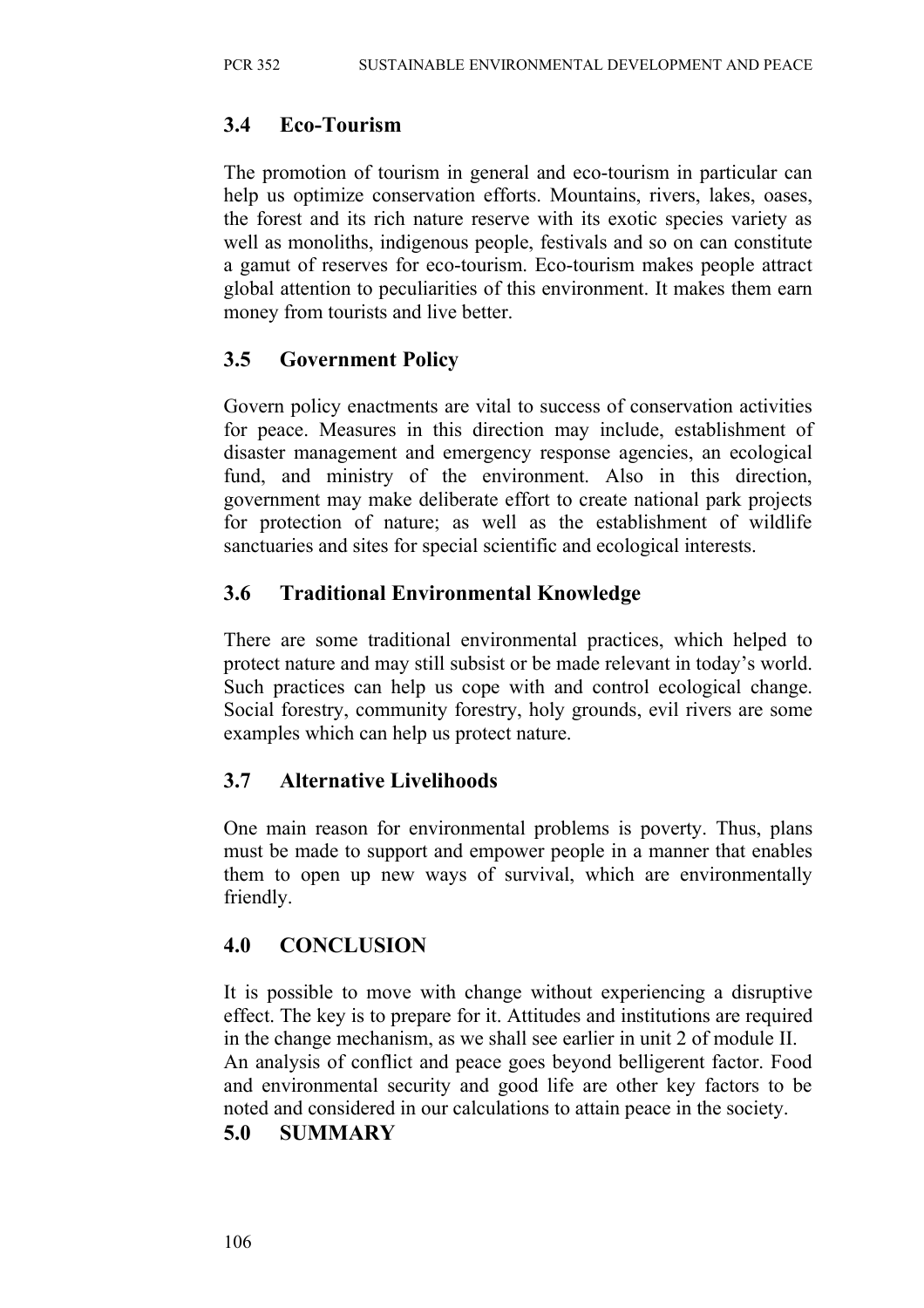Strategies for environmental conservation and peace are many and varied. However there are no watertight strategies for achieving that purpose. In this unit, we presented key strategies that can help us achieve the goal of ecological peace. The strategies range form attitudinal, media, community oriented to policy measures.

#### **6.0 TUTOR-MARKED ASSIGNMENT**

From your study of this unit, identify community, attitudinal and policy strategies, which can be used to promote conservation for peace. How can those strategies be made to work?

## **7.0 REFERENCES/FURTHER READINGS**

- Anijah-Obi, F. N. (2001). *Fundamentals of Environmental Education and Management.* Calabar: University of Calabar Press.
- Gumut, V. (2006). *Peace Education and Peer Mediation.* In S.G. Best (Ed). Introduction to Peace and Conflict Studies in West Africa. Ibadan: Spectrum Books.
- Sale, K. (1997). "The Colombian Legacy and the Ecosterian Response. In H. Hannun (Ed). People, Land and Community. London: Yale University Press.

Todd, J. (1977). An Ecological Economic Order. In. H. Hannun (Ed). People Land and Community. London: Yale University Press.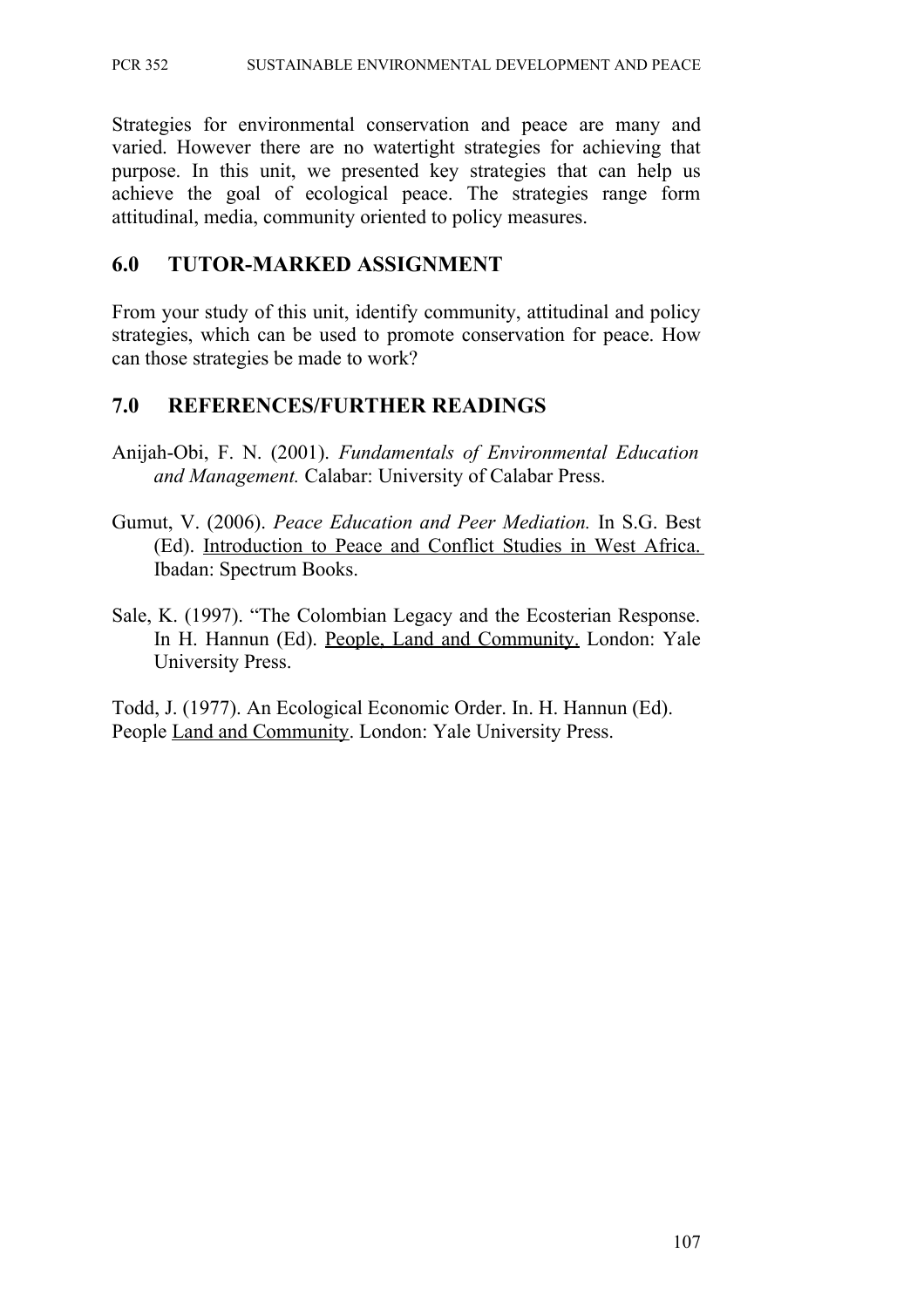#### **UNIT 2 PLANNING FOR SUSTAINABLE PRODUCTION AND CONSUMPTION HABITS**

#### **CONTENTS**

- 1.0 Introduction
- 2.0 Objectives
- 3.0 Main Content 3.1 Planning Dimensions for Sustainable Production
- 4.0 Conclusion
- 5.0 Summary
- 6.0 Tutor-Marked Assignment
- 7.0 References/Further Readings

## **1.0 INTRODUCTION**

Prepare or repair. There is more to that statement than a mere declaration when people do not prepare for the future, they hardly can handle any exigency with readiness and promptness. When they do, the results may fall far short of expectation. It is even worse when it comes to matters of the environment because they extend far into the future.

The whole essence of sustainability dovetails into ensuring the future well being of humanity. When we plan for sustainable production, we do so to meet current life needs and put in place productive practices, which ensure the continued availability of what we produce and access to their use by people in the future. Sustainable production is production, which is based on the needs rather than ostentation and waste. Planning in this sense would mean, producing to consume, and consuming what is produced wisely, so as to continue to produce for consumption.

## **2.0 OBJECTIVES**

During and at the end of studying this unit, you should be able to:

- describe clearly, the meaning of sustainable production
- present steps that can help people plan activities for sustainable production
- identify those appetites, which need to be controlled to help maintain proper consumption habit in the society.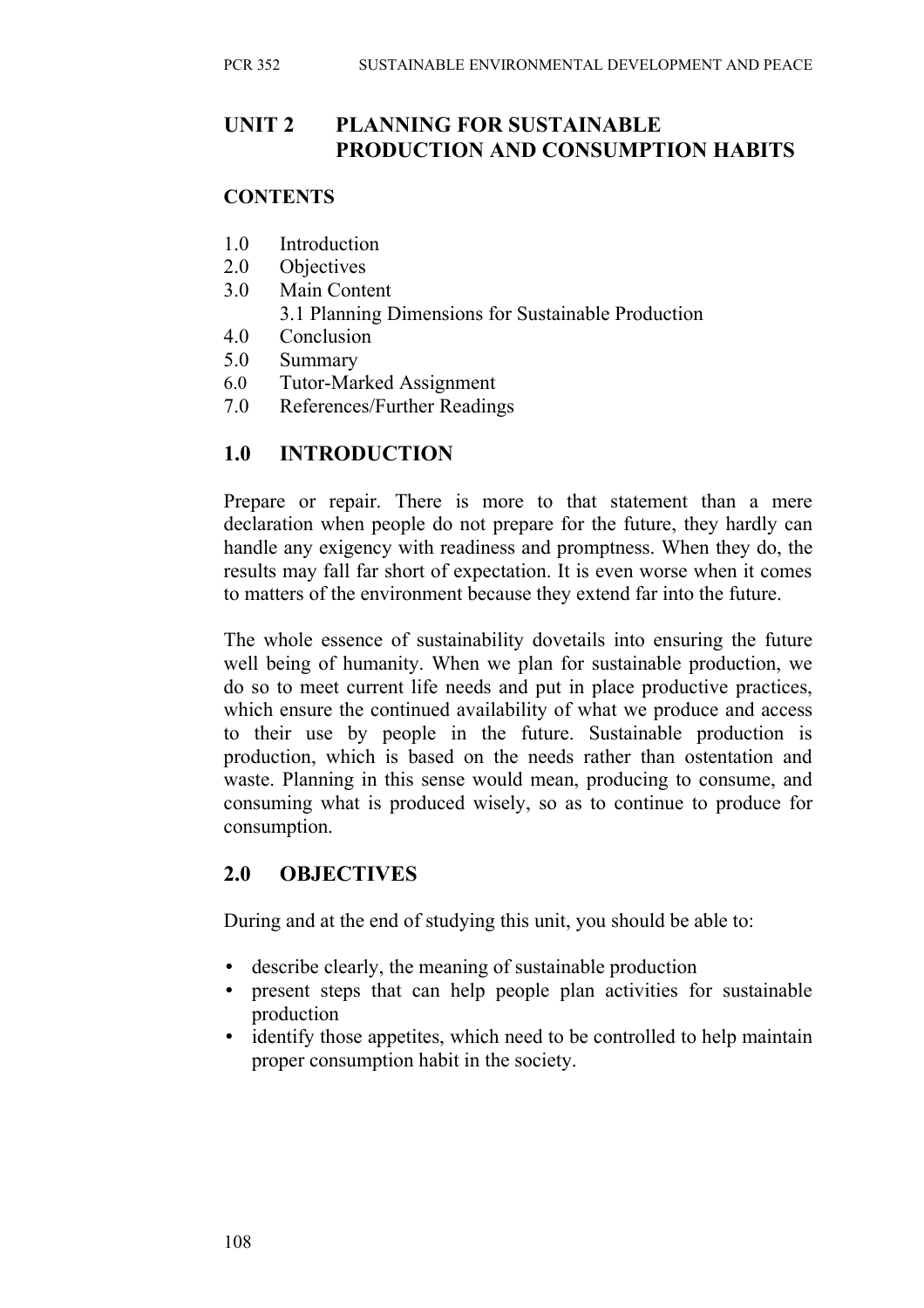#### **3.0 MAIN CONTENT**

#### **3.1 Planning Dimensions for Sustainable Production**

Planning is a management function comprising six parts: planning etc. In fact the entire activity can be understood by applying the acronym POSDCOORB

#### **PLANNING**

Planning is a mental activity. It involves putting ideas together to show in hypothetical or skeletal form how those ideas can be made to work. Planning helps us to project our thoughts in a structured form. It specifies step by step what is to be done and how. Planning means prepare or repair. When people fail to plan how to use environmental resources for production of economic and social values, they are actually planning for crises. Planning is an activity, which helps us to picture our future and the direction of its events.

#### **ORGANIZING**

To organize is to turn plans into specific schedules. It shows in vertical and lateral order, the steps to be taken to solve a problem, or serve a need or attain an objective. Organizing means to show the connections that are to be made as a means to an end.

Organizing means the assignment of responsibility to those who stand to work, do, implement a project or programme such as would lead to the production of either goods or services.

In organizing for the production of environmental resources, we align ourselves with the natural pattern of carrying capacity of environmental resources, the productive capacity of ecosystems and the natural balance of ecological resources. The ability to organize, lays the foundation stone for sustainable use of environmental resources.

#### **SELECTING**

Choices have to be made to stir up production. There are people, ideas, strategies, plans and resources to be chosen in a manner that leads to attainment of productive purposes. Target audience group must be selected.

- The purpose of production must be known.
- The time frame to produce what is a selection activity.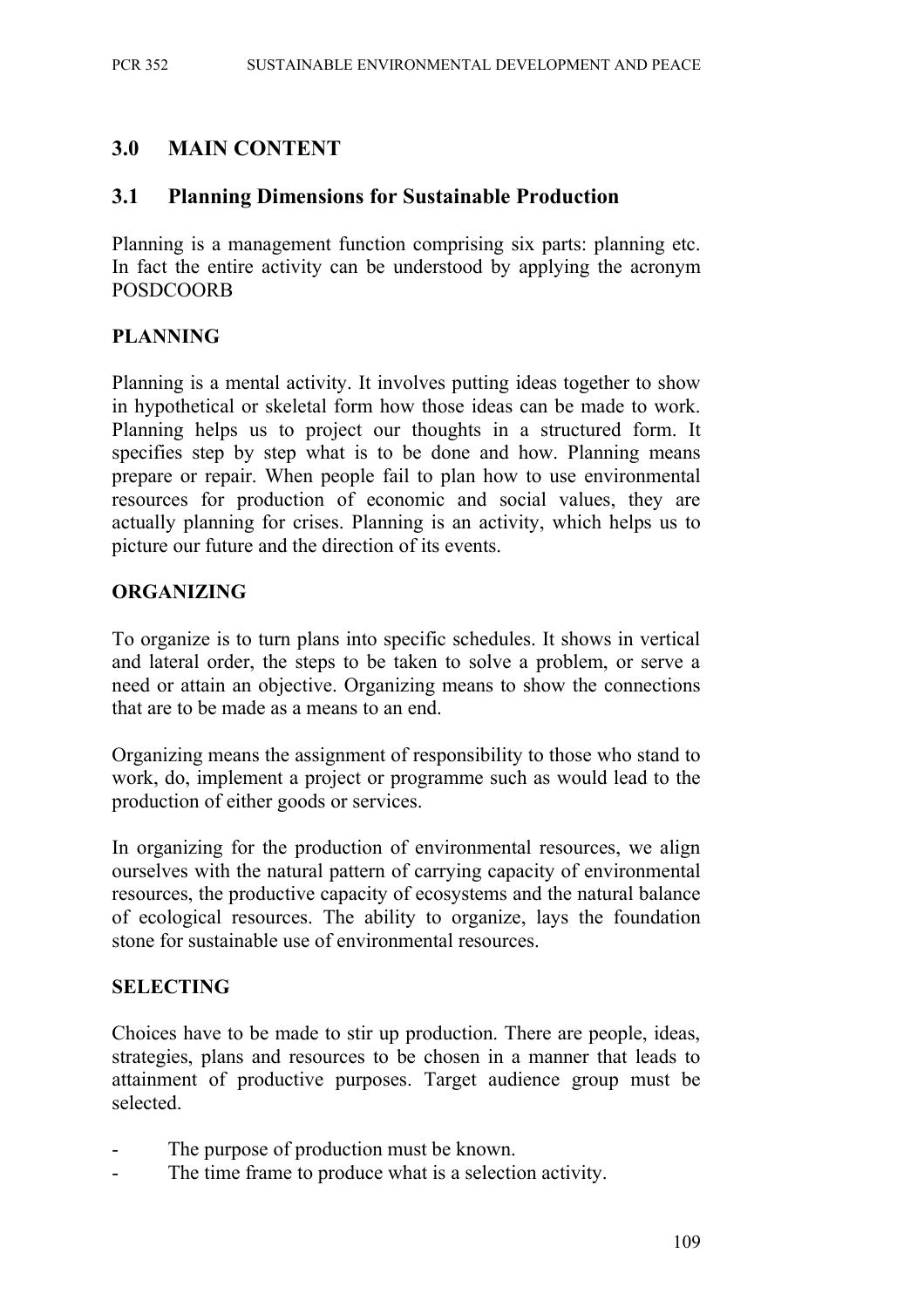- People with the requisite skills and ability must be known.
- The science and technology and expertise required needs to be identified and garnered together.
- Selection is in fact a choice making process to achieve target goals and plans.

#### **DIRECTING**

To guide, order, authorize, warrant, back-up and determine what is to be done with recognized influence is a directing function. You cannot direct people who are not ready, willing and able to perform. When every preparation has been made to ensure production take-off, directing comes in. when directed people are placed in check of what people are placed in check of what is done or to be done.

#### **COORDINATING**

Coordinating is not only systems thinking but also systems processing. It involves articulating the entire units which make up an establishment, organization or system in such a manner that those activities run efficiently. To produce in excess in wanton disregard to needs would amount to wasteful consumption. It is therefore crucial to play both the extraction of ecological resources and their needs meeting potentials such that we waste not and want not. Chemical fishing and the use of bushfires for hunting game or bush animals would negate and contradict the entire essence of coordinating production and consumption habit in regard to natural resources.

#### **BUDGETING**

Budgeting entails planning how to manage. Management of time is one critical thing that we must learn in order to harmonize production and consumption habits of people. Every human being must know and understanding the value of time. Time cannot be wasted because all time is used. However, it can be misapplied, and misused. Time misused is time lost. We must understand the new environmental imperative. Learn when to plant and when to harvest. Understand how to produce and conserve and plan strategies to protect the resource we consume around us.

## **4.0 CONCLUSION**

Our appetites and consumption habits must be disciplined. Human greed is a chief cause of ecological decline and resource depletion all over the world.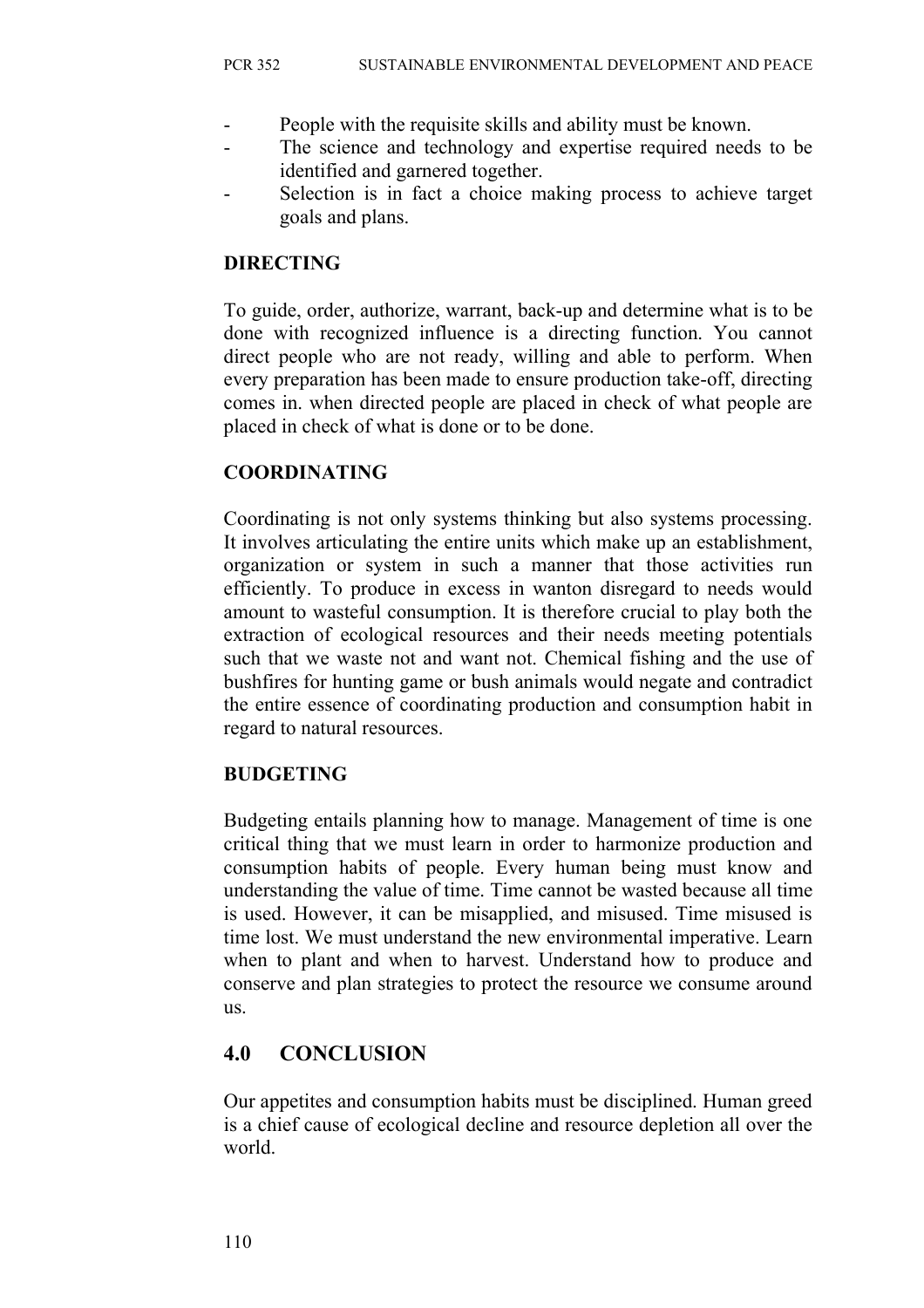#### **5.0 SUMMARY**

The inseparable link between the need to produce and the need to protect has been presented in this unit. Our future hope rests upon what we do with our present situation. This is why planning is key to how we explore the resources of nature. The rate of resource consumption must be controlled and the pace of environmental decline showed. To do otherwise would mean to endanger the condition of species on earth.

#### **6.0 TUTOR-MARKED ASSIGNMENT**

Demonstrate with clear example how we can plan to stabilize the consumption and production of a vital resource in your country.

#### **7.0 REFERENCES/FURTHER READINGS**

- Anderson, J. A. (2003). *Accountability in Education.* Paris: International Institute of Educational Planning.
- Bisong, F. E. (1995). *Managing the Earth in Environmental Education.* Lagos: Macmillan Nigeria Publishers Ltd.
- Jaja, S. O. (1995). *Planning and Process in Environmental Management.* Ibadan: Macmillan Nigeria Publishers Ltd.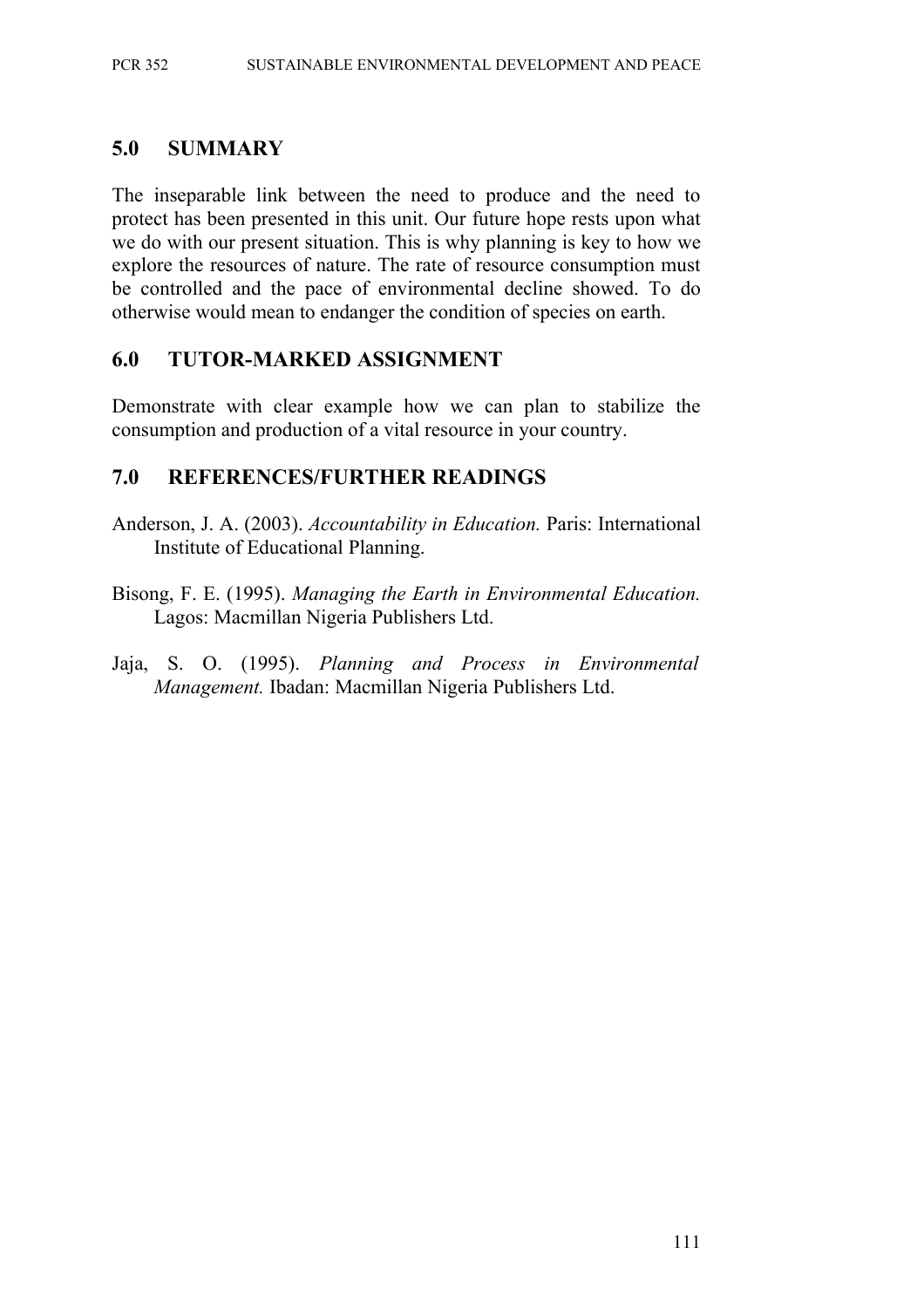## **UNIT 3 CAPACITY BUILDING FOR ENVIRONMENTAL DEVELOPMENT AND PEACE**

#### **CONTENTS**

- 1.0 Introduction
- 2.0 Objectives
- 3.0 Main Content
	- 3.1 Types of Capacity Building
		- 3.1.1 Carrying Capacity
		- 3.1.2 Potential Capacity
		- 3.1.3 Incremental or Renewable Capacity
		- 3.1.4 Sustained Capacity
	- 3.2 Principles of Capacity Building
		- 3.2.1 Analysis of the Environmental Components
		- 3.2.2 Comprehensiveness of Thought
		- 3.2.3 Aggregation of Relevant Ideas and Strategies and Methods and Factors
		- 3.2.4 Consistency in Focus on Key Variables
			- 3.2.5 Control against Eroding Forces
		- 3.2.6 Inspiration of Personal Interest
		- 3.2.7 Horizontal Impact Making (Life wide)
- 4.0 Conclusion
- 5.0 Summary
- 6.0 Tutor-Marked Assignment
- 7.0 References/Further Readings

#### **1.0 INTRODUCTION**

Before action is taken, preparation precedes it. That preparation is a process of gathering momentum. Capacity building is a process of acquiring knowledge, information, skills, understanding and competences, which equips people with the required disposition for the accomplishment of a task goal or objective. The attainment of development goals generally, the ultimate goals of environmental protection and the prevalence of peace in the society means that we help people to acquire capacity and develop their potentials in order to perform those roles.

Human capacity building is therefore one vital area of focus in sustainable environmental development for global peace. The living environment is multi-dimensional. Thus, several tangents of capacity development need to be put in place in order to be able to deal with all phases of environmental problems and concerns.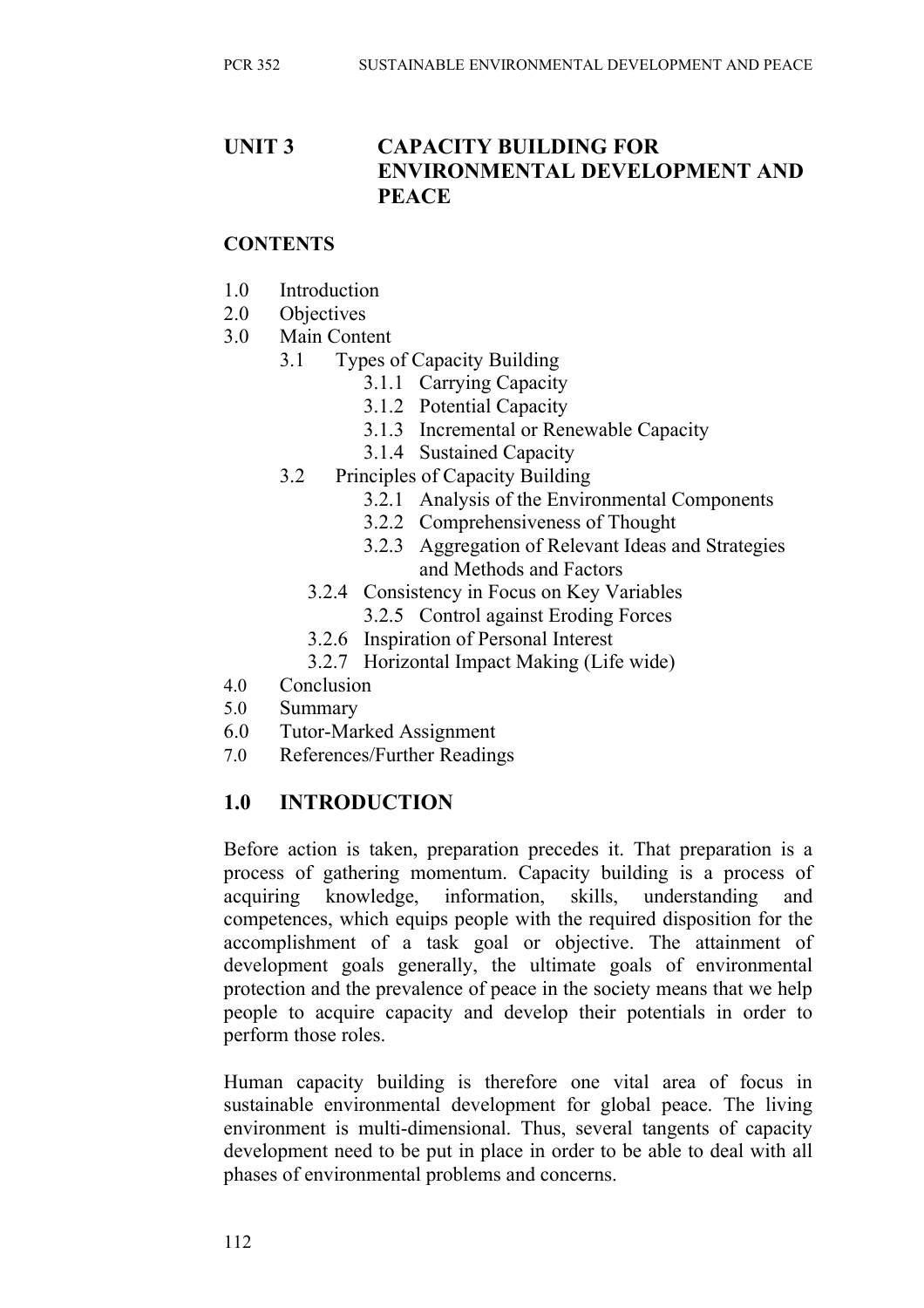## **2.0 OBJECTIVES**

During and at the end of studying this unit, you should be able to:

- explain the meaning of capacity building
- identify the types of human capacity-building for environmental development and peace
- state clearly the principles, which can be used for human capacity building in the area of environmental development
- justify capacity building as human resource development relevant to environmental protection.

## **3.0 MAIN CONTENT**

Let us make an attempt to look at the types of capacity building and principles for capacity building.

## **3.1 Types of Capacity-Building**

Four types of capacity building have been identified and isolated for treatment in this unit. They are:

## **3.1.1 Carrying Capacity**

A growing babble must be able to maintain itself in a steady state freely. An aero plane must be able to overcome gravity in order to fly. So is the earth. The living earth must be able to keep itself in a continuous state of living supply balance for it to serve all the life-support systems in it. Carrying capacity is therefore the intrinsic capacity for self-regulation in a manner that the rate and speed of destruction of resources do not accelerate and exceed the potential of the earth to renew itself.

## **3.1.2 Potential Capacity**

For humans, there are billions of neuron cells in the brain. These cells make human beings to be Homo sapiens with the endowed capacity to think logically and create things, discover and invent. Similarly, there are millions of known and undiscovered species of plants and animals in the living environment. Those species have limitless potentials in the creating ecosystem balance and a network of life-support systems. This potential capacity of life forms can be discovered and harnessed to the advantage of nature.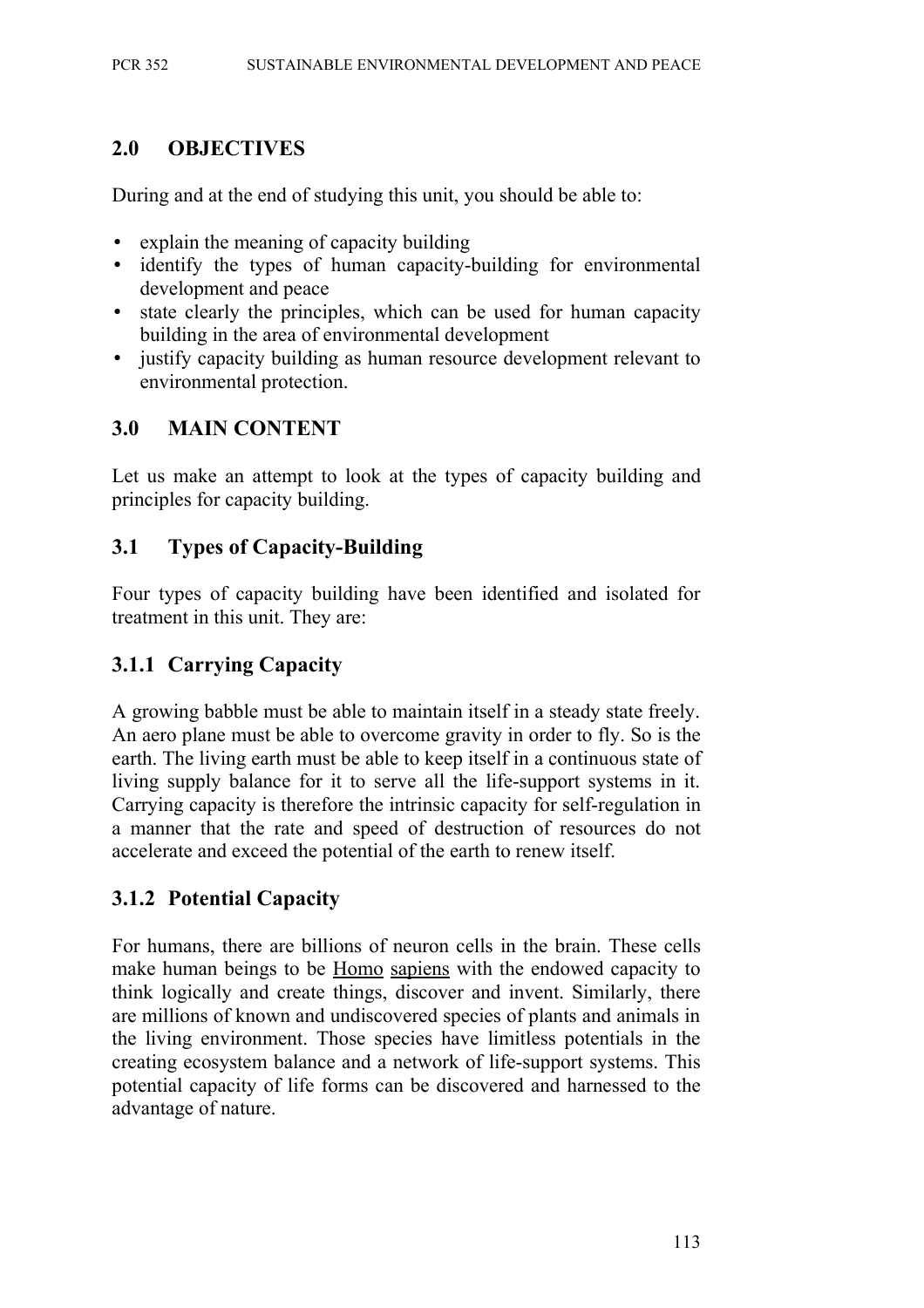## **3.1.3 Incremental or Renewable Capacity**

The forest ecosystem and indeed the oceans have regenerative capacity to restore themselves. This means that they replenish themselves at about the same rate of their depletion and destruction. This is called renewable or Incremental Capacity. It is to be added that environmental capacity building at two levels, the finite and renewable resource levels. For resources that can become extinct, proceeds from them need to be invested in other development programmes. For the renewable resources, effort should be to decrease their rate of depletion and increase their regenerative potential.

## **3.1.4 Sustained Capacity**

Renewable capacity is also called sustainable capacity. It is different from sustained capacity. The latter is the capacity to sustain economic growth as a by–product of the use of environmental resources which have a predictable and definite life span. Mismanagement of finite resources leads to environmental and peace problems for generations of the future and our common humanity.

## **3.2 Principles of Capacity Building**

What we present next are eight principles for capacity building, which can help us create and sustain environmental peace.

#### **3.2.1 Comprehensiveness of Thought**

This principle requires that attempt must be made to brainstorm and think about all possible aspects of the environment, which require human capacity building for their development. Air, water and land, their associated features and resources must be thought about in the widest order

#### **3.2.2 Analysis of Environmental Components**

The principle of analysis means we must identify environmental components and specify the elements, which interact within the air, water and land components. The degree of interaction and impact arising from the interaction would all aid our building strategies.

## **3.2.3 Aggregation Principle**

There is need for the aggregation of ideas, methods, materials, factors and strategies in a manner that helps the articulation of the processes for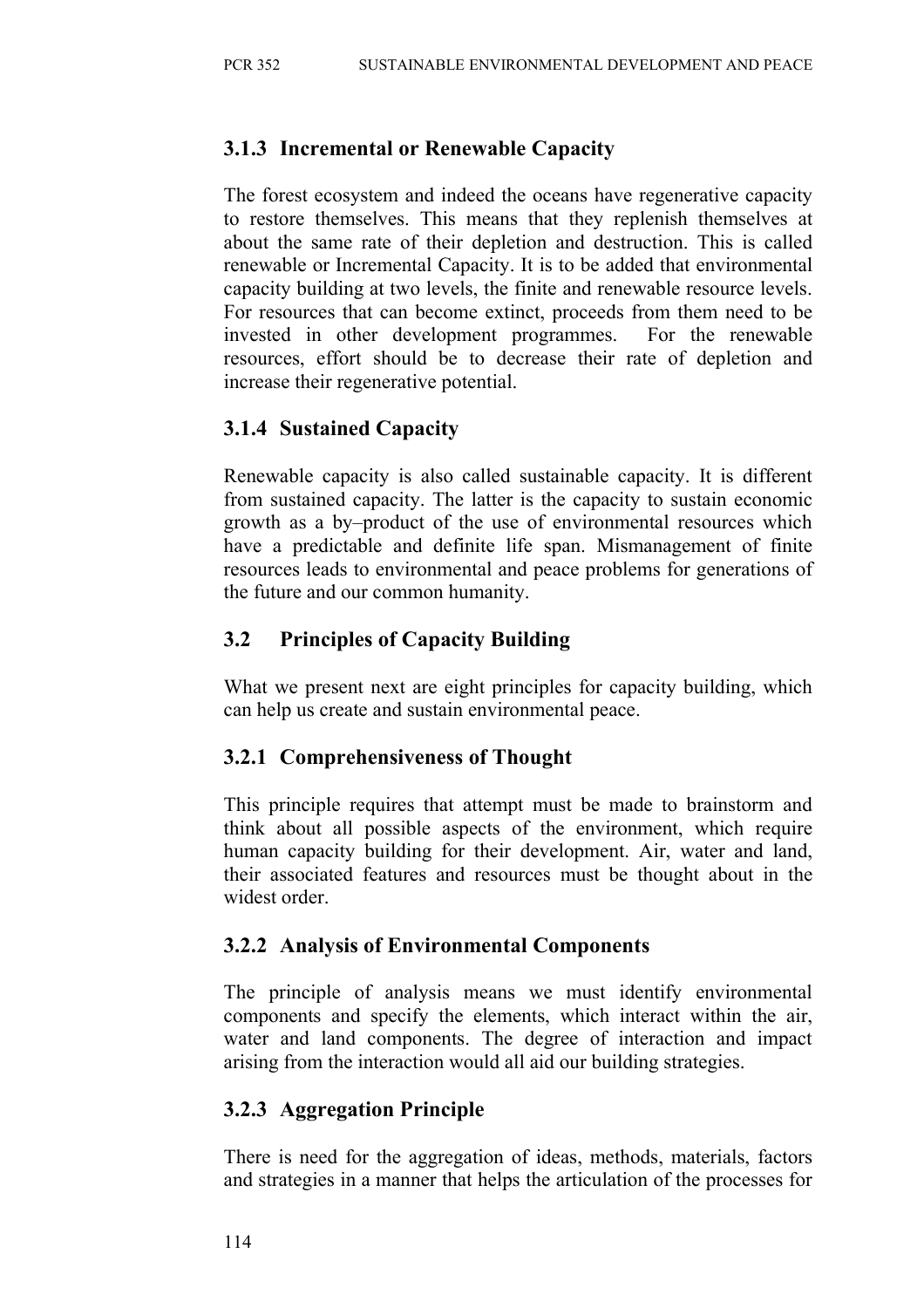human capacity development. This principle creates the experiences, which are vital to capacity building in the area of environmental development.

#### **3.2.4 Consistency of Focus on Key Variables**

Key variables stand out when we carefully analyze and aggregate ecological ideas and factors. Variables include interest in a commitment to improving human awareness about the environment around us, habit of inquiry and understanding of the relationship between human beings and the living environment. To veer off from them means to deviate from what is necessary and needful for life.

## **3.2.5 Control against Eroding Forces**

There are several competing factors, which need to be controlled for proper capacity building to take place. These include unfriendly environmental practices by groups and individuals, greed for ecological resource exploitation, and vested interest of the powerful in society.

#### **3.2.6 Inspiration of Personal Interest**

All stakeholders must be inspired to show interest in and commitment to the environment. It is the basis for our existence. Everybody is a stakeholder in the environment. We need to demonstrate to the people how interest in ecological peace and balance can produce dividends for our economy and society. Such interest forms a major starting point for capacity building.

#### **3.2.7 Horizontal Impact Making**

Capacity building must be principled upon best practices. We can replicate experiences in our capacity building designs or projects. We borrow experiences to improve our practices. This way we can learn from the successes of other people around us.

#### **3.2.8 Inter-Generational Principle**

In planning for capacity building, the principle of inter-generational equity must be our guide. We all share a common future. That future needs to be protected through our current practices and preparations. How we get there depends on how we get started.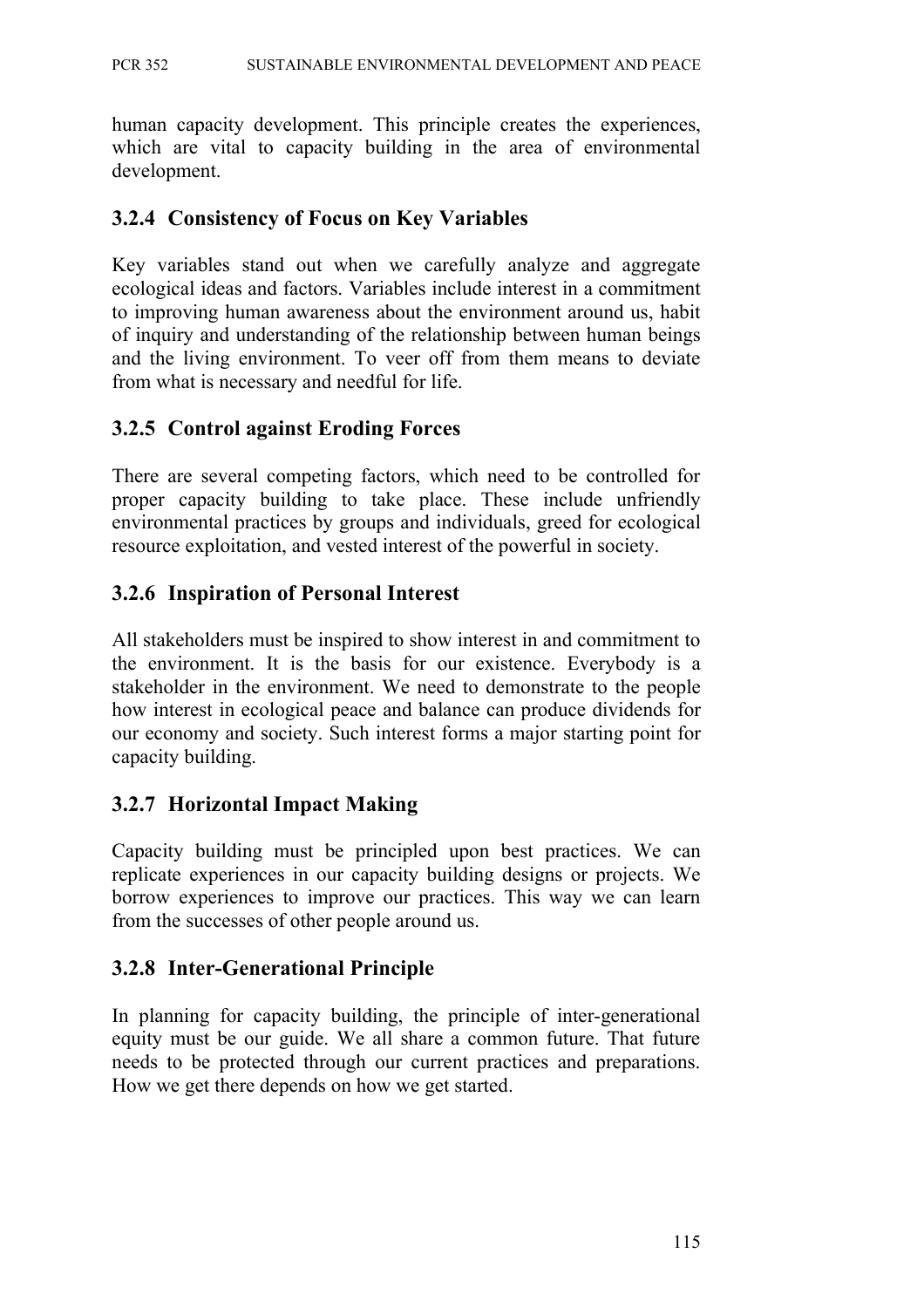#### **4.0 CONCLUSION**

Capacity building is one side of human resource management. In the field of environment, we begin to wonder how life would be without a resource base to sustain it. Thus, we cannot extract capacity building in our collective effort to gain control of the environment. Herein lie the types of human capacity development we need and the principles, which can guide us in their application. This approach will help us to re-inhabit the earth.

## **5.0 SUMMARY**

Between effort and effect is a world of capacity. It is the strength of our capacity that turns human effort into an effect whether desirable or otherwise. Four types of capacity building processes were identified in this unit. They were closely woven to show their characteristic effect on environmental resources development.

Related to these types of capacity-development are eight principles presented as guide to the capacity-building process. As advocates of peace, the environment is our starting point; and capacity building our potential weapon.

## **6.0 TUTOR-MARKED ASSIGNMENT**

- 1. Present and discuss with specific local examples four types of human capacity development relevant to ecological peace.
- 2. Demonstrate the principles, which you would use to mount a capacity building programme in the area of environmental peace.

## **7.0 REFERENCES/FURTHER READINGS**

- Ehrenfield, D. (1997). *The Management Explosion and the Next Environmental Crisis.* In H. Hannum (Ed.) People, Land, E and E Community. London: Yale University.
- Gavau, P. (2005). Improving the Lives of Slum Dwellers. In Cooperation South: *Eliminating Extreme Poverty.*
- Seely, M. K. and klintenbera, P. (2004). 'Solving Environmental Problems: Namibia'. In Sharing Innovative Experiences 9. P 87-95.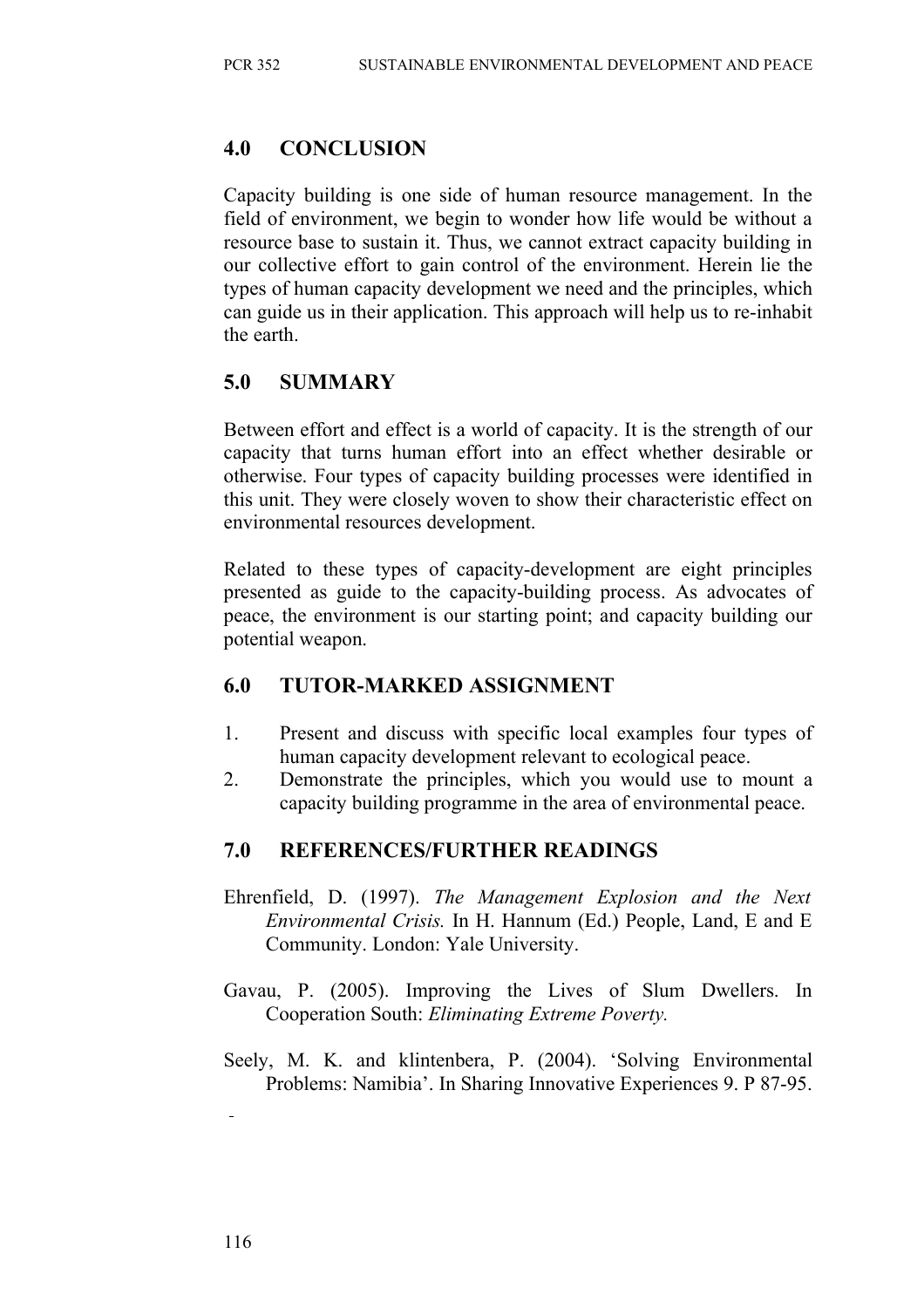## **UNIT 4 ENVIRONMENTAL PLANNING AND POVERTY REDUCTION STRATEGIES**

#### **CONTENTS**

| 1.0     |     | Introduction                                |
|---------|-----|---------------------------------------------|
| $2.0\,$ |     | Objectives                                  |
| 3.0     |     | Main Content                                |
|         | 3.1 | The Millennium Development Goals as Poverty |
|         |     | <b>Reduction Strategy</b>                   |
|         | 3.2 | Principles for Environmental Planning       |
| 4.0     |     | Conclusion                                  |
| 5.0     |     | Summary                                     |
| 6.0     |     | <b>Tutor-Marked Assignment</b>              |
| 7.0     |     | References/Further Readings                 |
|         |     |                                             |

## **1.0 INTRODUCTION**

Environmental goals are ambitious-goals. The means of achieving them is the main clicker for their attainment. Those means and strategies for getting what is desired would continue to remain an important consideration for success in ecological management.

What we require is the development of sensitivities to environmental imperatives and to rethink every action that can impact upon environmental balance. This is so because environmental planning is a holistic process, and a guarantee for sustainable development and indeed poverty reduction. Poverty has many dimensions. Poverty is also manysided. The former provides the context in which the latter can be treated. Herein lies the need for a thinking globally and acting locally in a manner that maintains a planned environment for the improvement of living standard.

## **2.0 OBJECTIVES**

During and at the end of studying this unit, you should be able to:

- explain the need for environmental planning
- discuss how the Millennium Development Goals are formidable in poverty reduction efforts
- identify the principles that can be used for environmental planning in a local context.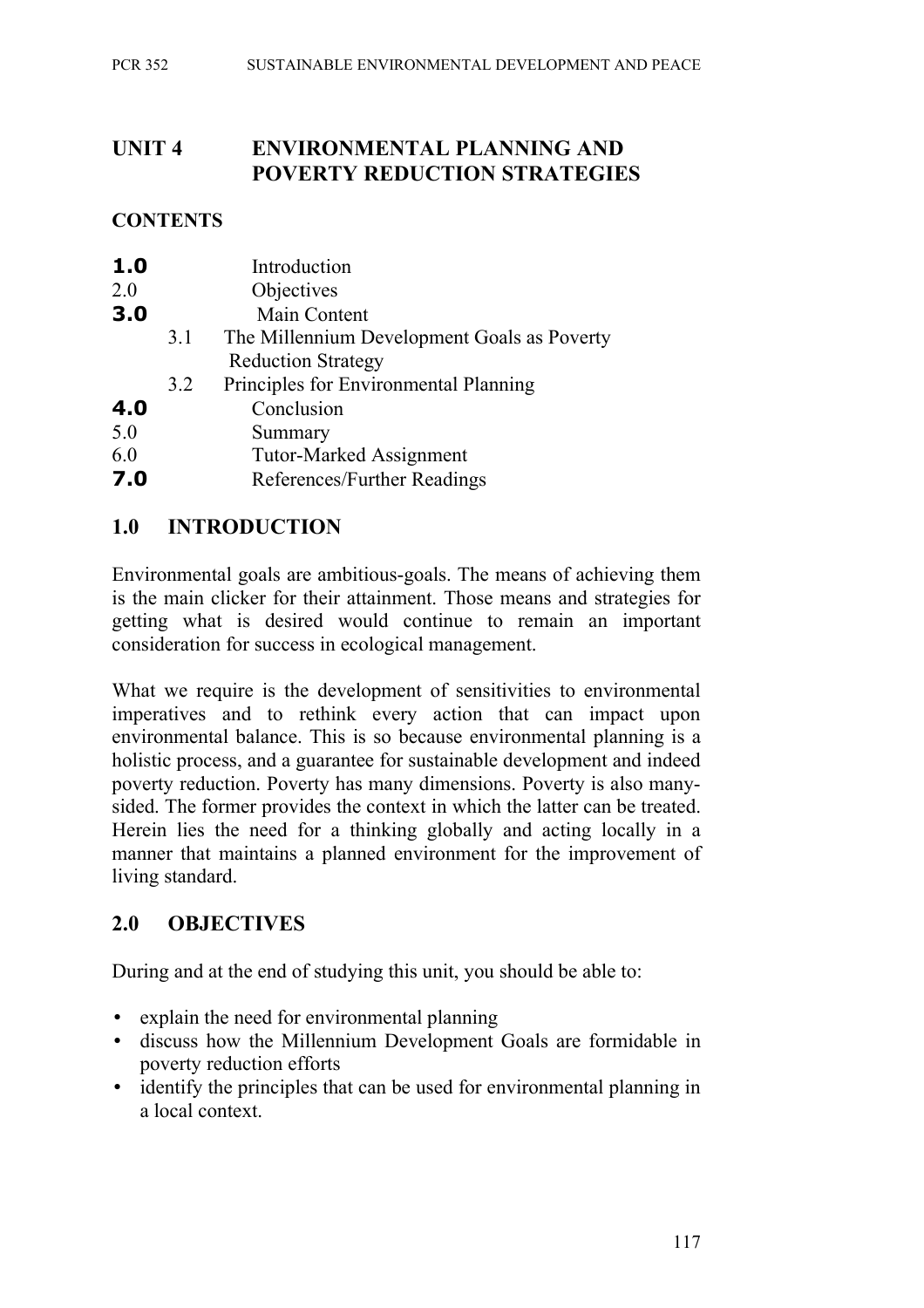#### **3.0 MAIN CONTENT**

It is needful for us at this level to present in clear ways how the Millennium Development Goals (MDG) applies to environmental planning and poverty reduction.

## **3.1 The Millennium Development Goals (MDG) As Poverty Reduction Strategy**

#### **Goal 1**

**Eradicate Extreme Poverty and Hunger.** This very first goal recognizes the weight which extreme poverty places on people of the world. It suggests the need for poverty reduction and the attacking of hunger through adequate planning for food security. We must be challenged to come out with those environmentally friendly strategies that are humane and supportive of life.

#### **Goal 2**

**Achieve Universal Primary Education.** Educational Institutions have to be provided in adequate number and even spread across all society. At the primary school level, the goal of making it universal means reducing inherent attendance difficulty to minimum. Through these institutions, people can learn how to be positive in attitudes towards the living environment and take friendly actions to plan it.

#### **Goal 3**

**Remove Gender Equality and Empower Women.** When we eliminate gender disparity and encourage partnership which integrates women in development, women as environmental users would become properly informed and encouraged to plan how to use the environment in a friendly way.

#### **Goal 4**

**Reduce Child Mortality.** Child mortality is an environmental problem, which hinders peace. It disrupts the harmony in family life. To this extent, all effort must be made to reduce the deaths of children less than five years through policy direction and political commitment.

#### **Goal 5**

**Improve Maternal Health.** Maternal mortality (death of mothers at delivery point) must be seen as a serious problem and attention paid to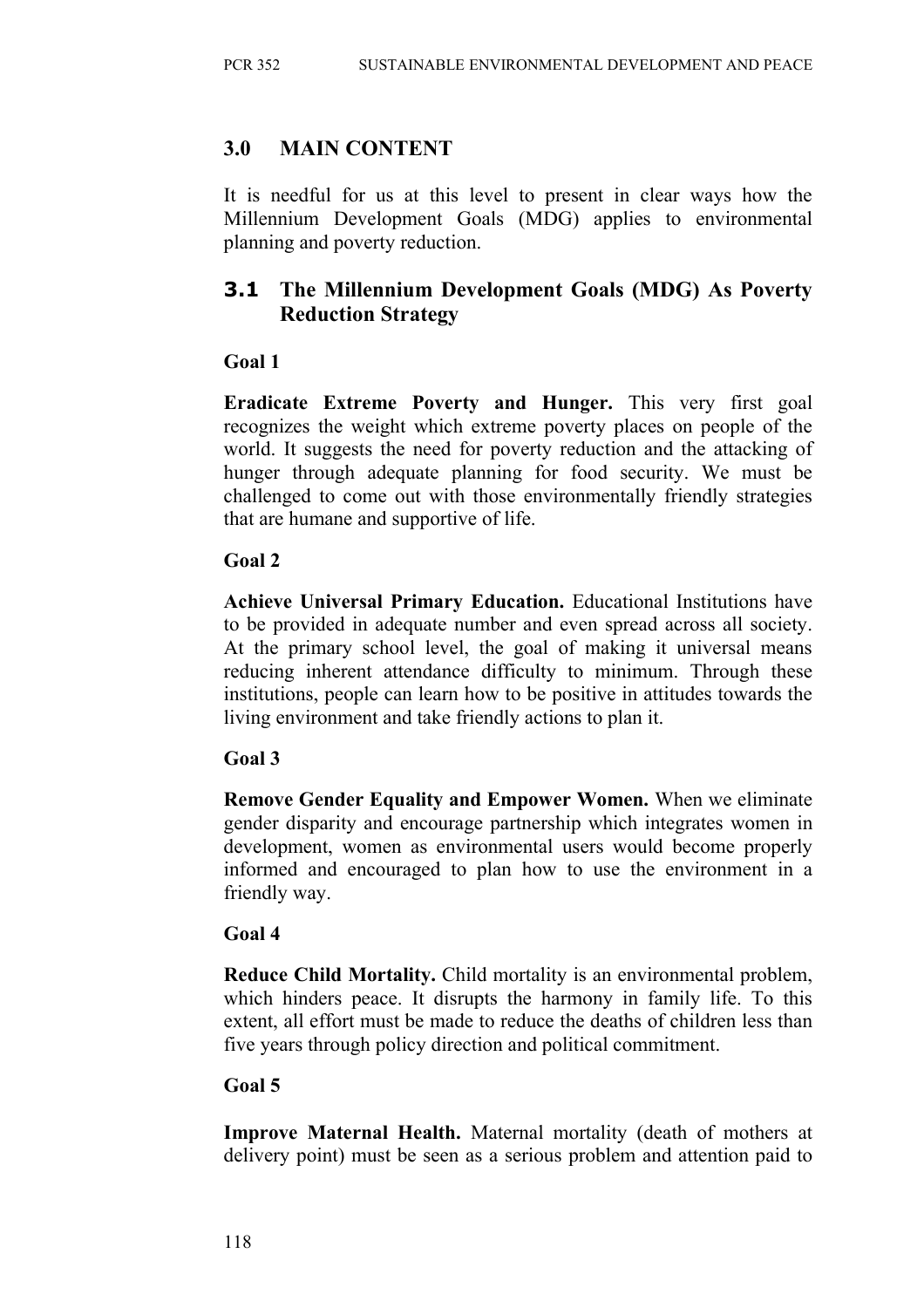stem it. Like goal four, when attended to, it will enhance peace for humanity and thus stabilize man-environment relationship. **Goal 6**

**Combat HIV/AIDs, Malaria and Other Diseases.** All nations and people must help to stop the spread of the HIV/AIDS pandemic as an approach to environmental peace.

#### **Goal 7**

**Ensure Environmental Sustainability.** In relating with the biosphere, (air, water bodies and land), there is great need to reverse the trend of resource decline and accelerate adherence to principles of sustainable development.

#### **Goal 8**

**Develop a Global Partnership for Development.** On all matters of environment and development all people are equal stakeholders. Thus, there is the utmost need to integrate all people within and between nations in the global agenda for peace, ecological balance and sustainable development.

## **3.2 Principles for Environmental Planning**

Three principles, which indicate good environmental practices, are highlighted next.

#### **1. Comprehensiveness**

Planning the environment for poverty reduction is a total approach. The comprehensive principle suggests that all aspects and dimensions of the environment must be taken into consideration when planning. The plans must be life-wide such that success can be replicated elsewhere with characteristic success.

#### **2. Aggregation**

Environmental indicators, inputs, outputs, pressures on resources and collective responses must be articulated to the effect that their aggregate impact helps to improve humanity and sustain environmental balance.

#### **3. Consistency**

To reach where we are going, we must picture our future. There must be a head and land connection to make for vertical and horizontal balance in planning the ecosystem. Our ideas and practices must not deviate or derail.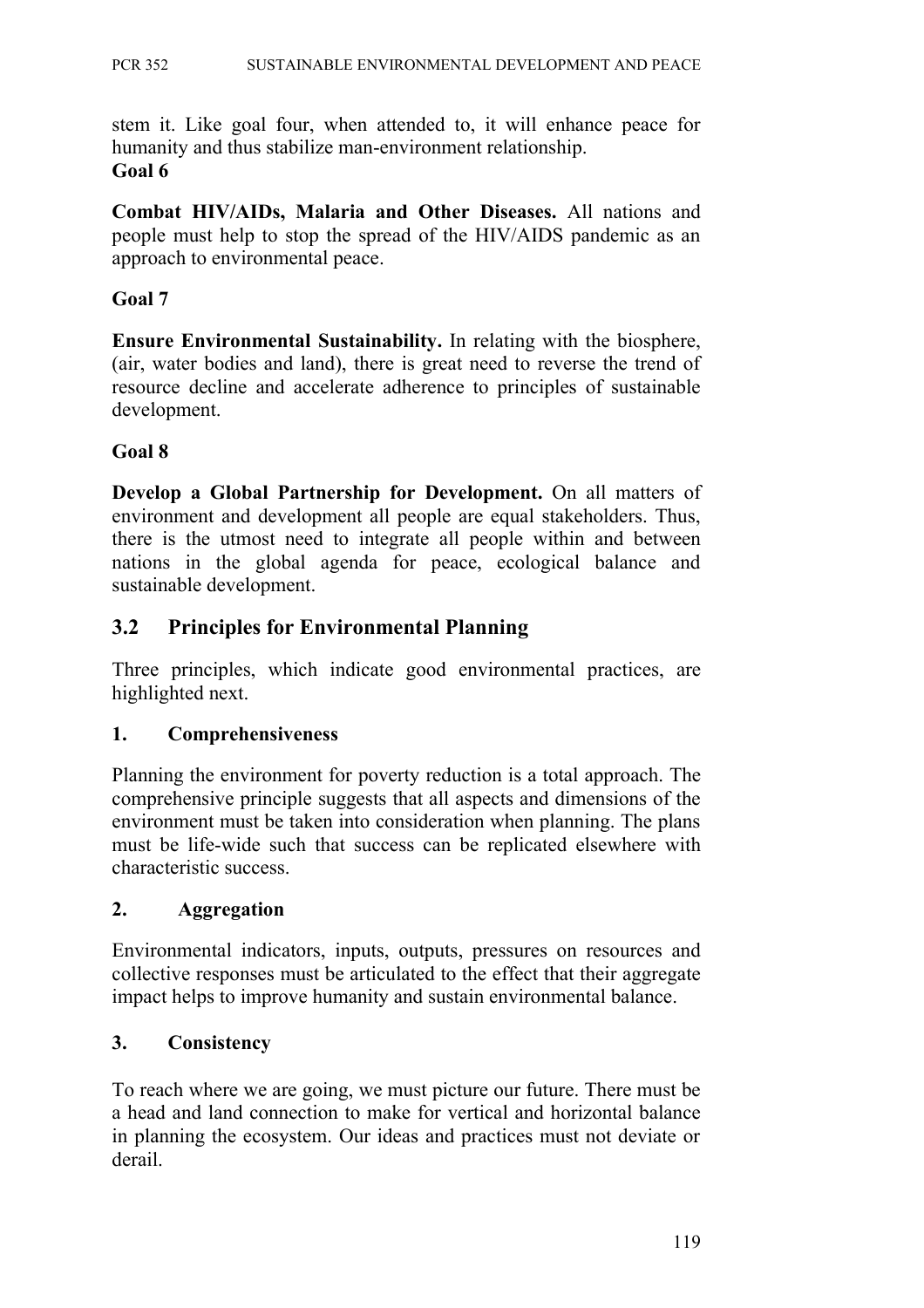## **4.0 CONCLUSION**

The problem in our hands today and the challenges of our future all rest in our hands. What we do today determines or may influence what we experience later. This explains why we need to plan for the future. Poverty is a grave ecological problem experienced in our society. The plans and responses we make towards the environment would keep us within the carrying capacity or cause us to live as endangered species. Herein lies the need to plan purposefully how to make use of environmental resources and fight poverty.

## **5.0 SUMMARY**

It is almost impossible to control the past. But we can take steps to gainfully control what happens today. In this unit, attempt was made to show how the need for environmental planning has become an imperative for poverty reduction. The relevance of planning to attainment of the millennium goals were presented as well as the principles for planning in relation to poverty reduction.

## **6.0 TUTOR-MARKED ASSIGNMENT**

Explain in your words how the principles of planning can be used to attain poverty reduction within the context of the millennium goals.

#### **7.0 REFERENCES/FURTHER READINGS**

- Botinan, E. K., Honazarow and Kaymon, A. K. (2004). Protecting Forest Stands: Uzbekiston. In Sharing Innovative Experiences 9. P. 103-106.
- Jodha, N. S. (1995) *Sustainable Development in Fragile Environments.* Ahmedabad-India: Centre for Environmental Education.
- Lenton, R. (2004). Water and Sanitation for the Unserved Poor. In UNDP: Cooperation South. P. 37-46.
- Onyiahchi, J.C. (2004). Eradication of Poverty Through Women's Participation in Adult and Non-Formal Education: A Study of Nsukka in Enugu State of Nigeria. In German Adult Education Association. *Adult Education and Development.* (62), P. 25-32.Bonn: DVV.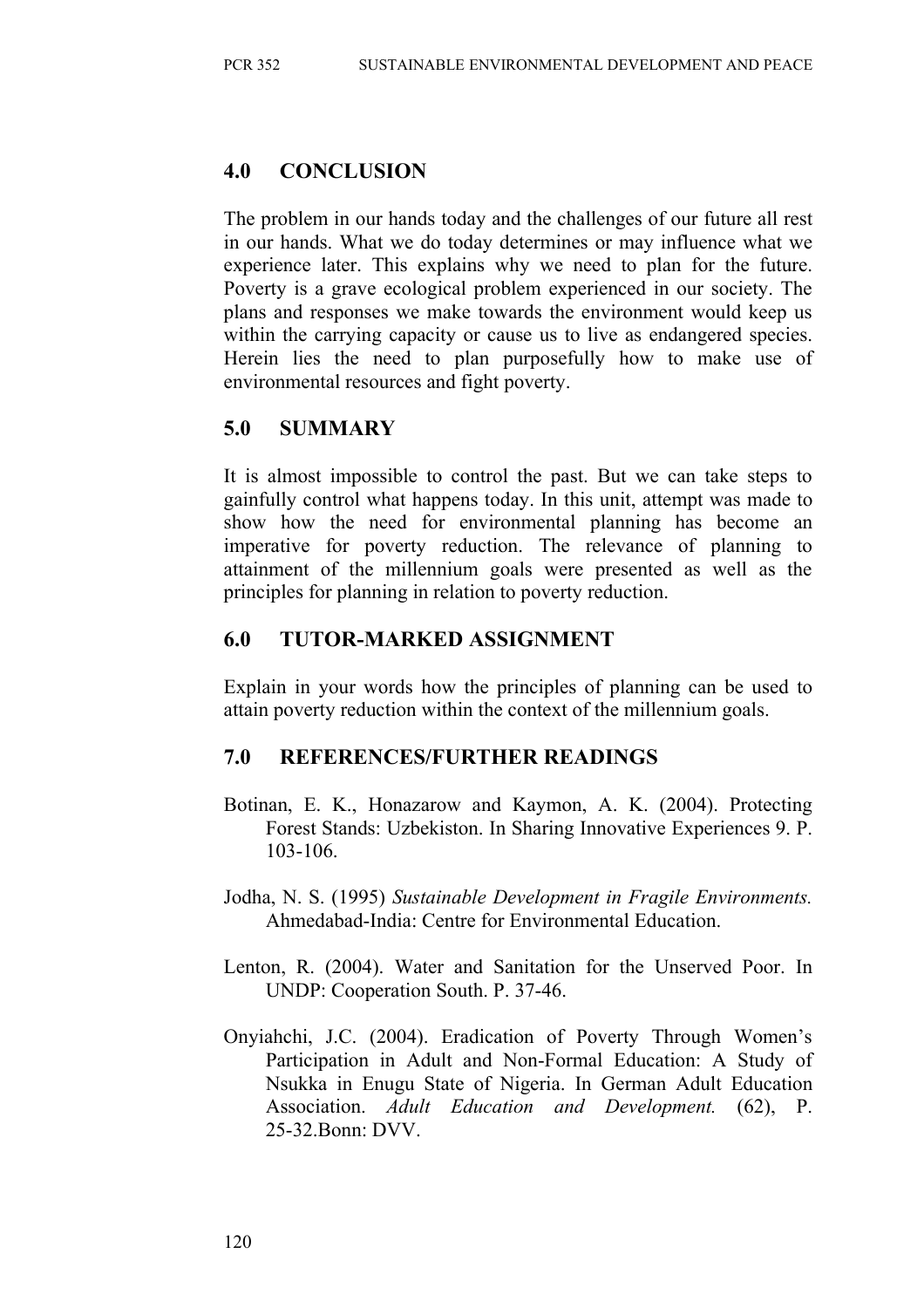## **UNIT 5 SUSTAINABLE ENTREPRENEURSHIP AND GENDER EQUALITY FOR PEACE**

#### **CONTENTS**

- 1.0 Introduction
- 2.0 Objectives
- 3.0 Main Content
	- 3.1 Women as Endangered Species
	- 3.2 Inhibitions of Earnings
	- 3.3 Sustainable Entrepreneurship and Livelihoods
- 4.0 Conclusion
- 5.0 Summary
- 6.0 Tutor-Marked Assignment
- 7.0 References/Further Readings

#### **1.0 INTRODUCTION**

There are many sides to peace. One of these is sustainable entrepreneurship. As we bring this book, indeed this course to an end, enterprise building for women comes to mind. We cannot truly be talking about women participation in development if we are unable to empower them as a marginalized, sometimes neglected species.

In fact, one way to address the problem of feminized poverty is to pay attention to sustainable development of entrepreneurship for women. In this way we shall be working towards an environment of peace. To discriminate against women in the area of productive skill attainment is to further deepen the propensity for feminized poverty and throw women into social exclusion and economic binge.

#### **2.0 OBJECTIVES**

During and at the end of studying this unit, you should be able to:

- identify the various categories of women that can be selected for participation in sustainable entrepreneurship
- discuss the reasons responsible for narrowing down the earnings of women in your country
- make a presentation on the potential income generation opportunities, which are open to women in your society
- explain how gender inequality is entrenched in society and how it can be tackled for sustainable peace and development.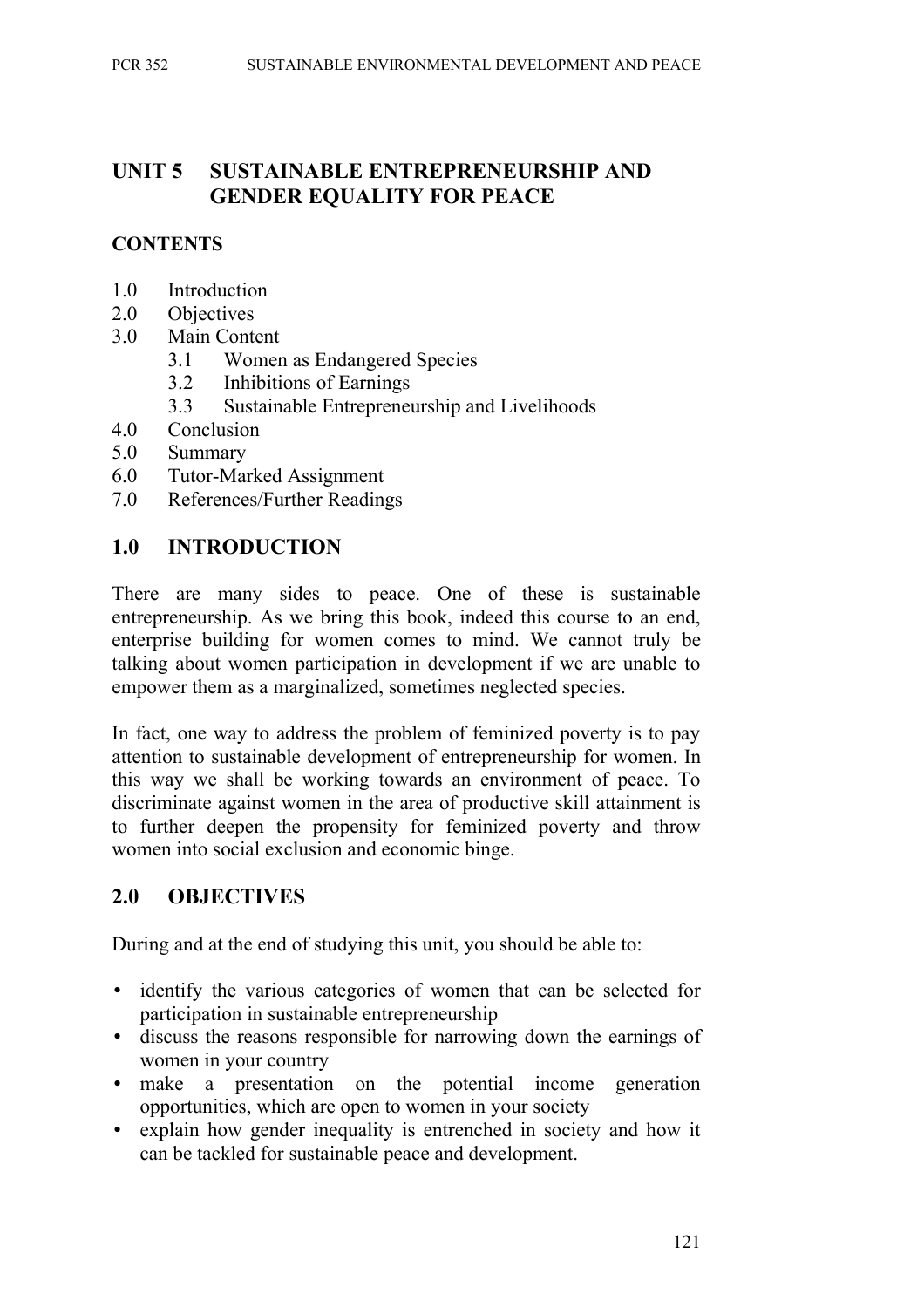# **3.0 MAIN CONTENT**

#### **3.1 Women as Endangered Species**

It is difficult to talk about marginalization, discrimination, neglect, and abuse or even social seclusion without a topical focus on women. All over the world, women are considered as the weaker sex and the less privileged compared to the male counterparts. The double bind of nature or biological characteristics and nurture social reproduction of identities account in large part for that. The result is that in some parts of the world, women are apparently seen as sub-human and less able to compete with the men in several social and economic settings.

Women have continued to be regarded as less privileged in the society. The entire women folk, particularly the girl-child and widows have less competitive social and economic opportunities. Within the family configuration, for instance, the girl-child is the normal and to wait for the male-child to be enrolled in school. Sometimes those enrolled are withdrawn as young brides for potentially milling men.

Widows on their part have a limited number of economic opportunities. The loss of a husband means the loss of economic support for a great number of women. Where tradition of denying women the right of inheritance is in vogue, widows quickly turn a beggarly life and are left at the mercy of in-laws. In some cases, they have to be bundled home to their kith and kin especially if they had no child at the time of spousal death.

The same situation applies to women in purdah. In insular societies where religion propels and influences, it is difficult for women to utilize or even maximize their potentials. In some industrial and economic systems, working class women pay higher tax than men. Also, there are deliberate policies designed to preclude women from decision-making positions in some public and private sectors. An elite discrimination, you may call it.

## **3.2 Inhibition of Earnings**

Income generation potentials of women suffer a drawback. The reason for that is not far-fetched.

Self-reliance for women is highly compromised. Some men do not believe or support the financial independence of a woman. Others go further to frustrate them. Thus, when a woman is married, her self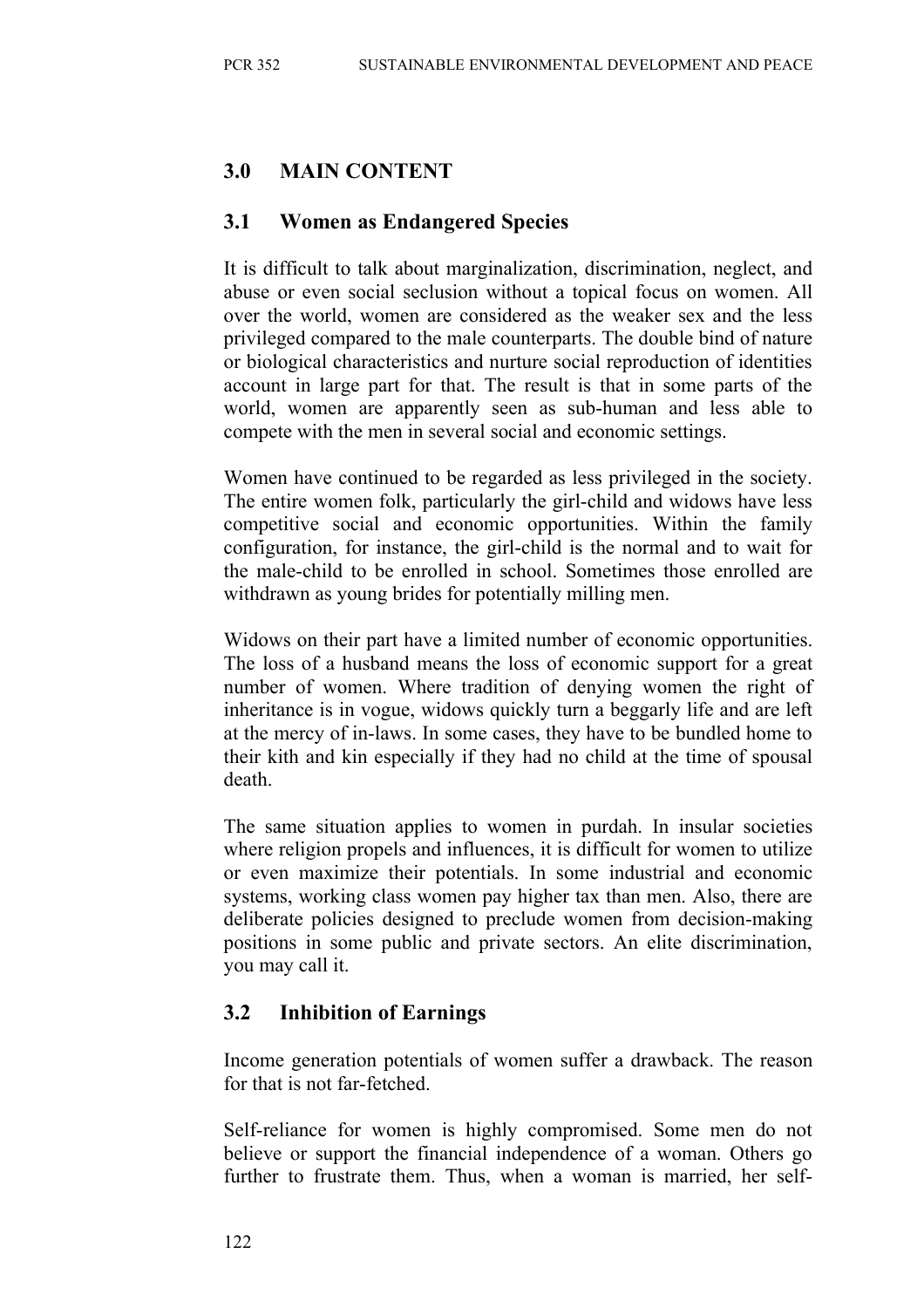reliance rests in part upon what her spouse wants from her. It is often a compromise between marriage and work life. The consequence is that we still find in our society, women who are educated unemployables due to spousal influence.

Some women are unable to utilize their qualifications and paper credentials because they are more or less mis-educated. Though educated, such women suffer a mismatch between their potential resources and the challenges of marriage and family life. The result is they cannot be in productive employment; and therefore remain dysfunctional. They do other things outside their training and competence.

#### **3.3 Sustainable Entrepreneurship and Livelihood**

All the categories of women so far presented in this unit, require livelihood skills and sustainable entrepreneurship. This is to address the disarticulation, which their position in society brings upon their life.

One answer is through re-education and alternative livelihood. Reeducation takes women beyond idealism to the reality of womanhood in a male-dominated social context. Beyond their developed and existing capacities, women need mode of earning a living acceptable to their spouse. Such a re-engineering process can reposition the women for productive living.

Women caught in the labyrinth of that social context need alternative livelihood skills. There are many of such skills-acquisitions. In our environment we can find, local ceramics and pottery, beading, hat production, and making of local cakes and confectionery. Other enterprises are, decoration and even management sales representation, investment business, wearing and crafts work. In addition, women could be empowered for poetry, novel and book writing as well as music for talented ones. At the grassroots, women could be empowered for bee keeping (for honey production) snail farming, mush room cultivation and other forms of petty business.

#### **4.0 CONCLUSION**

There are several factors, which account for gender as social reproduction. One of those factors is the patriarch structure of society in which case women are perceived as the objects of obligation. This makes them merely to play a subordinate role in the society. It is a man's world, they say. But is it? Such a male-oriented, male-dominated conception of society only gives women the image of moral patients.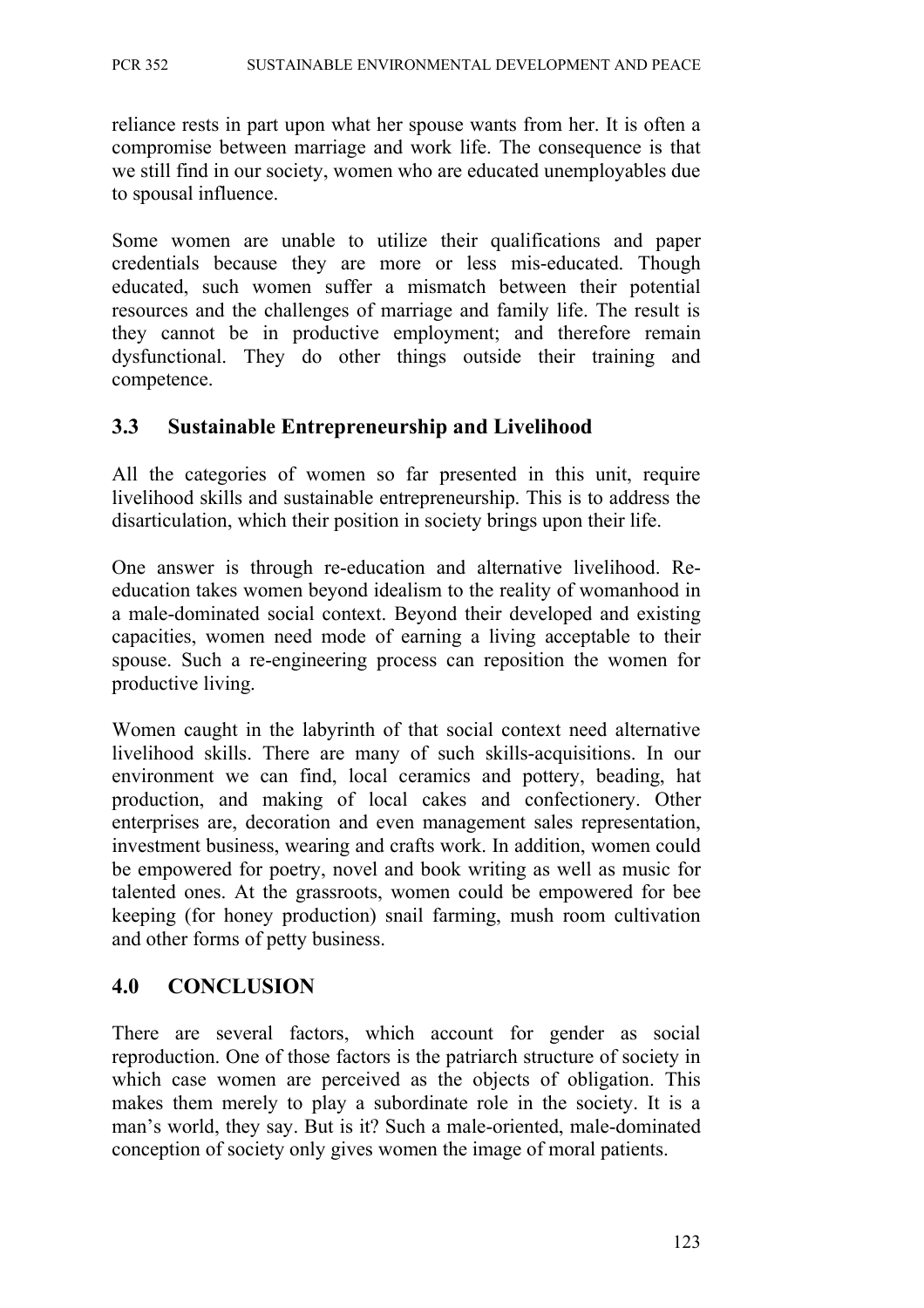Accordingly, a lot of women have poor self-assertion and low-self concepts. This situation entrenches, reinforces and strengthens the condition of women as a powerless lot. This false premise must change if only to integrate women as effective development partners and for peace in micro and macro settings both now and in the long term.

It must be noted again that, equality does not and cannot mean sameness but recognition, support and access to prevailing opportunities in the society.

## **5.0 SUMMARY**

As homo sapiens, human beings have billions of neuron cells in their brain. This makes it possible to think and create. There are multiple ways humans can direct their thought processes. To be enterprising, people have to be able to cope with changing environmental challenges and by being able to develop productive tasks to earn a living even in the midst of unfriendly circumstances.

To be unable to do so would mean inability to cope with economic challenges in the society. Consequently the inhibitors to women earning potentials have been identified in this unit. Attempts were also made to show what can be done to improve the earning potentials of women to enhance their livelihoods, and to redress the problems created by gender-stereotyping in the society. That strategy is presented here as a panacea for sustainable, gender friendly peace in the society.

## **6.0 TUTOR-MARKED ASSIGNMENT**

- 1. In what ways is gender a problem to peace in your country?
- 2. Design a programme on entrepreneurship for a group of local women in your area. Explain how your programme can improve their livelihoods.

#### **7.0 REFERENCES/FURTHER READINGS**

- Bhola, H. S. (1990). *Evaluating Literacy for Development Projects, Programs and Campaigns.* Hamburg: Unesco Institute for Education.
- Griffin, C. (1983). *Curriculum Theory in Adult and Lifelong Education.* Kent: Groom Helm Ltd.
- UNDP (2004). *Sharing Innovative Experiences.*. New York: UNDP.